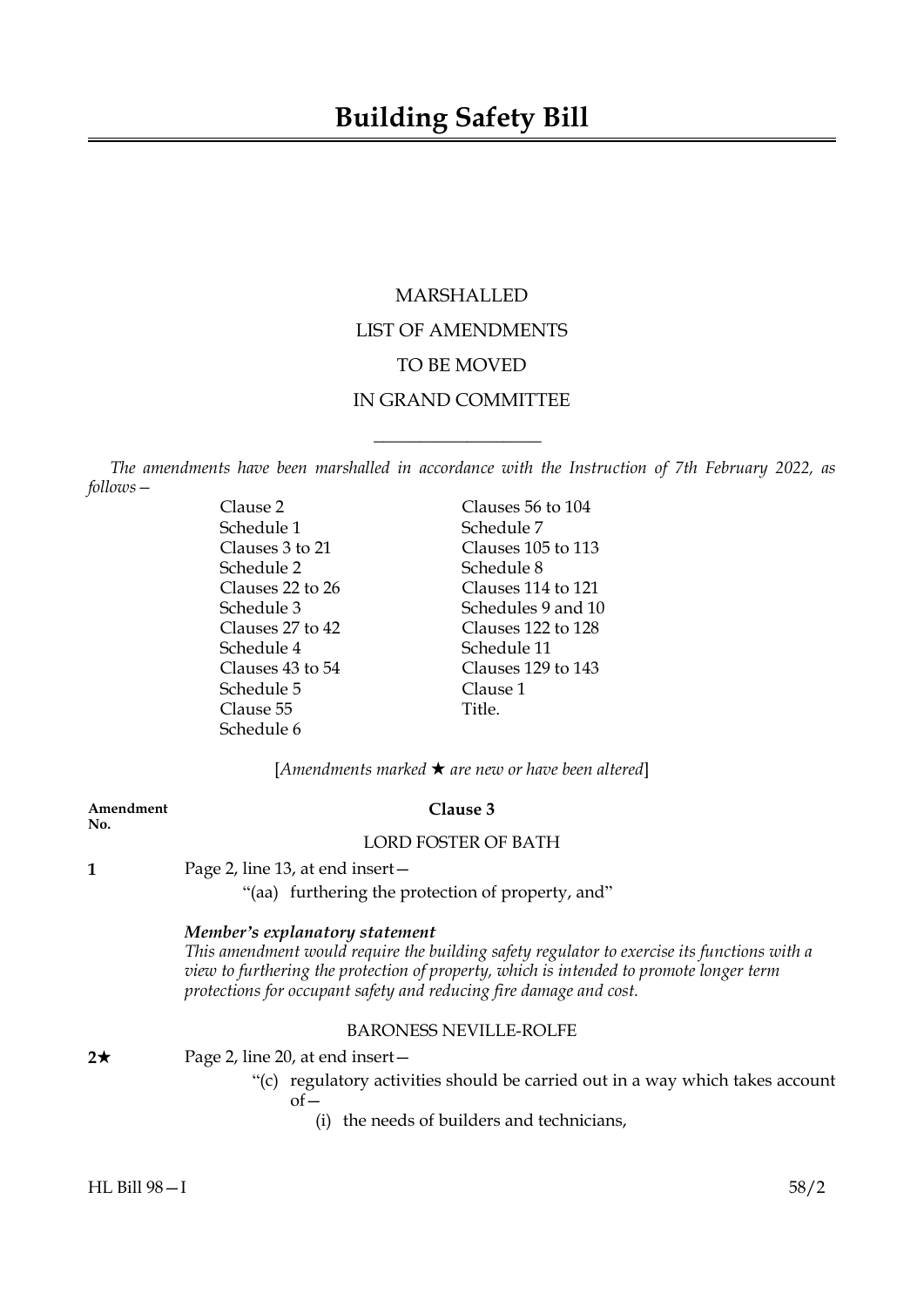#### **Clause 3** *- continued*

- (ii) the needs of business (whether undertaken by small or large enterprises), and
- (iii) the need to minimise bureaucracy and have clear simple rules, and to provide a framework which ensures that new building, and repair and retrofitting of existing buildings, continues."

# LORD STUNELL BARONESS PINNOCK

**3** Page 2, line 22, at end insert—

"(3A) In exercising a building function (other than an excepted function) the regulator may exercise the powers given by virtue of section 8 (certification of work) and section 9 (Appointed Person and management of works) of the Sustainable and Secure Buildings Act 2004."

#### *Member's explanatory statement*

*This amendment would pass certain powers of the Secretary of State contained in the Sustainable and Secure Buildings Act 2004 to the regulator.*

# LORD CRISP LORD YOUNG OF COOKHAM LORD BLUNKETT LORD STUNELL

- **4** Page 2, line 33, at end insert—
	- "(6) In this Part "safety" means risk of harm arising from the location, construction or operation of buildings which may injure the health and wellbeing of the individual."

### *Member's explanatory statement*

*This amendment defines "safety" within this part of the Bill.*

#### **Clause 4**

#### LORD STUNELL BARONESS PINNOCK

**5** Page 3, line 19, at end insert—

"(3A) In any higher-risk building within the meaning of subsection  $(3)(a)$  where works are proposed to be carried out that would require the regulator to be the building control authority by virtue of Part 4 the regulator shall be deemed to be the building control authority for all of those works."

### *Member's explanatory statement*

*This amendment would require that in any higher-risk building the whole of any works undertaken are within the scope of one building control authority only.*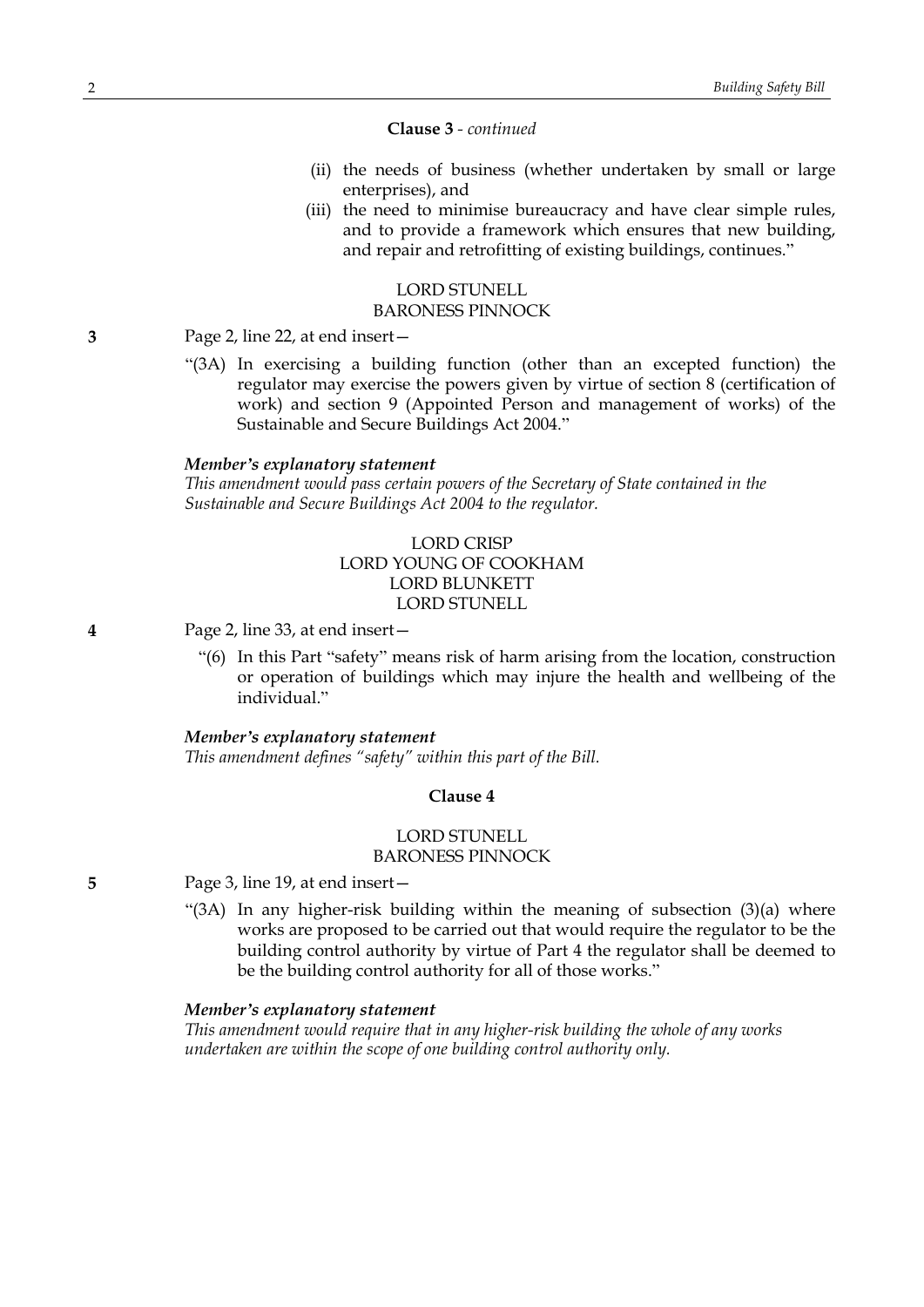# **Clause 5**

### LORD STUNELL BARONESS PINNOCK

- **6** Page 3, line 26, at end insert—
	- "(2) The regulator must within two years of this section coming into force carry out and publish an assessment of the benefits and costs of measures on improving the safety of people in or about buildings relating to—
		- (a) fire suppression systems;
		- (b) safety of stairways and ramps;
		- (c) certification of electrical equipment and systems;
		- (d) provision for people with disabilities.
	- (3) The regulator's assessment may  $-$ 
		- (a) make proposals in accordance with section 7(2) for regulations in respect of any of these matters, and
		- (b) identify and give notice of such other matters relating to safety of people in or about buildings that they determine require further examination."

#### *Member's explanatory statement*

*This amendment seeks to ensure that major issues of public concern about safety in buildings are addressed in a timely way.*

### **Clause 9**

### LORD STUNELL BARONESS PINNOCK

**7** Page 4, line 20, at end insert "(and any other function that the regulator considers appropriate)"

#### *Member's explanatory statement*

*This amendment seeks to allow flexibility in the operation of the Building Advisory Committee.*

# **Clause 12**

### LORD STUNELL BARONESS PINNOCK

*The above-named Lords give notice of their intention to oppose the Question that Clause 12 stand part of the Bill.*

#### **Clause 30**

### LORD BLENCATHRA

**8** Page 18, line 15, at end insert—

"or is below 18 metres and poses a risk by reason of its construction material or lack of adequate fire escapes or fire detection systems as may be specified in regulations made by the Secretary of State."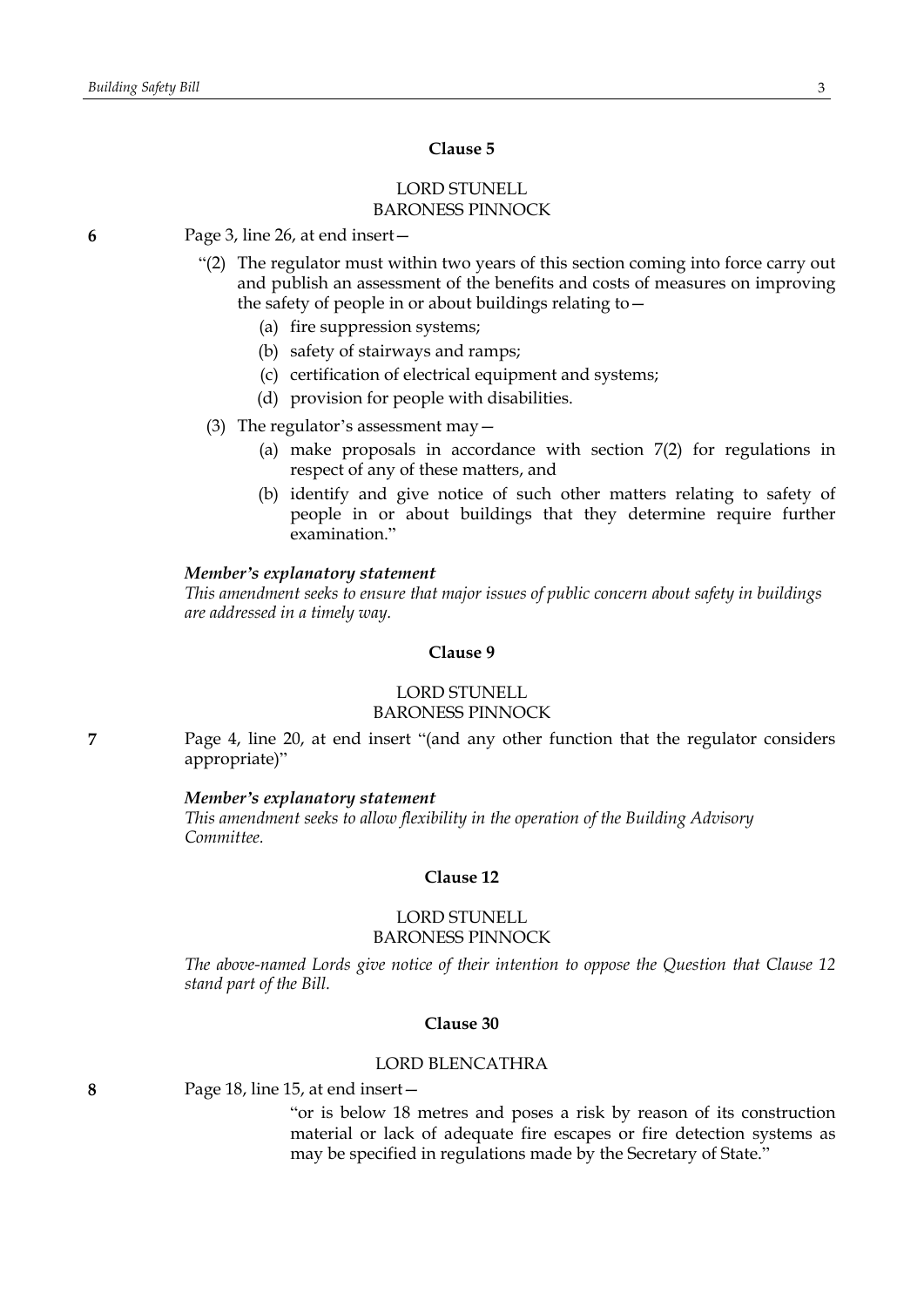**Clause 30** *- continued*

# BARONESS GREY-THOMPSON BARONESS HAYMAN OF ULLOCK

**9**★ Page 18, line 17, at end insert —

"(3A) In making regulations under this section, the Secretary of State must have regard to the ability of residents to evacuate a building, taking into account the vulnerability of residents and the number of means of egress."

## **Clause 31**

# LORD STUNELL BARONESS PINNOCK

**10** Page 23, leave out lines 14 to 21 and insert—

- "(2) A prescribed connection in subsection (1) means any works that engage in whole or in any part the regulator as the building control authority by virtue of Part 4.
- (3) Where any works fall under subsection (2) the regulator must immediately give notice to the relevant local authority of the regulator's appointment as the building control authority for those works."

#### *Member's explanatory statement*

*This amendment would require that in any higher-risk building the whole of any works undertaken are within the scope of one building control authority only.*

### **After Clause 31**

# BARONESS HAYMAN OF ULLOCK BARONESS PINNOCK

**11** Insert the following new Clause –

# "**Building safety and local authorities**

- (1) The duties performed by the regulator under section 31 in respect of relevant buildings must be performed by the local authority that exercises building control functions in the area in which the building is located.
- (2) In this section "relevant building" means a building—
	- (a) under 18 metres in height, and
	- (b) comprising more than one dwelling."

### **After Clause 32**

# LORD FOSTER OF BATH

### **12** Insert the following new Clause –

# **"Building regulations: property protection**

- (1) The Building Act 1984 is amended as follows.
- (2) In section 1 (power to make building regulations), after subsection  $(1)(f)$ insert—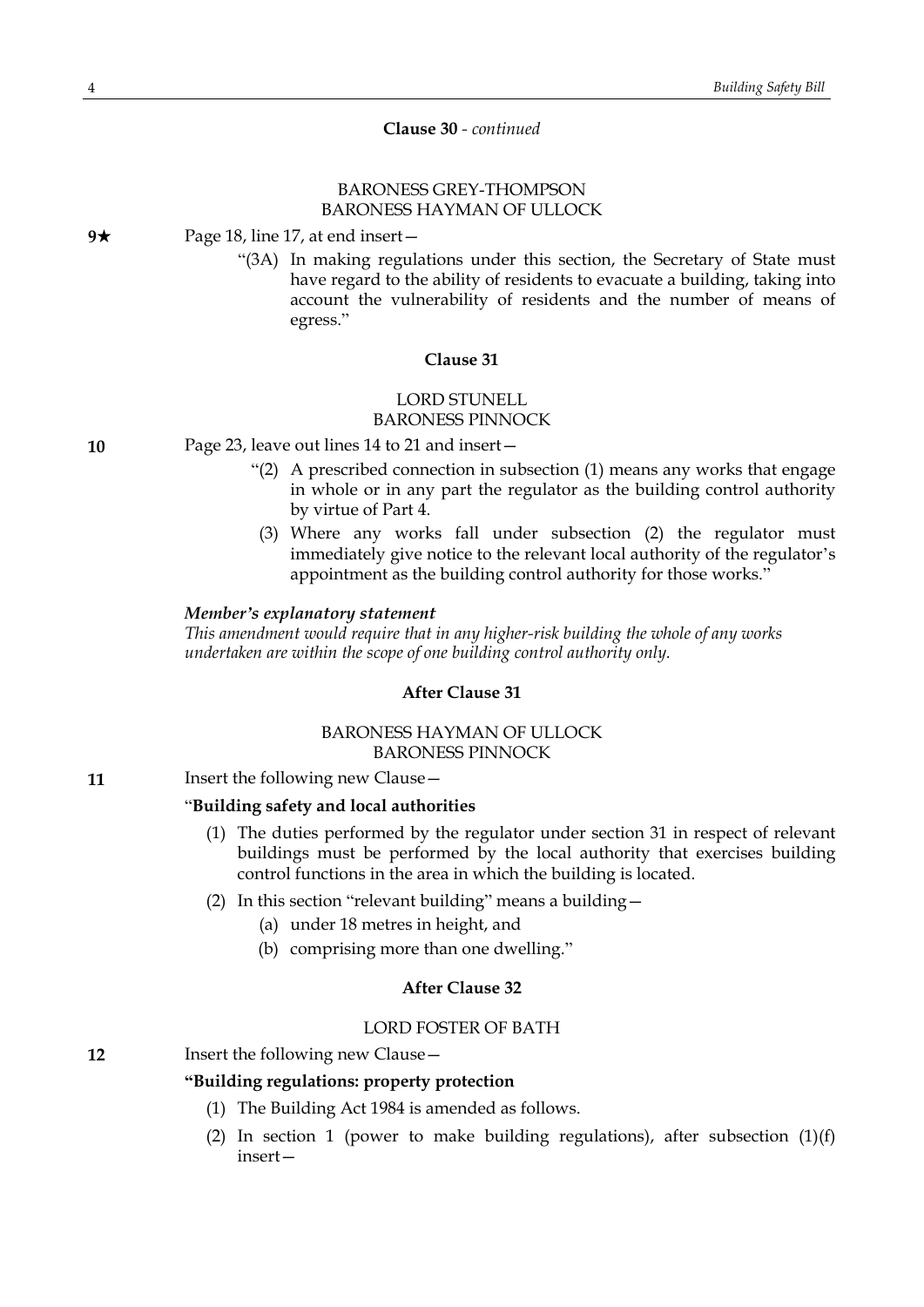# **After Clause 32** *- continued*

- "(g) furthering the protection of property,".
- (3) In Schedule 1 (building regulations), in paragraph  $8(5A)$  -
	- (a) after "1(1)(a)," insert "(d), (e) and (g)";
	- (b) after "flooding" insert "and fire"."

### *Member's explanatory statement*

*This new Clause would add "furthering the protection of property" to the list of purposes for which building regulations may be made under the Buildings Act 1984, and extends the purposes for which persons carrying out works on a building may be required to do things to improve building resilience.*

## **Clause 38**

### LORD BLENCATHRA

- **13** Page 39, leave out lines 21 to 23
- **14** Page 39, line 27, leave out "1" and insert "4"
- **15** Page 39, line 28, at end insert—
	- "(5) But, where the person is a body corporate, that person is liable on conviction on indictment to a fine which equals the cost of the construction work in respect of which the offence was committed, and liable to a further fine of twice the previous fine for each month during which the default continues after the initial conviction."

# **Clause 41**

### BARONESS PINNOCK

- **16**★ Page 43, line 2, at end insert
	- "(2A) The code must set out standards for maintaining the independence and impartiality of registered building inspectors, including prohibiting any conflict of interest between inspectors and employers, or owners of any relevant buildings."

#### *Member's explanatory statement*

*This amendment would make provision about the independence and impartiality of registered building inspectors.*

### LORD GREENHALGH

**17** Page 51, line 21, at beginning insert "Section 58Z7A of this Act (sharing of information between regulatory authorities) and"

# *Member's explanatory statement*

*This amendment and the next amendment, which are consequential on the Minister's amendment at page 56, line 22, provide that new section 58Z7A of the Building Act 1984 applies to a person to whom the regulator has delegated registration functions under new Part 2A of that Act as it applies to the regulator.*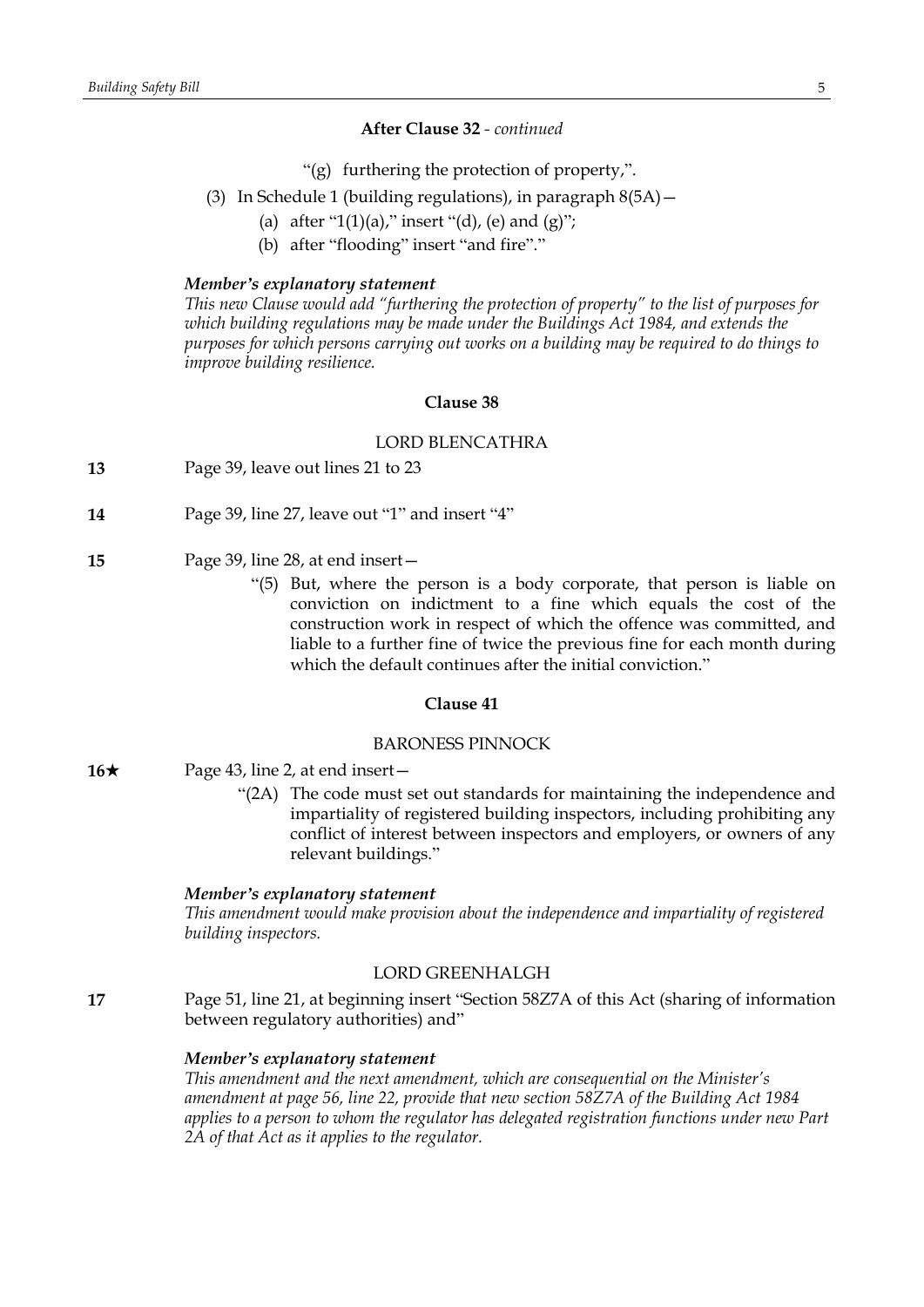| Page 51, line 22, leave out "applies" and insert "apply" |
|----------------------------------------------------------|
|----------------------------------------------------------|

# *Member's explanatory statement*

*This amendment is consequential on the previous amendment in the name of the Minister.*

**19** Page 51, line 25, leave out from beginning to "as" in line 26 and insert "The following provisions of this Act apply"

### *Member's explanatory statement*

*This amendment is a drafting change, with the omitted reference (to section 91B of the Building Act 1984) being inserted by the second amendment in the name of the Minister at page 51, line 28.*

**20** Page 51, line 28, at end insert "—

( ) section 58Z7A (sharing of information between regulatory authorities);"

# *Member's explanatory statement*

*This amendment, which is consequential on the Minister's amendment at page 56, line 22, provides that new section 58Z7A of the Building Act 1984 applies to a person to whom the Welsh Ministers have delegated registration functions under new Part 2A of that Act as it applies to the Welsh Ministers.*

**21** Page 51, line 28, at end insert "—

- () section 91B (cooperation and sharing of information between Welsh Ministers and other authorities);
- ( ) section 131A (application to the Crown)."

### *Member's explanatory statement*

*This amendment, which is consequential on the first new Clause in the name of the Minister after Clause 57, enables a person to whom the Welsh Ministers have delegated registration functions (under new Part 2A of the Building Act 1984) to apply to the High Court under new section 131A(5) for a declaration that an act or omission of the Crown is unlawful.*

**22** Page 56, line 22, at end insert—

### *"Information sharing*

# **58Z7A Sharing of information between regulatory authorities**

- (1) The regulator may disclose information held in connection with a function under this Part to the Welsh Ministers for the purposes of—
	- (a) a function of the regulator under this Part, or
	- (b) a function of the Welsh Ministers under this Part.
- (2) The Welsh Ministers may disclose information held in connection with a function under this Part to the regulator for the purposes of—
	- (a) a function of the Welsh Ministers under this Part, or
	- (b) a function of the regulator under this Part.
- (3) Except as provided by subsection (4), the disclosure of information under this section does not breach—
	- (a) any obligation of confidence owed by the person making the disclosure, or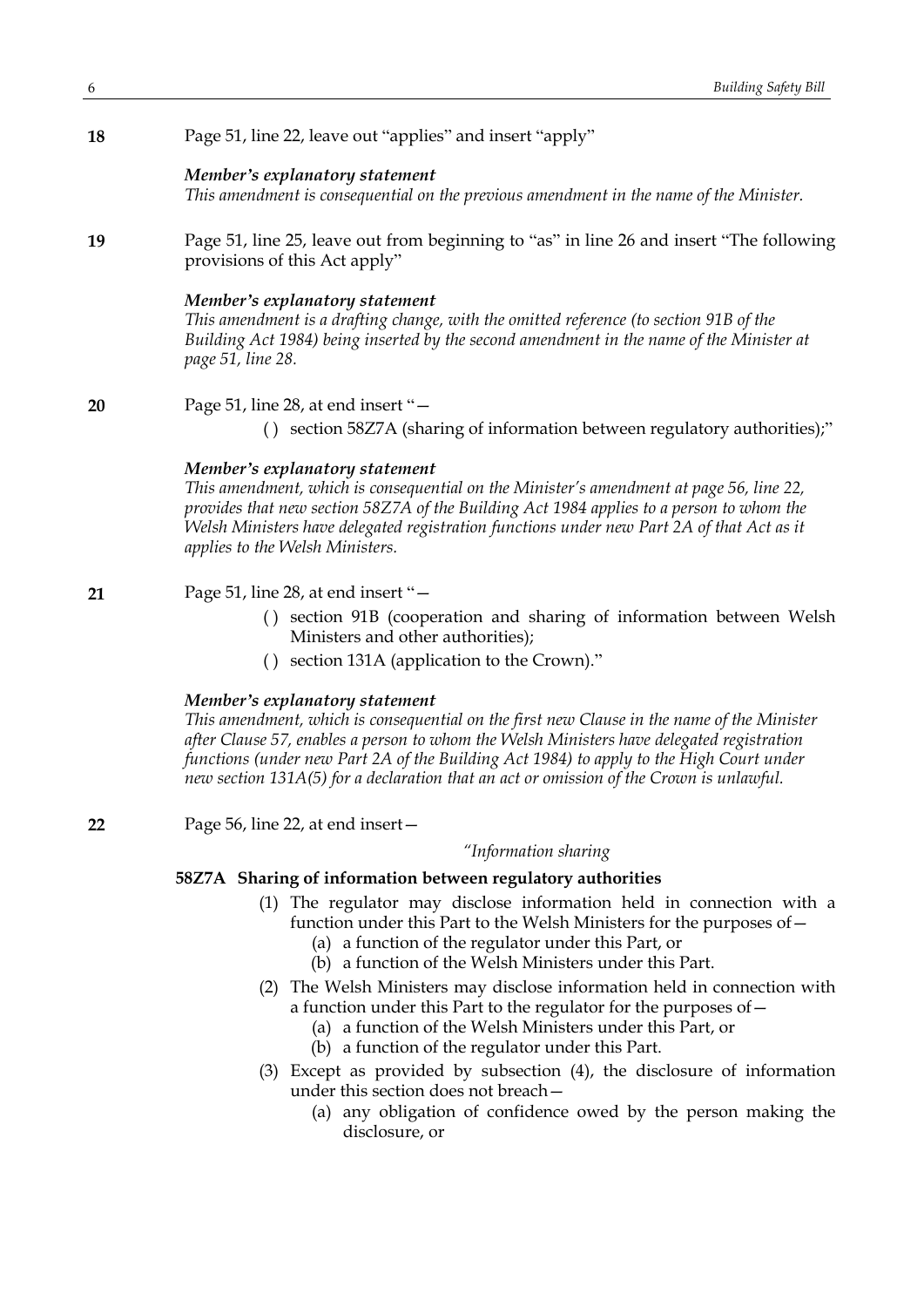#### **Clause 41** *- continued*

- (b) any other restriction on the disclosure of information (however imposed).
- (4) This section does not authorise a disclosure of information if the disclosure would contravene the data protection legislation (but in determining whether a disclosure would do so, take into account the powers conferred by this section)."

#### *Member's explanatory statement*

*This amendment provides that regulatory authorities under new Part 2A of the Building Act 1984 (the regulator in relation to England and the Welsh Ministers in relation to Wales) can share information with each other for the purposes of their respective functions under that Part.*

# **Clause 52**

### LORD GREENHALGH

**23** Page 77, line 9, leave out "public body's final certificates" and insert "plans certificates, final certificates"

### *Member's explanatory statement*

*This amendment is a drafting change.*

#### **Schedule 5**

## LORD YOUNG OF COOKHAM LORD BLENCATHRA

**24** Page 166, line 16, at end insert—

"32A After section 36 insert—

### **"36A Removal or alteration of offending work in contravention of Fire Safety Regulations**

- (1) If any work contravenes any fire safety requirements in the building regulations, or breaches any fire safety duty in any relevant enactment, the appropriate national authority or building control authority, without prejudice to their right to take proceedings for a fine in respect of the contravention, may by notice require the person responsible for the work by a date specified in the notice to—
	- (a) pull down and rebuild the work,
	- (b) remove and replace the work, or
	- (c) effect such alterations in it as may be necessary to make it comply with the applicable building regulations.
- (2) If a person to whom a notice has been given under subsection (1) above (called a "section 36A notice") is unable to do the work specified in the notice because the person has no power to carry out the required work to the building and the building manager will not facilitate the required work within a reasonable period—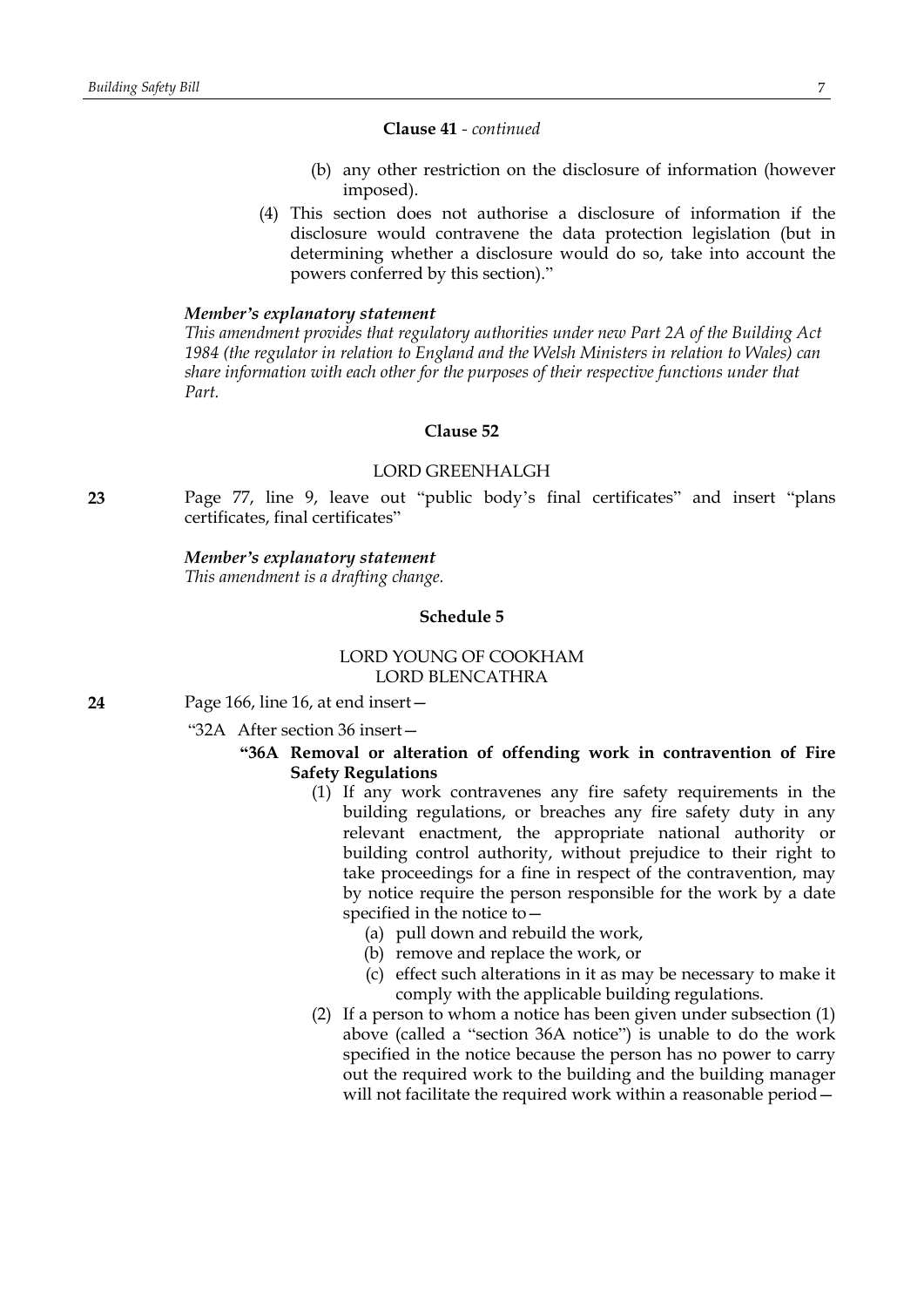- (a) the appropriate national authority or the building control authority may order that person instead to pay to it the amount of the expenses reasonably to be incurred to perform the work specified in the notice;
- (b) the appropriate national authority or the building control authority shall hold the amount so received to be used by the building manager to carry out the work specified in the section 36A notice; or
- (c) the appropriate national authority or the building control authority shall serve a section 36A notice on the building manager and subsections (3), (5) and (6) of this section shall apply.
- (3) If a person to whom a section 36A notice has been given fails to comply with the notice before the expiration of the date specified in the notice the appropriate national authority or building control authority may—
	- (a) pull down and rebuild the work,
	- (b) remove and replace the work, or
	- (c) effect such alterations in it as may be necessary to make it comply with the building regulations, and recover—
		- (i) from the person responsible for the work the expenses reasonably incurred by the authority in doing so;
		- (ii) from the Scheme in whole or in part, on an interim or final basis, the expenses reasonably incurred or to be incurred by the authority in doing so; or
		- (iii) from the person responsible for the work any amount paid to the appropriate national authority or building control authority by the Scheme which if recovered shall be paid to the Scheme.
- (4) A section 36A notice shall not be given—
	- (a) in respect of work completed before 1 June 1992 or such earlier date as the appropriate national authority may specify in regulations, or
	- (b) in the case of work completed after the coming into force of this section, more than 10 years from the date of completion of the work in question.
- (5) Work specified in the section 36A notice shall be carried out so as to—
	- (a) reduce, insofar as reasonably practicable, the risk of noise, cold, damp and other hazards to residents while the work is carried out; and
	- (b) maintain, insofar as reasonably practicable, the design, character and amenity of the structure as it existed prior to the notice being issued.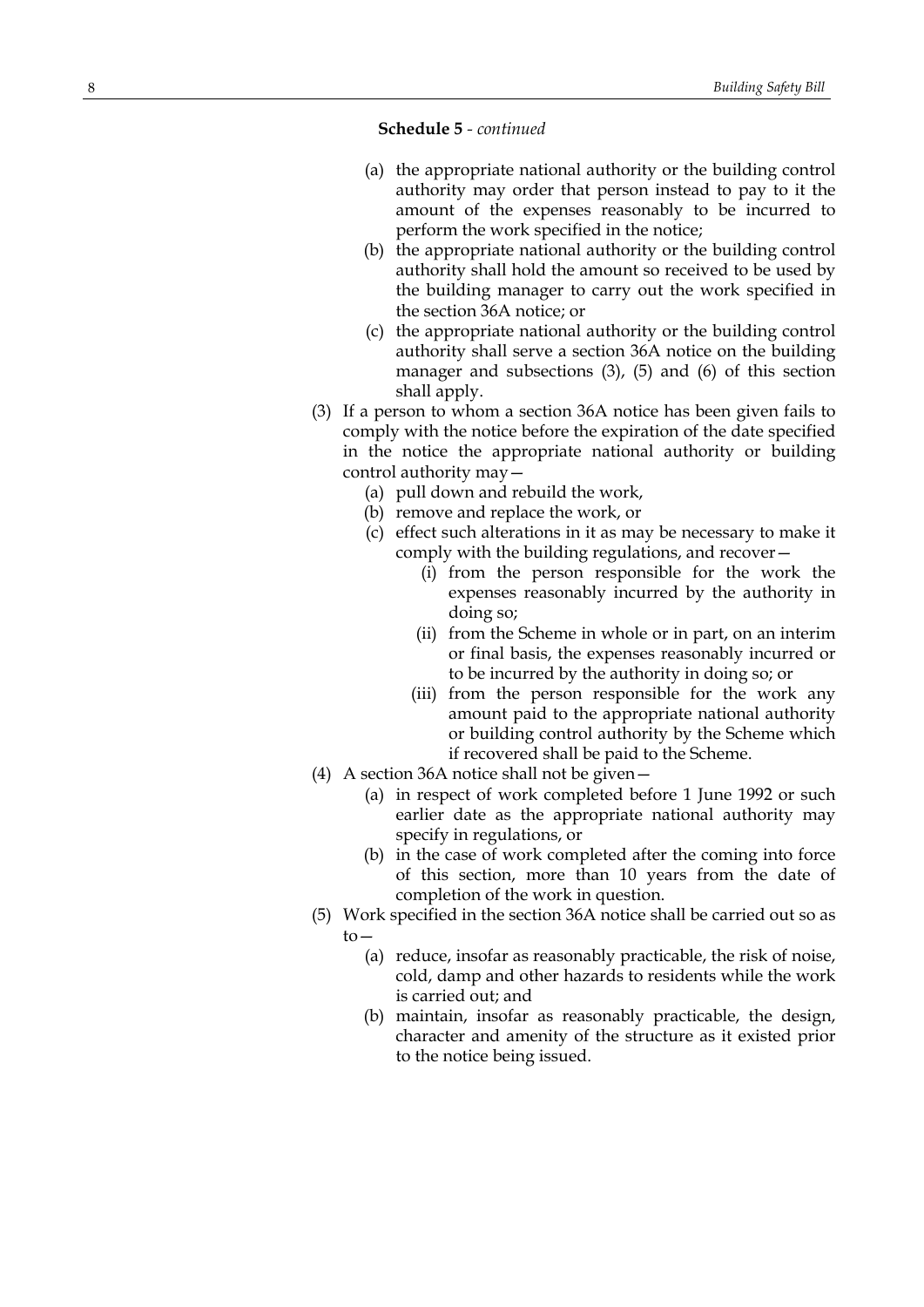- (6) Where the person responsible for the work has been taking reasonable steps to complete the work but is unable to do so before the expiry of the date specified in the section 36A notice that person may apply to the person who issued the notice to request an extension of time which is reasonable in the circumstances.
- (7) Where a section 36A notice has been issued the person responsible for the work shall—
	- (a) be liable for the costs of interim mitigation or safety measures and reimbursement of or compensation for increases in insurance premiums, in either case as may be specified in regulations made by the relevant national authority; and
	- (b) reimburse qualifying tenants for any such costs that they have been or are required to pay, the amount of such reimbursement if not agreed to be determined by the appropriate tribunal.
- (8) Where the person responsible for the work has not complied with the section 36A notice before the expiry of that notice, or before the expiry of the extension of that notice under subsection (6), the appropriate national authority or the building control authority may—
	- (a) order that person to pay to it the amount of the expenses reasonably to be incurred to perform the work specified in the notice; and
	- (b) require that person to pay a penalty in respect of that failure to comply.
- (9) Notice of a penalty under subsection (8) must be in writing and specify the date before which the penalty is required to be paid.
- (10) In fixing a penalty under subsection (8) the appropriate national authority or building control authority must have regard to the length of time that has elapsed since the person on whom the penalty is imposed has known that the work was in breach during which the person has not remediated the work, the seriousness of the infringement concerned, and the desirability of deterring both the person on whom the penalty is imposed and others from failing to comply with notices under section 36A, and—
	- (a) no penalty fixed under this section may exceed 10% of the turnover of the person responsible for the work (determined in accordance with such provisions as may be specified in regulations made by the appropriate national authority);
	- (b) any sums received by a national authority in relation to a penalty are to be paid into the Consolidated Fund;
	- (c) any sums received by a building control authority are to be set off against any expenses paid by that authority under this section, with any remaining balance paid into the Consolidated Fund.
- (11) For the purposes of this section "the appropriate tribunal" is  $-$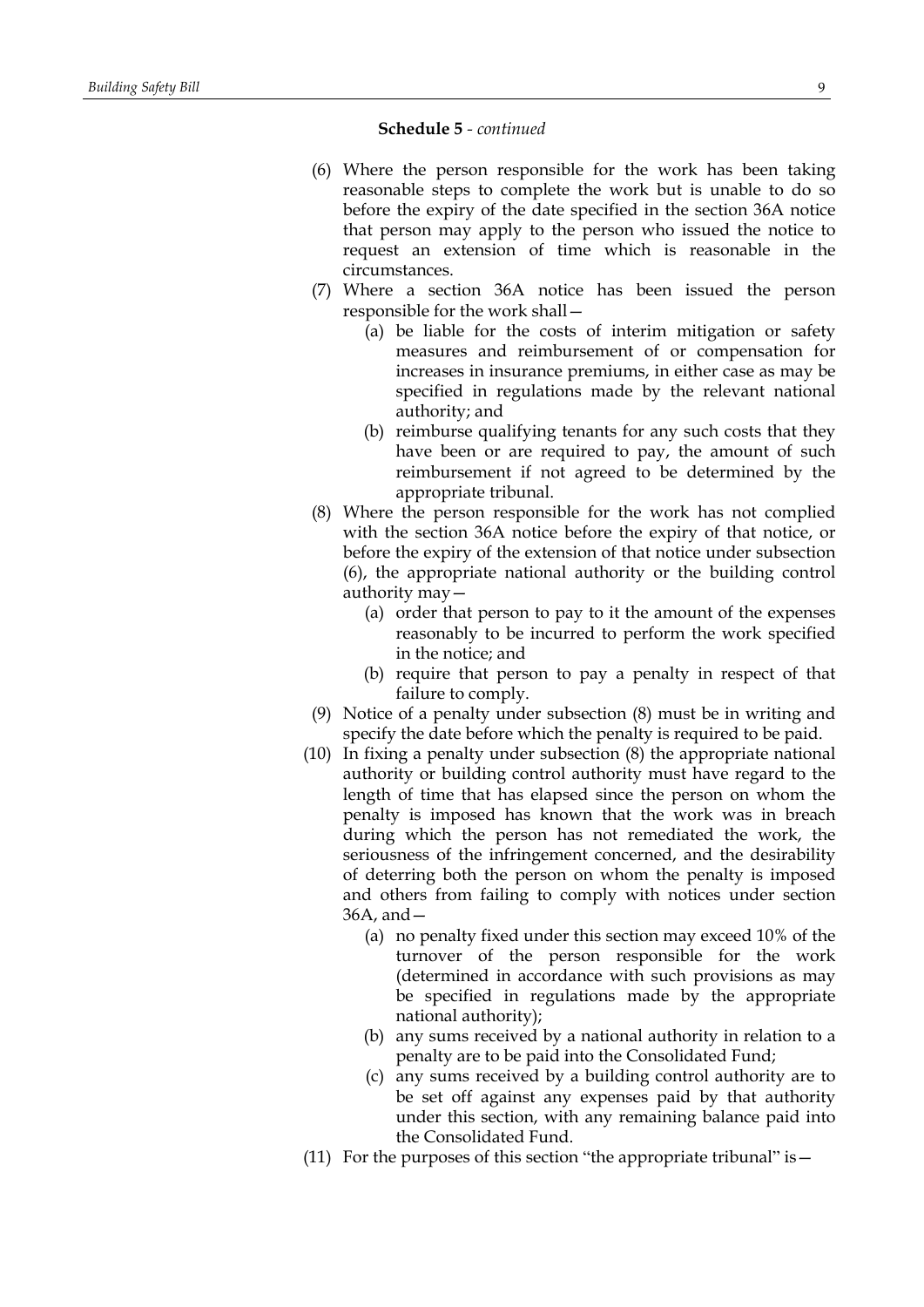- (a) in respect of a long lease of premises in England, the Firsttier Tribunal; and
- (b) in respect of a long lease of premises in Wales, a leasehold valuation tribunal.
- (12) Any person subject to a section 36A notice may not pass on to any qualifying tenant any expense, in whole or in part, arising from—
	- (a) the costs of compliance with any such notice; or
	- (b) the costs of any penalty for failing to comply with such a notice.
- (13) The prohibition in subsection (12) shall have effect regardless of any provision to the contrary in any agreement made before or after the coming into force of this section.
- (14) In this section—

"building manager" means the responsible person in relation to the building in question, as defined in Regulation 3 of the Regulatory Reform (Fire Safety) Order 2005 (S.I. 2005/1541) or any such other person that has the power to carry out the required work;

"fire safety requirements" means any requirement in Part B of Schedule 1 to the building regulations in force as at the date of the initial notice or full plans application;

"initial notice" has the same meaning as in section 47 of this Act;

"full plans application" means the date of any application under section 16 of this Act or an application for building control approval under paragraph 1B of Schedule 1 to this Act, as the case may be;

"long lease" has the same meaning as in sections 76 and 77 of the Commonhold and Leasehold Reform Act 2002;

"parent undertaking" has the same meaning as in section 1162 of the Companies Act 2006;

"person responsible for the work" means a person responsible for or a person responsible for commissioning the construction, erection or refurbishment of the work and, where that person is a company, any parent undertaking of that person;

"qualifying tenant" means any tenant under a long lease;

"relevant enactment" means section 1 or section 2A of the Defective Premises Act 1972.

### **36B Disputes over section 36A notices given by building control authorities**

(1) The appropriate national authority must make arrangements with a body to establish a committee called the Technical Committee which, if established in accordance with the arrangements, has the functions given by this section.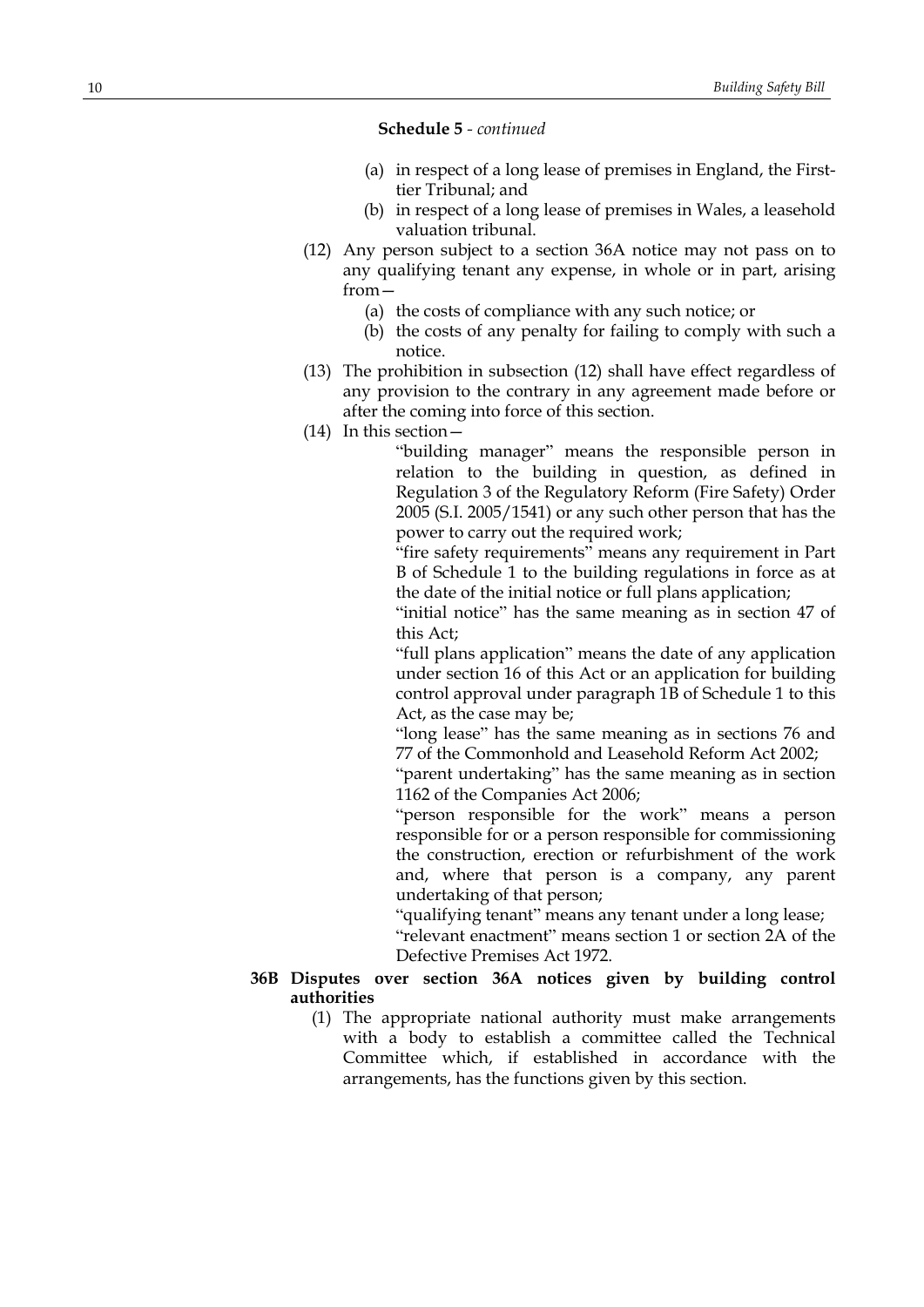- (2) If a question arises between the target of a section 36A notice and a national authority or building control authority as to whether work contravenes the fire safety requirements of the building regulations in force at a particular time, the Technical Committee has jurisdiction to decide that question.
- (3) The Technical Committee's decision is binding on the building control authority and any potential target of a section 36A notice who was given an opportunity to make representations, unless the matter is referred to arbitration under section 36C.
- (4) The Technical Committee does not have jurisdiction to decide a question that has already been decided by a court.
- (5) A certificate by the appropriate national authority that a specified committee has been established in accordance with arrangements under subsection (1) is conclusive evidence of that fact in relation to the period for which the certificate is in force.
- (6) Arrangements under subection (1) must, in particular, include—
	- (a) a presumption that the proceedings of the Technical Committee will normally be held in public;
	- (b) a requirement that the decisions of the Technical Committee are freely available to the public;
	- (c) that members appointed to the Technical Committee have appropriate skills to assess issues raised by section 36A notices; and
	- (d) that members of the Technical Committee are independent of—
		- (i) any party involved in the reference to the Technical Committee; and
		- (ii) any other member of the Technical Committee, or panel of the Technical Committee, hearing that particular reference.
- (7) Arrangements under subsection (1) may, in particular, include requirements about—
	- (a) the composition of the Technical Committee or the appointment of its members;
	- (b) the right of the Technical Committee to form separate panels to give decisions on its behalf;
	- (c) the Technical Committee's procedure or how its procedure is to be determined (including requirements for its procedures to be approved by the appropriate national authority); or
	- (d) review by the Technical Committee of its own decisions, including by a panel constituted of different members.
- (8) The Technical Committee's procedure may, in particular, include provision imposing time limits for making an application for a decision or the taking of other steps.

### **36C Challenging decisions of the Technical Committee**

(1) If the Technical Committee has decided any question under section 36B(2), any person on whom the decision is binding may, if dissatisfied with the decision refer the question to arbitration.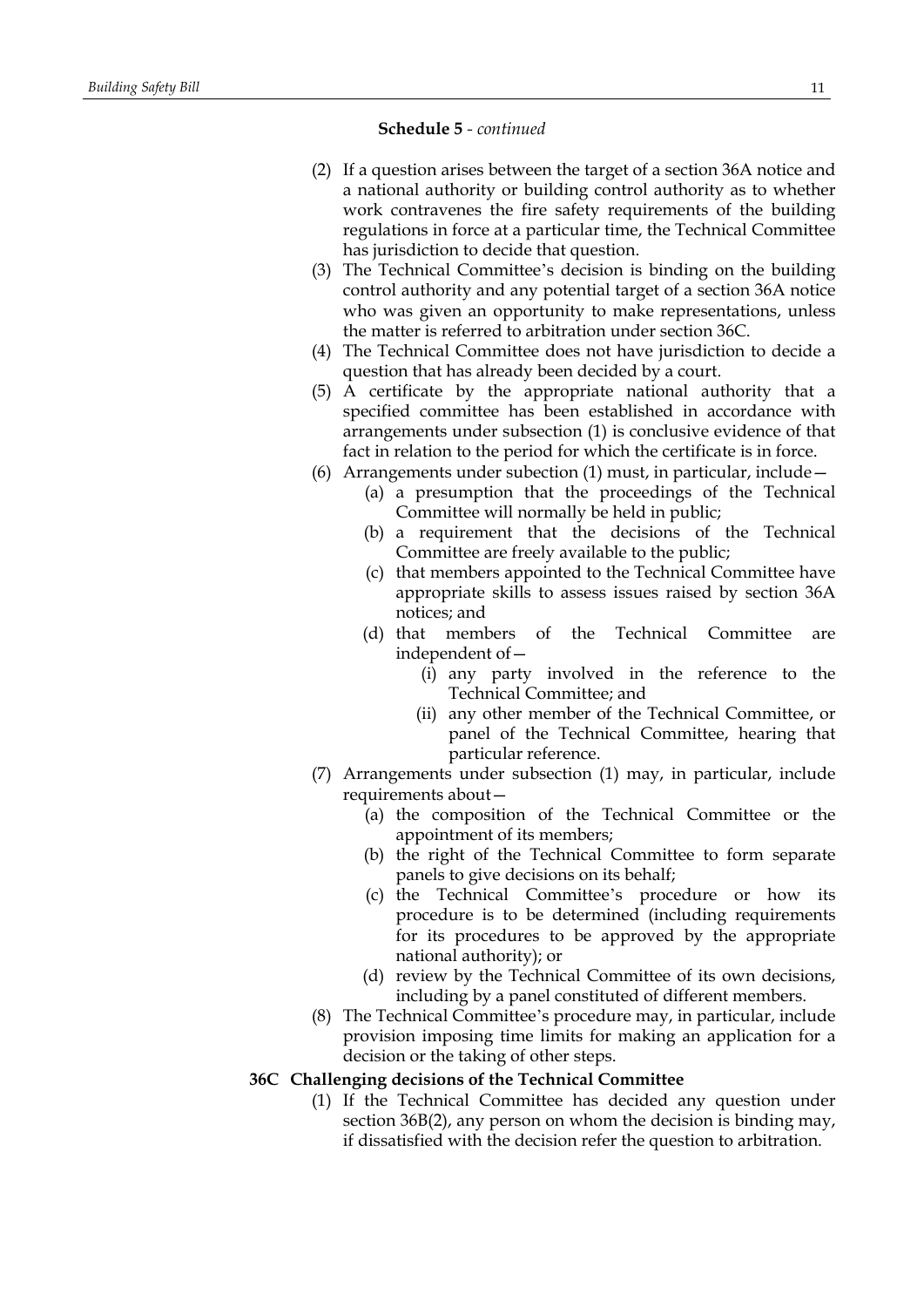- (2) But a person may not refer the question to arbitration until any review process has been exhausted.
- (3) Any arbitration under subsection  $(1)$  -
	- (a) shall be commenced by the person seeking arbitration requesting the President of the Chartered Institute of Arbitrators to appoint a single arbitrator to hear the dispute;
	- (b) shall be conducted in accordance with the rules of the Chartered Institute of Arbitrators; and
	- (c) shall not have the power to award any costs against the Technical Committee.
- (4) The Technical Committee need not, but may if so advised, participate in any arbitration proceeding under this section.
- (5) The relevant national authority or relevant building control authority must be given notice of any arbitration proceedings under this section and must be joined as a party to the proceedings if it so requests.
- (6) Arbitrations under this section are statutory arbitrations in accordance with the terms of the Arbitration Act 1996.
- (7) The relevant national authority may amend the identity of the arbitral body named in subsection (3) by regulation.

### **36D Notification by person with an interest in the building**

- (1) Any person with a property interest in a building may give notice to the appropriate national authority or building control authority that that person has reason to believe that a building has been constructed in a manner that contravenes any fire safety requirements in the building regulations.
- (2) Where a notice under subsection (1) has been given the appropriate national authority or building control authority must, before the end of the period of 90 days beginning with the day on which it receives the notice, publish a response stating how it proposes to deal with the notice, and in particular -
	- (a) whether it has decided to take any action, or to take no action, in response to the notice, and
	- (b) if it has decided to take action, what action it proposes to take.
- (3) The appropriate national authority must make regulations regarding notices under this section, in particular regarding —
	- (a) the manner of giving notice;
	- (b) the calculation of time; and
	- (c) the designation of a proper officer or proper officers to receive the notices;

and any notice under subsection (1) given in accordance with regulations made under this section shall be deemed valid.

- (4) In this section, "property interest" means an estate in fee simple or a term of years absolute (whether legal or equitable).
- **36E Duty to provide information**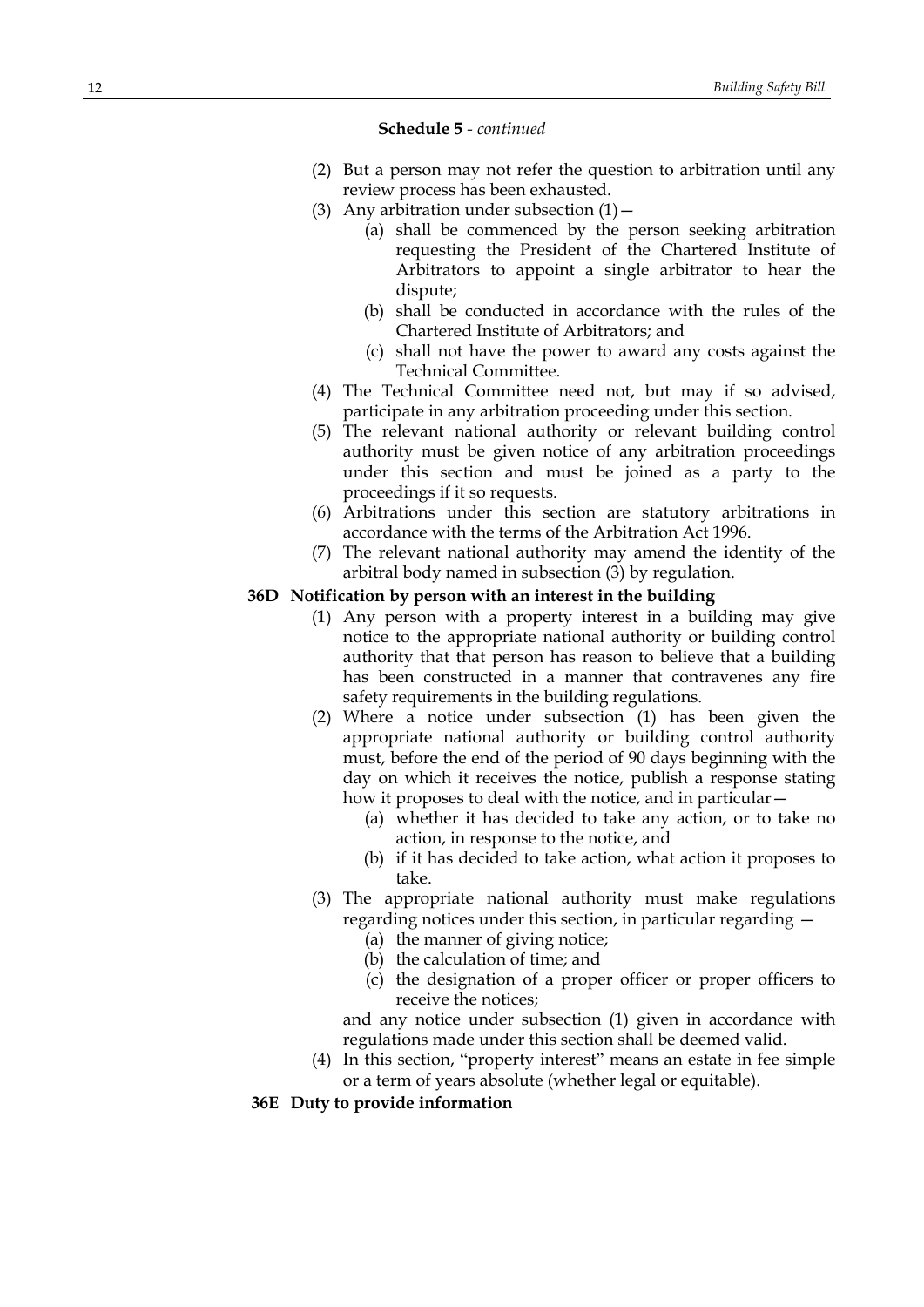- (1) Where an appropriate national authority or building control authority has received a notice under section 36D, or acting on its own initiative has reason to believe that a building has been constructed in a manner that contravenes any fire safety requirements in the building regulations, the relevant authority may by notice—
	- (a) require the person the relevant authority reasonably believes to be the person responsible for the work by a date specified in the notice to provide copies of all such plans, documents or other information as the authority may reasonably require at a time and place, and in a form and manner, and to a person specified in the notice;
	- (b) require any person to attend at a time and place specified in the notice to give evidence to the relevant authority or a person nominated by the relevant authority for the purpose;
	- (c) require any person to supply the relevant authority with such estimates, forecasts, returns or other information as may be specified or described in the notice and at a time and place, and in a form and manner, and to a person so specified.
- (2) A notice under this section shall include information about the possible consequences of not complying with the notice.
- (3) The person to whom any document is produced in accordance with a notice under this section may, for the purpose of this Part, copy the document so produced.
- (4) No person shall be required under this section—
	- (a) to give any evidence or produce any documents which he or she could not be compelled to give or produce in civil proceedings before a court; or
	- (b) to supply any information which he or she could not be compelled to supply in evidence in such proceedings.
- (5) In this section "court" means the High Court of England and Wales.

### **36F Fees to be paid to relevant authority**

- (1) The appropriate national authority may by regulations make provision for the payment of fees to the appropriate national authority or building control authority in respect of—
	- (a) any notice given under section 36A; or
	- (b) any decision by the Technical Committee under section 36B.
- (2) Regulations under this section may in particular—
	- (a) make provision as to when a fee or charge payable under the regulations is to be paid;
	- (b) make provision as to who is to pay a fee or charge payable under the regulations;
	- (c) make provision as to how a fee or charge payable under the regulations is to be calculated (including who is to make the calculation);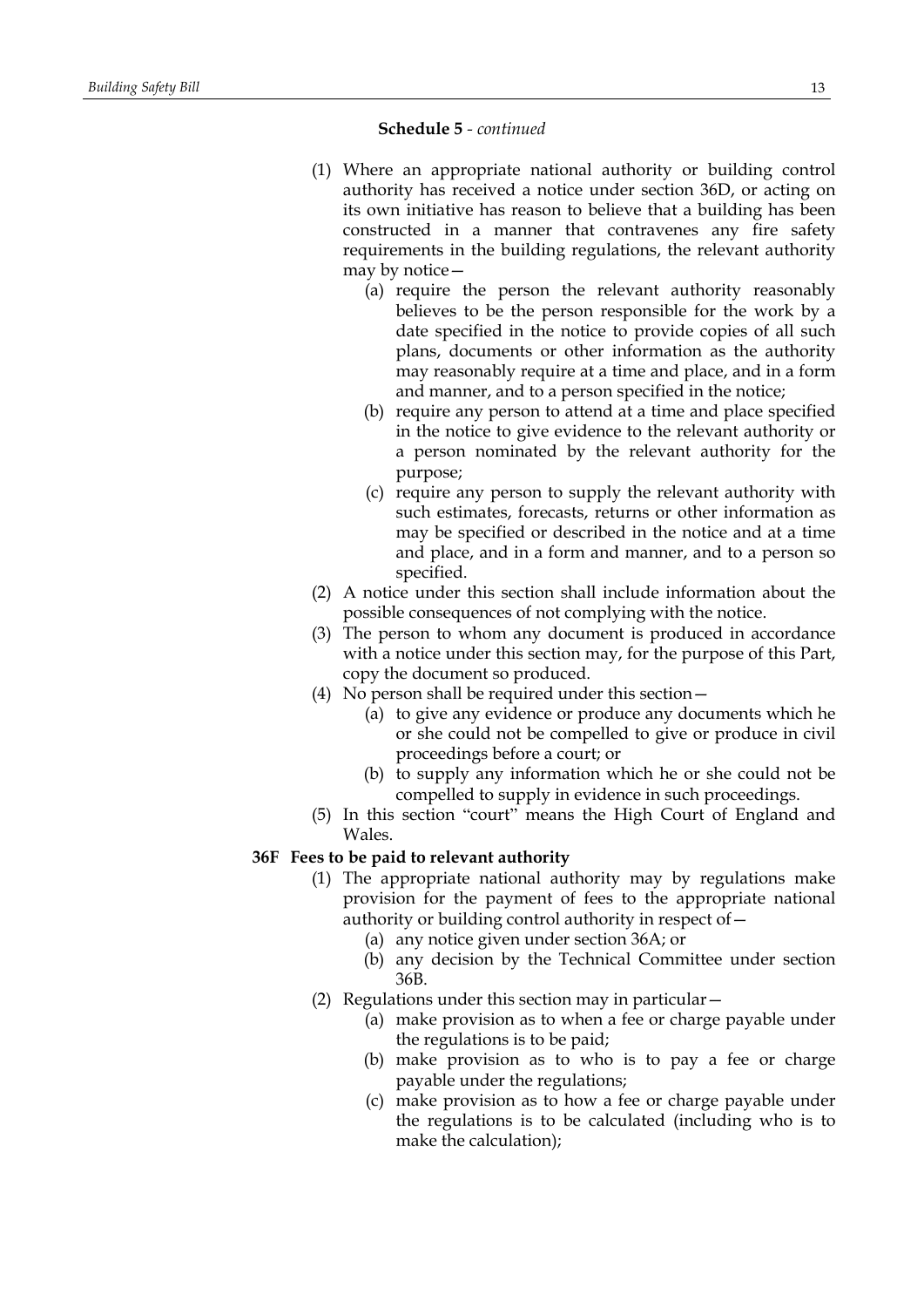- (d) prescribe circumstances in which a fee or charge payable under the regulations is to be remitted or refunded (wholly or in part);
- (e) prescribe circumstances in which no fee or charge is to be paid; or
- (f) make provision as to the effect of paying or failing to pay a fee or charge in accordance with the regulations.
- (3) Regulations under this section may—
	- (a) contain incidental, supplementary, consequential, transitional and transitory provision and savings;
	- (b) in the case of regulations made by virtue of subsection  $(2)(f)$  or subsection  $(3)(a)$ , amend, repeal or revoke any provision made by or under this Act or by or under any other Act.
- (4) A relevant national authority or building control authority determining the amount of fees or charges in pursuance of provision made by regulations under subsection (1) must secure that, taking one financial year with another, the income from the fees or charges does not exceed the cost to the relevant authority of performing the function or doing the thing (as the case may be).
- (5) For the purposes of this section, a financial year is the period of 12 months beginning with 1 April.

# **36G Penalties: failure to comply with information requirements**

- (1) Where the appropriate national authority or building control authority considers that a person has, without reasonable excuse, failed to comply with a requirement imposed on the person under section 36E (Duty to provide information), it may impose a penalty of such amount as it considers appropriate.
- (2) The amount may be  $-$ 
	- (a) a fixed amount at level 5 on the standard scale,
	- (b) an amount calculated by reference to a daily rate, or
	- (c) any combination of a fixed amount and an amount calculated by reference to a daily rate.
- (3) In relation to a penalty imposed under subsection  $(1)$ 
	- (a) in the case of an amount calculated by reference to a daily rate, the daily rate may not exceed level 4 on the standard scale;
	- (b) in the case of a fixed amount and an amount calculated by reference to a daily rate, the aggregate amount may be at level 5 on the standard scale.
- (4) In imposing a penalty by reference to a daily rate—
	- (a) no account is to be taken of any days before the service of the notice under section 36E, and
	- (b) unless the authority determines an earlier date (whether before or after the penalty is imposed), the amount payable ceases to accumulate the day on which the requirement concerned is satisfied.
- **36H Power to make fire safety remediation regulations**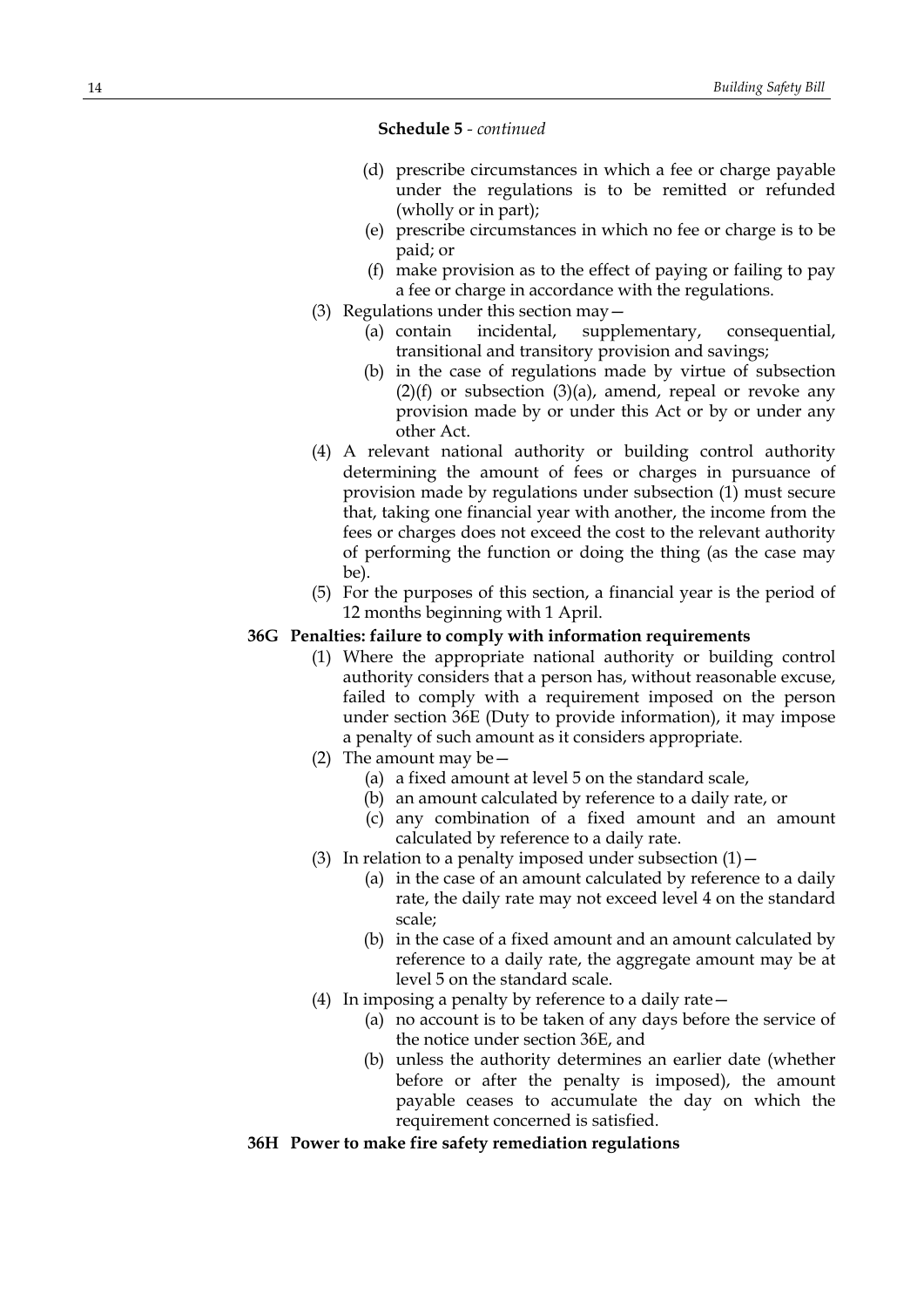- (1) The appropriate national authority may, for any of the purposes of securing the health, safety, welfare and convenience of persons in or about buildings and of others who may be affected by buildings or matters connected with buildings, make regulations with respect to the matters mentioned in subsection (2) below.
- (2) Those matters are—
	- (a) when a section 36A notice may be made only by either the appropriate national authority or a building control authority;
	- (b) where there is more than one person responsible for the work, the designation of a lead person responsible and the contribution to be made by other responsible persons;
	- (c) where money is paid under section 36A(2) to the relevant authority, the manner in which that authority shall hold that money and the conditions applied to it.
- (3) Regulations made under subsection (1) above are known as fire safety remediation regulations.
- (4) The power to make fire safety remediation regulations is exercisable by statutory instrument, which is subject to annulment in pursuance of a resolution of either House of Parliament."

# *Member's explanatory statement*

*This probing amendment is consequential on the Building Indemnity Scheme, expanding and improving existing enforcement powers under the Building Act 1984.*

# LORD GREENHALGH

**25** Page 166, line 28, leave out paragraphs 38 and 39 and insert—

"38 Omit sections 44 and 45 (and the heading before section 44)."

# *Member's explanatory statement*

*This amendment is consequential on the first new clause after clause 57 in the name of the Minister.*

# **26** Page 168, line 11, at end insert—

"47A In section 56(3) for the words from ", public body's final certificates" to the end substitute "and public body's final certificates.""

# *Member's explanatory statement*

*This amendment is consequential on the repeal of section 16 of the Building Act 1984 provided for by paragraph 20 of Schedule 5.*

**27** Page 170, leave out lines 34 and 35

# *Member's explanatory statement*

*This amendment removes the definition of "the data protection legislation" from new section* 91B of the Building Act 1984 with a view to this being inserted into section 126 of that Act *(see the Minister's amendment at page 176, line 8).*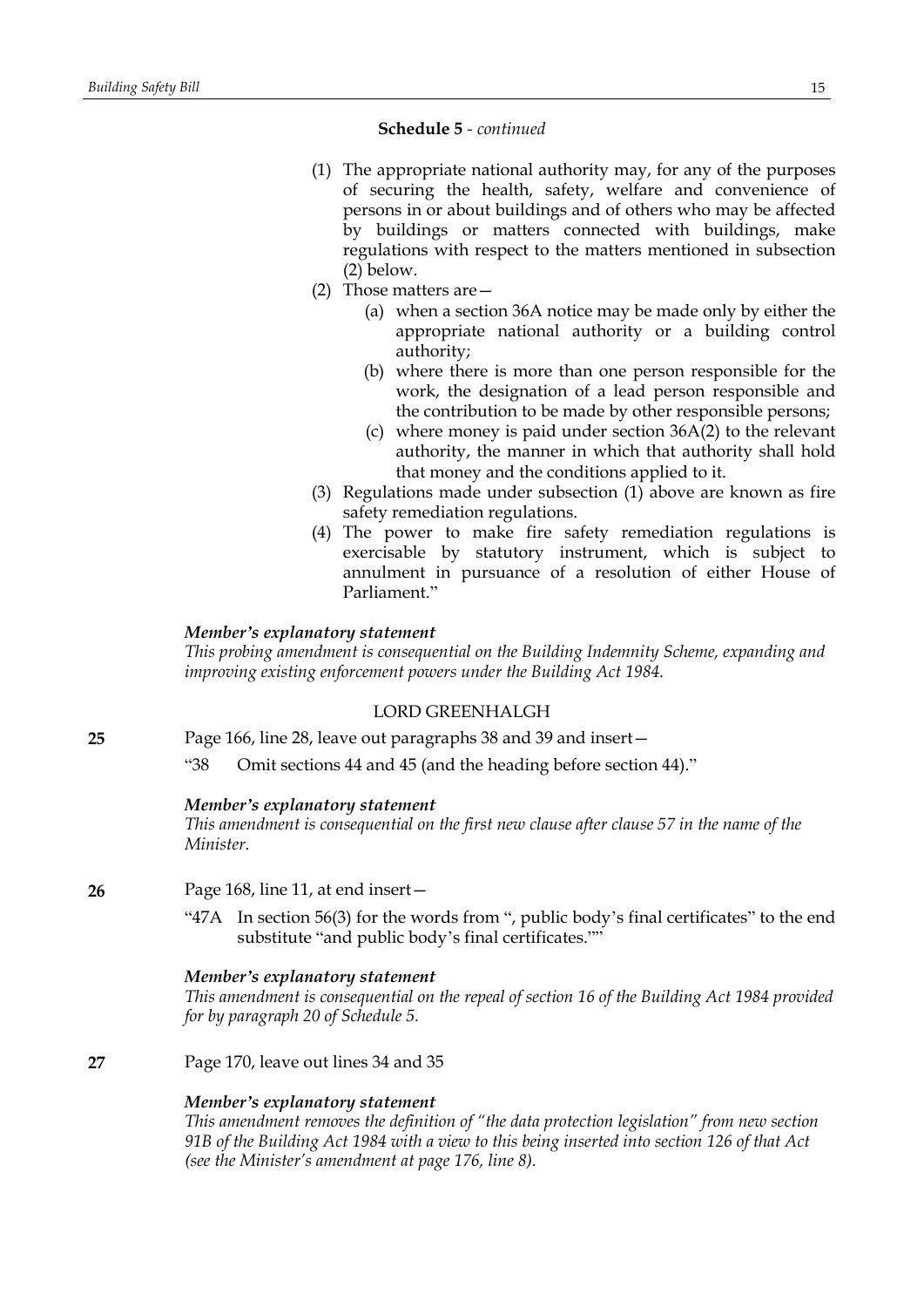| 28 | Page 175, line 32, at end insert -<br>"(ea) section 105C;"                                                                                                                                                                                                                                                                                                      |
|----|-----------------------------------------------------------------------------------------------------------------------------------------------------------------------------------------------------------------------------------------------------------------------------------------------------------------------------------------------------------------|
|    | Member's explanatory statement<br>See the statement relating to the first amendment to clause 57 in the name of the Minister.<br>This amendment provides that references in inserted section 105C of the Building Act 1984 to<br>work include a material change of use and may include any other specified matter.                                              |
| 29 | Page 176, line 8, at end insert -<br>""" the data protection legislation" has the same meaning as in<br>the Data Protection Act 2018 (see section 3 of that Act);";"                                                                                                                                                                                            |
|    | Member's explanatory statement<br>This amendment, which is consequential on the Minister's amendment at page 56, line 22,<br>inserts a definition of "the data protection legislation" into section 126 of the Building Act<br>1984 (general interpretation).                                                                                                   |
| 30 | Page 178, line 10, leave out paragraph 89 and insert -                                                                                                                                                                                                                                                                                                          |
|    | "89 (1) The Sustainable and Secure Buildings Act 2004 is amended as follows.                                                                                                                                                                                                                                                                                    |
|    | In section 3 omit subsections $(8)$ and $(9)$ .<br>(2)                                                                                                                                                                                                                                                                                                          |
|    | (3) In section 4 omit subsection $(4)$ ."                                                                                                                                                                                                                                                                                                                       |
|    | Member's explanatory statement<br>This amendment is consequential on the amendment of paragraphs 38 and 39 of Schedule 5.                                                                                                                                                                                                                                       |
|    | Clause 57                                                                                                                                                                                                                                                                                                                                                       |
|    | <b>LORD GREENHALGH</b>                                                                                                                                                                                                                                                                                                                                          |
| 31 | Page 79, line 4, leave out from "on" to end of line 5 and insert "certain applications for<br>building control approval etc"                                                                                                                                                                                                                                    |
|    | Member's explanatory statement<br>This amendment and other amendments of this clause extend the power to impose a levy to<br>work other than higher-risk building work, if it relates to residential or mixed-use buildings,<br>and to initial notices, amendment notices and public body's notices (as well as applications for<br>building control approval). |
| 32 | Page 79, line 7, after "applications" insert "or notices"                                                                                                                                                                                                                                                                                                       |
|    | Member's explanatory statement<br>See the statement relating to the first amendment to this clause in the name of the Minister.                                                                                                                                                                                                                                 |
| 33 | Page 79, line 8, after "applications" insert "or notices"                                                                                                                                                                                                                                                                                                       |
|    |                                                                                                                                                                                                                                                                                                                                                                 |

*Member's explanatory statement See the statement relating to the first amendment to this clause in the name of the Minister.*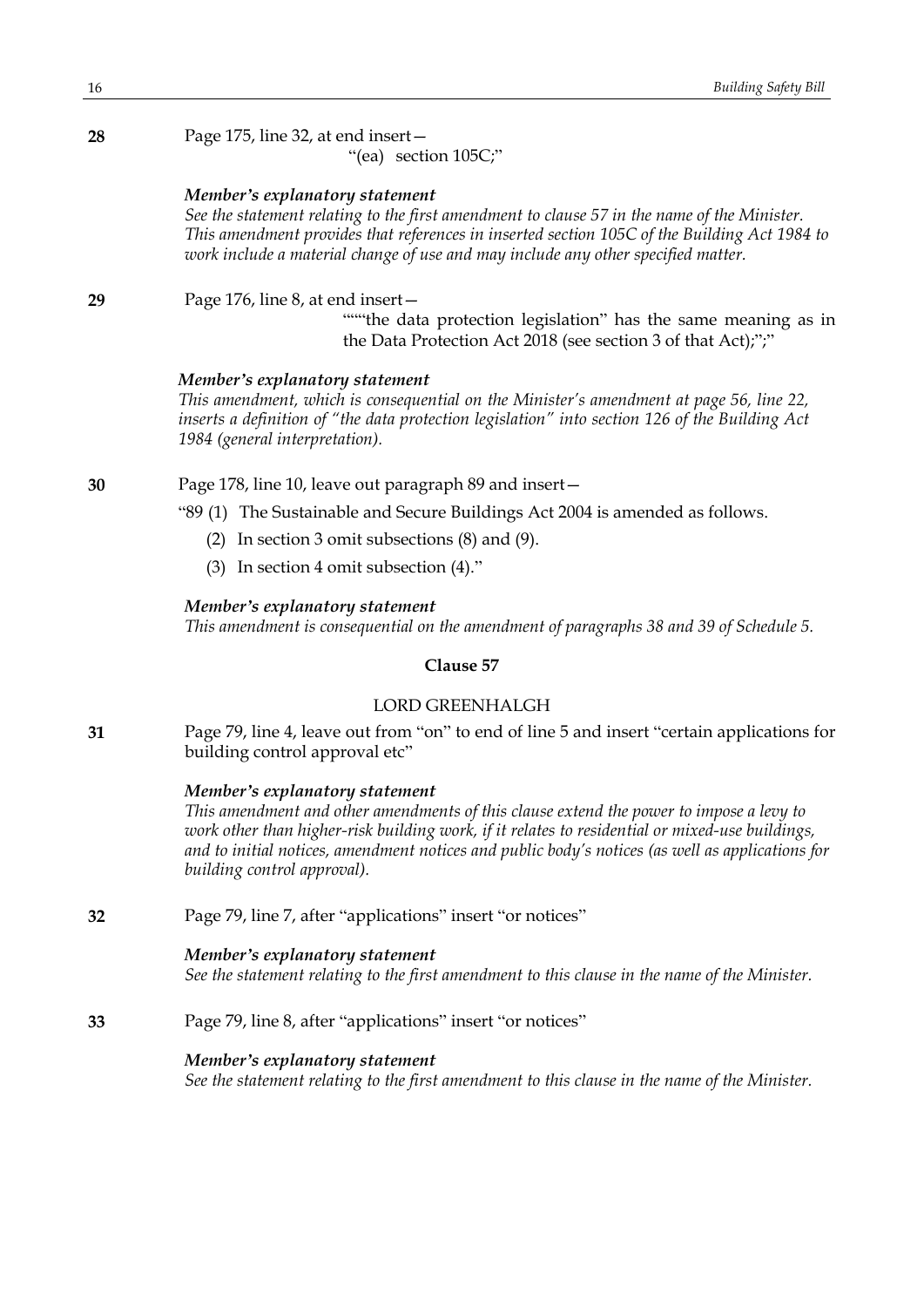### LORD BLENCATHRA

- **34** Page 79, line 21, at end insert—
	- "(3A) For the purposes of subsection (3)(a), the amount of the levy may be  $-$ 
		- (a) no more than £500 million for each property for which the person in specified in subsection (3)(b) is responsible, or
		- (b) no more than 10% of the annual profits of that person."

# BARONESS HAYMAN OF ULLOCK BARONESS PINNOCK THE LORD BISHOP OF ST ALBANS

### **35** Page 79, line 23, at end insert—

- "(4A) The regulations must exempt any relevant application made by or on behalf of a registered social landlord for the provision of social housing as defined under section 68 of the Housing and Regeneration Act 2008.
	- (4B) A "relevant application" under subsection (5) means an application of a description specified in regulations made by the Secretary of State."

#### LORD GREENHALGH

- **36** Page 79, line 24, leave out from "that" to end of line 31 and insert ", unless the building control authority is given a notification under subsection (5A) in relation to a relevant application or notice (or a relevant application or notice of a specified description), the authority—
	- (a) may not take a specified step in relation to the application or notice (for example, may not grant an application, accept a notice or give a specified certificate in relation to works connected with the application or notice), or
	- (b) must take a specified step in relation to the application or notice (for example, must reject a notice).
	- (5A) A notification under this section is a notification given by the Secretary of State or designated person—
		- (a) that the levy payable in respect of the application or notice has been paid, or
		- (b) that no levy is payable in respect of the application or notice."

### *Member's explanatory statement*

*See the statement relating to the first amendment to this Clause in the name of the Minister.*

**37** Page 79, line 37, at end insert—

- "(7A) In this section "relevant application or notice" means—
	- (a) an application for building control approval,
	- (b) an initial notice,
	- (c) an amendment notice, or
	- (d) a public body's notice,

relating to a relevant building or proposed relevant building (including any such application or notice relating to work that causes a building to become a relevant building or causes a relevant building to cease to be such a building)."

#### *Member's explanatory statement*

*See the statement relating to the first amendment to this clause in the name of the Minister.*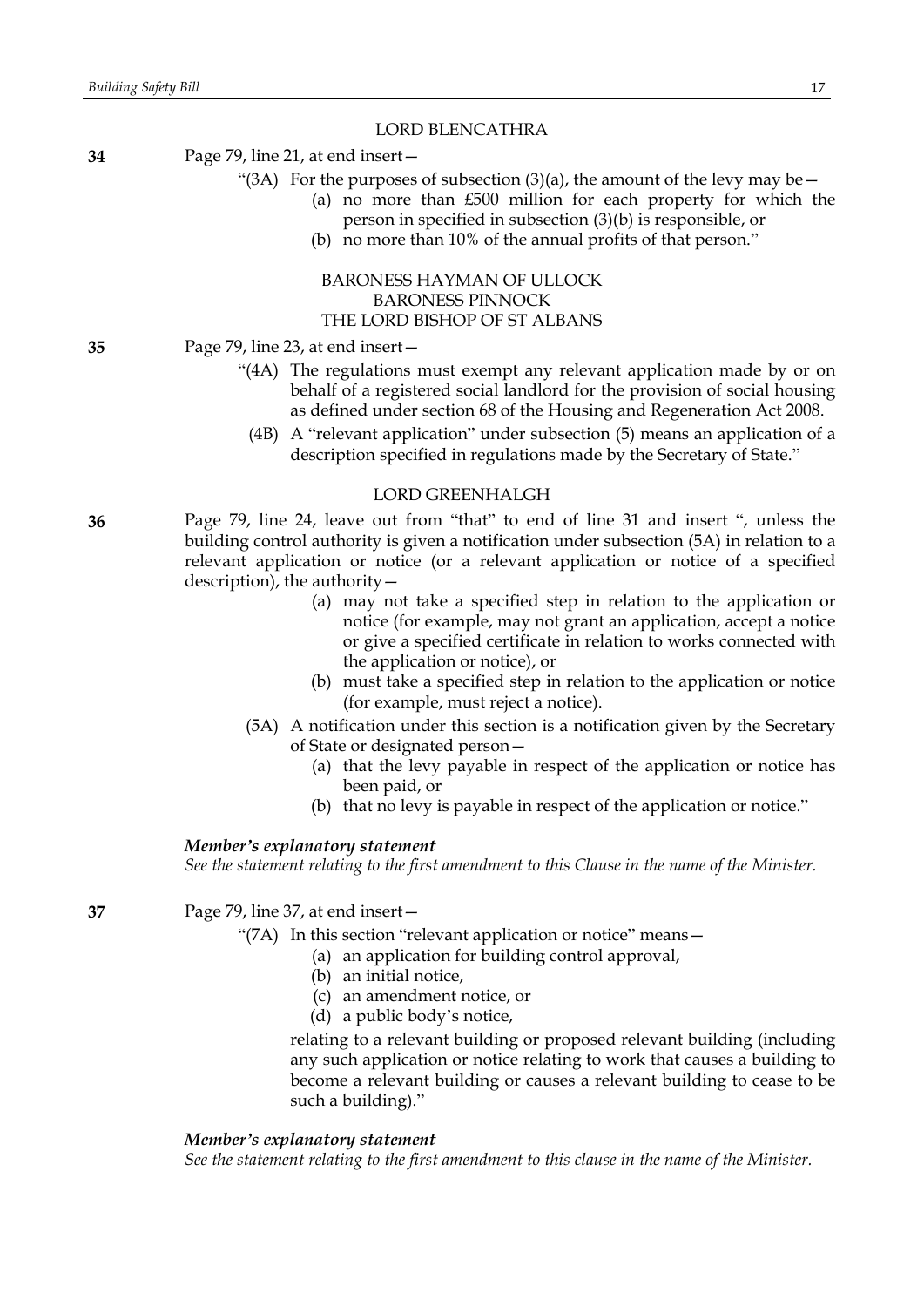| 38 | Page 79, line 38, at end insert-<br>""amendment notice", "initial notice" and "public body's notice"<br>have the same meaning as in Part 2 (see section 58);"                                                                                                                                                    |
|----|------------------------------------------------------------------------------------------------------------------------------------------------------------------------------------------------------------------------------------------------------------------------------------------------------------------|
|    | Member's explanatory statement<br>See the statement relating to the first amendment to this Clause in the name of the Minister.                                                                                                                                                                                  |
|    | LORD BLENCATHRA                                                                                                                                                                                                                                                                                                  |
| 39 | Page 80, line 2, at end insert-<br>""person" includes bodies corporate including a holding<br>company or special purpose vehicle;"                                                                                                                                                                               |
|    | <b>LORD GREENHALGH</b>                                                                                                                                                                                                                                                                                           |
| 40 | Page 80, leave out lines 3 to 5 and insert-<br>""relevant building" means a building in England consisting of<br>or containing-<br>(a) one or more dwellings, or<br>(b) other accommodation,<br>"accommodation"<br>here<br>includes<br>(and<br>temporary<br>accommodation, for example in a hotel or hospital);" |
|    | Member's explanatory statement<br>See the statement relating to the first amendment to this Clause in the name of the Minister.                                                                                                                                                                                  |
|    | <b>After Clause 57</b>                                                                                                                                                                                                                                                                                           |
|    | <b>LORD GREENHALGH</b>                                                                                                                                                                                                                                                                                           |
| 41 | Insert the following new Clause -                                                                                                                                                                                                                                                                                |
|    | "Crown application                                                                                                                                                                                                                                                                                               |
|    | In Part 5 of the Building Act 1984 before section 132 insert-                                                                                                                                                                                                                                                    |
|    | "131A Crown application                                                                                                                                                                                                                                                                                          |
|    | (1) The following provisions bind the Crown $-$<br>(a) Part 1 except sections 35B to 37, 39A and 40;<br>(b) Part $2$ ;<br>(c) Part 2A except sections 58I to 58K, 58U, 58V and 58Z4 to 58Z6;<br>(d) Part 4 so far as it relates to a provision within any of the                                                 |
|    | preceding paragraphs.<br>(2) No contravertion by the Crown of a provision within subsection $(1)(3)$                                                                                                                                                                                                             |

- (2) No contravention by the Crown of a provision within subsection (1)(a) to (d) makes the Crown criminally liable.
- (3) Subsection (2) does not affect the criminal liability of persons in the service of the Crown.
- (4) Subsection (5) applies where—
	- (a) a contravention of a provision within subsection  $(1)(a)$  or  $(b)$ , or of Part 4 so far as it relates to such a provision, occurs in relation to a building or proposed building for which a local authority is the building control authority, or
	- (b) a contravention of a provision within subsection  $(1)(c)$ , or of Part 4 so far as it relates to such a provision, occurs in relation to Wales,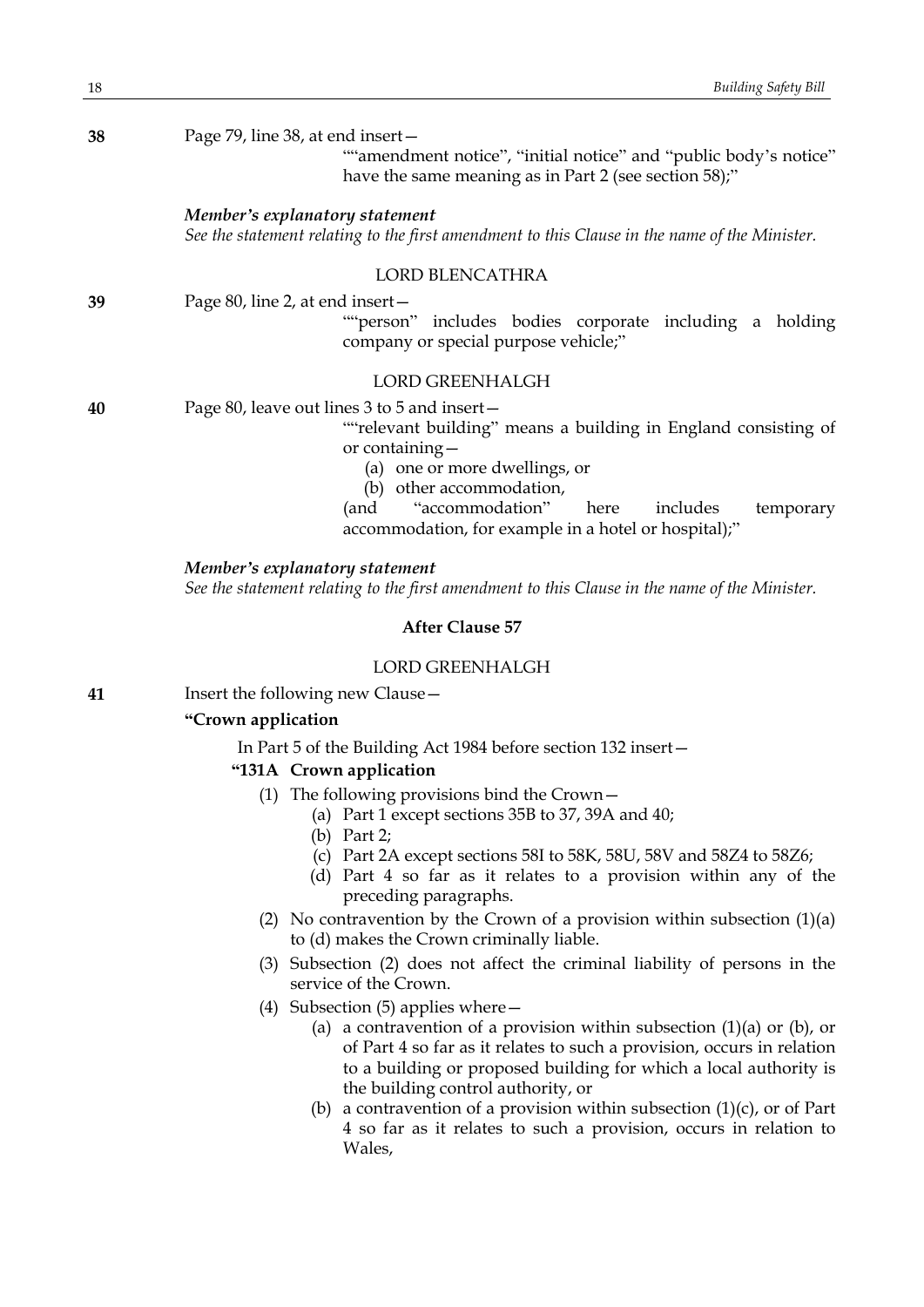### **After Clause 57** *- continued*

and the Crown would, but for subsection (2), be criminally liable under this Act in respect of the contravention.

- (5) The High Court may, on the application of  $-$ 
	- (a) the local authority (in a case within subsection  $(4)(a)$ ), or
	- (b) the Welsh Ministers (in a case within subsection  $(4)(b)$ ),

declare unlawful the act or omission constituting the contravention.

- (6) In this section a reference to a provision includes any instrument made under it.
- (7) For the application to the Crown of Part 3, and Part 4 so far as it relates to that Part, see section 87."

#### *Member's explanatory statement*

*This new clause makes provision about the application of Parts 1 to 2A of the Building Act 1984, and Part 4 of that Act so far as relating to those Parts, to the Crown.*

**42** Insert the following new Clause—

### **"Application to Parliament**

- (1) The Building Act 1984 is amended as follows.
- (2) In section 95 (power to enter premises) after subsection (4) insert—
	- "(5) This section does not apply in relation to the Parliamentary Estate (as defined by section 131B)."
- (3) After section 131A (inserted by section (*Crown application*)) insert—

#### **"131B Parts 1 and 2 etc: application to Parliament**

- (1) In their application in relation to the Parliamentary Estate, Parts 1 and 2, and Part 4 so far as it relates to those Parts, have effect with the following modifications—
	- (a) sections 35B to 37, 39A and 40 (enforcement etc) do not apply;
	- (b) any reference to the owner or occupier of a building or of any premises is be read as a reference to—
		- (i) the Corporate Officer of the House of Lords,
		- (ii) the Corporate Officer of the House of Commons, or (as the case may be)
		- (iii) the Corporate Officers acting jointly.
- (2) In the following provisions—
	- "Corporate Officer" means—
		- (a) the Corporate Officer of the House of Lords,
		- (b) the Corporate Officer of the House of Commons, or
		- (c) the Corporate Officers acting jointly;
	- "relevant provision" means—
		- (a) any provision of, or of an instrument made under, Part 1 or 2, or
		- (b) any provision of Part 4 or of an instrument made under Part 4, so far as the provision relates to Part 1 or 2.
- (3) No contravention by a Corporate Officer of a relevant provision makes the Corporate Officer criminally liable.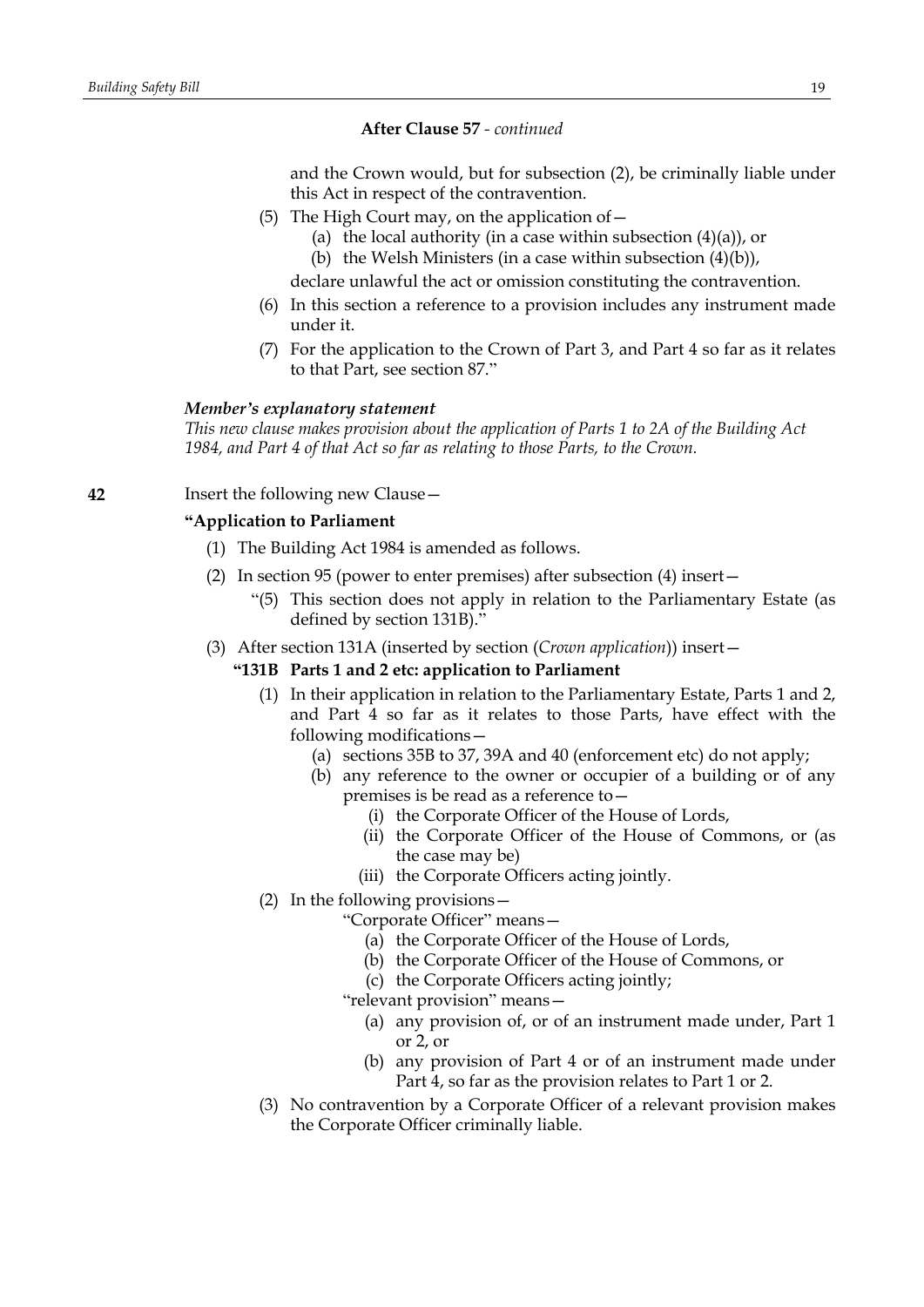#### **After Clause 57** *- continued*

- (4) Subsection (3) does not affect the criminal liability of relevant members of the House of Lords staff or of the House of Commons staff (as defined by sections 194 and 195 of the Employment Rights Act 1996).
- (5) Where a contravention of a relevant provision occurs which, but for subsection (3), would result in a Corporate Officer being criminally liable, the High Court may, on the application of the local authority, declare unlawful the act or omission constituting the contravention.
- (6) In this section "the Parliamentary Estate" means any building or other premises occupied for the purposes of either House of Parliament.""

#### *Member's explanatory statement*

*This new clause makes provision about the application of the Building Act 1984 to Parliament.*

# BARONESS HAYMAN OF ULLOCK BARONESS PINNOCK

#### **43** Insert the following new Clause—

### "**Building Safety Regulations for multi-occupancy dwellings**

The Secretary of State must by regulations amend paragraph 1 of Schedule 1 to the Building Act 1984 so that it applies to all buildings that comprise more than one dwelling."

### **Clause 62**

### LORD BLENCATHRA

**44** Page 83, line 5, at end insert—

"or is below 18 metres and poses a risk by reason of its construction material or lack of adequate fire escapes or fire detection systems as may be specified in regulations made by the Secretary of State."

# **After Clause 72**

# LORD BEST BARONESS NEVILLE-ROLFE

**45** Insert the following new Clause—

# **"Appointment of third parties**

- (1) This section applies where—
	- (a) a RTM company within the meaning of section 113, Commonhold and Leasehold Reform Act 2002,
	- (b) a body corporate of whatever description where the majority of the shares are held by leaseholders of dwellings, or
	- (c) a body corporate of whatever description which is limited by guarantee and the members of that company are also leaseholders of dwellings,

is either the accountable person or principal accountable person.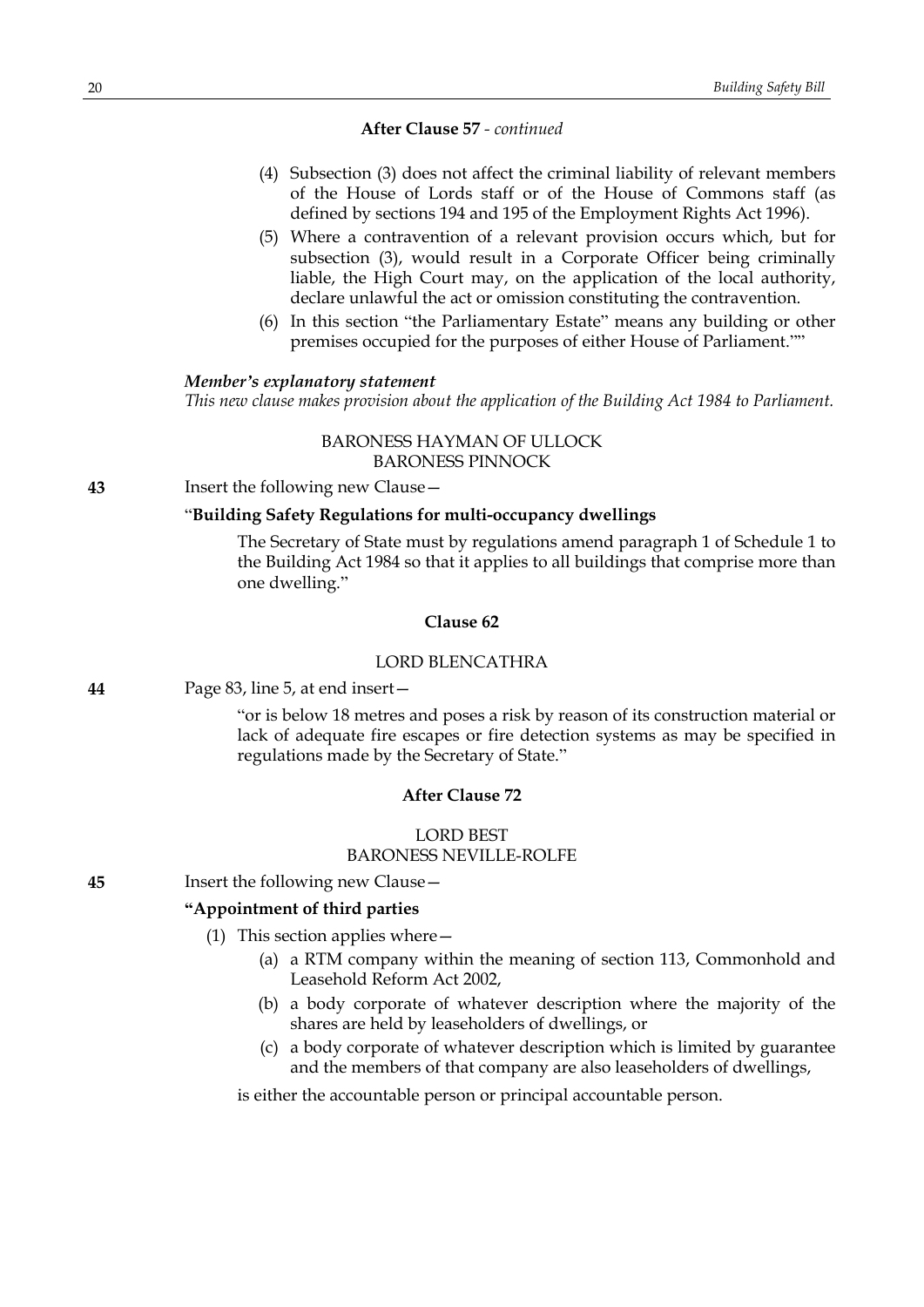# **After Clause 72** *- continued*

- (2) Where this section applies, notwithstanding any provisions of the Memorandum or Articles of Association or any rule of law to the contrary, the company may appoint a third party to discharge all the functions of the accountable person or the principal accountable person who will assume all duties, powers, liabilities and penalties under this Act in place of the company, and this Act is to have effect as though references to the accountable person or principal accountable person were references to the third party appointed under this section.
- (3) If such a person is appointed then the company is empowered to re-charge and apportion the costs charged by such a person as if they were a service charge under the leases of the dwellings.
- (4) Such charges will, for all purposes, be deemed to be service charges within the meaning of section 18 of the Landlord and Tenant Act 1985, save that the provisions of sections 20 and 20ZA of the Landlord and Tenant Act 1985 do not apply.
- (5) The Secretary of State may by regulations impose conditions which must be satisfied before an appointment can be made under subsection (2).
- (6) Without prejudice to the generality of subsection (5), those regulations may include—
	- (a) provision for a minimum level of professional qualification to be held by the third party,
	- (b) provision for minimum levels of professional indemnity provision."

# *Member's explanatory statement*

*This provision would enable leaseholder-owned or controlled companies to appoint an external professional to discharge the functions of the Accountable Person or Principal Accountable* Person and for the costs of the same to be recoverable (and regulated) as if they were a service *charge under the lease.*

# **Clause 93**

# LORD BLENCATHRA

| 46 |  | Page 102, line 8, at end insert "after consulting the residents" |
|----|--|------------------------------------------------------------------|
|----|--|------------------------------------------------------------------|

- **47** Page 102, line 37, leave out subsection (5)
- **48** Page 103, line 8, at end insert—
	- "(c) make provision to allow residents to appeal to the regulator about any aspect of the strategy, and
		- (d) make provision for penalties to be imposed on any accountable person who has failed to properly consult residents."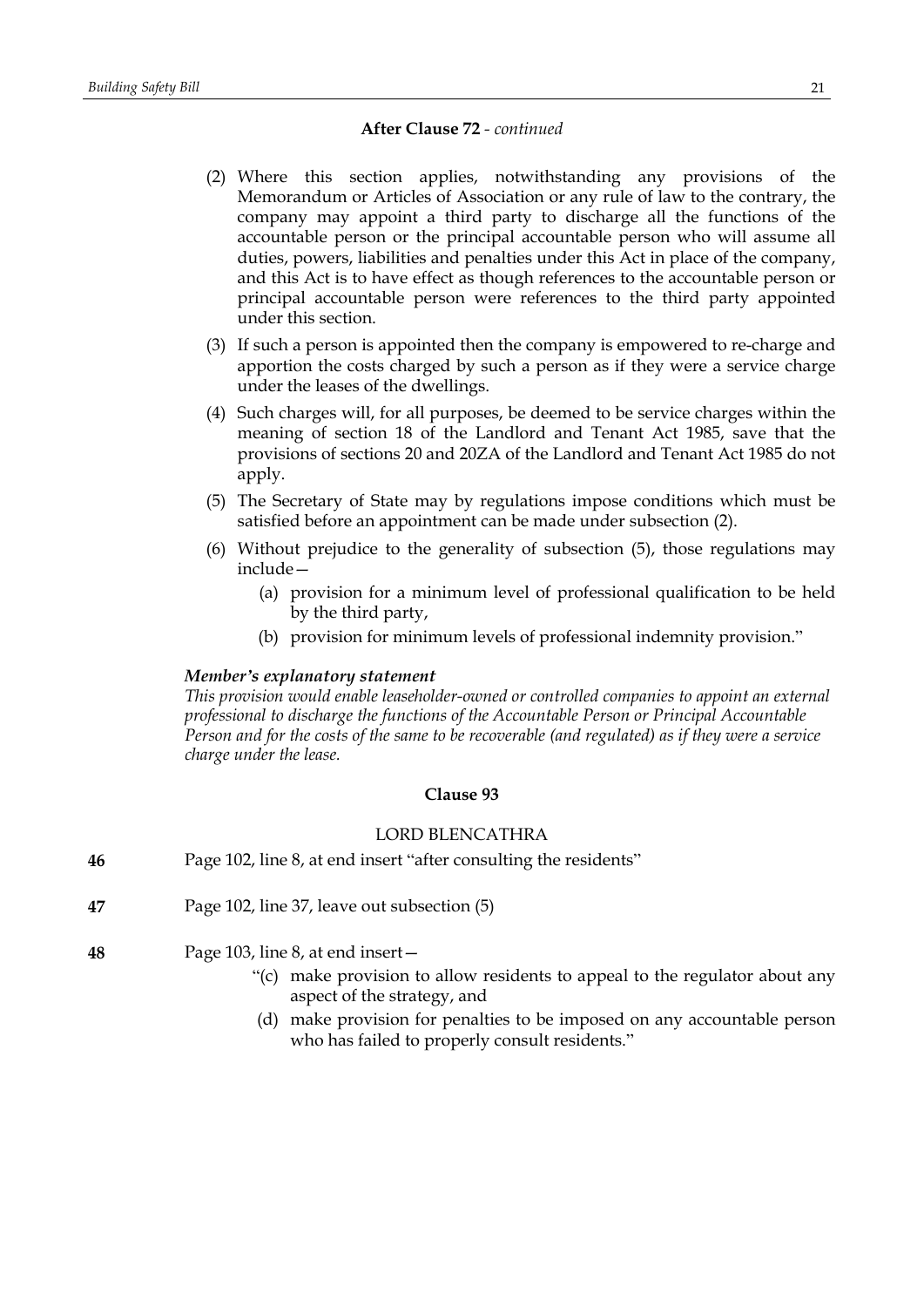### **After Clause 94**

### LORD BLENCATHRA

| 49 | Insert the following new Clause - |  |
|----|-----------------------------------|--|
|----|-----------------------------------|--|

### **"Contravention of requests for further information**

- (1) This section applies where it appears to the resident that the accountable person has failed to provide the information requested under section 94 within a reasonable time.
- (2) The resident may give the accountable person an information notice.
- (3) An "information notice" is a notice that—
	- (a) specifies the information that has been requested under section 94, and
	- (b) specifies a reasonable time for the accountable person to provide that information.
- (4) Where it appears to the resident that the accountable person has failed to provide the information within the time specified in the notice, the information notice may require the accountable person to pay a prescribed sum."

### **Clause 95**

### LORD BLENCATHRA

| 50 | Page 104, line 14, at end insert $-$ |
|----|--------------------------------------|
|----|--------------------------------------|

"(d) providing penalties where a principal accountable person fails to set up a proper complaints procedure or fails to do so in a reasonable time."

### **Clause 97**

### LORD BLENCATHRA

**51** Page 105, line 31, leave out paragraphs (a) and (b) and insert "items as defined in regulations made by the Regulator or appropriate national authority."

### **Clause 98**

### LORD BLENCATHRA

- **52** Page 106, line 28, leave out "county court" and insert "regulator"
- **53** Page 106, line 32, at end insert—
	- "(7A) The regulator may, on an application made by a resident who has been given a contravention notice, give a final determination about the validity of the contravention notice and any sums payable."

### **Clause 99**

#### LORD BLENCATHRA

| 54 | Page 107, line 24, leave out "county court" and insert "regulator" |  |  |
|----|--------------------------------------------------------------------|--|--|
|----|--------------------------------------------------------------------|--|--|

**55** Page 107, line 32, leave out "county court" and insert "regulator"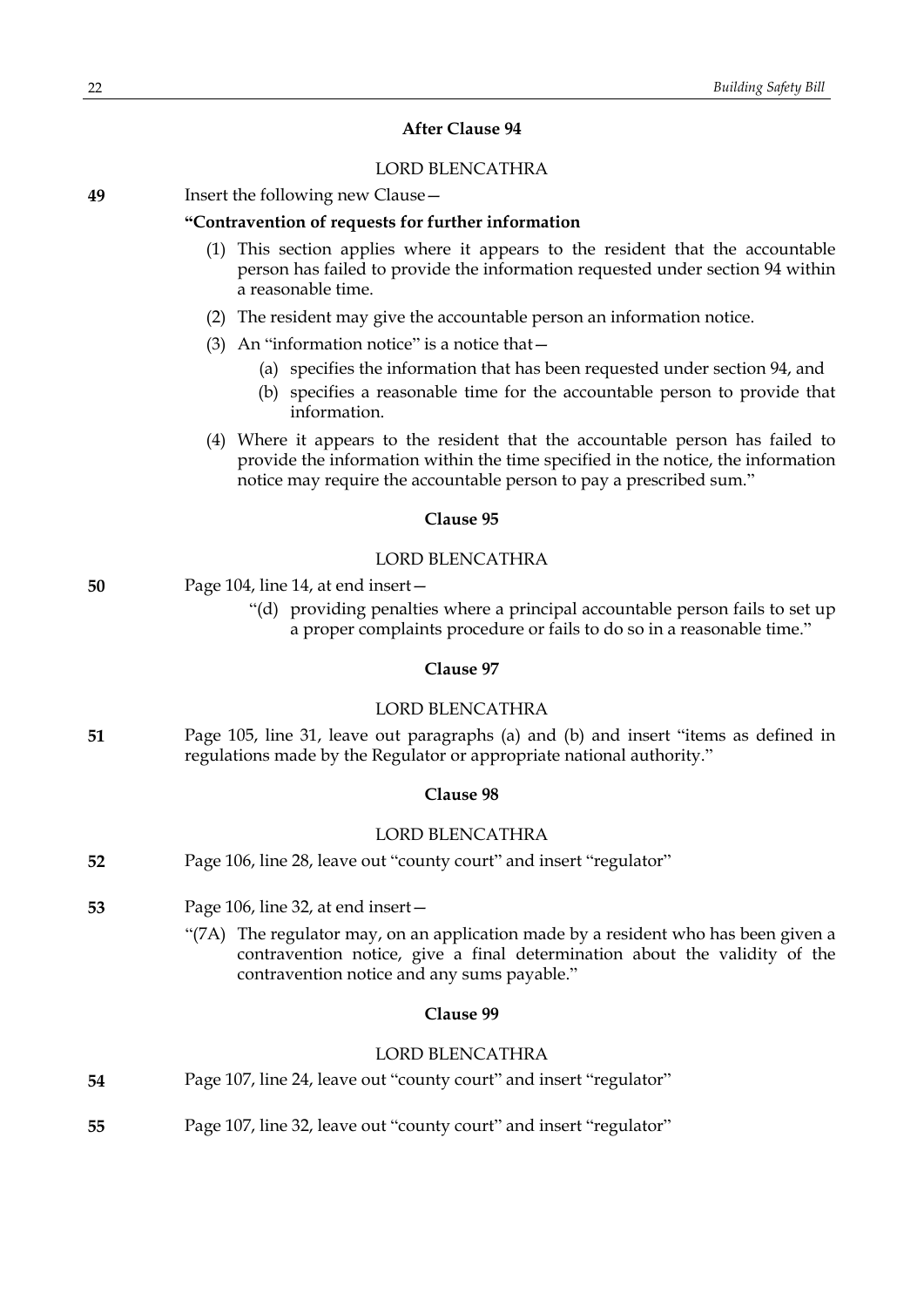# **Schedule 8**

# LORD YOUNG OF COOKHAM

| 56 | Page 197, line 7, at end insert -                                                                                                                                                                                                                                                                                                                                                                                                          |
|----|--------------------------------------------------------------------------------------------------------------------------------------------------------------------------------------------------------------------------------------------------------------------------------------------------------------------------------------------------------------------------------------------------------------------------------------------|
|    | "(1A) Such a charge is for all purposes to be treated as a service charge within<br>the meaning of section 18 of the Landlord and Tenant Act 1985."                                                                                                                                                                                                                                                                                        |
|    | Member's explanatory statement<br>This amendment, along with others to Schedule 8, preserves the existing Building Safety<br>Charge but treats it as a service charge due under the lease to be demanded and regulated in<br>the same manner as existing service charges. This is to ensure that there are not two parallel<br>sets of demands, accounts etc, one for the normal service charge and one for the building safety<br>charge. |
| 57 | Page 198, line 6, leave out from beginning to end of line 10 on page 198                                                                                                                                                                                                                                                                                                                                                                   |
| 58 | Page 200, line 1, leave out from beginning to end of line 29 on page 202                                                                                                                                                                                                                                                                                                                                                                   |
|    | <b>LORD BLENCATHRA</b>                                                                                                                                                                                                                                                                                                                                                                                                                     |
| 59 | Page 201, line 6, at end insert -<br>"(aa) only if they are below a maximum as specified in regulations<br>made by the Secretary of State, and"                                                                                                                                                                                                                                                                                            |
|    | LORD YOUNG OF COOKHAM                                                                                                                                                                                                                                                                                                                                                                                                                      |
| 60 | Page 203, line 16, leave out from beginning to end of line 18 on page 208                                                                                                                                                                                                                                                                                                                                                                  |
|    | Clause 116                                                                                                                                                                                                                                                                                                                                                                                                                                 |
|    | <b>LORD GREENHALGH</b>                                                                                                                                                                                                                                                                                                                                                                                                                     |
| 61 | Page 123, line 39, leave out subsection (2)                                                                                                                                                                                                                                                                                                                                                                                                |
|    | Member's explanatory statement<br>This amendment removes the provision providing that Part 4 does not apply in relation to the<br>Palace of Westminster.                                                                                                                                                                                                                                                                                   |
|    | <b>Before Clause 117</b>                                                                                                                                                                                                                                                                                                                                                                                                                   |
|    | <b>LORD GREENHALGH</b>                                                                                                                                                                                                                                                                                                                                                                                                                     |
| 62 | Insert the following new Clause -                                                                                                                                                                                                                                                                                                                                                                                                          |
|    | "Remediation of certain defects                                                                                                                                                                                                                                                                                                                                                                                                            |
|    | (1) Sections (Meaning of "relevant building") to (Meeting remediation costs of insolvent<br>landlord) and Schedule (Remediation costs under qualifying leases) make provision<br>in connection with the remediation of relevant defects in relevant buildings.                                                                                                                                                                             |
|    | $(2)$ In those sections –                                                                                                                                                                                                                                                                                                                                                                                                                  |
|    | (a) sections (Meaning of "relevant building") to (Associated persons) define<br>"relevant building", "qualifying lease", "the qualifying time", "relevant<br>defect" and "associate";                                                                                                                                                                                                                                                      |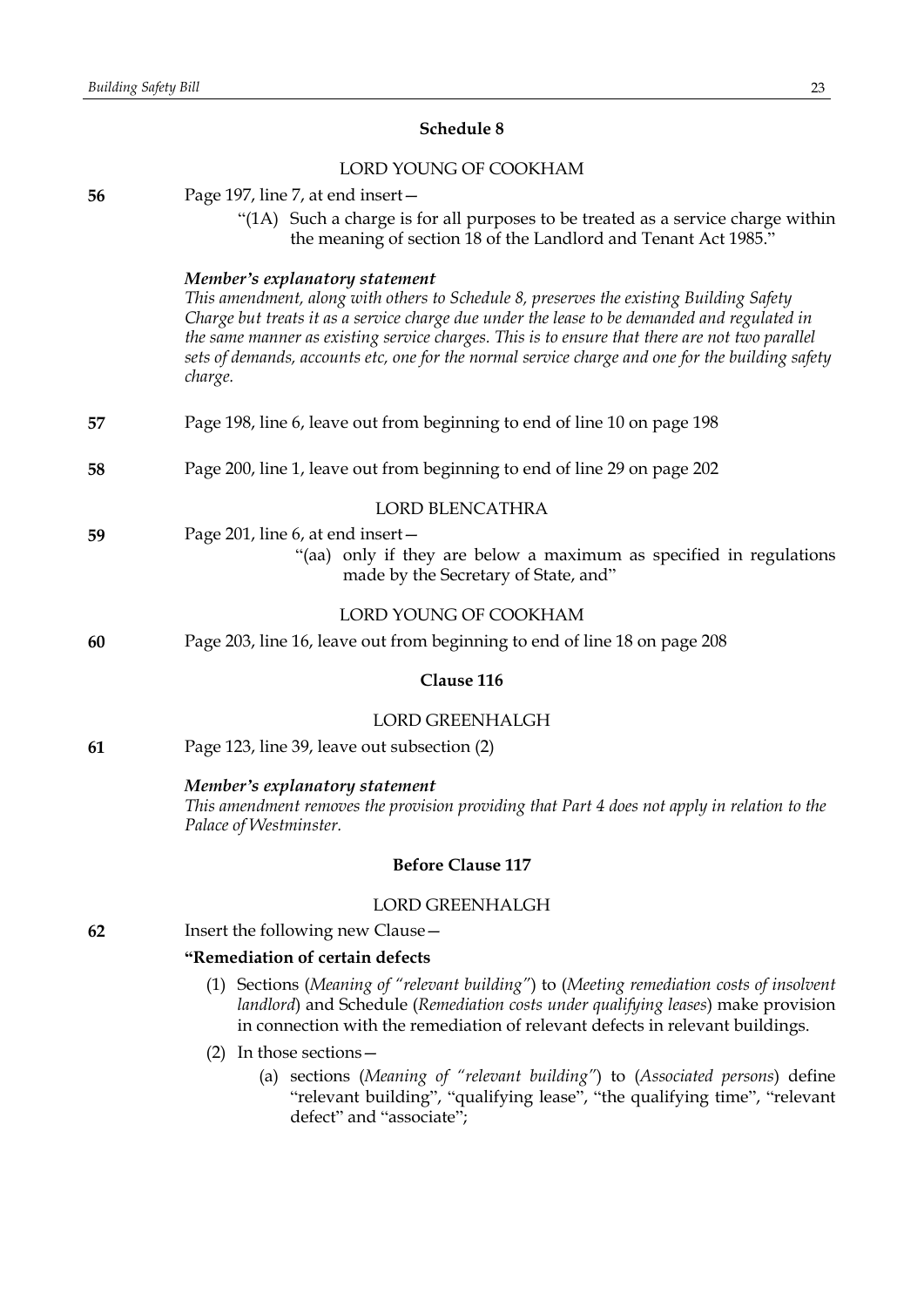- (b) section (*Remediation costs under qualifying leases*) and Schedule (*Remediation costs under qualifying leases*) contain protections for tenants under qualifying leases in respect of costs connected with relevant defects, and impose liabilities on certain landlords;
- (c) section (*Remediation orders*) makes provision about remediation orders, under which a landlord in a relevant building is required to remedy certain relevant defects;
- (d) section (*Remediation contribution orders*) makes provision about remediation contribution orders, under which an associate of a landlord in a relevant building is required to contribute towards the costs of remedying certain relevant defects;
- (e) section (*Meeting remediation costs of insolvent landlord*) makes provision about cases where a company that is a landlord in a relevant building is being wound up, and confers on the court a power to require an associate of the company to contribute to its assets."

#### *Member's explanatory statement*

*This new Clause introduces provisions about the remediation of certain defects arising out of works carried out before commencement.*

# **63** Insert the following new Clause—

# **"Meaning of "relevant building"**

- (1) This section applies for the purposes of sections (*Meaning of "qualifying lease"*) to (*Meeting remediation costs of insolvent landlord*) and Schedule (*Remediation costs under qualifying leases*).
- (2) "Relevant building" means a self-contained building, or self-contained part of a building, in England that contains at least two dwellings and—
	- (a) is at least 11 metres in height,
	- (b) has at least 5 storeys, or
	- (c) is of a description prescribed by regulations made by the Secretary of State.

This is subject to subsection (3).

- (3) "Relevant building" does not include a self-contained building or selfcontained part of a building—
	- (a) in relation to which the right to collective enfranchisement (within the meaning of Chapter 1 of Part 1 of the Leasehold Reform, Housing and Urban Development Act 1993) has been exercised, or
	- (b) which is on commonhold land.
- (4) For the purposes of this section a building is "self-contained" if it is structurally detached.
- (5) For the purposes of this section a part of a building is "self-contained" if  $-$ 
	- (a) the part constitutes a vertical division of the building,
	- (b) the structure of the building is such that the part could be redeveloped independently of the remainder of the building, and
	- (c) the relevant services provided for occupiers of that part—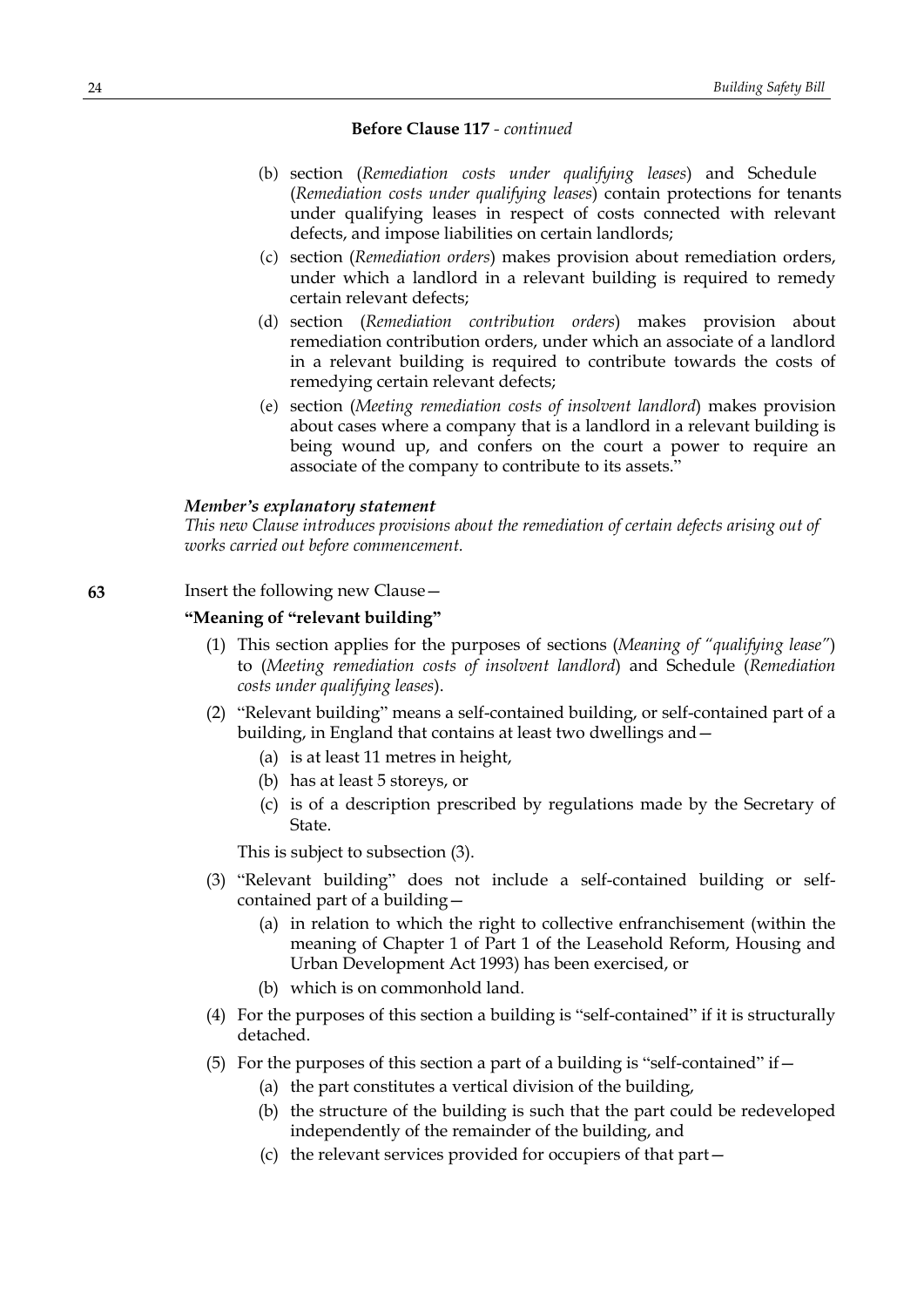- (i) are provided independently of the relevant services provided for occupiers of the remainder of the building, or
- (ii) could be so provided without involving the carrying out of any works likely to result in a significant interruption in the provision of any such services for occupiers of the remainder of the building.
- (6) In subsection (5) "relevant services" means services provided by means of pipes, cables or other fixed installations.
- (7) The Secretary of State may by regulations make provision supplementing this section, including in particular—
	- (a) provision defining "storey" for the purposes of this section;
	- (b) provision about how the height of a building is to be determined for those purposes."

#### *Member's explanatory statement*

*This new Clause defines "relevant building" for the purposes of the provisions relating to the remediation of defects arising out of works carried out before commencement.*

### **64** Insert the following new Clause—

### **"Meaning of "qualifying lease"**

- (1) This section applies for the purposes of sections (*Remediation costs under qualifying leases*) to (*Meeting remediation costs of insolvent landlord*) and Schedule (*Remediation costs under qualifying leases*).
- (2) A lease is a "qualifying lease" if  $-$ 
	- (a) it is a long lease of a single dwelling in a relevant building,
	- (b) the tenant under the lease is liable to pay a service charge,
	- (c) the lease was granted before 14 February 2022, and
	- (d) at the beginning of 14 February 2022 ("the qualifying time")—
		- (i) the dwelling was a relevant tenant's only or principal home,
		- (ii) a relevant tenant did not own any other dwelling in the United Kingdom, or
		- (iii) a relevant tenant owned only one dwelling in the United Kingdom apart from their interest under the lease.
- (3) Where a dwelling was at the qualifying time let under two or more leases to which subsection (2)(a) and (b) apply, any of those leases which is superior to any of the other leases is not a "qualifying lease".
- (4) For the purposes of this section—
	- (a) "long lease" means a lease granted for a term of years certain exceeding 21 years, whether or not it is (or may become) terminable before the end of that term by notice given by or to the tenant or by re-entry, forfeiture or otherwise;
	- (b) a person "owns" a dwelling if the person has a freehold interest in it or is a tenant under a long lease of it;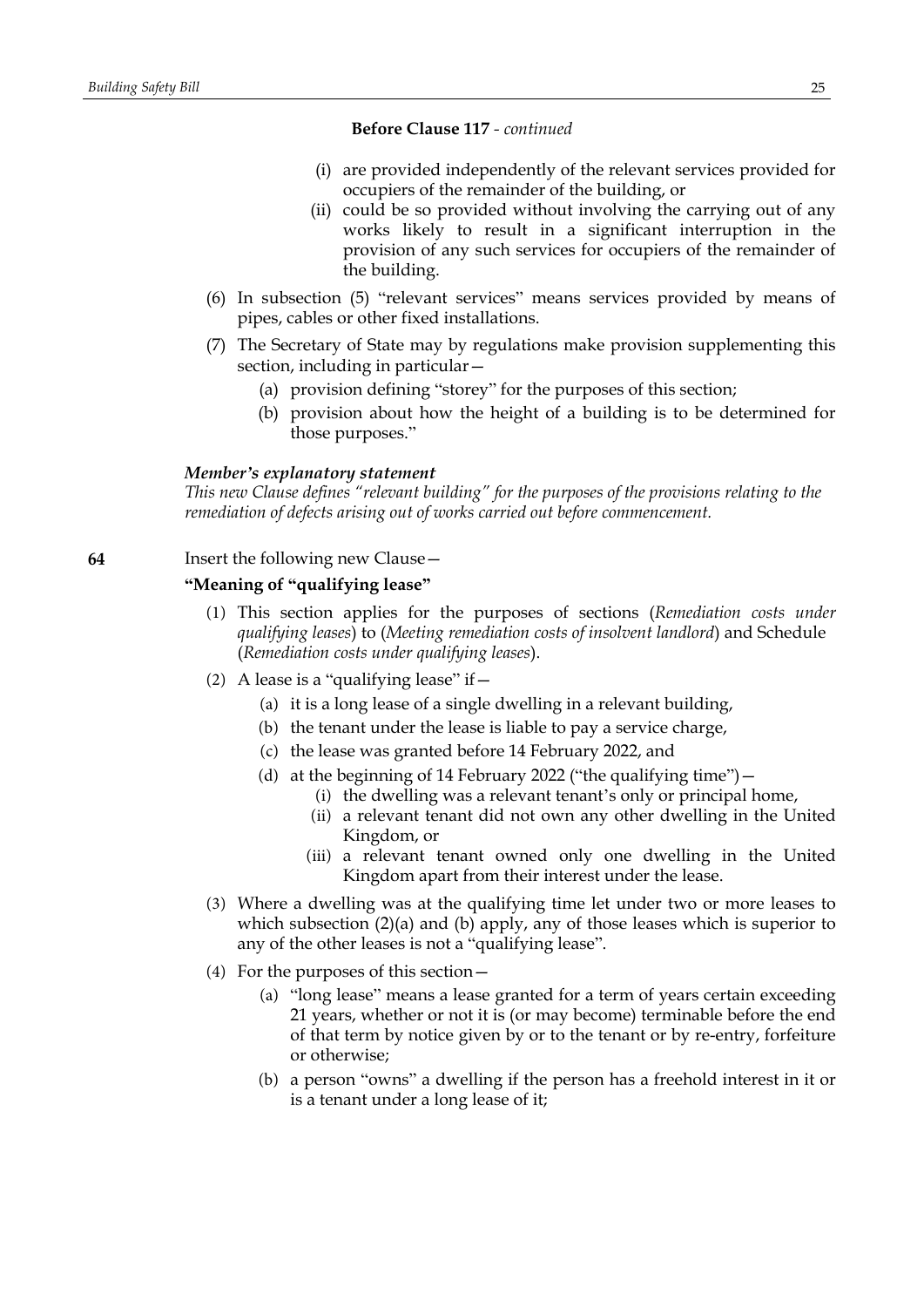- (c) "relevant tenant" means a person who, at the qualifying time, is the tenant, or any of the tenants, under the lease mentioned in subsection  $(2)$ ;
- (d) "service charge" has the meaning given by section 18 of the Landlord and Tenant Act 1985."

# *Member's explanatory statement*

*This new Clause defines "qualifying lease" for the purposes of the provisions relating to the remediation of defects arising out of works carried out before commencement.*

#### LORD NASEBY

*As an amendment to Amendment 64*

**65**\* In subsection (2), leave out paragraph (d)

### LORD GREENHALGH

**66** Insert the following new Clause—

### **"Meaning of "relevant defect"**

- (1) This section applies for the purposes of sections (*Remediation costs under qualifying leases*) to (*Meeting remediation costs of insolvent landlord*) and Schedule (*Remediation costs under qualifying leases*).
- (2) "Relevant defect" means a defect as regards a building that—
	- (a) arises as a result of anything done (or not done), including anything used (or not used), in connection with relevant works, and
	- (b) causes a building safety risk.
- (3) In subsection (2) "relevant works" means works relating to the building (including its initial construction) that were carried out—
	- (a) before completion, if completion occurred in the period of 30 years ending with the coming into force of this section, or
	- (b) by or on behalf of a relevant landlord or management company, after completion and within that period.
- (4) For the purposes of this section—

"building safety risk", in relation to a building, means a risk to the safety of people in or about the building arising from—

- (a) the spread of fire, or
- (b) the collapse of the building or any part of it;

"completion" and "management company" are defined by regulations made by the Secretary of State;

"relevant landlord" means a landlord under a lease of the building or any part of it."

# *Member's explanatory statement*

*This new Clause defines "relevant defect" for the purposes of the provisions relating to the remediation of defects arising out of works carried out before commencement.*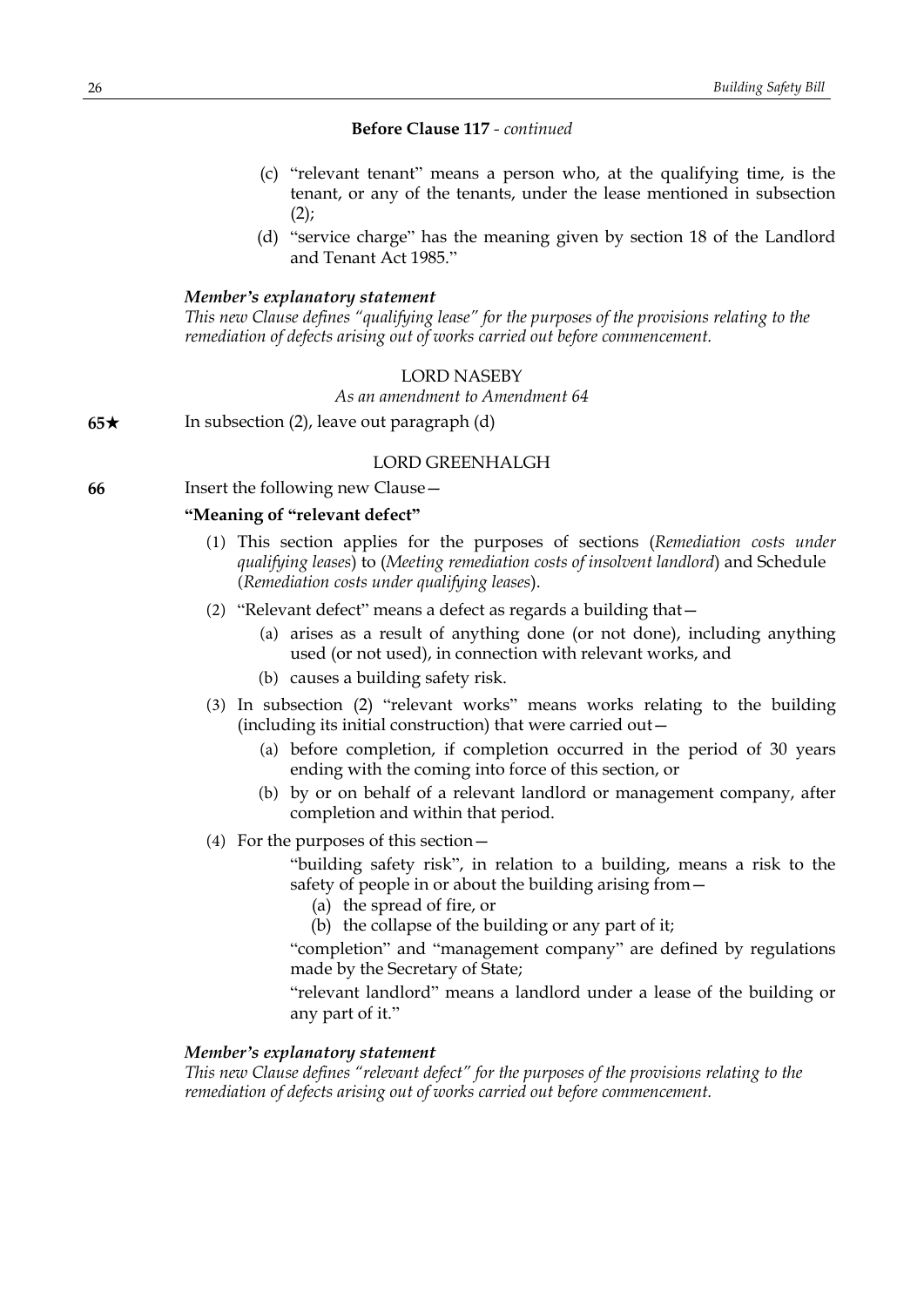### **67** Insert the following new Clause—

### **"Associated persons**

- (1) For the purposes of sections (*Remediation costs under qualifying leases*) to (*Meeting remediation costs of insolvent landlord*) and Schedule (*Remediation costs under qualifying leases*), a person (A) is associated with another person (B) in the circumstances mentioned in subsections (2) and (3).
- (2) If A is an individual, A is associated with any body corporate of which A was a director at any time in the period of 5 years ending at the qualifying time.
- (3) If A is a body corporate, it is associated with another body corporate  $(B)$  if  $-$ 
	- (a) at any time in the period of 5 years ending at the qualifying time, a person who was a director of A was also a director of B, or
	- (b) at the qualifying time, one of them controlled the other or a third body corporate controlled both of them.

Subsections (4) to (6) set out the cases in which a body corporate is regarded as controlling another body corporate.

- (4) A body corporate  $(X)$  controls a company  $(Y)$  if X possesses or is entitled to acquire—
	- (a) at least half of the issued share capital of Y,
	- (b) such rights as would entitle X to exercise at least half of the votes exercisable in general meetings of Y,
	- (c) such part of the issued share capital of  $Y$  as would entitle  $X$  to at least half of the amount distributed, if the whole of the income of Y were in fact distributed among the shareholders, or
	- (d) such rights as would, in the event of the winding up of Y or in any other circumstances, entitle it to receive at least half of the assets of Y which would then be available for distribution among the shareholders.
- (5) A body corporate  $(X)$  controls a limited liability partnership  $(Y)$  if  $X$  -
	- (a) holds a majority of the voting rights in Y,
	- (b) is a member of Y and has a right to appoint or remove a majority of other members, or
	- (c) is a member of Y and controls alone, or pursuant to an agreement with other members, a majority of the voting rights in Y.
- (6) A body corporate (X) controls another body corporate (Y) if X has the power, directly or indirectly, to secure that the affairs of Y are conducted in accordance with X's wishes.
- (7) In subsection (5) a reference to "voting rights" is to the rights conferred on members in respect of their interest in a limited liability partnership to vote on those matters which are to be decided on by a vote of the members of the limited liability partnership.
- (8) In determining whether one body corporate (X) controls another, X is treated as possessing—
	- (a) any rights and powers possessed by a person as nominee for it, and
	- (b) any rights and powers possessed by a body corporate which it controls (including rights and powers which such a body corporate would be taken to possess by virtue of this paragraph)."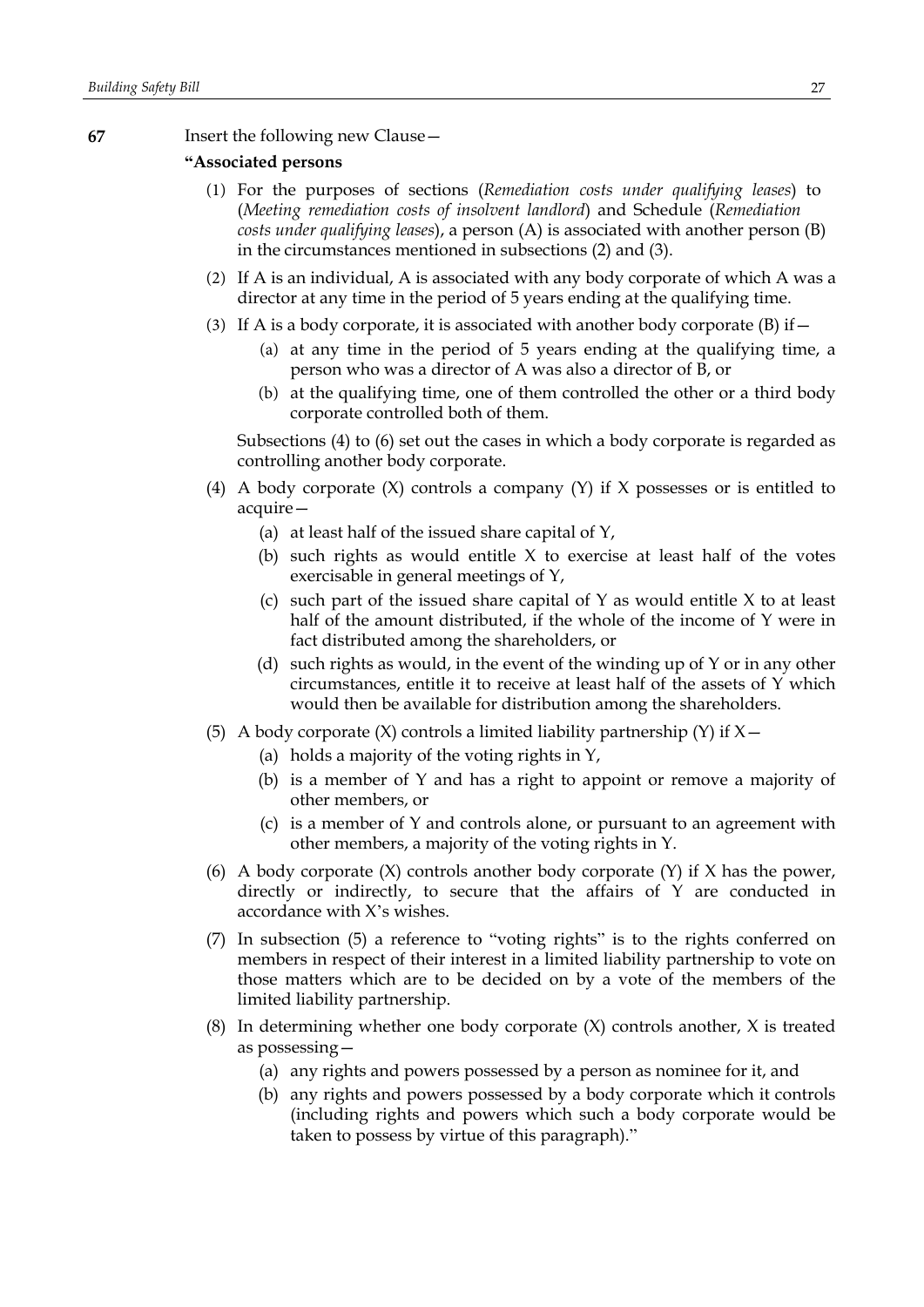### *Member's explanatory statement*

*This new Clause defines "associated person" for the purposes of the provisions relating to the remediation of defects arising out of works carried out before commencement.*

#### **68** Insert the following new Clause—

# **"Remediation costs under qualifying leases**

Schedule (*Remediation costs under qualifying leases*)—

- (a) provides that certain service charge amounts relating to relevant defects in a relevant building are not payable, and
- (b) makes provision for the recovery of those amounts from persons who are landlords under leases of the building (or any part of it)."

#### *Member's explanatory statement*

*This new Clause introduces a new Schedule, containing protections for certain leaseholders and others, relating to certain remediation costs, and imposing corresponding liabilities on certain landlords.*

**69** Insert the following new Clause—

### **"Remediation orders**

- (1) The Secretary of State may by regulations make provision for and in connection with remediation orders.
- (2) A "remediation order" is an order, made by the First-tier Tribunal, requiring a relevant landlord to remedy specified relevant defects in a specified relevant building by a specified time.
- (3) In this section "relevant landlord", in relation to a relevant defect in a relevant building, means a landlord under a lease of the building or any part of it who is required, under the lease or by virtue of an enactment, to repair or maintain anything relating to the relevant defect.
- (4) The following persons may apply for a remediation order—
	- (a) the regulator (as defined by section 2);
	- (b) a local authority (as defined by section 29) for the area in which the relevant building is situated;
	- (c) a fire and rescue authority (as defined by section 29) for the area in which the relevant building is situated;
	- (d) any other person prescribed by the regulations.
- (5) In this section "specified" means specified in the order."

#### *Member's explanatory statement*

*This new Clause confers a power to make provision about remediation orders, which are orders requiring a landlord to remedy relevant defects.*

**70** Insert the following new Clause—

### **"Remediation contribution orders**

(1) The First-tier Tribunal may, on the application of an interested person, make a remediation contribution order in relation to a relevant building if it considers it just and equitable to do so.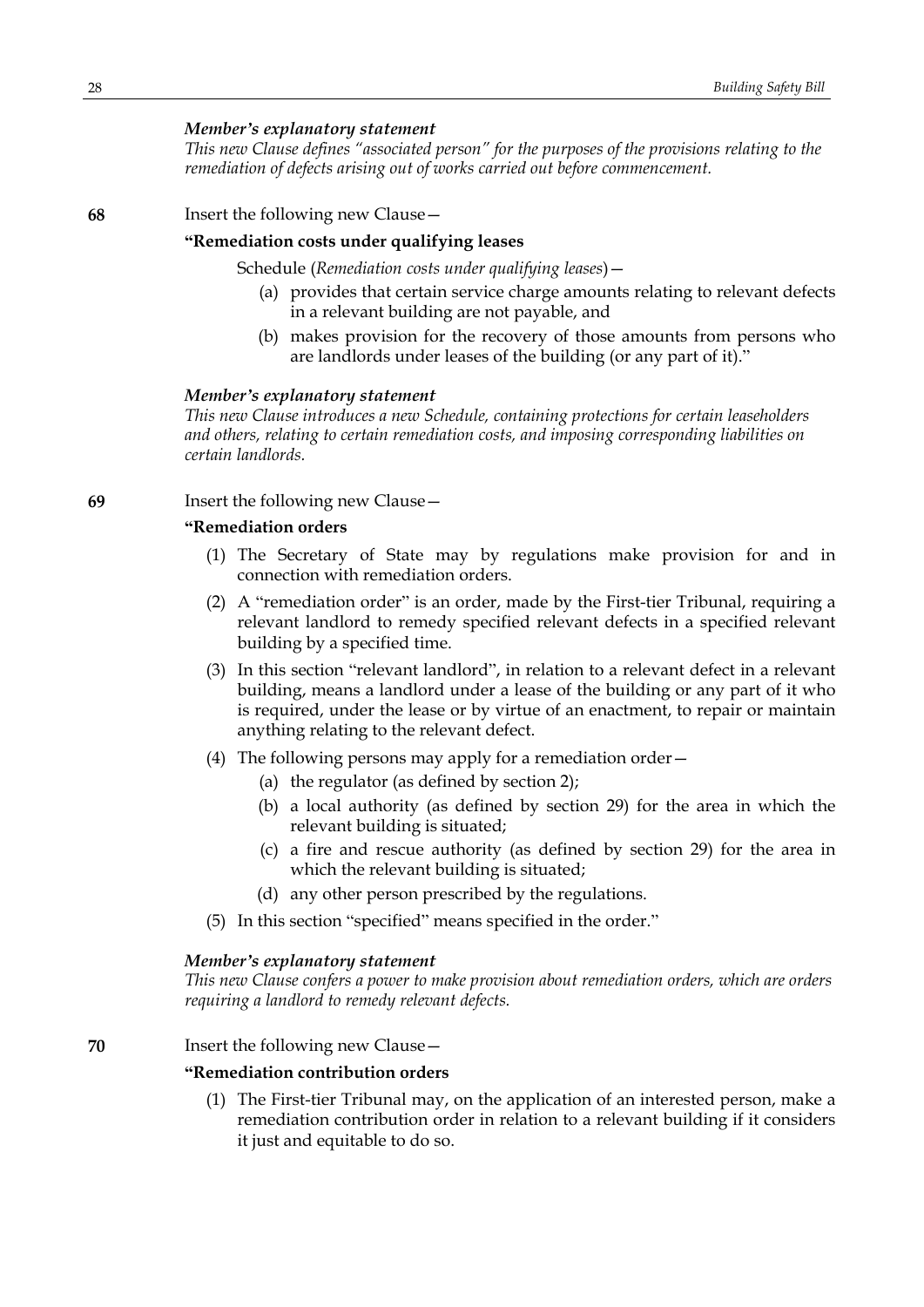- (2) "Remediation contribution order", in relation to a relevant building, means an order requiring a specified body corporate to make payments to a specified person, for the purpose of meeting costs incurred or to be incurred in remedying relevant defects (or specified relevant defects) relating to the relevant building.
- (3) A body corporate may be specified only if it is associated with a landlord under a lease of the relevant building or any part of it.
- (4) An order may—
	- (a) require the making of payments of a specified amount, or payments of a reasonable amount in respect of the remediation of specified relevant defects (or in respect of specified things done or to be done for the purpose of remedying relevant defects);
	- (b) require a payment to be made at a specified time, or to be made on demand following the occurrence of a specified event.
- (5) In this section—

"associated": see section (*Associated persons*);

"interested person", in relation to a relevant building, means—

- (a) the regulator (as defined by section 2),
- (b) a local authority (as defined by section 29) for the area in which the relevant building is situated,
- (c) a fire and rescue authority (as defined by section 29) for the area in which the relevant building is situated, or
- (d) a person with a legal or equitable interest in the relevant building or any part of it;

"relevant building": see section (*Meaning of "relevant building"*);

"relevant defect": see section (*Meaning of "relevant defect"*);

"specified" means specified in the order."

# *Member's explanatory statement*

*This new Clause confers power on the First-tier Tribunal to make an order requiring a person associated with certain landlords to contribute towards the costs of remedying certain defects in relevant buildings.*

### **71** Insert the following new Clause—

### **"Meeting remediation costs of insolvent landlord**

- (1) This section applies if, in the course of the winding up of a company which is a landlord under a lease of a relevant building or any part of it, it appears—
	- (a) that there are relevant defects relating to the building, and
	- (b) that the company is under an obligation (howsoever imposed) to remedy any of the relevant defects or is liable to make a payment relating to any costs incurred or to be incurred in remedying any of the relevant defects.
- (2) The court may, on the application of the liquidator, by order require a body corporate associated with the company to make such contributions to the company's assets as the court considers to be just and equitable.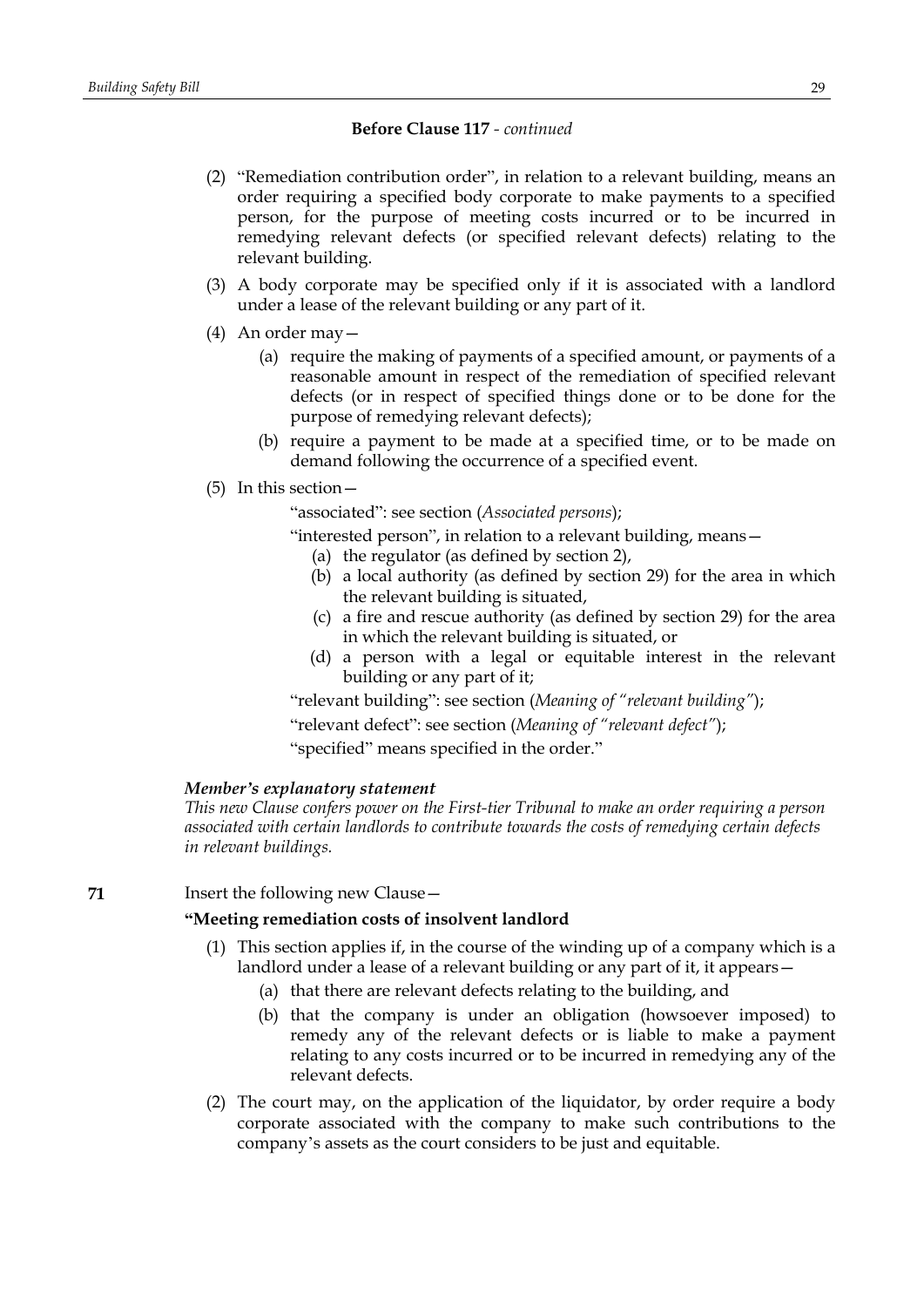- (3) An order may be made where proceedings for the winding up of the company were commenced before (as well as after) the coming into force of this section.
- (4) In this section—

"associated": see section (*Associated persons*);

"the court" means a court having jurisdiction to wind up the company;

"relevant building": see section (*Meaning of "relevant building"*);

"relevant defect": see section (*Meaning of "relevant defect"*)."

#### *Member's explanatory statement*

*This new Clause confers power on a court winding up a company to require a body corporate associated with the company to contribute to the assets of the company.*

### **72** Insert the following new Clause—

# **"Building industry schemes**

- (1) The Secretary of State may by regulations—
	- (a) establish a scheme, and
	- (b) make provision about the scheme.
- (2) Regulations that establish a scheme must prescribe the descriptions of persons in the building industry who may be members of the scheme ("eligible persons").
- (3) Where a scheme is established, the Secretary of State must set and publish the criteria that an eligible person must meet in order to become, and remain, a member of the scheme ("membership criteria").
- (4) Membership criteria may be set for any purpose connected with—
	- (a) securing the safety of people in or about buildings in relation to risks arising from buildings, or
	- (b) improving the standard of buildings.
- (5) The Secretary of State must ensure that a list of members of a scheme is kept and published (and may publish a list of persons who are eligible persons but are not members of a scheme)."

### *Member's explanatory statement*

*This new Clause confers power on the Secretary of State to establish one or more building industry schemes.*

**73** Insert the following new Clause—

# **"Building industry schemes: supplementary**

- (1) This section supplements section (*Building industry schemes*).
- (2) Regulations may provide that a scheme is to be maintained by  $-$ 
	- (a) the Secretary of State, or
	- (b) a person designated by the Secretary of State (a "designated person"), acting on behalf of the Secretary of State.
- (3) Regulations may provide for the charging of fees, in connection with—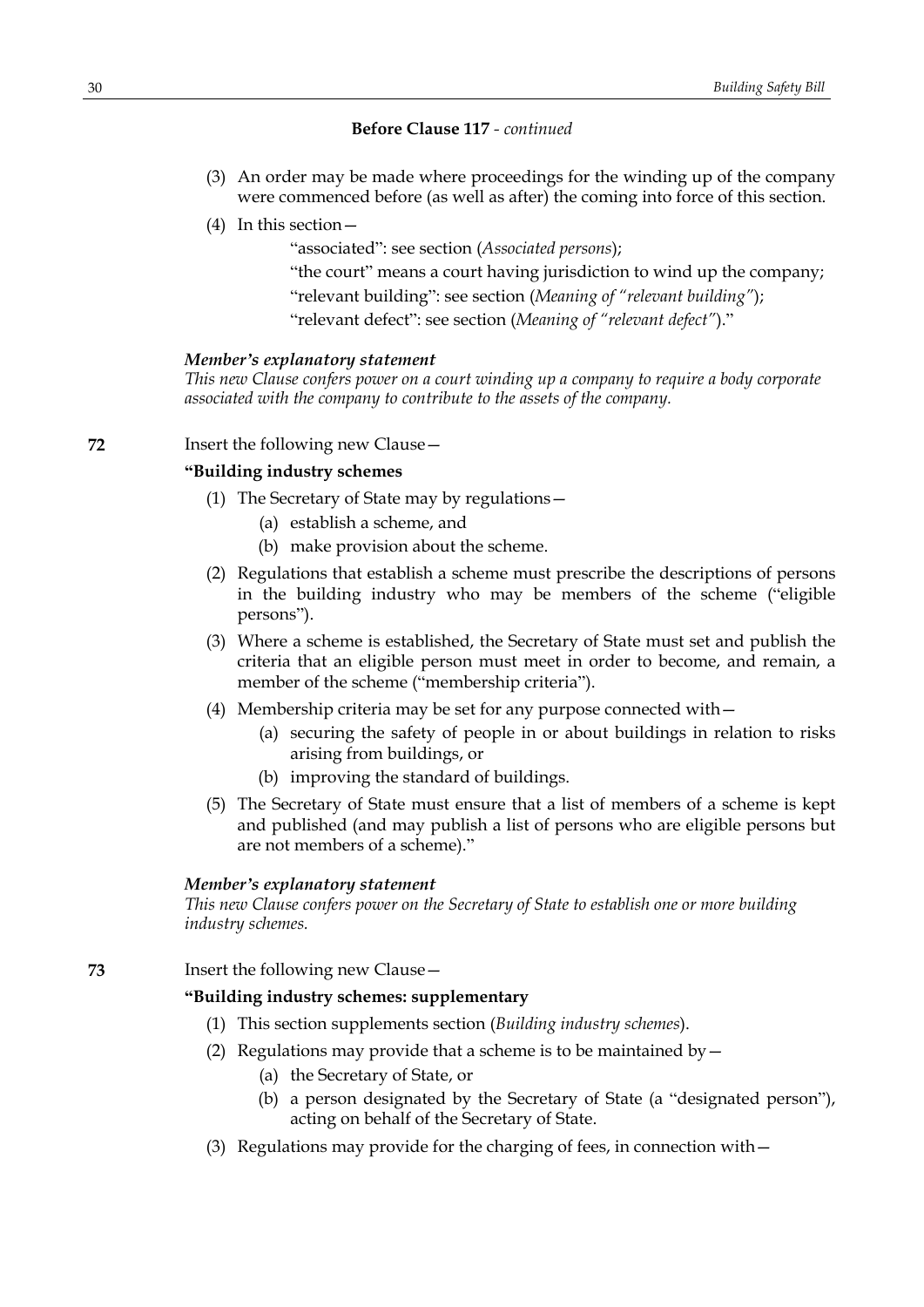- (a) an application for membership;
- (b) renewal of membership;
- (c) a review;
- (d) any other prescribed matter.
- (4) The Secretary of State may publish a document setting out the procedure relating to any of the following—
	- (a) applications for membership of a scheme;
	- (b) the periodic renewal of membership;
	- (c) termination of a person's membership;
	- (d) the review of any decision relating to a person's membership;
	- (e) the suspension of a person from membership.
- (5) Membership criteria may be framed by reference to—
	- (a) standards, or a document, from time to time published by any person;
	- (b) the opinion of the Secretary of State, or a designated person, in relation to any matter.
- (6) Different membership criteria may be set for different purposes.
- (7) In section (*Building industry schemes*) and this section—

"building" means a building in England;

"building industry": a reference to persons in the building industry is to persons carrying on, for business purposes, activities connected with the design, construction, management or maintenance of buildings, including persons carrying on activities in relation to construction products (within the meaning of paragraph 24 of Schedule 11) in England;

"prescribed" means prescribed by the regulations;

"regulations" means regulations under section (*Building industry schemes*); "scheme" means a scheme established under section (*Building industry schemes*);

"standard"(except in subsection (5) of this section) is to be read in accordance with section 29."

#### *Member's explanatory statement*

*This new Clause makes supplementary provision about building industry schemes.*

**74** Insert the following new Clause—

### **"Prohibition on development for prescribed persons**

- (1) The Secretary of State may by regulations prohibit a person of a prescribed description from carrying out development of land in England (or a prescribed description of such development).
- (2) A prohibition may be imposed for any purpose connected with—
	- (a) securing the safety of people in or about buildings in relation to risks arising from buildings, or
	- (b) improving the standard of buildings.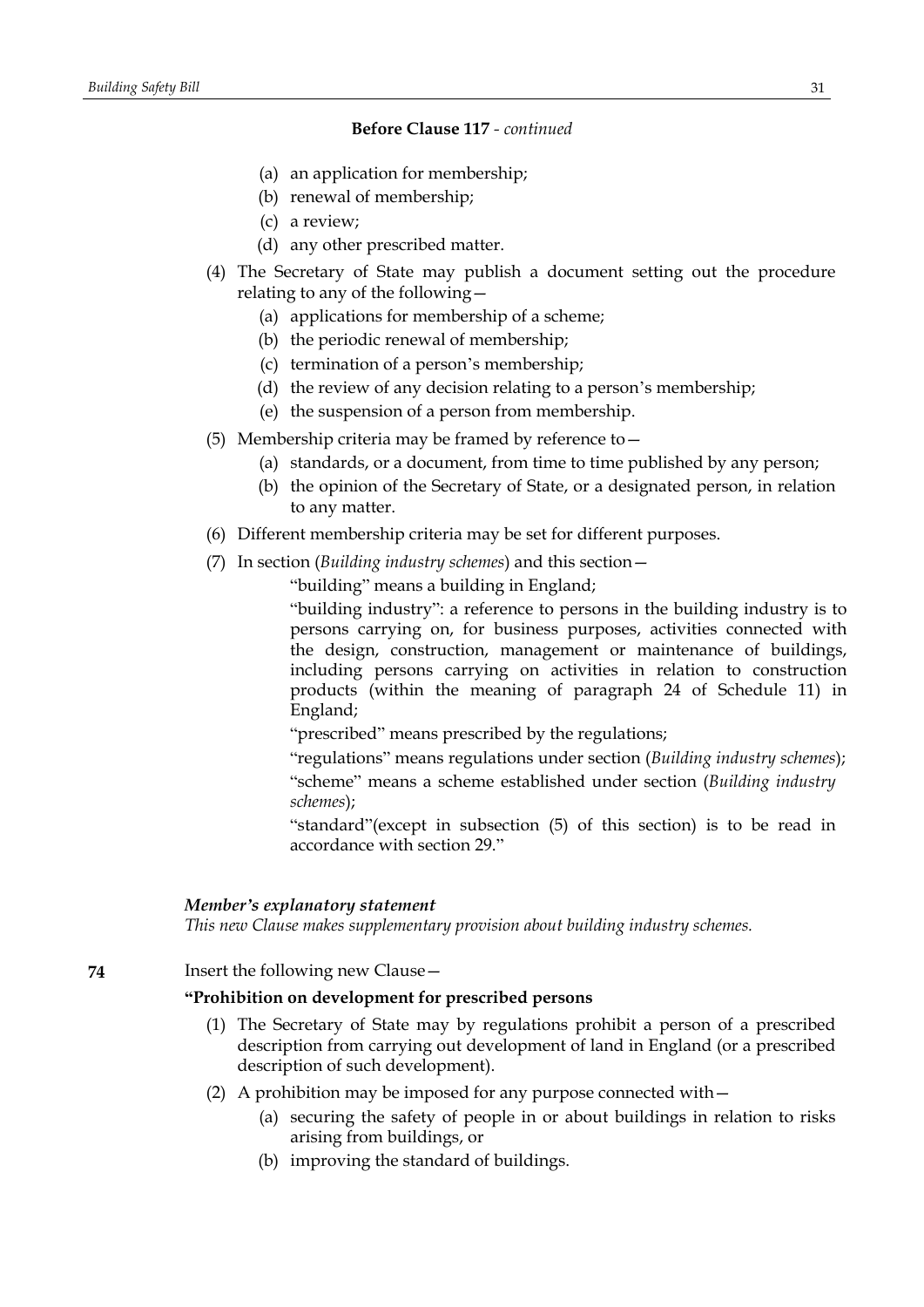- (3) A prohibition under the regulations applies despite planning permission (or any prescribed description of planning permission) having been granted.
- (4) The regulations may provide that, in prescribed cases, no prescribed certificate under the 1990 Act may be granted (and any purported grant is of no effect).
- (5) The regulations may require a person of a prescribed description to give a notification relating to the proposed beginning of development (and may make provision about the content and form of a notification and the way in which it is to be given).
- (6) The regulations may contain exceptions.
- (7) The regulations may make provision about enforcement, including in particular provision applying (with or without modifications), in relation to a breach of the regulations, any provision of Part 7 of the 1990 Act (enforcement).
- (8) For the purposes of this section—
	- (a) "the 1990 Act" means the Town and Country Planning Act 1990;
	- (b) a reference to the "beginning" of development is to be read in accordance with section 56(2) of the 1990 Act;
	- (c) "building" means a building in England;
	- (d) "development" has the meaning given by section 55 of the 1990 Act;
	- (e) "planning permission" has the meaning given by section 336 of the 1990 Act;
	- (f) "prescribed" means prescribed by regulations under this section;
	- (g) "standard" is to be read in accordance with section 29."

### *Member's explanatory statement*

*This new Clause confers power on the Secretary of State to prohibit a prescribed person from carrying out development (or certain development).*

# **75** Insert the following new Clause—

# **"Building control prohibitions**

- (1) The Secretary of State may by regulations impose a building control prohibition, as regards buildings or proposed buildings, in relation to persons of a prescribed description.
- (2) A prohibition may be imposed for any purpose connected with—
	- (a) securing the safety of people in or about buildings in relation to risks arising from buildings, or
	- (b) improving the standard of buildings.
- (3) A "building control prohibition", in relation to a person, prohibits—
	- (a) the person from applying for building control approval or from depositing plans,
	- (b) the person from giving an initial notice (whether or not jointly with anyone else) or a public body's notice, public body's plans certificate or public body's final certificate,
	- (c) the granting of building control approval to the person,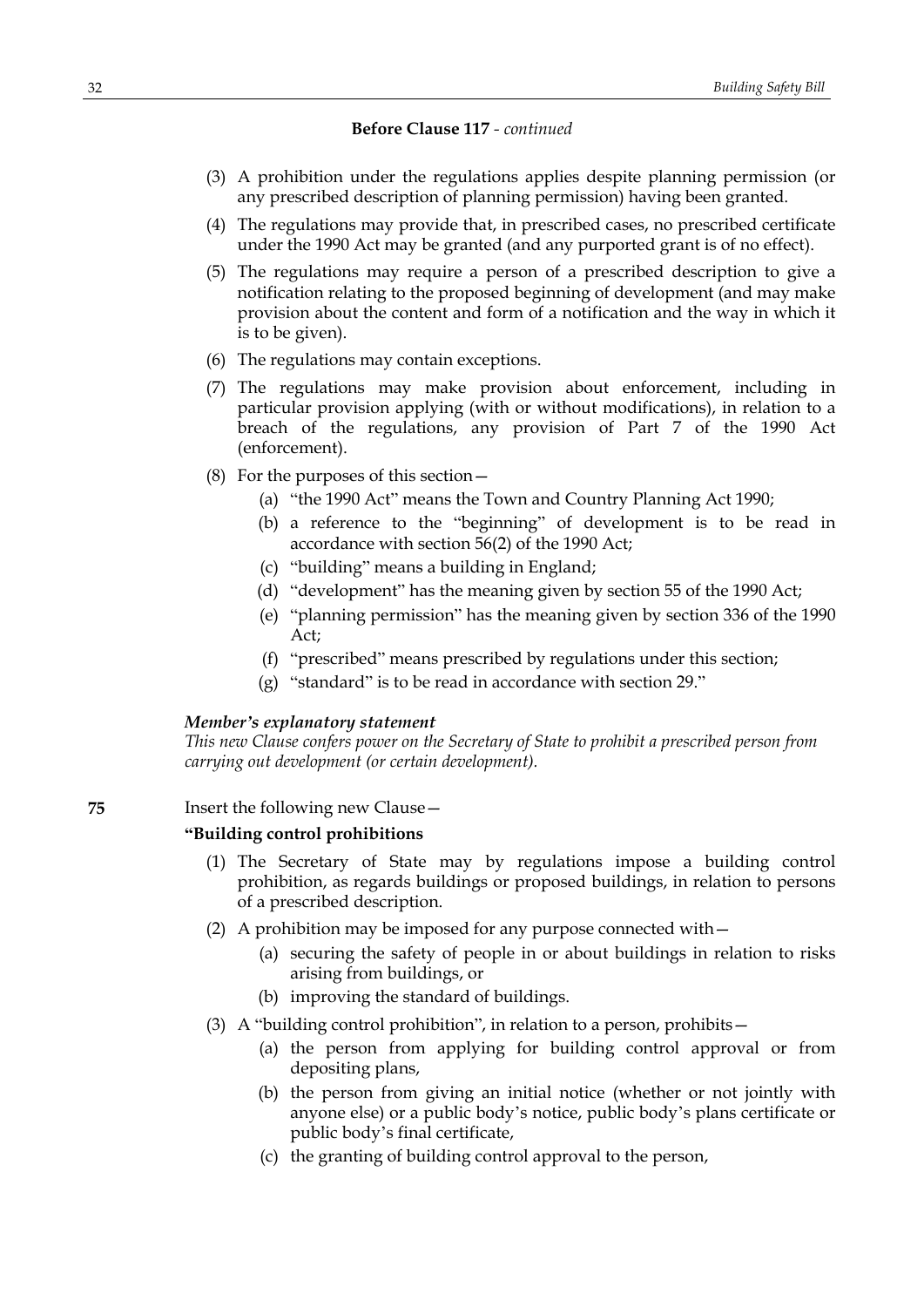- (d) the passing of plans deposited by the person,
- (e) the acceptance of an initial notice given by the person (whether or not jointly with anyone else) or a public body's notice, public body's plans certificate or public body's final certificate given by the person,
- (f) the giving of a final certificate in relation to works carried out by the person,
- (g) the person from giving a prescribed document,
- (h) the giving of a prescribed document to the person or in respect of works carried out by the person, or
- (i) the acceptance of any prescribed document given by the person or in respect of works carried out by the person.
- (4) A building control prohibition applies despite any provision made by or under the Building Act 1984.
- (5) The regulations may contain exceptions.
- (6) The regulations may provide that anything done in contravention of the regulations is of no effect.
- (7) Any reference in this section to a building or proposed building is to a building or proposed building in England.
- (8) In this section—

"building" and "building control approval", and references to the deposit and passing of plans, are to be read in accordance with Part 1 of the Building Act 1984;

"initial notice", "final certificate", "public body's notice", "public body's plans certificate" and "public body's final certificate" have the same meaning as in Part 2 of that Act;

"prescribed" means prescribed by regulations under this section;

"standard" is to be read in accordance with section 29."

### *Member's explanatory statement*

*This new Clause confers power on the Secretary of State to impose building control prohibitions on prescribed persons.*

**76** Insert the following new Clause -

### **"Building liability orders**

- (1) The High Court may make a building liability order if it considers it just and equitable to do so.
- (2) A "building liability order" is an order providing that any relevant liability (or any relevant liability of a specified description) of a body corporate ("the original body") relating to a specified building is also—
	- (a) a liability of a specified body corporate, or
	- (b) a joint and several liability of two or more specified bodies corporate.
- (3) In this section "relevant liability" means a liability (whether arising before or after commencement) that relates to a building in England and is incurred—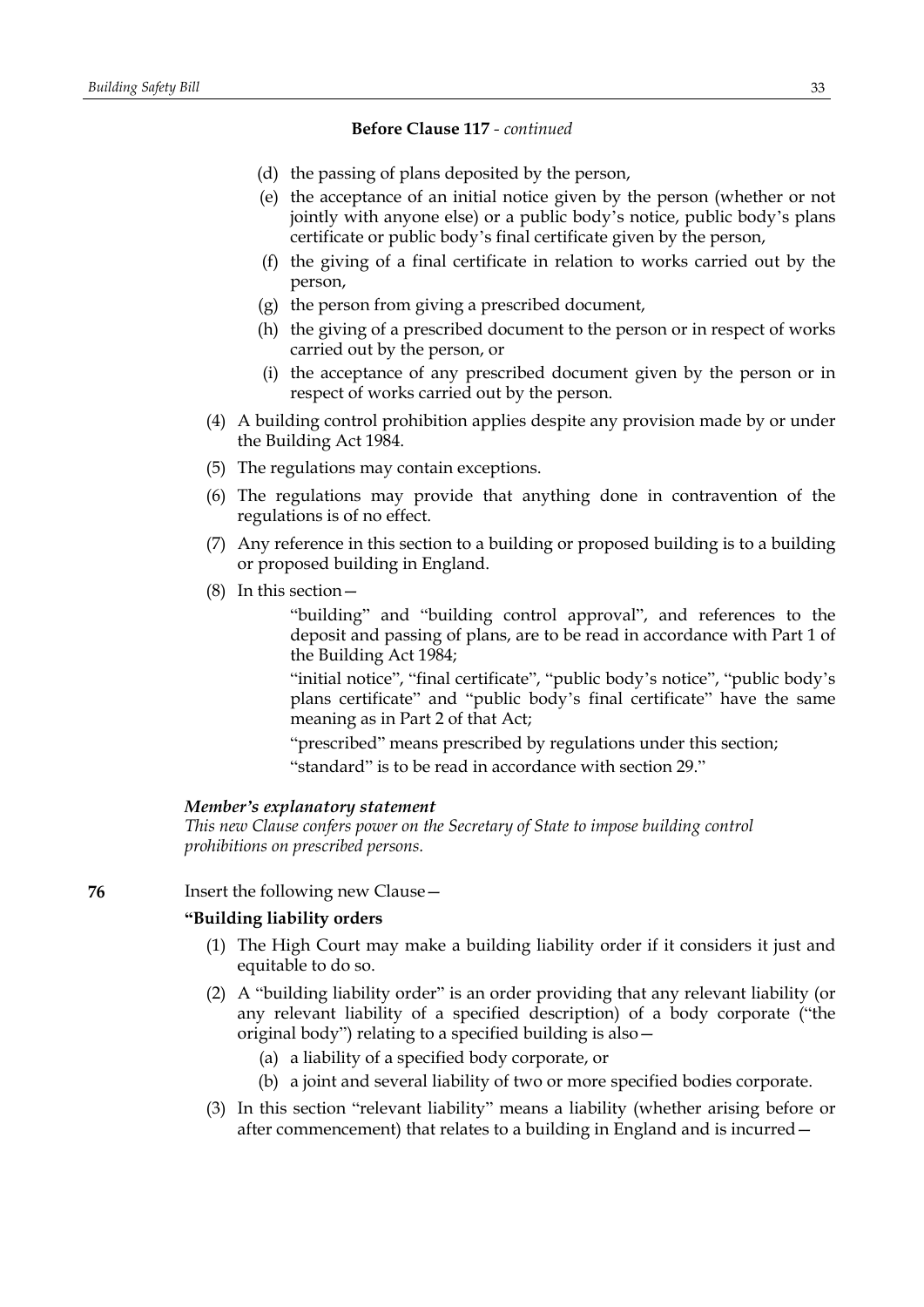- (a) under the Defective Premises Act 1972 or section 38 of the Building Act 1984, or
- (b) as a result of a building safety risk.
- (4) A body corporate may be specified only if it is, or has at any time in the relevant period been, an associate of the original body.
- (5) A building liability order—
	- (a) may be made in respect of a liability of a body corporate that has been dissolved (including where dissolution occurred before commencement);
	- (b) continues to have effect even if the body corporate is dissolved after the making of the order.
- (6) In this section—
	- "associate": see section (*Building liability orders: associates*);

"building safety risk", in relation to a building, means a risk to the safety of people in or about the building arising from the spread of fire or structural failure;

"commencement" means the time this section comes into force;

- "the relevant period" means the period—
	- (a) beginning with the beginning of the carrying out of the works in relation to which the relevant liability was incurred, and
	- (b) ending with the making of the order;

"specified" means specified in the building liability order."

#### *Member's explanatory statement*

*This new Clause confers power on the court to make an order under which certain liabilities relating to buildings in England are imposed on a person associated with the person who is primarily liable.*

**77** Insert the following new Clause—

#### **"Building liability orders: associates**

- (1) For the purposes of section (*Building liability orders*), a body corporate (A) is associated with another body corporate  $(B)$  if  $-$ 
	- (a) one of them controls the other, or
	- (b) a third body corporate controls both of them.

Subsections (2) to (4) set out the cases in which a body corporate is regarded as controlling another body corporate.

- (2) A body corporate  $(X)$  controls a company  $(Y)$  if X possesses or is entitled to acquire—
	- (a) at least half of the issued share capital of Y,
	- (b) such rights as would entitle  $X$  to exercise at least half of the votes exercisable in general meetings of Y,
	- (c) such part of the issued share capital of  $Y$  as would entitle  $X$  to at least half of the amount distributed, if the whole of the income of Y were in fact distributed among the shareholders, or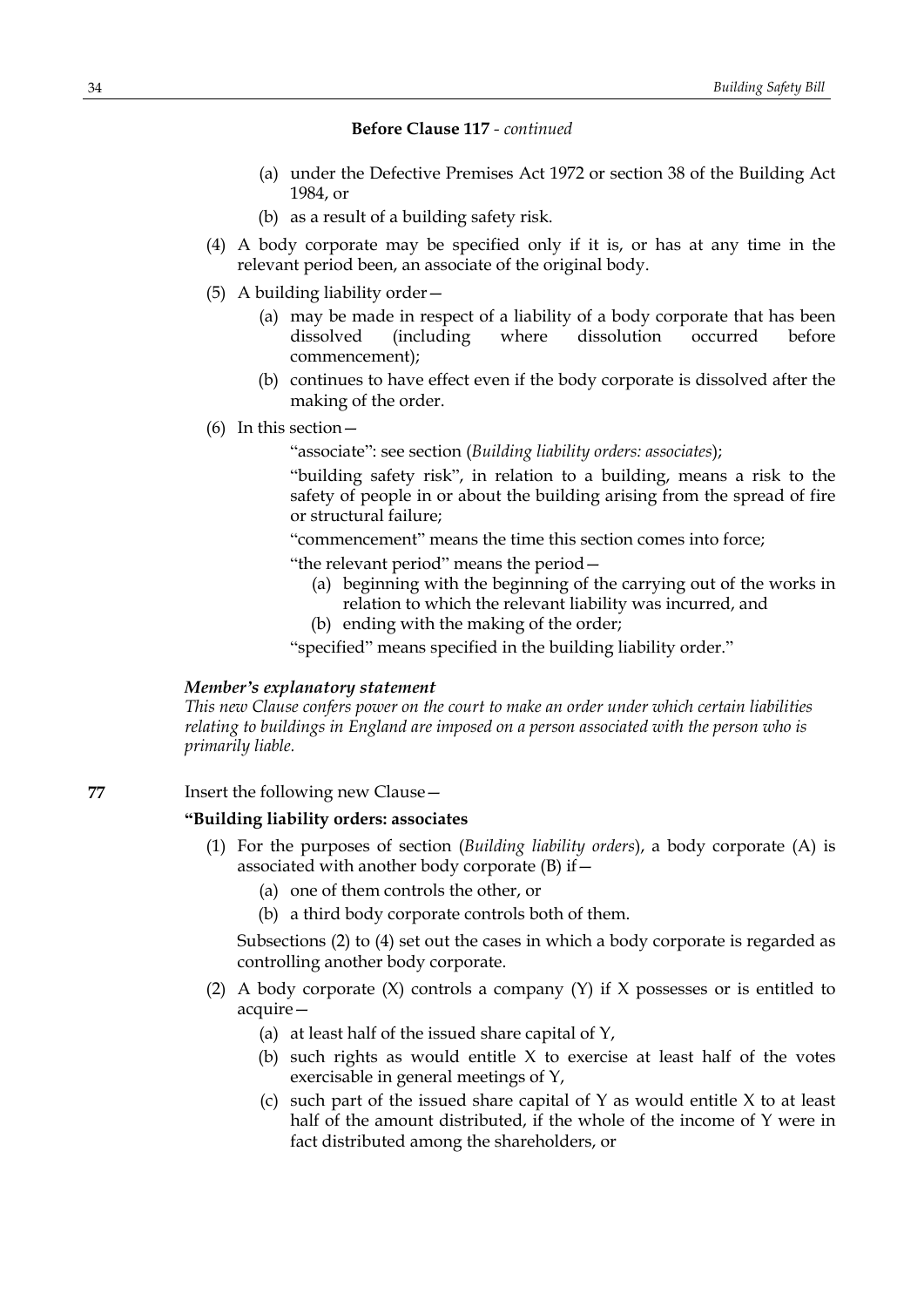- (d) such rights as would, in the event of the winding up of Y or in any other circumstances, entitle it to receive at least half of the assets of Y which would then be available for distribution among the shareholders.
- (3) A body corporate  $(X)$  controls a limited liability partnership  $(Y)$  if  $X$  -
	- (a) holds a majority of the voting rights in Y,
	- (b) is a member of Y and has a right to appoint or remove a majority of other members, or
	- (c) is a member of Y and controls alone, or pursuant to an agreement with other members, a majority of the voting rights in Y.
- (4) A body corporate (X) controls another body corporate (Y) if X has the power, directly or indirectly, to secure that the affairs of Y are conducted in accordance with X's wishes.
- (5) In subsection (3) a reference to "voting rights" is to the rights conferred on members in respect of their interest in a limited liability partnership to vote on those matters which are to be decided on by a vote of the members of the limited liability partnership.
- (6) In determining under any of subsections (2) to (4) whether one body corporate  $(X)$  controls another, X is treated as possessing  $-$ 
	- (a) any rights and powers possessed by a person as nominee for it, and
	- (b) any rights and powers possessed by a body corporate which it controls (including rights and powers which such a body corporate would be taken to possess by virtue of this paragraph)."

#### *Member's explanatory statement*

*This new Clause sets out who is an associated person for the purposes of the preceding new Clause.*

### LORD BLENCATHRA

**78**★ Insert the following new Clause —

### **"Fire hazard remediation objectives**

- (1) In implementing the provisions of this Act, the regulator and Secretary of State must have regard to the following objectives—
	- (a) the perpetrator pays objective;
	- (b) the strict liability objective;
	- (c) the joint and several liability objective;
	- (d) the holding company pays objective;
	- (e) the subcontractor pays objective;
	- (f) the taxpayer as interim remedial works funder objective;
	- (g) the taxpayer as last resort objective;
	- (h) the no retention objective;
	- (i) the mandatory information objective;
	- (j) the managing agent cost control objective;
	- (k) the regulator assistance to leaseholders objective.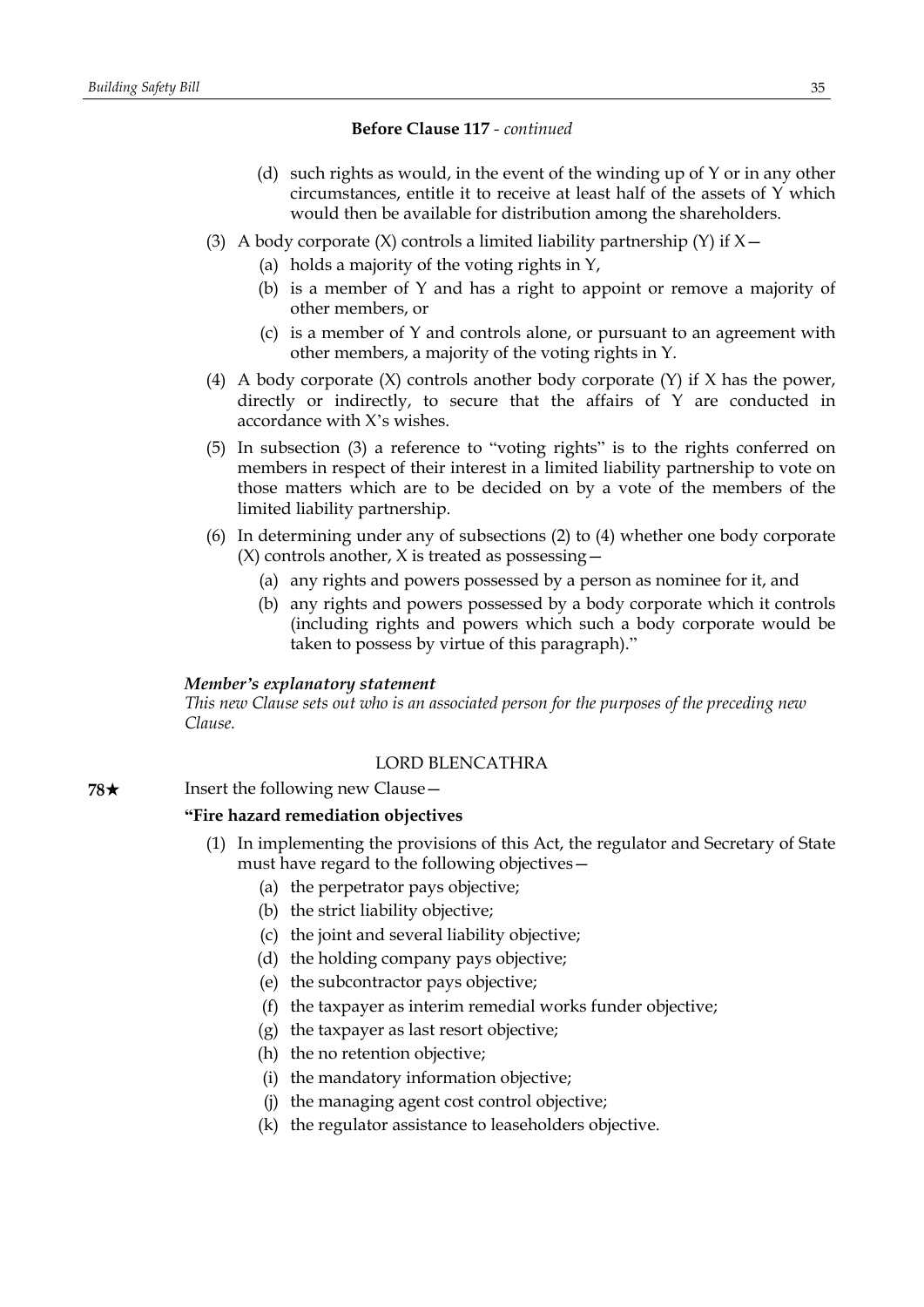- (2) The perpetrator pays objective means that those who have built as the main contractor or a sub-contractor or supplied materials for the construction of any building which is now assessed as being not fit or safe for purpose because of a fire or other risk should be responsible for all aspects of the remedial works.
- (3) The strict liability objective means that responsibility for serious defects in the original construction or refurbishment of buildings should rest with those who designed, specified, constructed, or supervised the works or made false claims for construction products and they should be liable without any requirement for an individual assessment of their relative culpability.
- (4) The joint and several liability objective means that all and any companies or businesses involved in the flawed construction should each be liable for the full costs of remediation works and it should then be up to each company to seek redress from their co-constructors, contractors or suppliers.
- (5) The holding company pays objective means that any company which set up a subsidiary or special purpose vehicle in order to construct buildings should be liable for remedial works even if that subsidiary or special purpose vehicle has been wound up and irrespective of whether the holding corporation or special purpose vehicle is based in the United Kingdom or not.
- (6) The subcontractor pays objective means that a subcontractor should not be able to escape liability, as also referenced by subsection (4) merely because that company was not the main developer, and the construction contract was not in its name.
- (7) The taxpayer as interim remedial works funder objective means that in order to get remedial works underway as quickly as possible the government should, where desirable, provide funding for those works and recover it from those who are liable for the remediation later.
- (8) The taxpayer as last resort objective means that when it has not been possible to find or collect payments from construction companies, their sub-contractors and suppliers, and if there is no other source of funding, the government should be responsible for the remediation costs.
- (9) The no retention objective means that in situations where remediation is involved main contractors should not be able to hold back payments to their subcontractors or suppliers until such time as those subcontractors or suppliers undertake more work for the principal contractor.
- (10) The mandatory information objective means that if any freeholder, landlord, or managing agent of a property conducts any safety study whether fire or otherwise on the whole or any part of the property then it should be a requirement that that study is shared with all those with an interest in the property including leaseholders.
- (11) The managing agent cost control objective means that those who manage properties on behalf of freeholders or landlords should be prohibited from charging excessive fees for undertaking fire safety studies or applying for fire remedial work funding.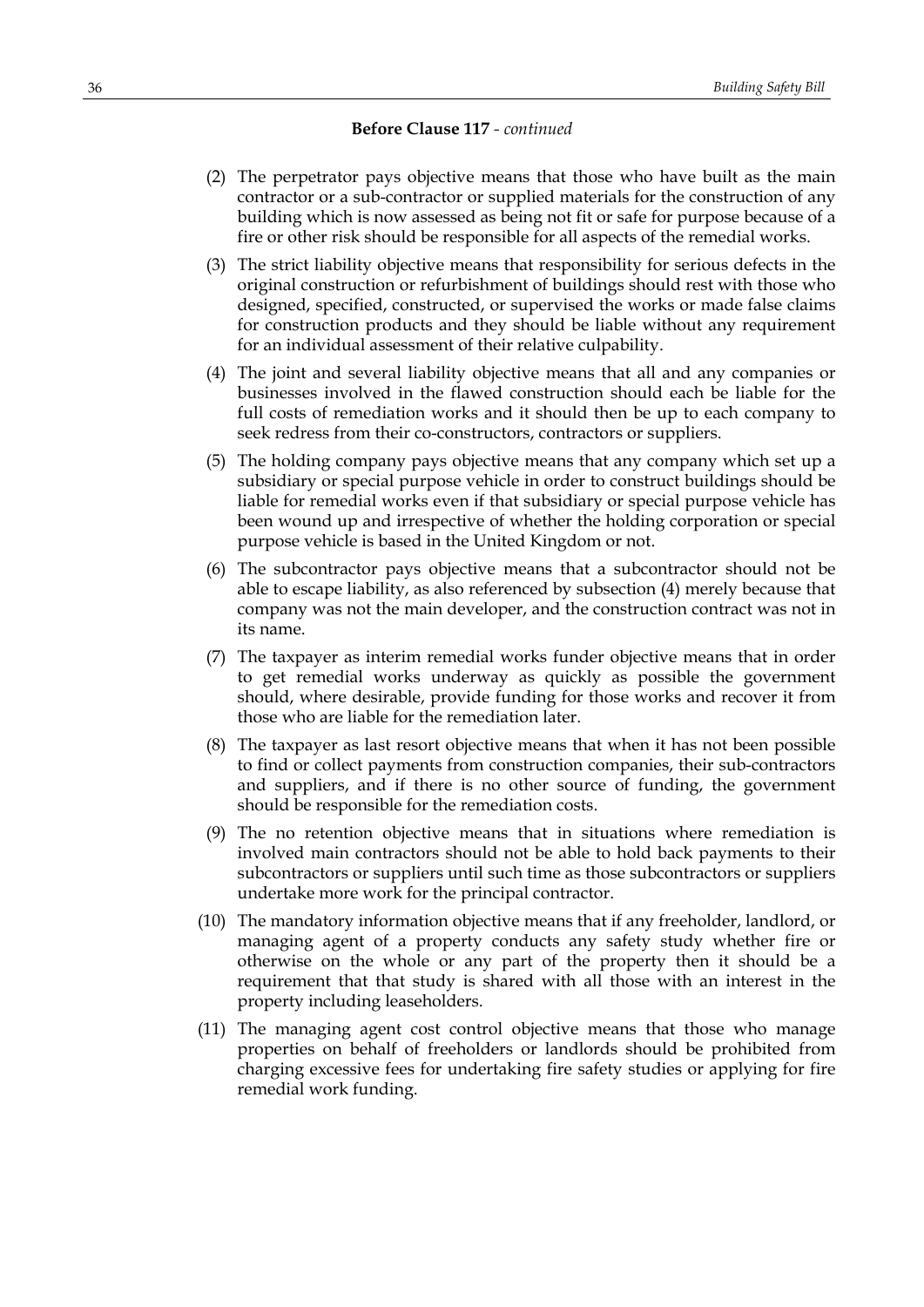(12) The regulator assistance to leaseholders objective means that the regulator should, where desirable, take up cases on behalf of leaseholders either individually or collectively who are in dispute with freeholders and landlords over the nature, extent and costs of any remedial works."

## **79**★ Insert the following new Clause

# "**Fire Risk Assessment Authorities**

- (1) The relevant authority must establish a fire risk assessment authority ("FRAA") for its area.
- (2) The Secretary of State may establish an FRAA for the whole of the United Kingdom if all the relevant authorities agree.
- (3) The purpose of the FRAA is to determine whether a building, parts of a building or any of the components present a serious fire risk.
- (4) Regulations may set out the full purposes of the FRAA.
- (5) A serious fire risk is one where lives may be endangered or lost.
- (6) The Secretary of State must ensure that the FRAA is sufficiently resourced to perform all its functions and in particular—
	- (a) that members doing assessments are properly qualified;
	- (b) that sufficient numbers are recruited to undertake all necessary assessments within a reasonable period of time;
	- (c) that the FRAA has access to legal and administrative support;
	- (d) that the FRAA is able to enter into contracts with any organisation or company in the furtherance of its aims;
	- (e) that the FRAA may form sub-committees to perform its functions.
- (7) Regulations may set out the details of the requirements in subsection (6).
- (8) The Secretary of State may issue instructions to the FRAA in the performance of its duties but may not involve himself or herself in individual determinations of any risk in any building, part of a building or components of it.
- (9) The FRAA may create rules for its operation and dealings with all organisations with whom it deals.
- (10) The FRAA must make arrangements for these rules to be laid before Parliament.
- (11) The decision of the FRAA is binding except as provided for in section (*FRAA Appeal Board*).
- (12) Regulations under this section are to be made by statutory instrument, and a statutory instrument containing such regulations may not be made unless a draft of the instrument has been laid before, and approved by a resolution of, each House of Parliament.
- (12) In this Part, "relevant authority" means—
	- (a) in relation to England, the Secretary of State;
	- (b) in relation to Scotland, the Scottish Ministers;
	- (c) in relation to Wales, the Welsh Ministers;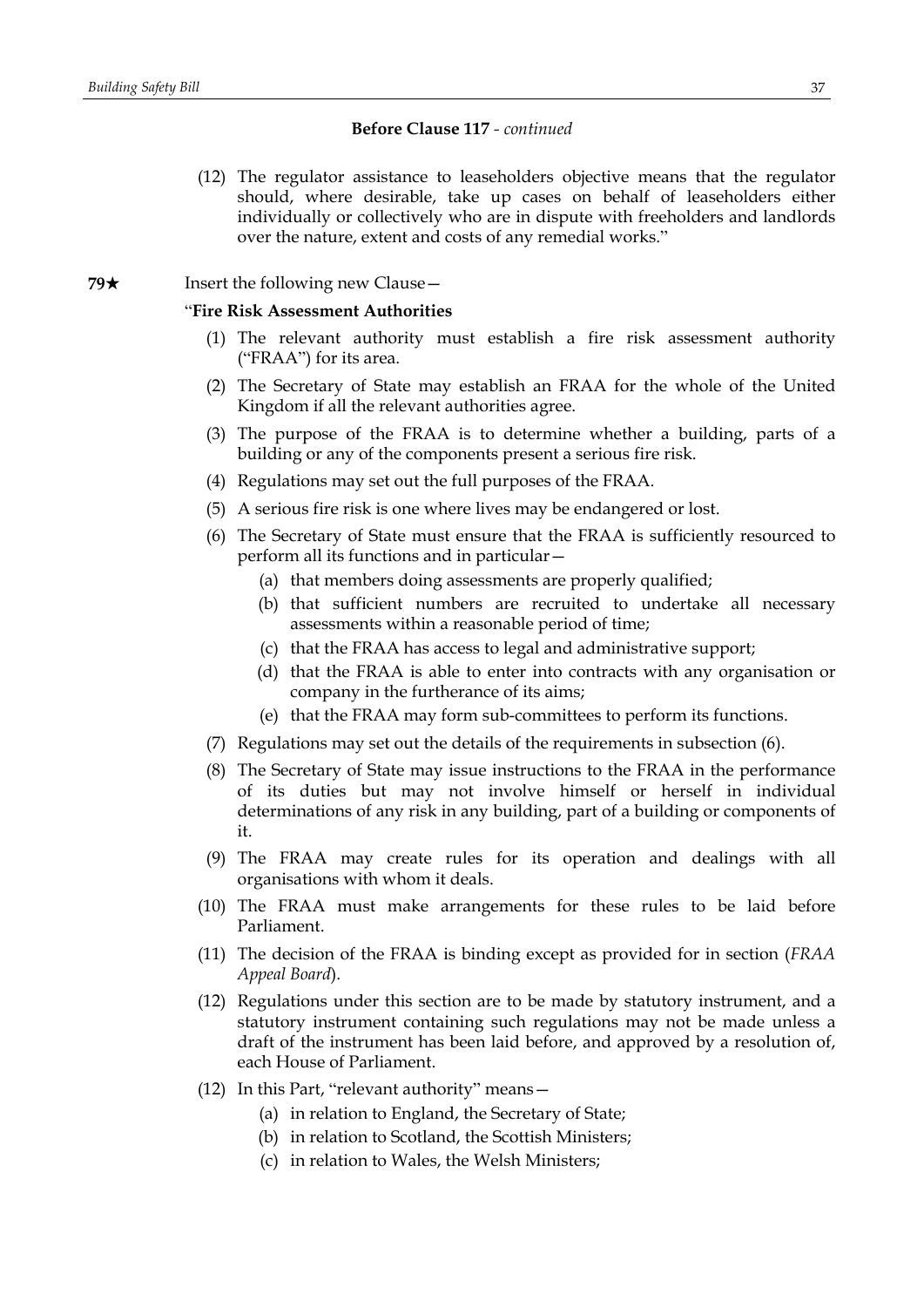(d) in relation to Northern Ireland, a Northern Ireland department."

**80**★ Insert the following new Clause —

## **"FRAA Appeal Board**

- (1) The relevant authority must create an Appeal Board whose function is to hear appeals from the decisions of the FRAA on any matter.
- (2) Members are to be appointed by the Secretary of State and must be independent of any person represented on the FRAA.
- (3) Appeals may be permitted only where the appellant alleges that the FRAA was in error on a technical matter.
- (4) Appeals may not be permitted where the appellant does not dispute a technical finding but merely the decision on what action must be taken to remedy it.
- (5) The decision of the Appeal Board is final and no appeal to any other body is permissible.
- (6) Regulations may make further provision to supplement subsections (1) to (5).
- (7) Regulations under subsection (6) are subject to the affirmative procedure."

## **81**★ Insert the following new Clause —

## **"FRAA notices**

- (1) Where the FRAA has made a determination under section (*Fire Risk Assessment Authorities*)(3) that a building, parts of a building or components of it are a serious fire risk and have safety defects then it may serve a notice (an "FRAA notice") on all those it considers responsible for the defect to remedy them forthwith.
- (2) The parties considered responsible may include, without prejudice to others—
	- (a) the principal developer, contractor or constructor;
	- (b) any subsidiary or special purpose vehicle created by the person or company mentioned in paragraph (a), even if it has since been dissolved;
	- (c) any architects or designers of the buildings;
	- (d) any subcontractors employed by those described in paragraphs (a) to  $(c)$ ;
	- (e) any suppliers of material or components of the building deemed defective by the FRAA.
- (3) The liability under subsection (2) is joint and several no matter what the extent of the involvement of the contractor or sub-contractor.
- (4) The liability under subsection (2) applies to any business including those not registered in the United Kingdom.
- (5) An FRAA notice may require the recipient to undertake remedial work which may include—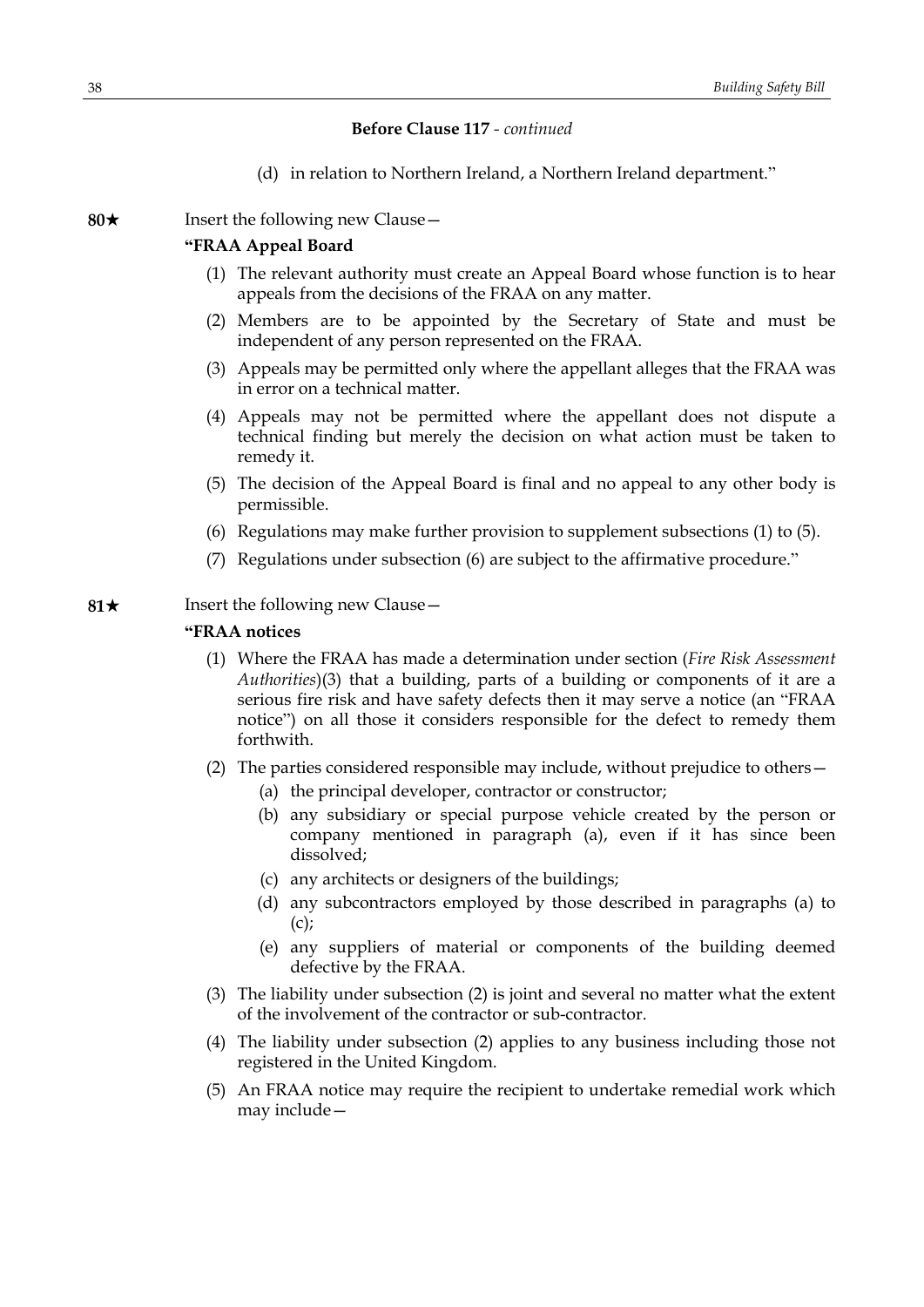- (a) demolition of the building or part of the building and rebuilding it to standards set by the FRAA or the building regulations currently in force;
- (b) removal and replacement of the defective parts to standards set by the FRAA or the building regulations currently in force;
- (c) alterations necessary to comply with current building regulations.
- (6) Fire risks and safety defects under subsection (1) may relate to but are not limited to—
	- (a) external cladding;
	- (b) internal walls and the materials inside any walls;
	- (c) fire doors;
	- (d) balconies;
	- (e) a lack of sprinklers, fire detection and control systems;
	- (f) inadequate escape routes.
- (7) A notice under subsection (5) may include a requirement for those described in subsection (2) to supply copies of all relevant plans, documents, correspondence or other information.
- (8) A notice under subsection (1) must include a completion date by which those described in subsection (2) must have completed the works to the defined standard.
- (9) A notice given under subsection (1) may include conditions to reduce, control or eliminate the risk of noise, cold, damp and other hazards whilst the work is being carried out.
- (10) Where a notice has been given under subsection (1) the persons or organisations mentioned in subsection (2)—
	- (a) are liable for the costs of mitigation or safety measures and reimbursement of, or compensation for, increases in insurance premiums as determined by the FRAA, and
	- (b) must reimburse qualifying tenants and leaseholders for any such costs that they have been required to pay, the amounts of which are to be determined by the FRAA.
- (11) The costs qualifying for reimbursement under subsection (10) must have been incurred since 14 June 2017.
- (12) Regulations may specify the details of all aspects of the provision in this section.
- (13) Regulations made under this section may amend any Act of Parliament.
- (14) Regulations under this section are to be made by statutory instrument, and a statutory instrument containing such regulations may not be made unless a draft of the instrument has been laid before, and approved by a resolution of, each House of Parliament."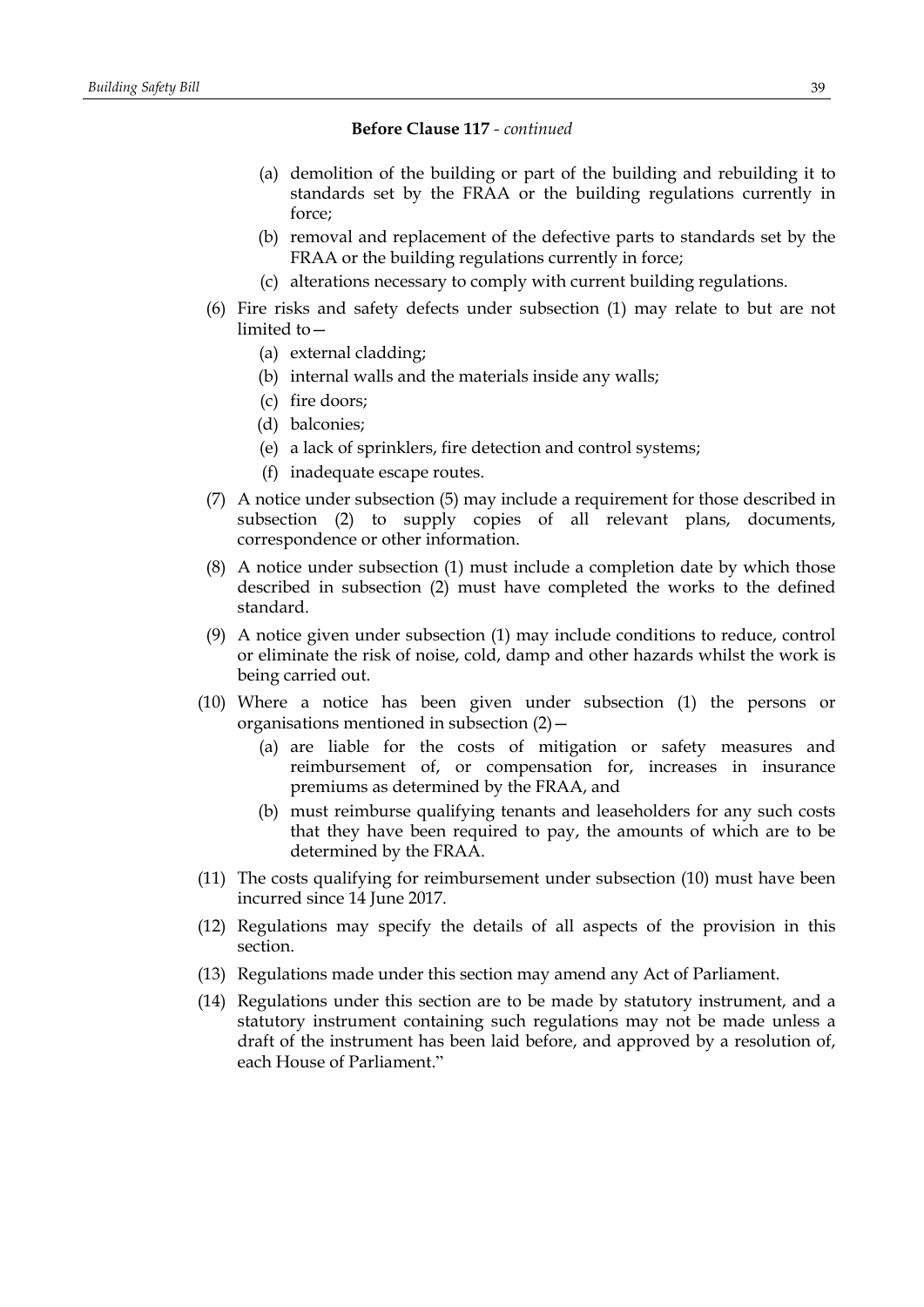**82**\* Insert the following new Clause—

#### **"Failure to comply with a Fire Regulation Assessment Authority notice**

- (1) Where a recipient of an FRAA notice fails to undertake the remedial work in the timeframe specified in that notice, the FRAA may—
	- (a) order the person or organisations listed in the notice to pay to the FRAA the expenses reasonably incurred to perform the work specified in the notice, and
	- (b) require the person or organisation to pay a penalty as determined by the FRAA.
- (2) A penalty notice must be in writing and specify a date by which payment for the works which were not undertaken and the penalty should be paid.
- (3) The maximum amount of expenses which may be levied by the FRAA for remedial work not undertaken by those identified in the FRAA notice may not exceed £500 million for any single building.
- (4) The maximum amount of any fine which may be levied by the FRAA for remedial work not undertaken by those identified in the FRAA notice may not exceed £100 million for any one building.
- (5) Those identified in the FRAA notice are jointly and severally liable for payment of expenses under subsection (3) and penalties under subsection (4).
- (6) A notice to pay for remedial work or penalties under subsection  $(1)(a)$  or  $(b)$  is appealable to the Appeal Board."

## **83**★ Insert the following new Clause —

### **"Government to provide interim relief**

- (1) Regulations may specify the circumstances, terms and conditions under which the Secretary of State may advance monies to undertake the remedial works described in any FRAA notice.
- (2) The Secretary of State may make a determination on whether to advance monies following an application by the FRAA which must supply the Secretary of State with all relevant information to permit the Secretary of State to make a decision.
- (3) In deciding whether to advance monies under this section the Secretary of State must consider the desirability of completing the remedial work in a shorter period of time than if the Secretary of State were not to make the determination.
- (4) In making a determination the Secretary of State may attach conditions to the original FRAA notice but may not offer a lower sum of monies than the FRAA determined was required to undertake the remedial work.
- (5) Conditions under subsection (4) may include but are not limited to an instruction to the FRAA to pursue anyone mentioned in section (*FRAA notices*) (2) for the full costs of the work specified in the FRAA notice.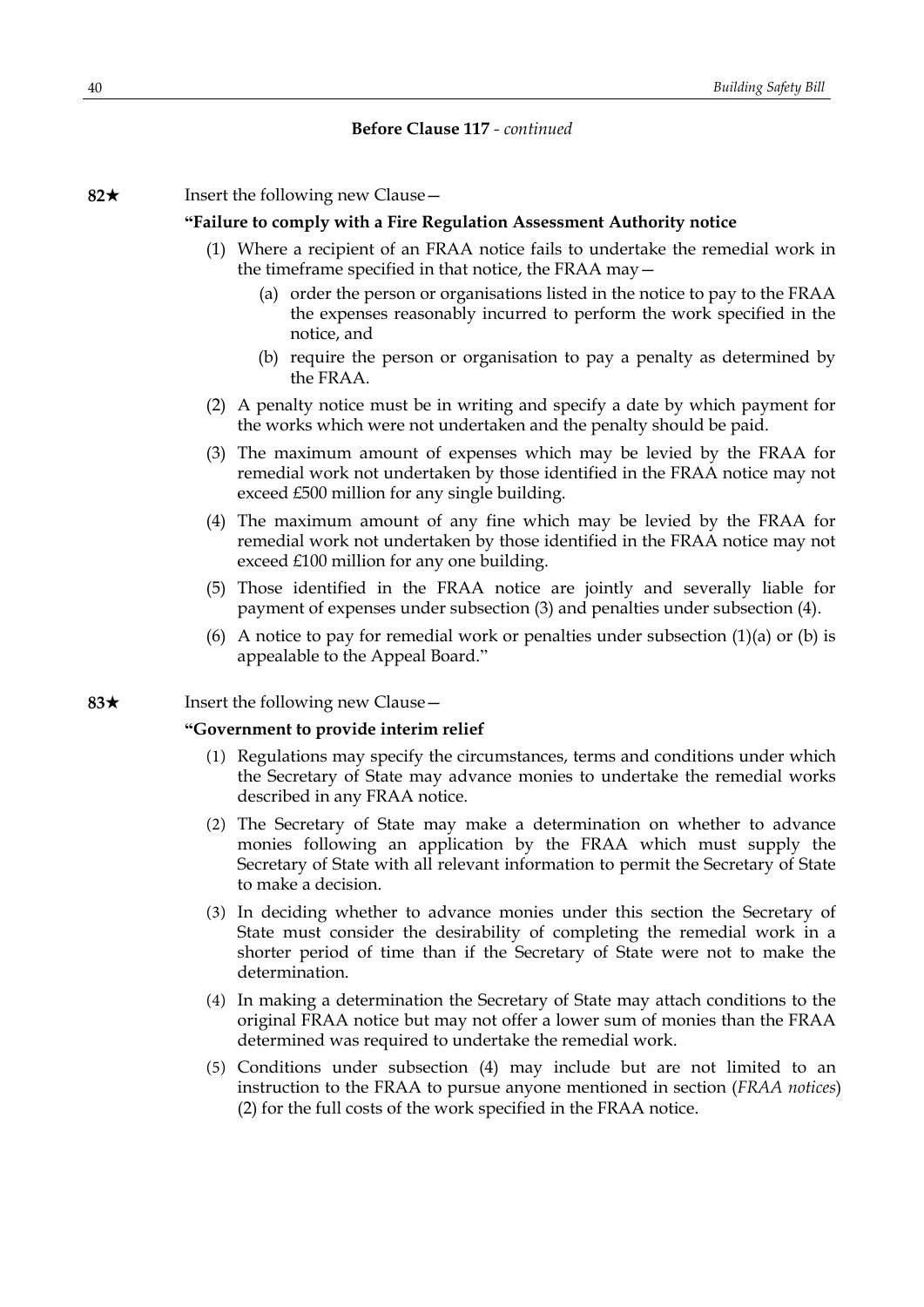- (6) Those persons and organisations described in section (*FRAA notices*)(2) remain jointly and severally liable for the full costs and penalties as determined in the FRAA notice irrespective of the sum of monies the Secretary of State has advanced.
- (7) The decision of the Secretary of State is final and cannot be appealed against.
- (8) Regulations may make further provision on how this section is to operate.
- (9) Regulations under this section are to be made by statutory instrument, and a statutory instrument containing such regulations may not be made unless a draft of the instrument has been laid before, and approved by a resolution of, each House of Parliament."

**84**★ Insert the following new Clause —

## **"Government to be payer of last resort**

- (1) Where the Secretary of State has concluded, on information from the FRAA or any other sources, that it will not be possible to make those described in section (*FRAA notices*)(2) pay all or part of the expenses specified in the FRAA notice, the Secretary of State may make a determination to provide the full amount of the monies required to undertake the remedial works.
- (2) In making such a determination the Secretary of State may attach conditions to the original FRAA notice but may not offer a lower sum of monies than the FRAA determined was required to undertake the remedial work.
- (3) Those persons and organisations described in section (*FRAA notices*)(2) remain jointly and severally liable for the full costs and penalties as determined in the FRAA notice irrespective of the sum of monies the Secretary of State has advanced.
- (4) The decision of the Secretary of State is final and cannot be appealed against.
- (5) The Secretary of State may pursue those described in section (*FRAA notices*)(2) for full reimbursement with no time limit on bringing proceedings.
- (6) Regulations may make further provision on how this section is to operate.
- (7) Regulations under this section are to be made by statutory instrument, and a statutory instrument containing such regulations may not be made unless a draft of the instrument has been laid before, and approved by a resolution of, each House of Parliament."
- **85**★ Insert the following new Clause —

## **"Provision of information**

- (1) Regulations may provide for any information or survey relating to fire risk or any other safety matter on a premises, obtained by a freeholder, landlord, managing agent or other person or organisation with an interest in the property, to be shared with leaseholders or others with an interest in that same property.
- (2) The regulations may define—
	- (a) the types of risks covered;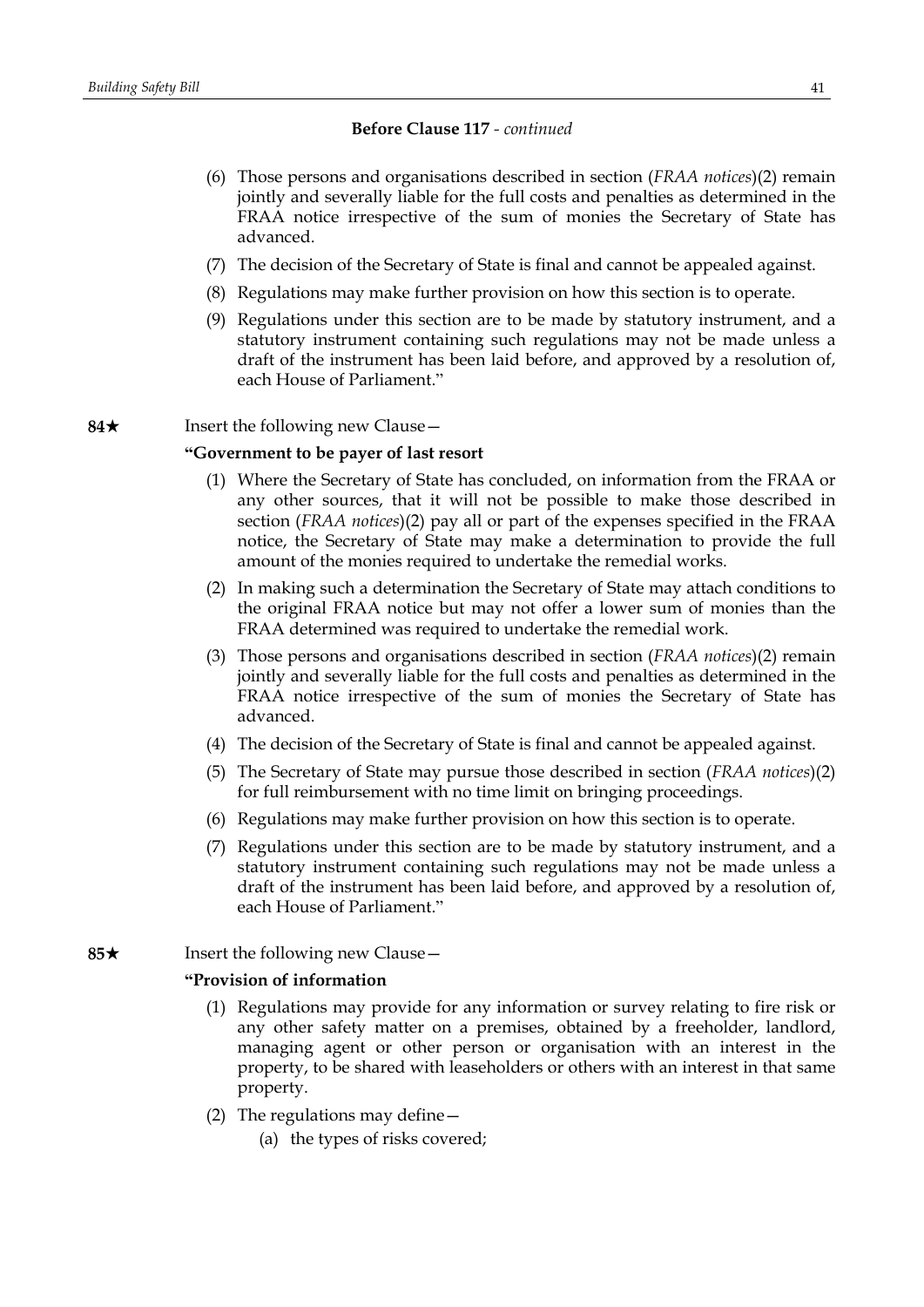- (b) who is to be regarded as having an interest in the property;
- (c) any charges which may be levied on those to whom the information is shared and who did not pay for the collection of the information or survey.
- (3) In all cases any information or survey details shall be available to any organisation as specified by the Secretary of State in regulations.
- (4) Regulations may provide for penalties on any organisation or person who was under an obligation to share information in subsection (1) but who failed to do so.
- (5) Regulations under this section are to be made by statutory instrument, and a statutory instrument containing such regulations may not be made unless a draft of the instrument has been laid before, and approved by a resolution of, each House of Parliament."

## **86**★ Insert the following new Clause

### **"Limitation on managing agent charges**

- (1) Regulations may set limits on the charges managing agents of properties may impose on leaseholders for undertaking fire risk assessments and applications for assistance.
- (2) In particular the regulations may include, but are not limited exclusively to  $-$ 
	- (a) setting limits on the charges managing agents may impose for fire risk assessments carried out by assessors appointed by the agents, freeholders or landlords;
	- (b) setting limits on the charges managing agents may impose for making applications to the Building Safety Fund or any other source of funding for fire risk remedial works;
	- (c) setting limits on the charges managing agents may impose for inviting tenders for fire risk remedial works;
	- (d) preventing service charges being inflated by fire risk remedial works.
- (3) Any regulations made under this section may not seek to determine the level of service charges except in so far as to limit fire risk remedial works being improperly added to service charges.
- (4) Regulations may prohibit or set limits on managing agents from imposing a charge on leaseholders for their costs for them or lawyers employed by them in defending any action against them by leaseholders.
- (5) In particular, regulations under subsection (4) may set out—
	- (a) that any costs imposed on leaseholders can be set only by a court;
	- (b) that no charges can be imposed on leaseholders where the managing agents have lost a case or withdrawn it;
	- (c) that where leaseholders or others accuse a managing agent or their staff of a criminal offence then no charges may be imposed on the leaseholders for the defence of the managing company or their staff, irrespective of the criminal verdict.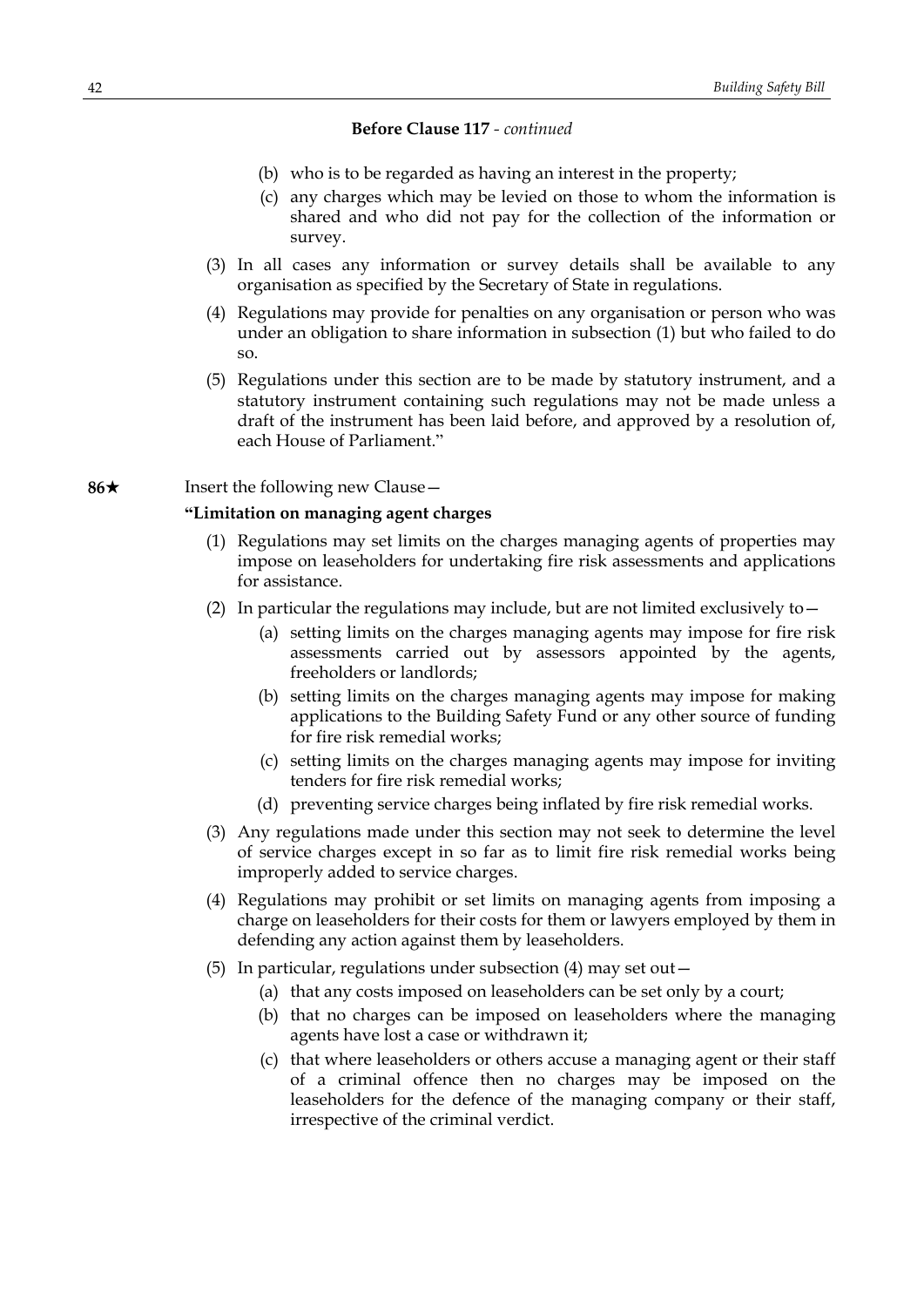- (6) A managing agent who breaches the regulations made under subsection (4) is guilty of an offence and liable to a minimum fine of twice the annual service charge for the whole property and a maximum of five times the fine for the whole property.
- (7) Regulations under this section are to be made by statutory instrument, and a statutory instrument containing such regulations may not be made unless a draft of the instrument has been laid before, and approved by a resolution of, each House of Parliament."
- **87**★ Insert the following new Clause

## **"Assistance to leaseholders**

- (1) Regulations may provide for the regulator, the Ombudsman or another organisation as specified by the Secretary of State to act on behalf of a leaseholder or group of leaseholders in taking action against a developer, contractor, landlord or freeholder in relation to complaints about fire hazard remediation.
- (2) The regulations may provide for the costs incurred by the organisation to be recovered from those of a description specified in regulations by the Secretary of State.
- (3) The forms of action mentioned in subsection (1) may include, but are not limited to—
	- (a) legal action against any party with an interest or former interest in the property;
	- (b) negotiations with any party with an interest in the building;
	- (c) pursuing remedial works with developers or contractors;
	- (d) reporting developers and contractors for failure to carry out remedial works.
- (4) Regulations may provide that any decision by the regulator, Ombudsman or another organisation specified by the Secretary of State not to act on behalf of a leaseholder or group of leaseholders is final.
- (5) Regulations under this section are to be made by statutory instrument, and a statutory instrument containing such regulations may not be made unless a draft of the instrument has been laid before, and approved by a resolution of, each House of Parliament."

### **After Clause 117**

## BARONESS HAYMAN OF ULLOCK

**88** Insert the following new Clause—

## **"Remediation costs and Building Works Agency**

- (1) The remediation costs condition is met when a landlord has carried out any fire safety works to an applicable building in consequence of any provision, duty or guidance arising from one or more of the following—
	- (a) the Housing Act 2004;
	- (b) the Regulatory Reform (Fire Safety Order) 2005;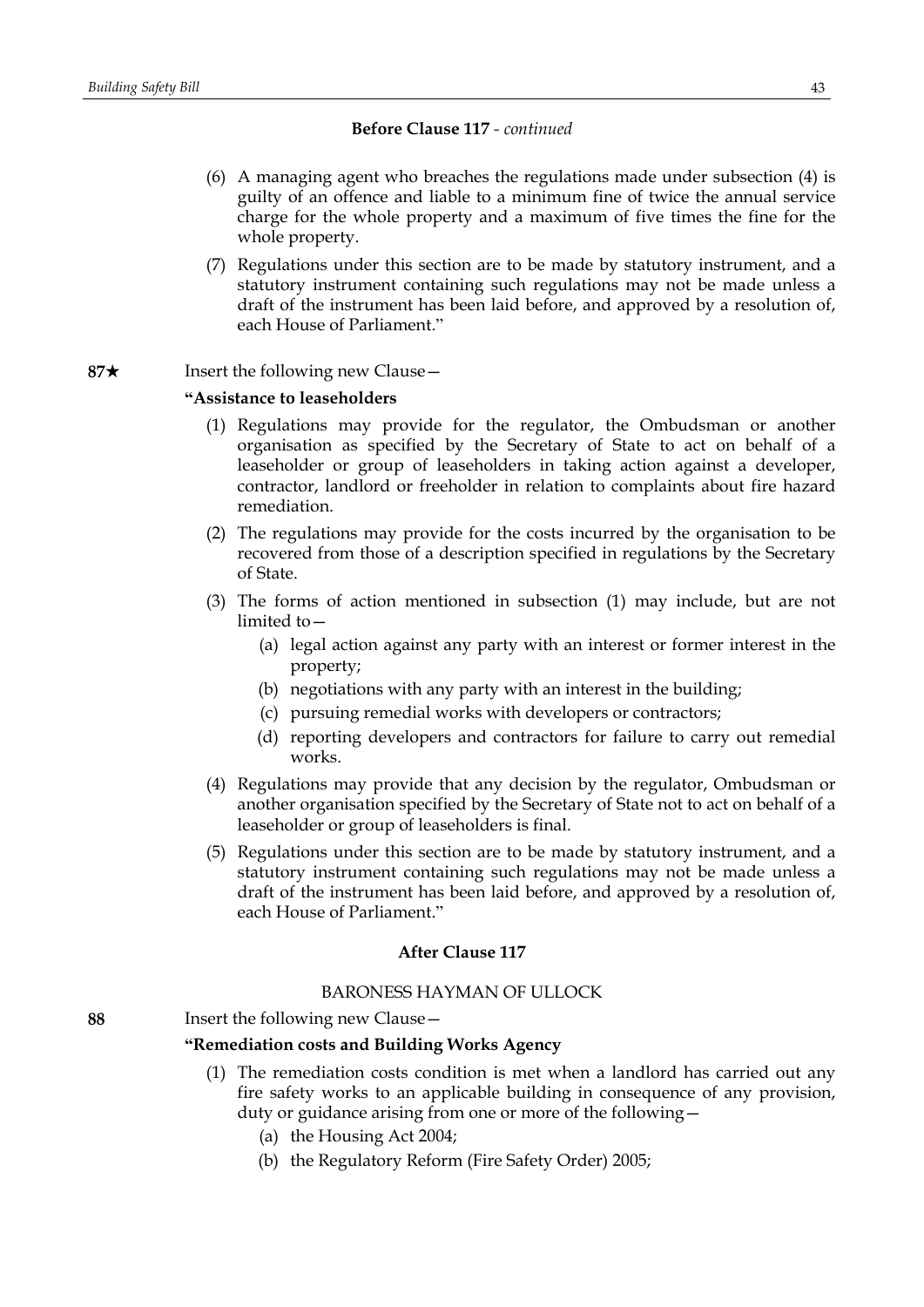- (c) this Act;
- (d) any direction of any public authority or regulatory body;
- (e) such other circumstances or enactment as the Secretary of State may prescribe by regulations or in accordance with subsection (9).
- (2) Where the remediation costs condition applies, the costs incurred or anticipated by the landlord in connection with those matters may not be the subject of a demand for payment of service charges, administration charges or any other charge permitted or authorised by any provision of any long lease.
- (3) Any demand for payment which contravenes this section is of no effect and has no validity in law.
- (4) Any covenant or agreement, whether contained in a lease or in an agreement collateral to such a lease, is void in so far as it purports to authorise any forfeiture or impose on the tenant any penalty, disability or obligation in the event of the tenant refusing, failing or declining to make a payment to which this section applies.
- (5) The remediation costs condition does not apply where the landlord is a company in which the majority of the shares are held by leaseholders or where the landlord is an RTM company.
- (6) Within six months of the day on which this section comes into force, the Secretary of State must create an agency referred to as the Building Works Agency.
- (7) The purpose of the Building Works Agency is to administer a programme of cladding remediation and other building safety works, including—
	- (a) overseeing an audit of cladding, insulation and other building safety issues in buildings over two storeys;
	- (b) prioritising audited buildings for remediation based on risk;
	- (c) determining the granting or refusal of grant funding for cladding remediation work;
	- (d) monitoring progress of remediation work and enforcing remediation work where appropriate;
	- (e) determining buildings to be safe once remediation work has been completed;
	- (f) seeking to recover costs of remediation where appropriate from responsible parties; and
	- (g) providing support, information and advice for owners of buildings during the remediation process.
- (8) The Building Works Agency may recommend that the Secretary of State exercises the power under subsection  $(1)(e)$  in such terms and to such extent that it sees fit, and if such a recommendation is made, the Secretary of State must, within 28 days, either—
	- (a) accept it and exercise the power under subsection (1)(e) within 28 days of acceptance, or
	- (b) reject it and, within 28 days of rejection, lay before Parliament a report setting out the reasons for rejection.
- (9) In this section—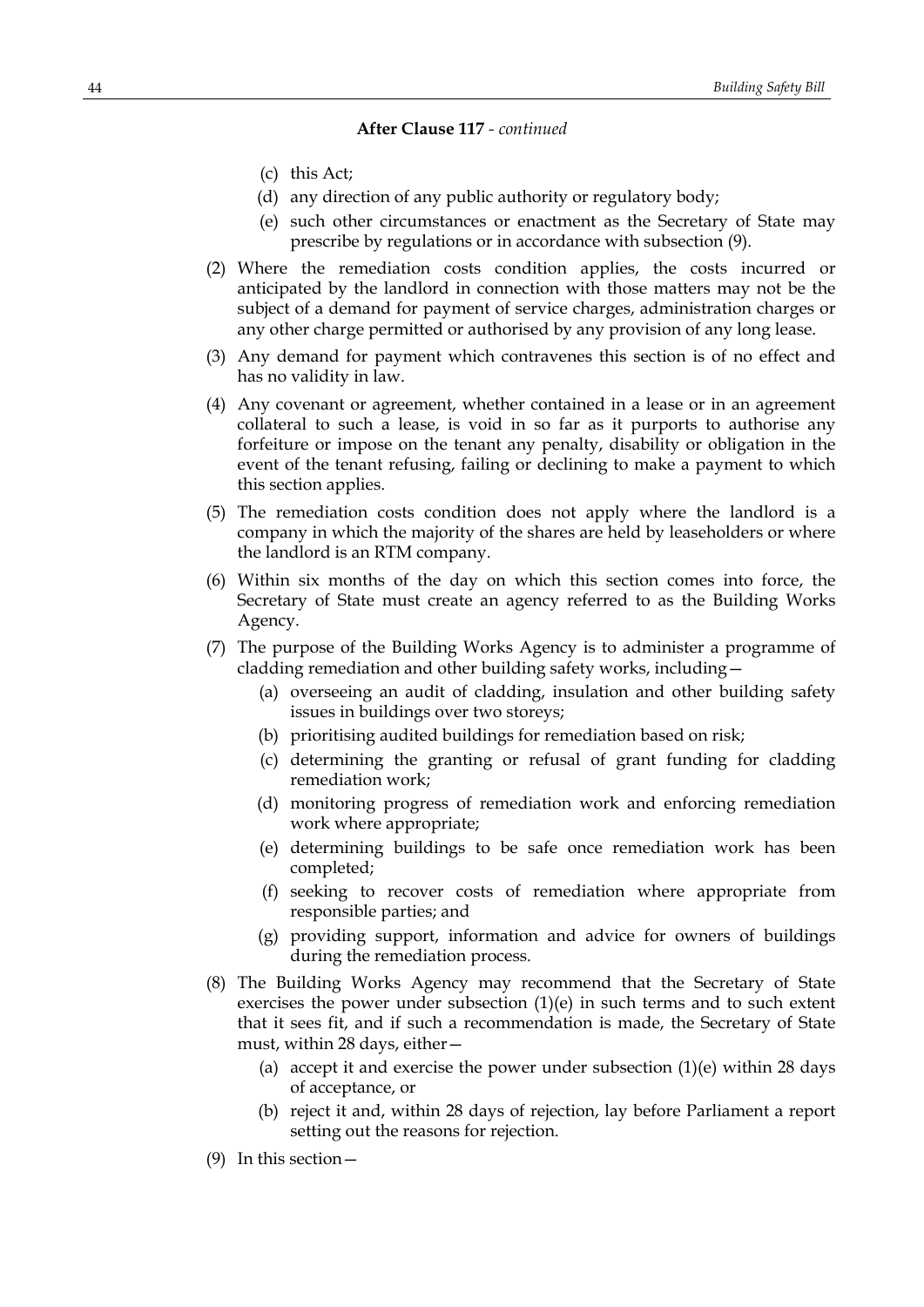- (a) "fire safety works" means any work or service carried out for the purpose of eradicating or mitigating (whether permanently or temporarily) any risk associated with the spread of fire, the structural integrity of the building or the ability of people to evacuate the building;
- (b) "applicable building" means a building subject to one or more long leases on the day on which section comes into force;
- (c) "service charge" has the meaning given by section 18 of the Landlord and Tenant Act 1985;
- (d) "administration charge" has the meaning given by Schedule 11 to the Commonhold and Leasehold Reform Act 2002;
- (e) "long lease" has the meaning given by sections 76 and 77 of the Commonhold and Leasehold Reform Act 2002;
- (f) "RTM company" has the meaning given by section 113 of the Commonhold and Leasehold Reform Act 2002.
- (10) This section comes into force on the day on which this Act is passed."

## **After Clause 119**

## BARONESS HAYMAN OF ULLOCK

# **89** Insert the following new Clause—

### **"Review of remediation work paid for by leaseholders**

The Secretary of State must, before the end of the period of 12 months beginning on the day this Act is passed, publish an estimate of the total sum that leaseholders have spent on building safety remediation work each year for the past 10 years."

### **Clause 120**

## LORD GREENHALGH

**90** Page 129, line 4, at end insert—

"(c) the relevant Northern Ireland department."

### *Member's explanatory statement*

*This amendment places the Secretary of State under a duty to consult the relevant department in Northern Ireland before making arrangements to establish the new homes ombudsman scheme.*

**91** Page 129, line 4, at end insert—

- "(5) In this section, "the relevant Northern Ireland department" means—
	- (a) the Northern Ireland department designated for the purposes of this section by the First Minister and deputy First Minister acting jointly, or
	- (b) failing such a designation, the Executive Office in Northern Ireland."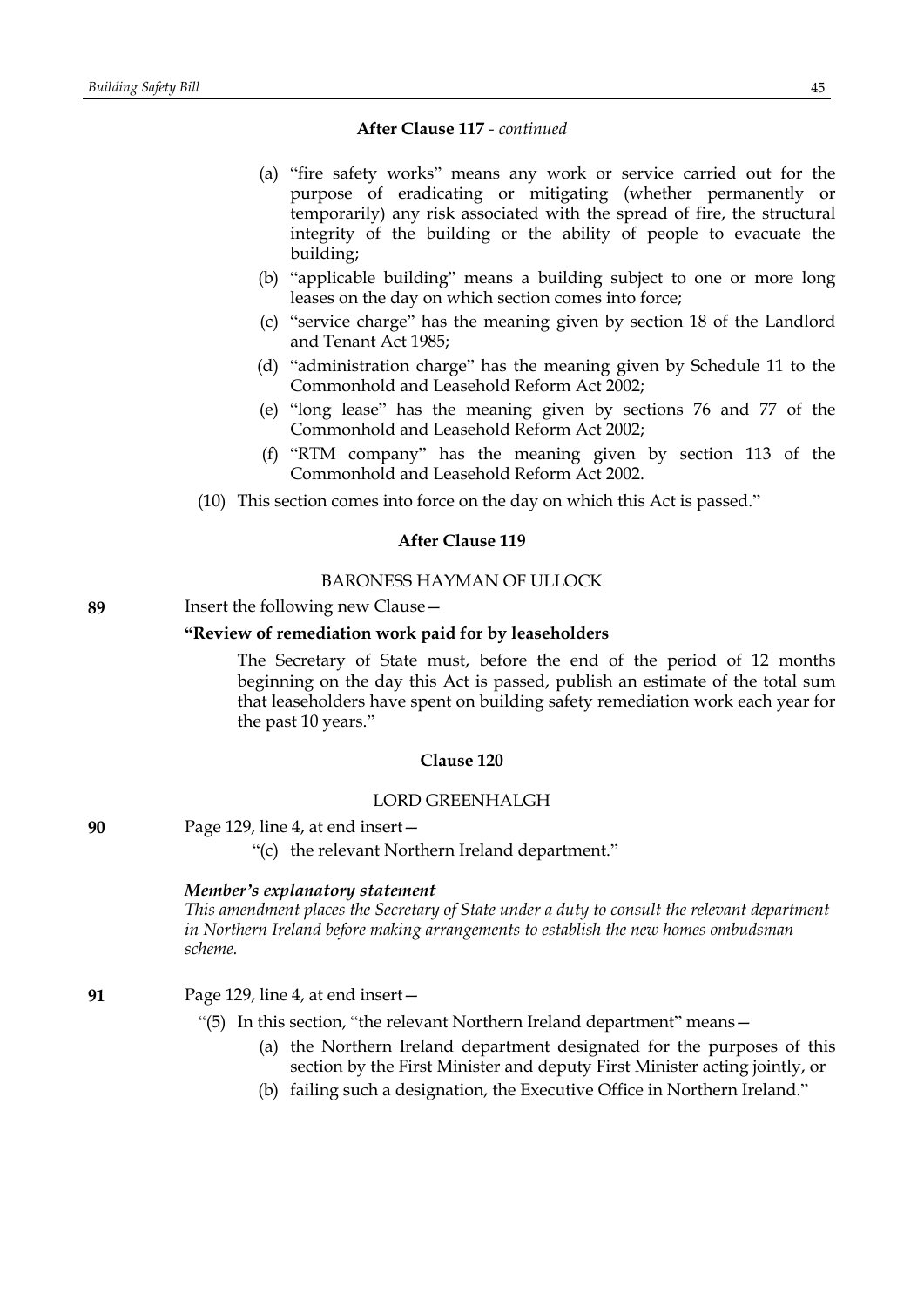## *Member's explanatory statement*

*This amendment explains which department in Northern Ireland is the relevant Northern Ireland department.*

### **Before Schedule 9**

## LORD GREENHALGH

**92** Insert the following new Schedule—

## "SCHEDULE

## REMEDIATION COSTS UNDER QUALIFYING LEASES

### *Interpretation*

1 In this Schedule-

"associated": see section (*Associated persons*);

"building safety risk" has the meaning given by section (*Meaning of "relevant defect"*);

"qualifying lease": see section (*Meaning of "qualifying lease"*);

"the qualifying time" has the same meaning as in section (*Meaning of "qualifying lease"*);

"relevant building": see section (*Meaning of "relevant building"*);

"relevant defect": see section (*Meaning of "relevant defect"*);

"relevant measure", in relation to a relevant defect, means a measure taken—

- (a) to remedy the relevant defect, or
- (b) for the purpose of  $-$ 
	- (i) preventing a relevant risk from materialising, or
	- (ii) reducing the severity of any incident resulting from a relevant risk materialising;

"relevant risk" here means a building safety risk that arises as a result of the relevant defect;

"service charge" has the meaning given by section 18 of the Landlord and Tenant Act 1985.

*No service charge payable for defect for which landlord or associate responsible*

- 2 (1) No service charge is payable under a qualifying lease in respect of a relevant measure relating to a relevant defect if a relevant landlord—
	- (a) is responsible for the relevant defect, or
	- (b) is or has at any time been associated with a person responsible for a relevant defect.
	- (2) For the purposes of this paragraph a person is "responsible for" a relevant defect if—
		- (a) in the case of an initial defect, the person was the developer or carried out works relating to the defect;
		- (b) in any other case, the person carried out works relating to the defect.
	- (3) In this paragraph—

"developer" means a person who undertakes or commissions the construction or conversion of a building (or part of a building) with a view to granting or disposing of interests in the building or parts of it;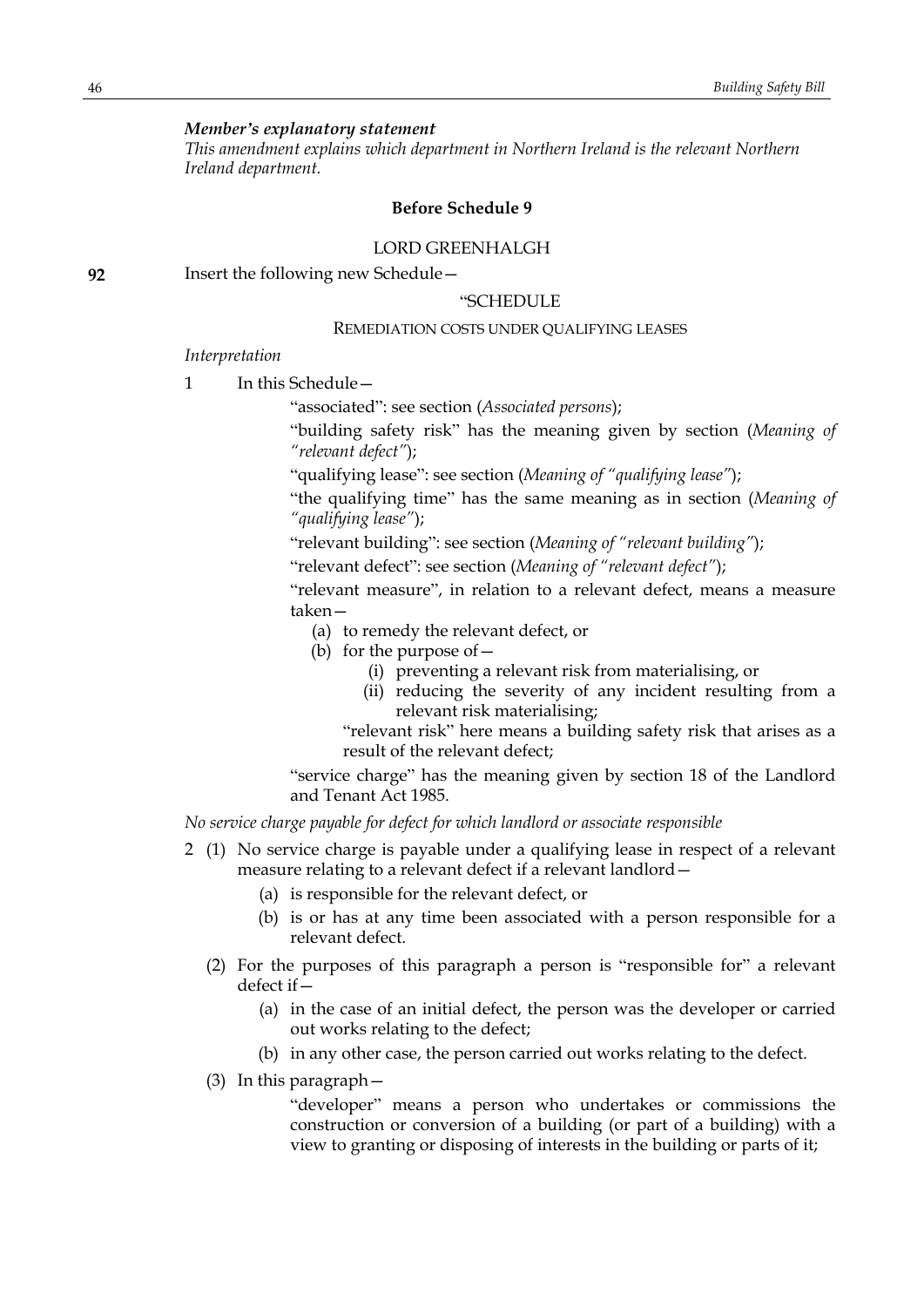"initial defect" means a relevant defect arising in connection with works carried out before completion (within the meaning of section (*Meaning of "relevant defect"*));

"relevant landlord", in relation to a qualifying lease, means the landlord under the lease or any superior landlord.

*Paragraph 2: extension of protection to superior leases*

- 3 (1) This paragraph applies if, as a result of paragraph 2, an amount of service charge (an "unrecoverable amount") that would otherwise be payable under a qualifying lease in respect of a relevant measure is not payable.
	- (2) Any superior lease has effect as if any liability of the tenant under the superior lease to pay an amount in respect of the relevant measure ("the relevant amount") were a liability to pay an amount equal to  $-$ 
		- (a) the relevant amount, minus
		- (b) the unrecoverable amount.
	- (3) In this paragraph "superior lease" means any lease which is superior to the qualifying lease.

*No service charge payable if prescribed conditions are met*

- 4 (1) No service charge is payable under a qualifying lease in respect of a relevant measure relating to any relevant defect if any prescribed conditions, relating to a relevant landlord or the value of the qualifying lease, are met.
	- (2) In this paragraph—

"prescribed" means prescribed by regulations made by the Secretary of State;

"relevant landlord" has the same meaning as in paragraph 2.

*Limit on service charge in other cases*

- 5 (1) A service charge which would otherwise be payable under a qualifying lease in respect of a relevant measure relating to any relevant defect is payable only if (and so far as) the sum of  $-$ 
	- (a) the amount of the service charge, and
	- (b) the total amount of relevant service charges which fell due before the service charge fell due,

does not exceed the permitted maximum.

- (2) In this paragraph "relevant service charge" means a service charge under the lease in respect of a relevant measure relating to any relevant defect that—
	- (a) fell due in the pre-commencement period, or
	- (b) falls due after commencement.
- (3) In sub-paragraph (2) "the pre-commencement period" means the period  $-$ 
	- (a) beginning 5 years before commencement or, if later, on the day the relevant person became the tenant under the qualifying lease, and
	- (b) ending with commencement.

"The relevant person" means the person who was the tenant under the qualifying lease at commencement.

(4) In this paragraph—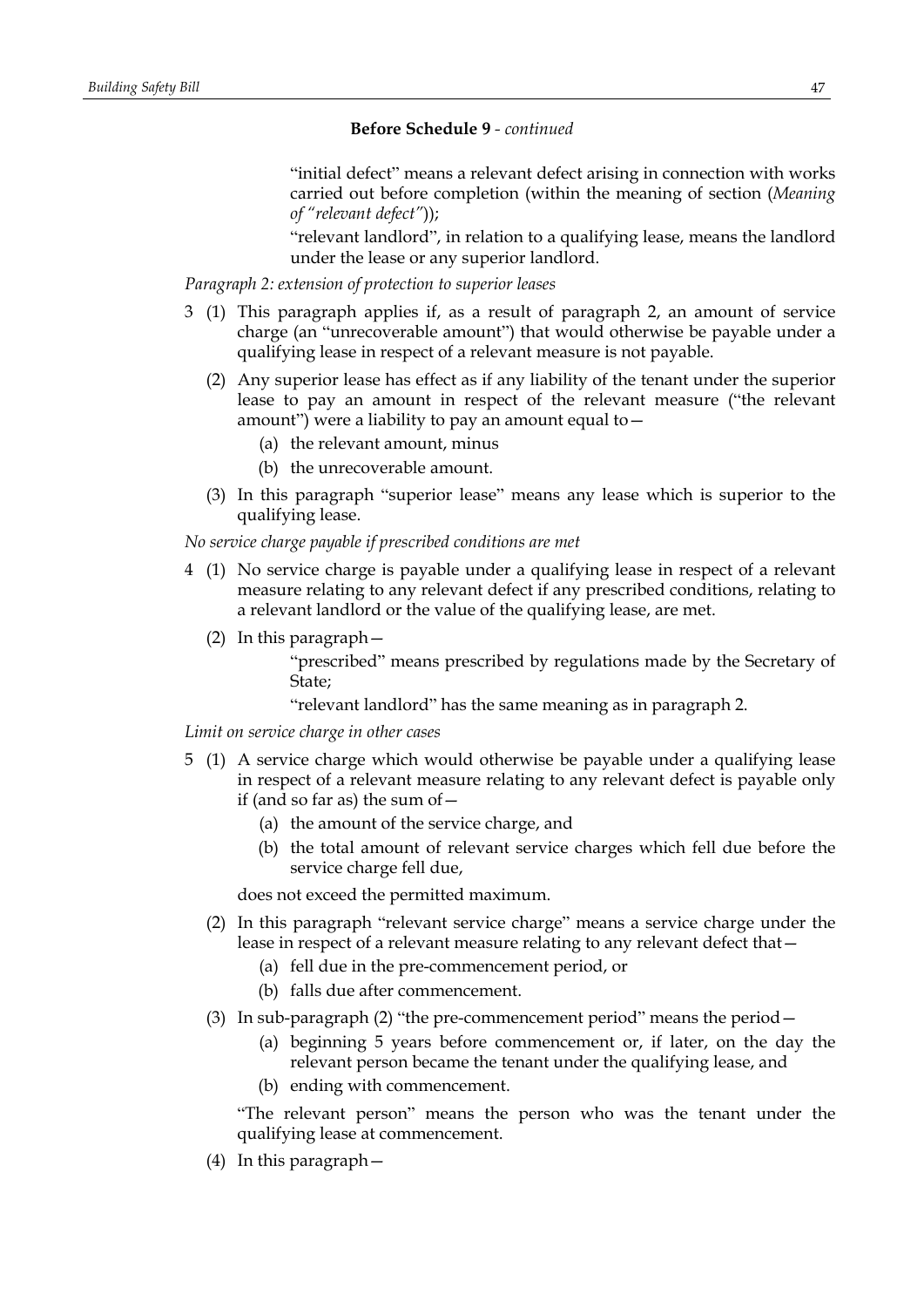"commencement" means the time this paragraph comes into force; "the permitted maximum": see paragraph 6.

*Paragraph 5: the permitted maximum*

- 6 (1) In paragraph 5 "the permitted maximum", in relation to a qualifying lease, has the following meaning.
	- (2) The permitted maximum is (subject to sub-paragraphs  $(3)$  to  $(5)$ )
		- (a) if the premises demised by the qualifying lease are in Greater London, £15,000;
		- (b) otherwise, £10,000.
	- (3) Where the qualifying lease is a shared ownership lease and the tenant's total share was less than 100% at the qualifying time, the permitted maximum is the tenant's total share (as at that time) of what would otherwise be the permitted maximum.
	- (4) Where the value of the qualifying lease at the qualifying time is at least  $£1,000,000$  but does not exceed  $£2,000,000$ , the permitted maximum is £50,000.
	- (5) Where the value of the qualifying lease at the qualifying time exceeds  $£2,000,000$ , the permitted maximum is £100,000.
	- (6) The Secretary of State may by regulations make provision about the determination of the value of a qualifying lease for the purposes of paragraph 4 and this paragraph.
	- (7) In this paragraph "shared ownership lease" and "total share" have the meaning given by section 7 of the Leasehold Reform, Housing and Urban Development Act 1993.

*Annual limit on service charges*

- 7 (1) The Secretary of State may by regulations make provision limiting the total amount of service charges payable in any period of 12 months under a qualifying lease in respect of relevant measures relating to any relevant defect to one fifth of the permitted maximum.
	- (2) In this paragraph "the permitted maximum" means the permitted maximum as defined by paragraph 6 in relation to the lease.

*No service charge payable for cladding remediation where tenant was resident*

- 8 (1) No service charge is payable under a qualifying lease in respect of cladding remediation if the condition in section (*Meaning of "qualifying lease"* )  $(2)(d)(i)$ (resident tenant) was met at the qualifying time.
	- (2) In this paragraph "cladding remediation" has the meaning given by regulations made by the Secretary of State.

*No service charge payable for legal expenses relating to relevant defects*

- 9 (1) No service charge is payable under a qualifying lease in respect of legal expenses relating to the liability (or potential liability) of any person incurred as a result of a relevant defect.
	- (2) In this paragraph "legal expenses" means any costs incurred, or to be incurred, in connection with—
		- (a) obtaining legal advice,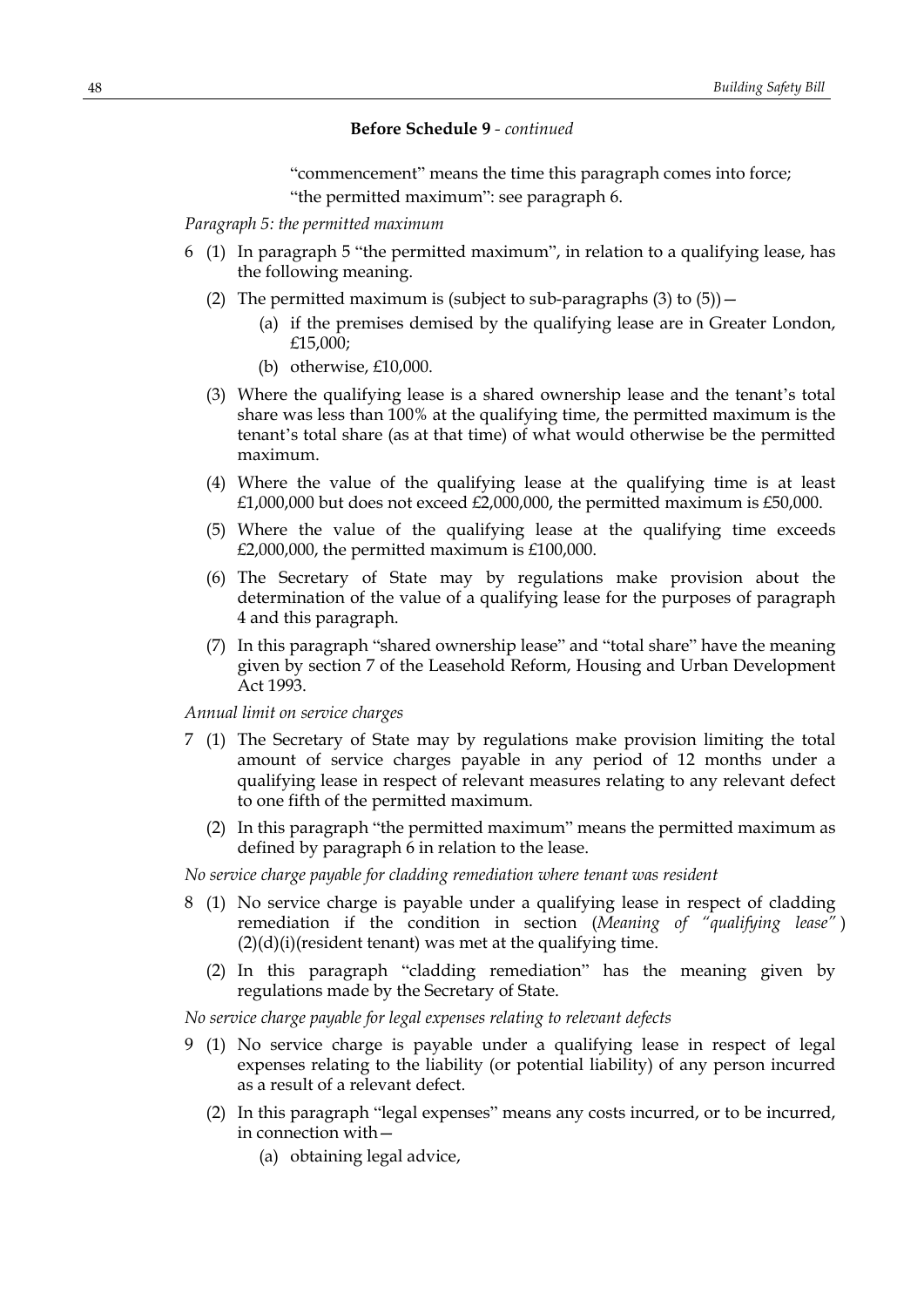- (b) any proceedings before a court or tribunal,
- (c) arbitration, or
- (d) mediation.

# *Paragraphs 2 to 9: supplementary*

- 10 (1) This paragraph supplements paragraphs 2 to 9 (the "relevant paragraphs").
	- (2) Where a relevant paragraph provides that no service charge is payable under a lease in respect of a thing—
		- (a) no costs incurred or to be incurred in respect of that thing (or in respect of that thing and anything else)—
			- (i) are to be regarded for the purposes of the relevant provisions as relevant costs to be taken into account in determining the amount of a service charge payable under the lease, or
			- (ii) are to be met from a relevant reserve fund;
		- (b) any amount payable under the lease, or met from a relevant reserve fund, is limited accordingly (and any necessary adjustment must be made by repayment, reduction of subsequent charges or otherwise).
	- (3) In this paragraph—

"the relevant provisions" means sections 18 to 30 of the Landlord and Tenant Act 1985 (service charges) and section 42 of the Landlord and Tenant Act 1987 (service charge contributions to be held on trust);

"relevant reserve fund" means—

- (a) a trust fund within the meaning of section 42 of the Landlord and Tenant Act 1987,
- (b) an express trust of a kind mentioned in subsection (9) of that section, comprising payments made by the tenant under the qualifying lease and others, or
- (c) any other fund comprising payments made by the tenant under the qualifying lease and others, and held for the purposes of meeting costs incurred or to be incurred in respect of the relevant building in question or any part of it (or in respect of that building or part and anything else).

*No increase in service charge for other tenants*

- 11 Where—
	- (a) an amount ("the original amount") would, apart from this Schedule, be payable by a tenant under a lease of premises in a relevant building, and
	- (b) a greater amount would (apart from this paragraph) be payable under the lease as a result of this Schedule,

the lease has effect as if the amount payable were the original amount.

*Recovery of service charge amounts from landlords*

- 12 (1) The Secretary of State may by regulations make provision for and in connection with the recovery, from a prescribed relevant landlord, of any amount that is not recoverable under a lease as a result of this Schedule.
	- (2) In this paragraph—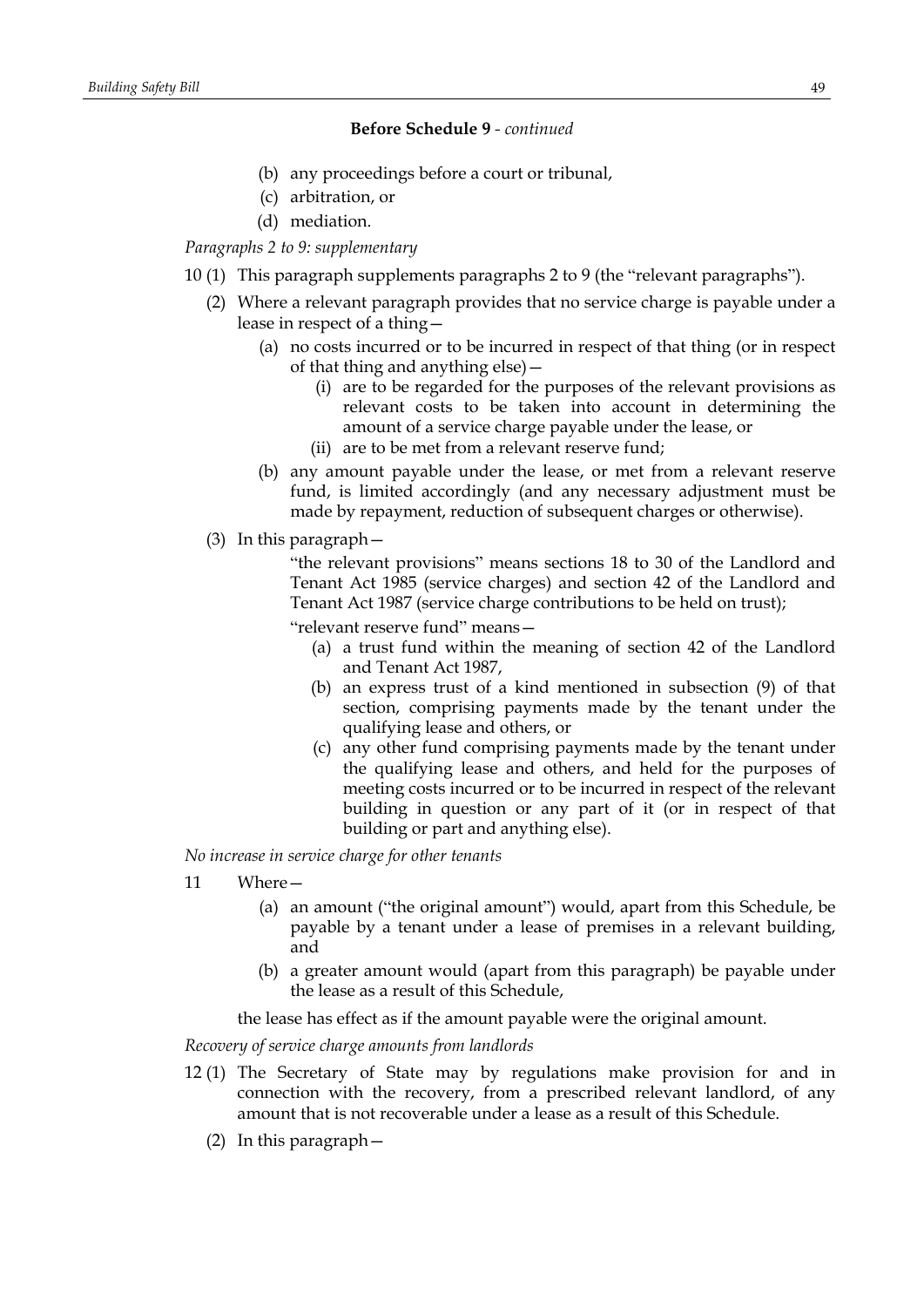"prescribed" means prescribed by regulations under this paragraph; "relevant landlord", in relation to a lease, means the landlord under the lease or any superior landlord.

## *Information*

- 13 (1) The Secretary of State may by regulations make provision requiring a tenant under a qualifying lease to give prescribed information or documents to the landlord under the lease or any superior landlord.
	- (2) The regulations may provide that the information or documents are to be given in a prescribed way.
	- (3) In this paragraph "prescribed" means prescribed by the regulations.

*Anti-avoidance*

14 A covenant or agreement (whenever made) is void insofar as it purports to exclude or limit any provision made under this Schedule."

## *Member's explanatory statement*

*This new Schedule contains protections for certain leaseholders and others, relating to certain remediation costs, and imposes corresponding liabilities on certain landlords.*

# BARONESS PINNOCK

*As an amendment to Amendment 92*

**93**★ In paragraph 6(2), leave out from "is" to the end of the sub-paragraph and insert "one peppercorn"

#### *Member's explanatory statement*

*This amendment would reduce the maximum amount leaseholders could be liable to pay for fire remediation work to a peppercorn, which is effectively zero.*

#### *As an amendment to Amendment 92*

**94**★ In paragraph 6, leave out sub-paragraphs (4) to (6)

#### *Member's explanatory statement*

*This amendment is consequential on the other amendment to the Government amendment in the name of Baroness Pinnock.*

## **Schedule 9**

## LORD GREENHALGH

**95** Page 211, line 38, leave out "and the Scottish Ministers" and insert ", the Scottish Ministers and the relevant Northern Ireland department"

## *Member's explanatory statement*

*This amendment is to ensure that the new homes ombudsman scheme includes provision about provision of information to the relevant department in Northern Ireland.*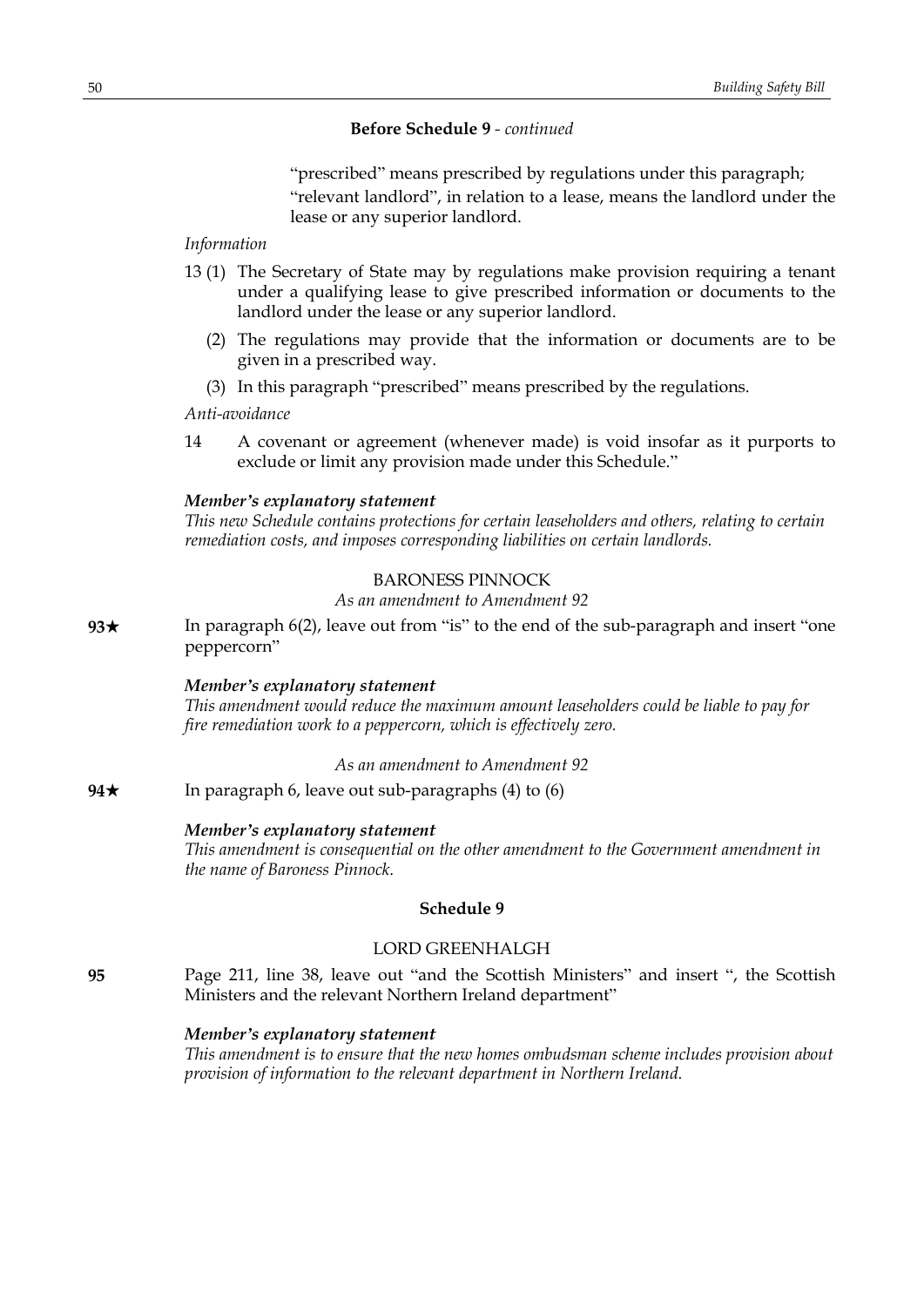"(2) In this paragraph, "the relevant Northern Ireland department" means the Northern Ireland department designated for the purposes of this paragraph by the First Minister and deputy First Minister acting jointly."

#### *Member's explanatory statement*

*This amendment explains which department in Northern Ireland is the relevant Northern Ireland department.*

## **Clause 122**

### LORD GREENHALGH

**97** Page 130, line 4, after "Scotland" insert "or Northern Ireland"

#### *Member's explanatory statement*

*This amendment glosses the meaning of "occupation condition" for homes in Northern Ireland.*

- **98** Page 130, line 23, at end insert—
	- "(c) in relation to land in Northern Ireland, a legal estate which is  $-$ 
		- (i) an estate in fee simple absolute in possession,
		- (ii) an estate in fee simple in possession subject to a rent payable under a fee farm grant, or
		- (iii) a term of years absolute granted for a term of more than 21 years from the date of the grant."

#### *Member's explanatory statement*

*This amendment provides the meaning of "relevant interest" for land in Northern Ireland.*

- **99** Page 130, line 43, at end insert—
	- "(d) in relation to homes in Northern Ireland, the Northern Ireland department designated for the purposes of this section by the First Minister and deputy First Minister acting jointly."

## *Member's explanatory statement*

*This amendment confers power on a Northern Ireland department to make regulations about who is a "developer".*

- **100** Page 131, line 3, at end insert—
	- "(10A) If no Northern Ireland department has been designated for the purposes of this section then, for the purposes of subsection (10), "the relevant national authority" in relation to homes in Northern Ireland is the Executive Office in Northern Ireland."

#### *Member's explanatory statement*

*This amendment is to ensure that the Secretary of State, Welsh Ministers and Scottish Ministers will still be able to make regulations for their own jurisdictions even if there is no Northern Ireland department designated for the purposes of making regulations for homes in Northern Ireland.*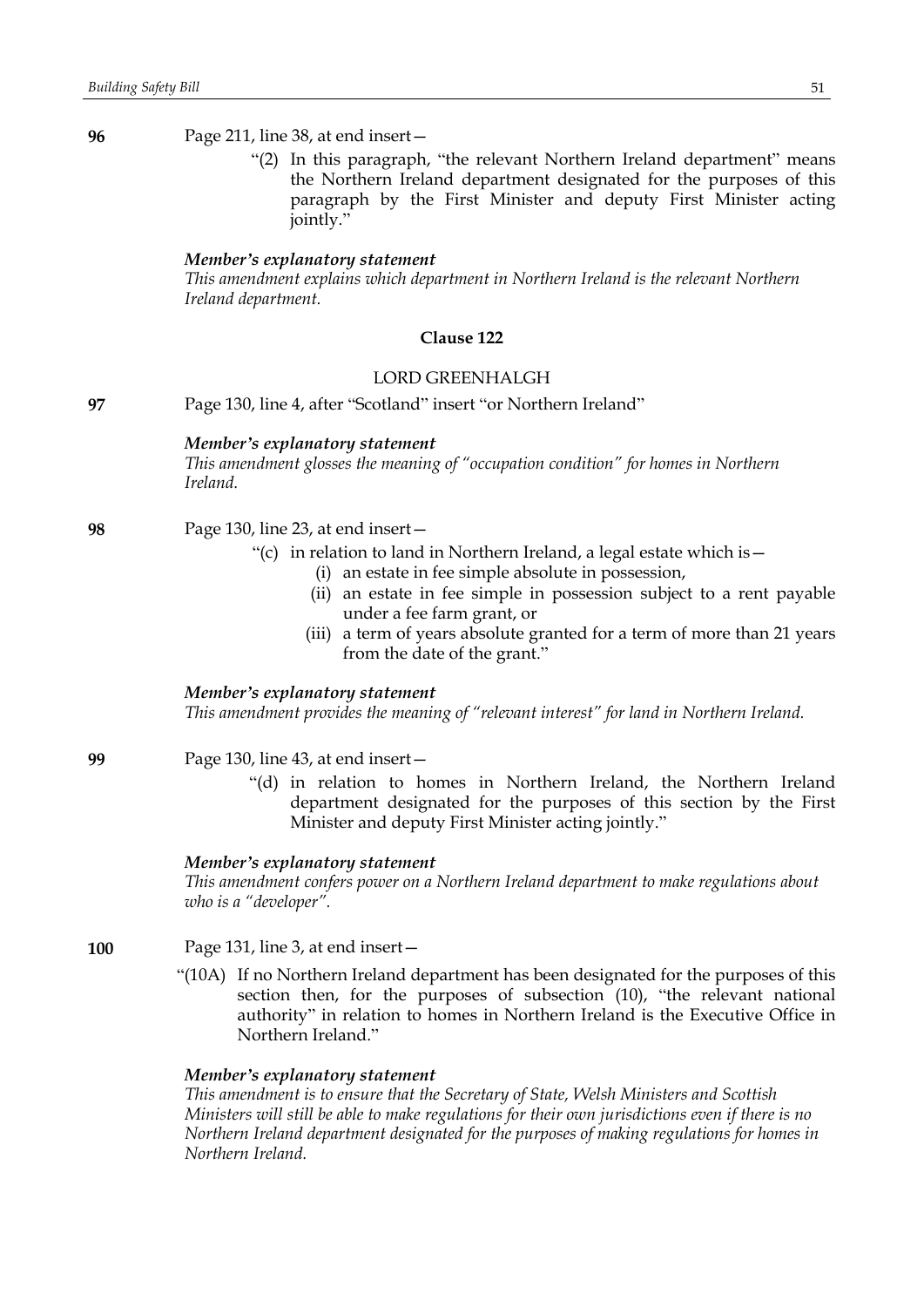## **Clause 123**

## LORD GREENHALGH

**101** Page 131, line 8, leave out from "exercisable" to end of line 10 and insert "—

- (a) in the case of regulations made by the Secretary of State or the Welsh Ministers, by statutory instrument, and
- (b) in the case of regulations made by a Northern Ireland department, by statutory rule for the purposes of the Statutory Rules (Northern Ireland) Order 1979 (S.I. 1979/1573 (N.I. 12))."

#### *Member's explanatory statement*

*This amendment provides for procedural matters connected to the power conferred on a Northern Ireland department to make regulations.*

**102** Page 131, line 27, at end insert—

"(d) if made by a Northern Ireland department, may not be made unless a draft of the regulations has been laid before, and approved by a resolution of, the Northern Ireland Assembly."

#### *Member's explanatory statement*

*This amendment provides for the parliamentary procedure for regulations made by a Northern Ireland department.*

## **Clause 124**

## LORD GREENHALGH

**103** Page 132, line 8, at end insert—

"(c) the relevant Northern Ireland department."

### *Member's explanatory statement*

*This amendment places the Secretary of State under a duty to consult the relevant department in Northern Ireland before making regulations about the new homes ombudsman scheme.*

#### **104** Page 132, line 31, at end insert—

- "(8) In this section, "the relevant Northern Ireland department" means—
	- (a) the Northern Ireland department designated for the purposes of this section by the First Minister and deputy First Minister acting jointly, or
	- (b) failing such a designation, the Executive Office in Northern Ireland."

*Member's explanatory statement This amendment explains which department in Northern Ireland is the relevant Northern Ireland department.*

### **Clause 126**

## LORD GREENHALGH

**105** Page 133, line 5, leave out "and the Scottish Ministers" and insert ", the Scottish Ministers and the relevant Northern Ireland department"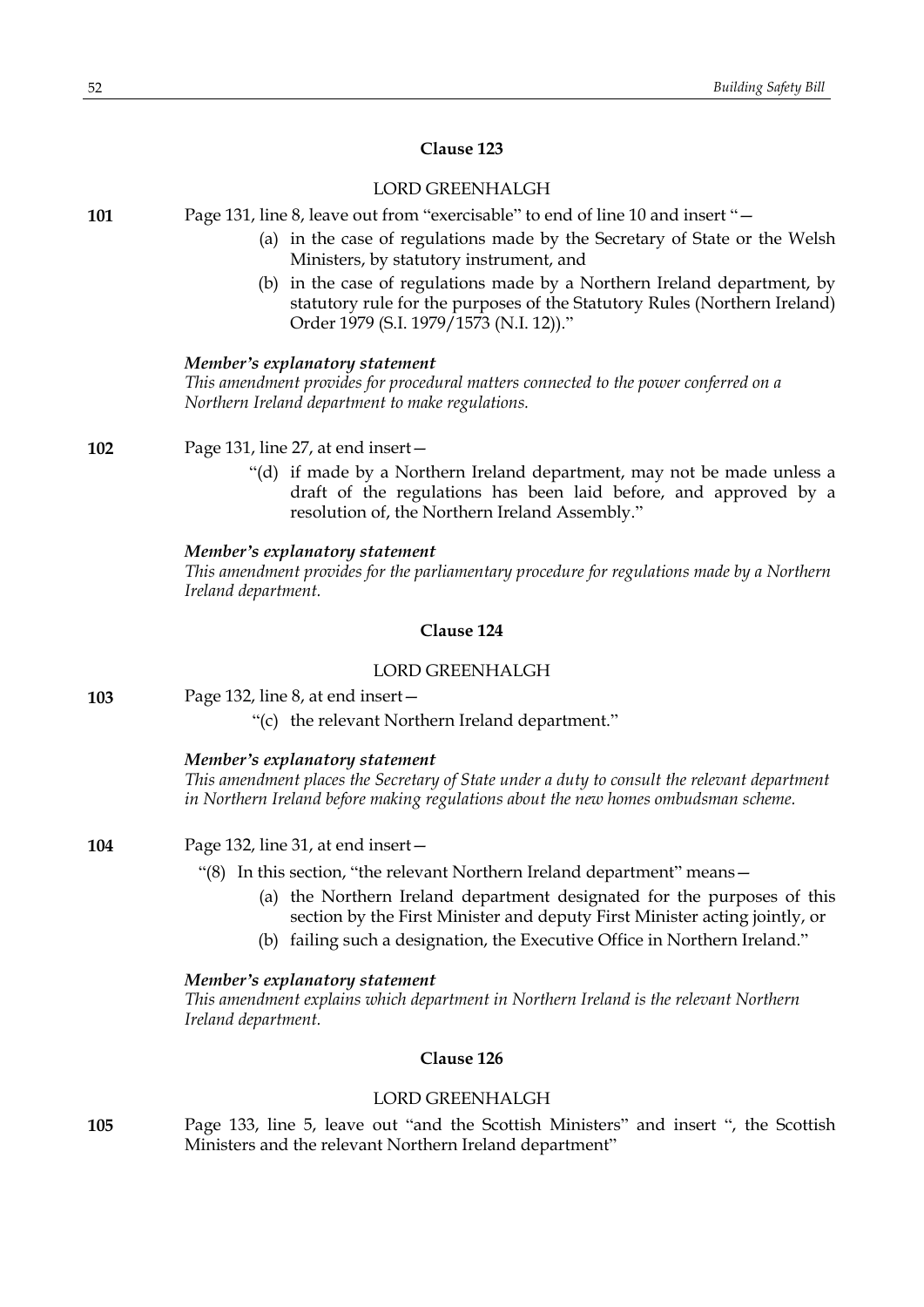#### *Member's explanatory statement*

*This amendment places the Secretary of State under a duty to consult the relevant department in Northern Ireland about the code of practice.*

**106** Page 133, line 8, at end insert—

- "(5) In this section, "the relevant Northern Ireland department" means—
	- (a) the Northern Ireland department designated for the purposes of this section by the First Minister and deputy First Minister acting jointly, or
	- (b) failing such a designation, the Executive Office in Northern Ireland."

#### *Member's explanatory statement*

*This amendment explains which department in Northern Ireland is the relevant Northern Ireland department.*

### **After Clause 128**

## LORD GREENHALGH

**107** Insert the following new Clause –

### **"Liability for failure to comply with construction product requirements**

- (1) This section applies where Conditions A to D are met.
- (2) Condition A is that, at any time after the coming into force of this section, a person ("the defaulter") fails to comply, in relation to a construction product, with a construction product requirement applicable to that person at that time.
- (3) Condition B is that, after Condition A is met, the construction product is installed in, or applied or attached to, a relevant building in the course of works carried out in relation to the building.

In this section "relevant building" means—

- (a) a building which consists of a dwelling, or
- (b) a building which contains one or more dwellings.
- (4) Condition C is that, in the course of those works or at any time after their completion—
	- (a) in a case where the relevant building consists of a dwelling, the building becomes unfit for habitation, or
	- (b) in a case where the relevant building contains one or more dwellings, a dwelling contained in the building becomes unfit for habitation.
- (5) Condition D is that the failure to comply referred to in subsection (2) was the cause, or one of the causes, of the building or dwelling becoming unfit for habitation.
- (6) The defaulter is liable to pay damages to a person with a relevant interest for personal injury, damage to property or economic loss suffered by that person as a result of the facts referred to in subsection (4)(a) or (b).
- (7) For the purposes of section 10B of the Limitation Act 1980, the right of action that a person has by virtue of this section is to be regarded as having accrued—
	- (a) in a case where the works referred to in subsection (3) are carried out in the construction of the relevant building, when the construction is completed, and
	- (b) in any other case, when the works are completed.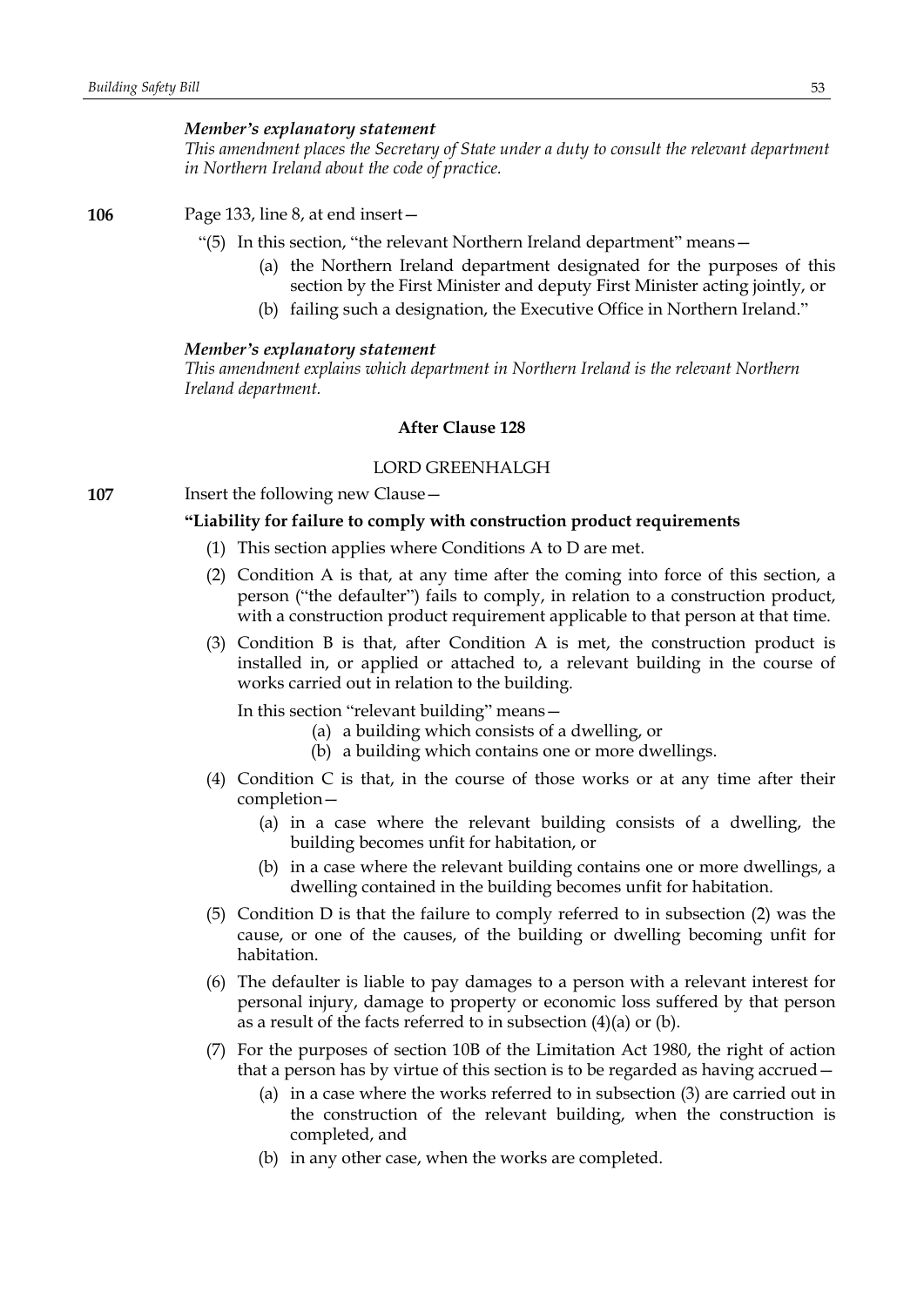(8) In this section—

"construction product" has the same meaning as in construction product regulations;

"construction product regulations" means regulations under paragraph 1 of Schedule 11;

"construction product requirement" means a requirement under—

- (a) construction product regulations;
- (b) Regulation (EU) No. 305/2011 (regulation laying down harmonised conditions for the marketing of construction products);
- (c) the Construction Products (Amendment etc.) (EU Exit) Regulations 2019 (S.I. 2019/465);

"relevant building" has the meaning given by subsection (3);

"relevant interest" means—

- (a) in relation to a building which consists of a dwelling, a legal or equitable interest in the building, and
- (b) in relation to a building which contains one or more dwellings, a legal or equitable interest in the building or any dwelling contained in it;

"requirement" includes a prohibition or restriction."

#### *Member's explanatory statement*

*This new clause makes provision for a new right of action where breach of regulations relating to construction products causes, or is a factor in, a building or dwelling becoming unfit for habitation.*

**108** Insert the following new Clause—

## **"Liability relating to cladding products**

- (1) This section applies where Conditions A to D are met.
- (2) Condition A is that, at any time before the coming into force of this section—
	- (a) a person fails to comply, in relation to any cladding product, with a cladding product requirement applicable to that person at that time,
	- (b) a person who markets or supplies a cladding product makes a misleading statement in relation to it, or
	- (c) a person manufactures a cladding product that is inherently defective.
- (3) Condition B is that, after Condition A has been met, the cladding product is attached to, or included in, the external wall of a relevant building in the course of works carried out in relation to the building.

In this section "relevant building" means—

- (a) a building which consists of a dwelling, or
- (b) a building which contains one or more dwellings.
- (4) Condition C is that, in the course of those works or at any time after their completion—
	- (a) in a case where the relevant building consists of a dwelling, the building becomes unfit for habitation, or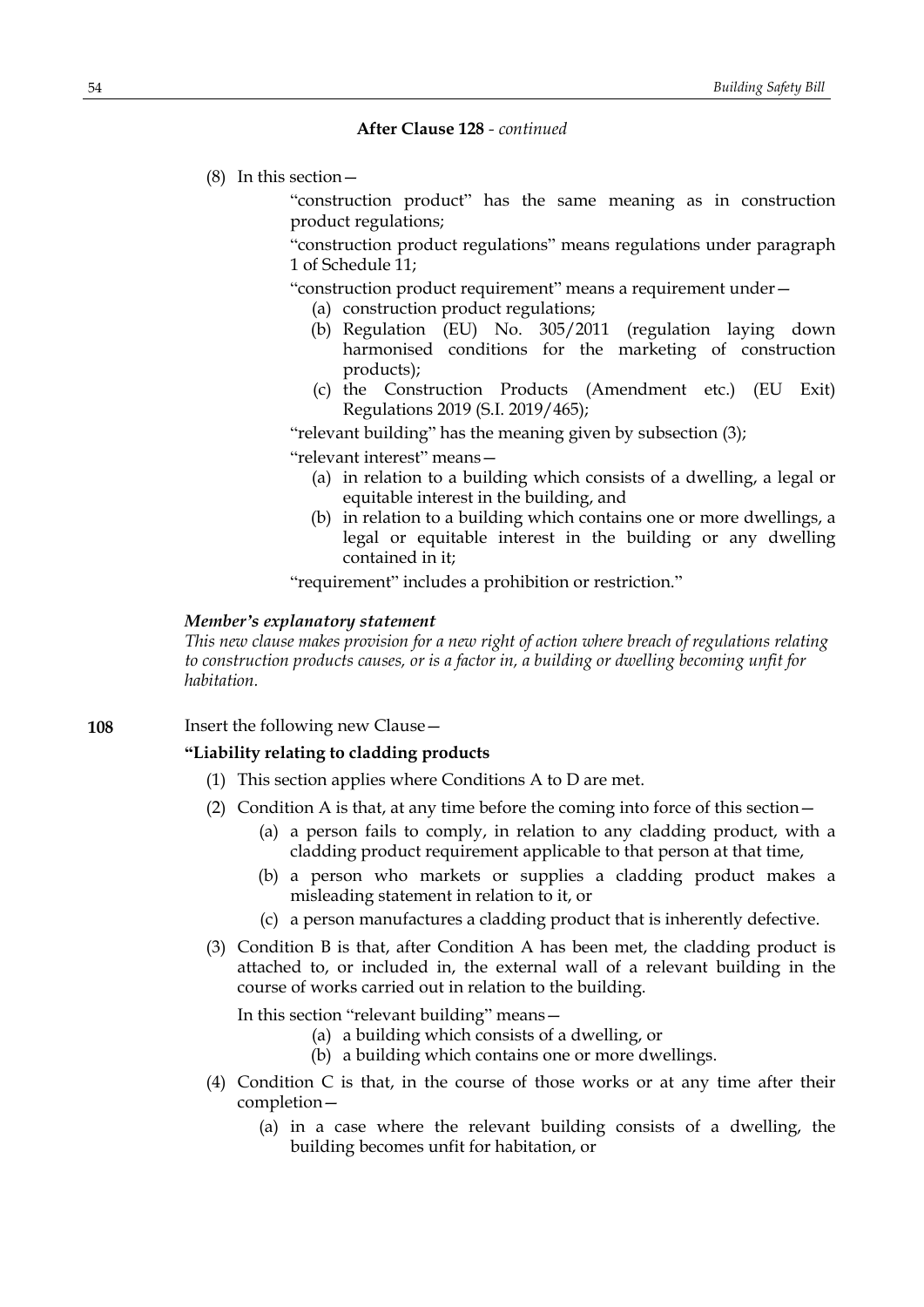- (b) in a case where the relevant building contains one or more dwellings, a dwelling contained in the building becomes unfit for habitation.
- (5) Condition D is that the facts referred to in subsection  $(2)(a)$ , (b) or (c) were the cause, or one of the causes, of the building or dwelling becoming unfit for habitation.
- (6) The person referred to in subsection  $(2)(a)$ ,  $(b)$  or  $(c)$  is liable to pay damages to a person with a relevant interest for personal injury, damage to property or economic loss suffered by that person as a result of the facts referred to subsection  $(4)(a)$  or  $(b)$ .
- (7) For the purposes of section 10B of the Limitation Act 1980, the right of action that a person has by virtue of this section is to be regarded as having accrued—
	- (a) in a case where the works referred to in subsection (3) are carried out in the construction of the relevant building, when the construction is completed, and
	- (b) in any other case, when the works are completed.
- (8) In subsection (2)(a) "cladding product requirement" means a requirement relating to a cladding product under—
	- (a) in relation to a time before IP completion day, the 1988 Directive or the 2011 Regulation as it had effect in EU law at that time, or
	- (b) in relation to a time after IP completion  $day -$ 
		- (i) the 2011 Regulation as it had effect in the law of England and Wales at that time, or
		- (ii) the 2019 Regulations.
- (9) In this section—

"the 1988 Directive" means Council Directive of 21 December 1988 on the approximation of laws, regulations and administrative provisions of the Member States relating to construction products (89/106/EEC);

"the 2011 Regulation" means Regulation (EU) No. 305/2011 (regulation laying down harmonised conditions for the marketing of construction products);

"the 2019 Regulations" means the Construction Products (Amendment etc.) (EU Exit) Regulations 2019 (S.I. 2019/465);

"cladding product" means a cladding system or any component of a cladding system;

"external wall", in relation to a building, includes any part of a roof pitched at an angle of more than 70 degrees to the horizontal if that part of the roof adjoins a space within the building to which persons have access otherwise than for the purpose of carrying out repairs or maintenance;

to "make a misleading statement", in relation to a cladding product, has such meaning as the Secretary of State may by regulations prescribe;

"relevant building" has the meaning given by subsection (3);

"relevant interest" means—

(a) in relation to a building which consists of a dwelling, a legal or equitable interest in the building, and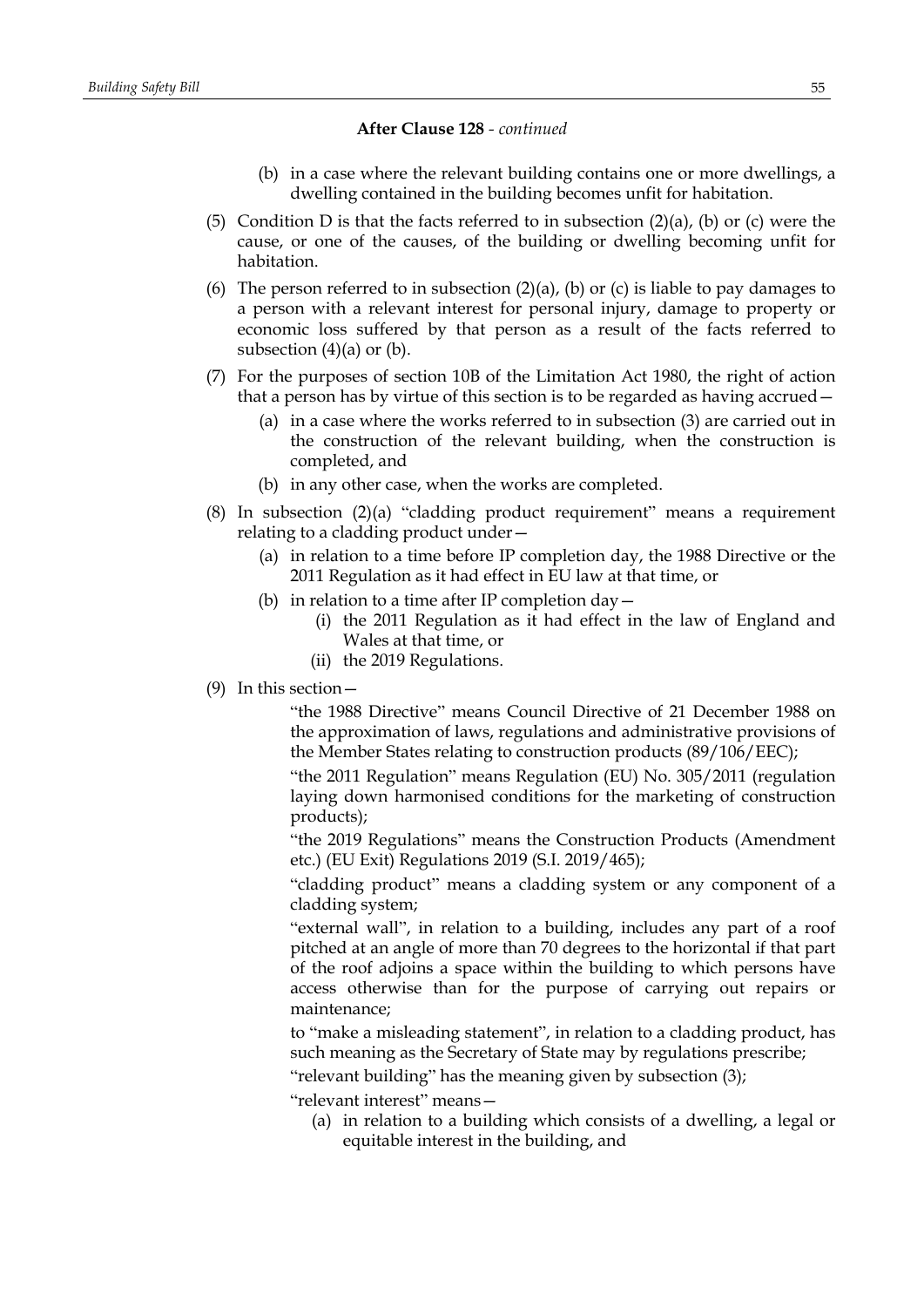(b) in relation to a building which contains one or more dwellings, a legal or equitable interest in the building or any dwelling contained in it;

"requirement" includes a prohibition or restriction."

#### *Member's explanatory statement*

*This new clause provides for a right of action where historic defaults relating to cladding cause, or are a factor in, a building or dwelling becoming unfit for habitation.*

#### **109** Insert the following new Clause—

### **"Liability for failures relating to construction products: limitation**

- (1) The Limitation Act 1980 is amended as follows.
- (2) After section 10A insert—

## **"10B Special time limit for actions relating to construction products**

- (1) Where by virtue of section (*Liability for failure to comply with construction product requirements)* of the Building Safety Act 2022 a person becomes entitled to bring an action against any person, the action shall not be brought after the expiration of 15 years from the date on which the right of action accrued.
- (2) Where by virtue of section (*Liability relating to cladding products)* of the Building Safety Act 2022 a person becomes entitled to bring an action against another person, the action shall not be brought after—
	- (a) if the right of action accrued before the commencement date, the expiration of the period of 30 years from the date on which it accrued, and
	- (b) if the right of action accrued on or after the commencement date, the expiration of the period of 15 years beginning with the date on which it accrued.
- (3) In a case where—
	- (a) by virtue of section (*Liability relating to cladding products)* of the Building Safety Act 2022 a person is entitled to bring an action against another person,
	- (b) the right of action accrued before the commencement date, and
	- (c) the expiration of the period of 30 years beginning with the date on which the right of action accrued falls in the year beginning with the commencement date,

subsection (2)(a) has effect as if it referred to the expiration of that year.

- (4) In subsections (2) and (3) "the commencement date" is the day on which section (*Liability relating to cladding products)* of the Building Safety Act 2022 came into force.
- (5) No other period of limitation prescribed by Part 1 of this Act applies in relation to an action referred to in subsection (1) and (2).
- (6) Sections 28, 32 and 35 of this Act apply in relation to an action referred to subsection (1) and (2), but otherwise Parts 2 and 3 of this Act (except sections 37 and 38), do not apply for the purposes of this section.""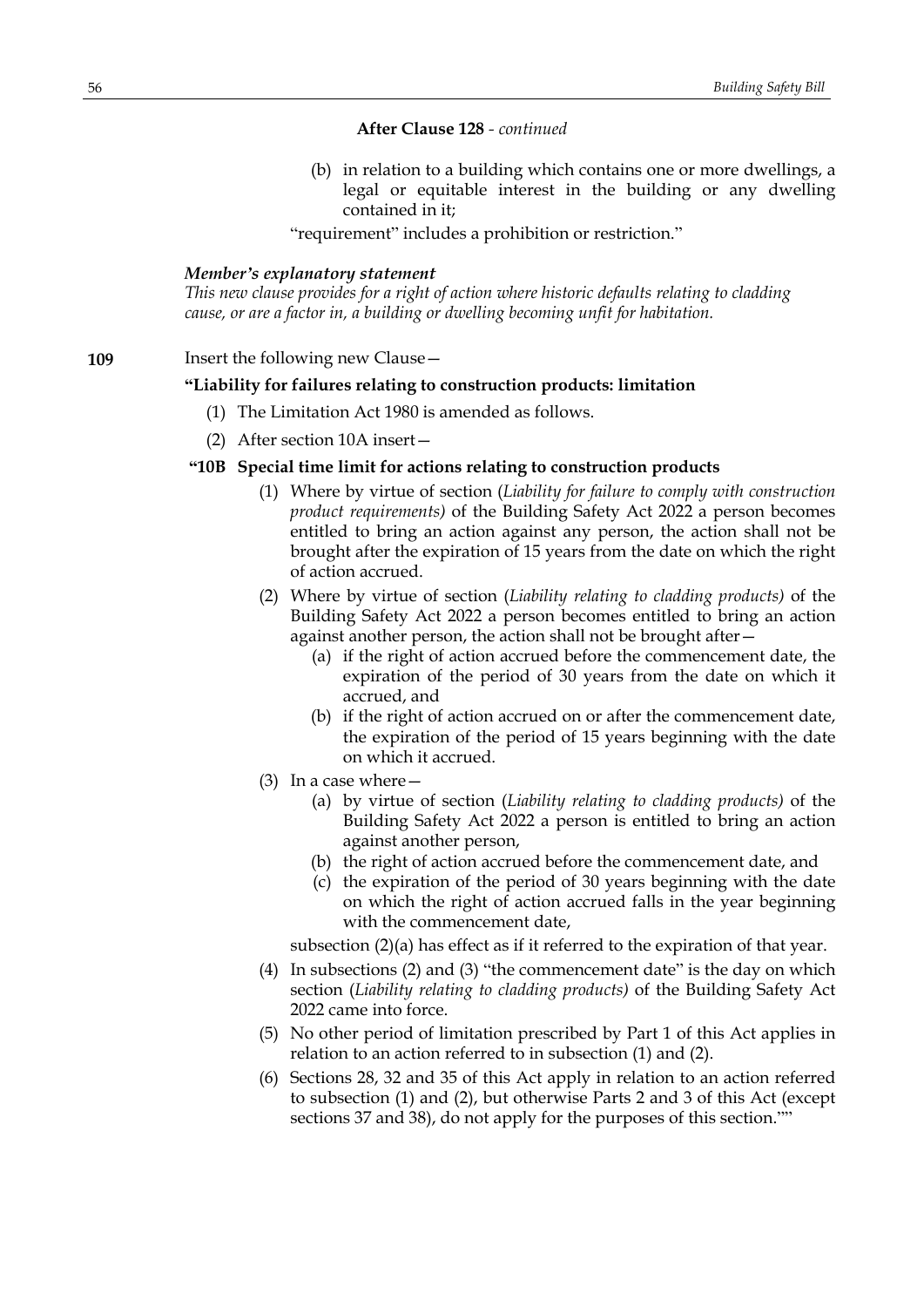#### *Member's explanatory statement*

*This amendment provides for the limitation periods for the rights of action created by the previous two new clauses.*

### **110** Insert the following new Clause -

### **"Costs contribution notices**

- (1) The Secretary of State may by regulations confer a power on the Secretary of State to impose a costs contribution requirement on a person ("the defaulter") in a case where Conditions A to D are met.
- (2) Condition A is that the defaulter has been convicted of a relevant offence under construction product regulations.

A "relevant offence" is an offence consisting of a failure to comply, in relation to a construction product, with a construction product requirement applicable to that person.

(3) Condition B is that, after the failure to comply referred to in subsection (2), the construction product is installed in, or applied or attached to, a relevant building in the course of works carried out in relation to the building.

In this section "relevant building" means—

- (a) a building which consists of a dwelling, or
- (b) a building which contains one or more dwellings.
- (4) Condition C is that, in the course of those works or at any time after their completion—
	- (a) in a case where the relevant building consists of a dwelling, the building becomes unfit for habitation, or
	- (b) in a case where the relevant building contains one or more dwellings, a dwelling contained in the building becomes unfit for habitation.
- (5) Condition D is that the failure to comply referred to in subsection (2) was the cause, or one of the causes, of the building or dwelling becoming unfit for habitation.
- (6) The regulations may specify other conditions which must be met before the Secretary of State may impose a costs contribution requirement on a person.
- (7) A "costs contribution requirement" requires the defaulter to pay to a person with a relevant interest such amount as the Secretary of State considers just and equitable in respect of the costs that the person has reasonably incurred, or in the view of the Secretary of State is likely to reasonably incur, in respect of works to make the building or dwelling fit for habitation.
- (8) The regulations must provide for a costs contribution requirement to be imposed by means of a notice (a "costs contribution notice").
- (9) For more about the provision that may be made by regulations under this section, see Schedule (*Costs contributions notices*).
- (10) In this section—

"construction product" has the same meaning as in construction product regulations;

"construction product regulations" means regulations under paragraph 1 of Schedule 11;

"construction product requirement" means a requirement under—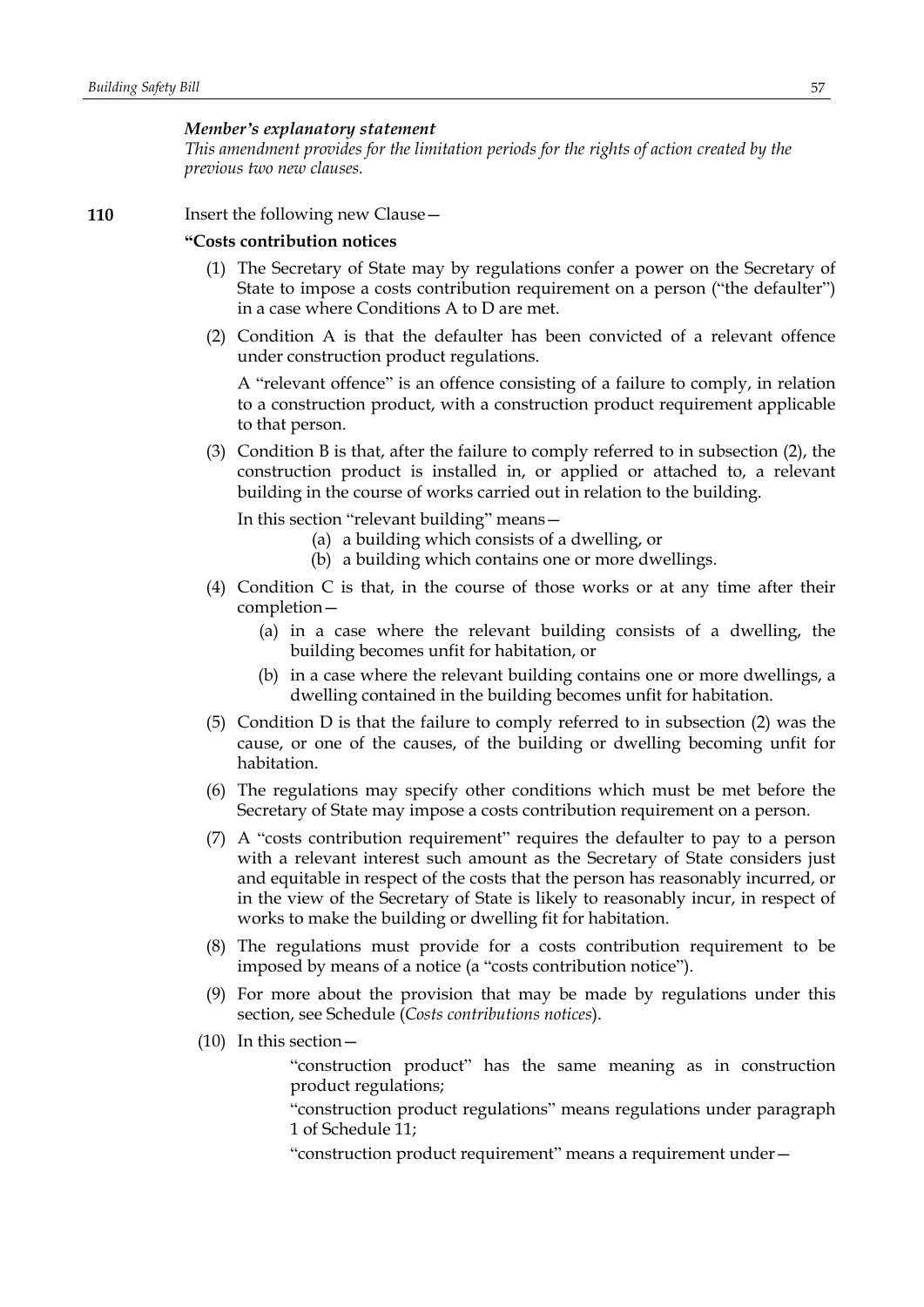- (a) construction product regulations;
- (b) Regulation (EU) No. 305/2011 (regulation laying down harmonised conditions for the marketing of construction products);
- (c) the Construction Products (Amendment etc.) (EU Exit) Regulations 2019 (S.I. 2019/465);

"relevant building" has the meaning given in subsection (3);

"relevant interest" means—

- (a) in a case where the building consists of a dwelling, a legal or equitable interest in the building, and
- (b) in a case where the building contains one or more dwellings, a legal or equitable interest in—
	- (i) the building, or
	- (ii) any dwelling contained in the building;

"relevant offence" has the meaning given in subsection (2);

"requirement" includes a prohibition or restriction."

#### *Member's explanatory statement*

*This new clause confers a regulation-making power authorising the Secretary of State by notice to require persons convicted of certain offences relating to breaches of construction product regulations to contribute to the costs of making a dwelling or building fit for habitation.*

#### LORD FOSTER OF BATH BARONESS BRINTON

**111** Insert the following new Clause -

# **"Sale of goods online for use in buildings**

- (1) The Secretary of State must, within one year of the passing of this Act, make regulations placing requirements on operators of online marketplaces to take reasonable steps to identify and remove from the online marketplace items which—
	- (a) do not comply with safety legislation, or
	- (b) have been withdrawn or recalled by any person in accordance with safety legislation,

and that are of such a kind that are, or may be reasonably assumed to be, for use in buildings.

- (2) Regulations made pursuant to subsection  $(1)$ 
	- (a) must specify what in the opinion of the Secretary of State constitutes "reasonable steps",
	- (b) may specify which items this section applies to, and
	- (c) may specify penalties for failure to comply with the regulations."

### *Member's explanatory statement*

*The purpose of this Clause is to improve the safety of buildings by preventing the sale of faulty electrical goods that can cause fires. This is particularly important in high-rise buildings in which fires can, and in the past have, spread causing fatalities.*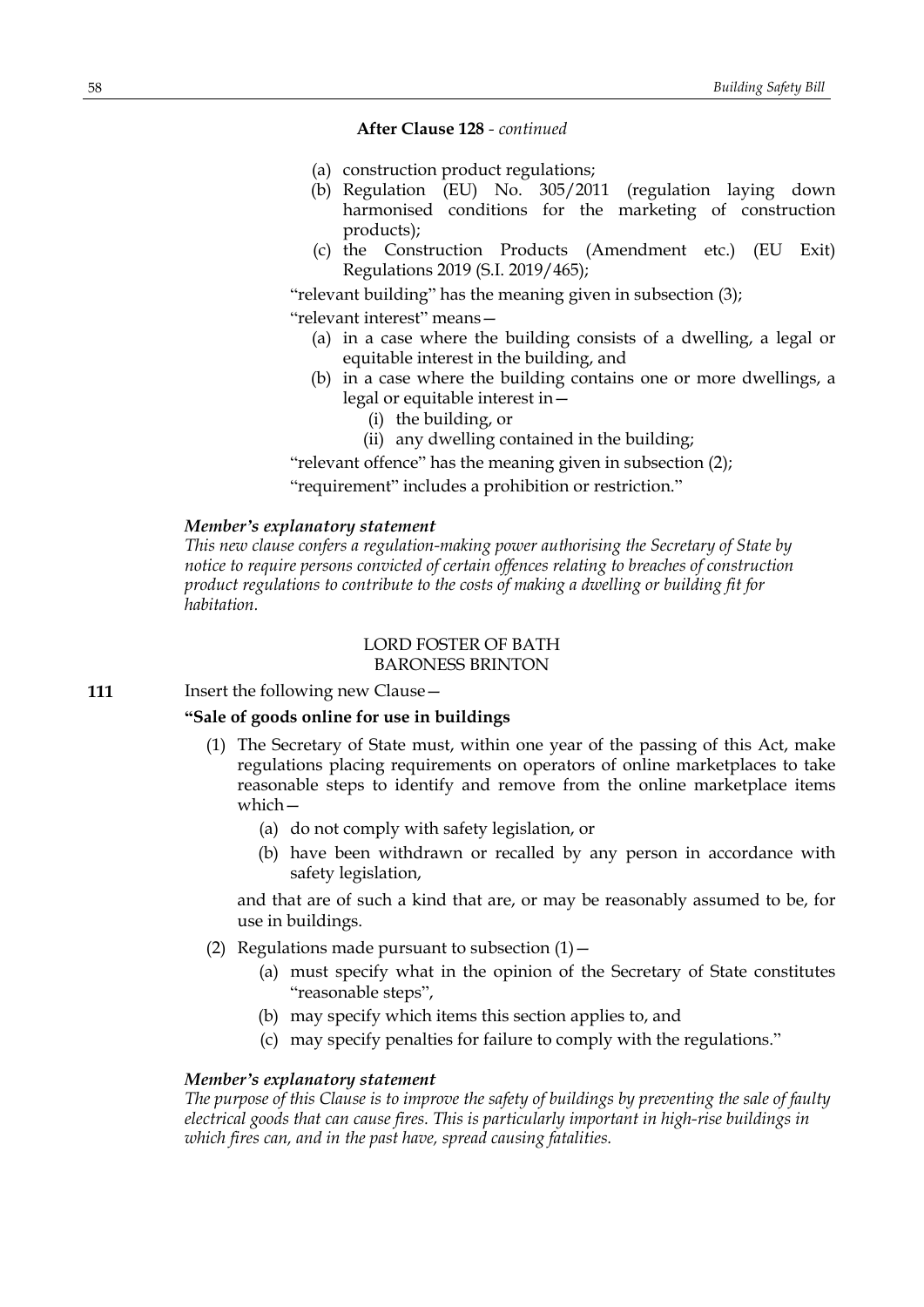## BARONESS PINNOCK

#### **112**★ Insert the following new Clause —

#### **"Construction products regulations**

- (1) Within six months of the day on which this Act is passed the Secretary of State must lay before Parliament regulations on the testing and certification of construction products and materials.
- (2) The regulations must make provision for—
	- (a) a public register of construction products and materials with information about the testing record of and any safety concerns relating to those products,
	- (b) the mandatory retesting of products that are critical to the safety of buildings,
	- (c) a consistent labelling and traceability system for construction products and materials, and
	- (d) any other measures the Secretary of State deems appropriate to implement recommendations made in Chapter 7 of the report of the Independent Review of Building Regulations and Fire Safety carried out by Dame Judith Hackitt.
- (3) The regulations required by this section are to be made under paragraph 1 of Schedule 11 to this Act."

### *Member's explanatory statement*

*This amendment would require the Secretary of State to make regulations on the testing and certification of construction products and materials.*

### **Schedule 11**

## LORD GREENHALGH

**113** Page 222, line 23, leave out "sub-paragraph (2) does" and insert "the requirements specified in sub-paragraph (2) do"

## *Member's explanatory statement*

*This amendment is to ensure a statutory instrument may contain both construction product regulations and regulations under the new clause relating to cost contributions notices provided that the instrument is made subject to the draft affirmative procedure.*

## **After Schedule 11**

## LORD GREENHALGH

**114** Insert the following new Schedule —

### "SCHEDULE

#### COSTS CONTRIBUTION NOTICES

### *Introduction*

1 This Schedule is about further provision that may be made by regulations under section (*Costs contribution notices*) ("the regulations").

*Applications*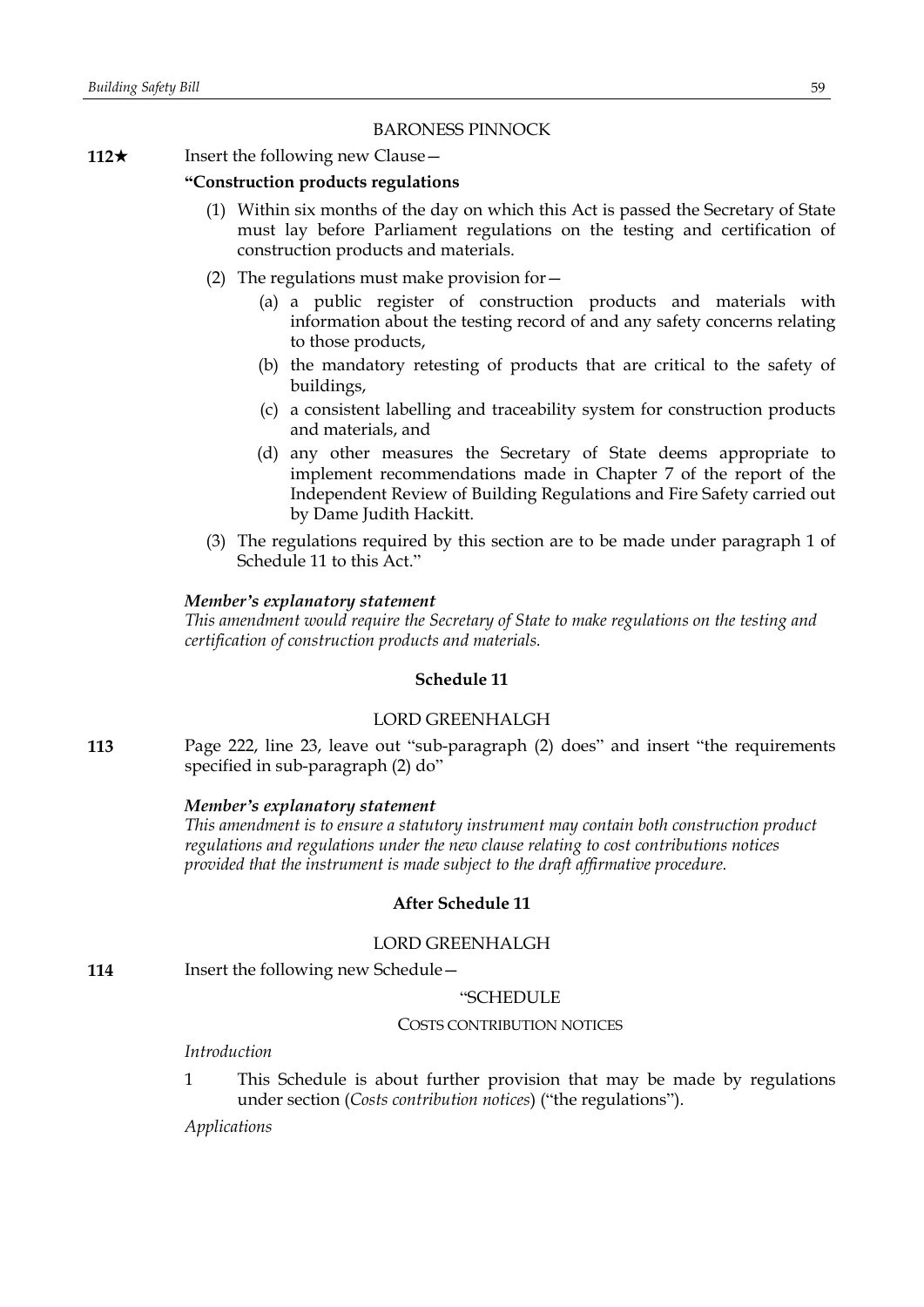- 2 (1) The regulations may make provision for the Secretary of State to impose a costs contribution requirement—
	- (a) on application, or
	- (b) otherwise than on application.
	- (2) Regulations under sub-paragraph (1)(a) may in particular include provision as to—
		- (a) who may apply;
		- (b) the procedure for applications;
		- (c) time-limits on applications.

#### *Assessments*

- 3 (1) The regulations may make provision for the appointment by the Secretary of State of persons to assess—
	- (a) whether the conditions for the imposition of a costs contribution requirement are met;
	- (b) the works required to make a building or dwelling fit for habitation;
	- (c) the costs that any person with a relevant interest has reasonably incurred or is likely to reasonably incur in respect of such works;
	- (d) the amount that a person should be required to pay under a costs contribution requirement.
	- (2) Regulations under sub-paragraph (1) may include provision about the criteria to met by a person before they may be appointed as an assessor.
- 4 (1) The regulations may make provision about assessments, including provision conferring power on an assessor to require that persons provide such information as the assessor may reasonably require for the purposes of an assessment.
	- (2) Regulations under sub-paragraph (1) may include provision for criminal offences relating to a failure to provide information, or to the provision of false or misleading information.
	- (3) An offence under sub-paragraph (2) must be one that is punishable only on summary conviction with a fine (which, in Scotland and Northern Ireland, must not exceed level 5 on the standard scale).
- 5 The regulations may include provision for a costs contribution notice to require a person on whom it is imposed to pay an amount specified in the notice to the Secretary of State in respect of the costs of an assessment.

*Decision to impose notice*

- 6 The regulations may make provision as to the matters which may or must be taken into account by the Secretary of State in determining—
	- (a) whether to impose a costs contribution requirement;
	- (b) on whom, and in favour of whom, to impose a costs contribution requirement;
	- (c) the amount required to be paid by any person under a costs contribution requirement.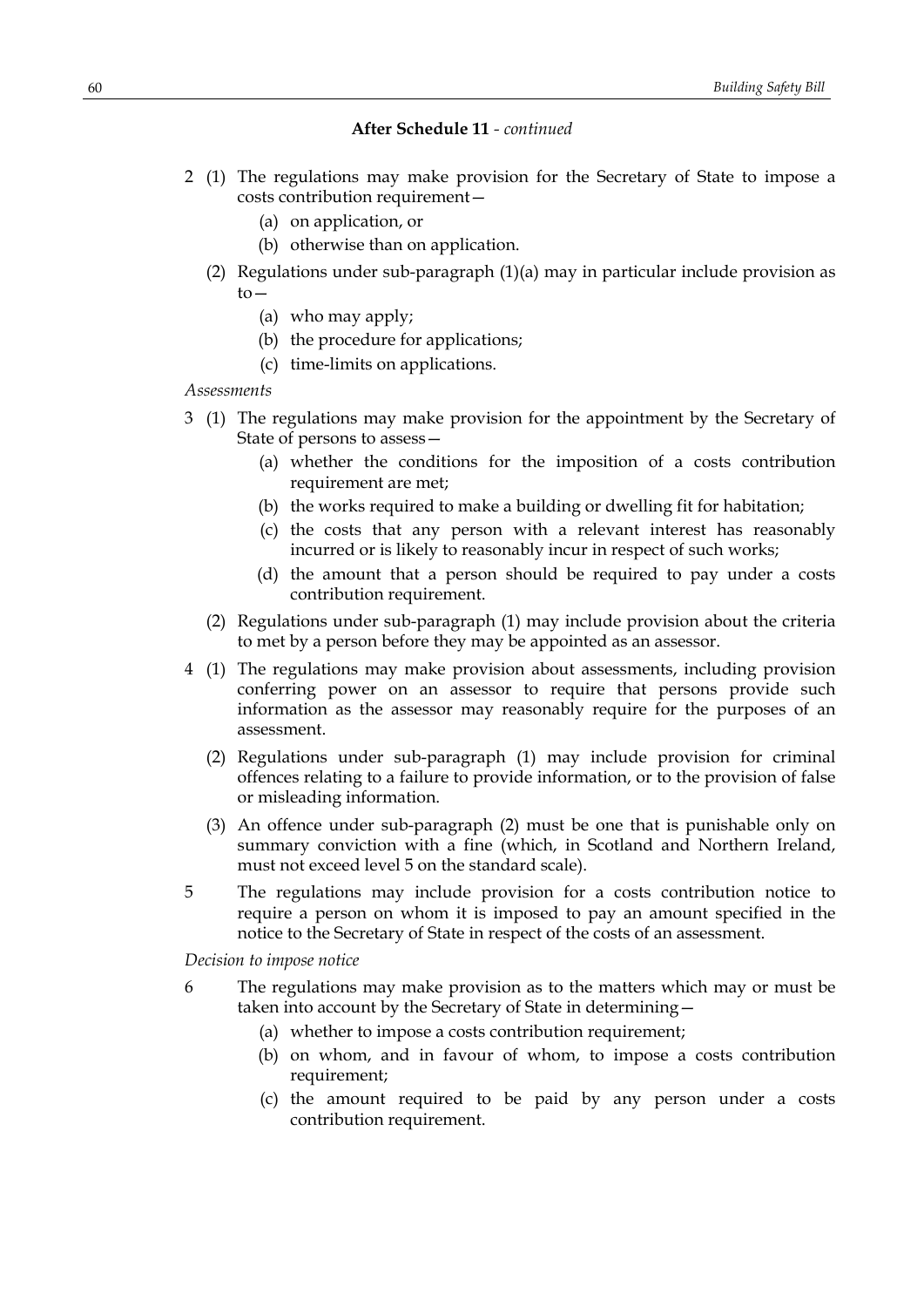- 7 (1) The regulations may make provision about how a costs contribution requirement relates to other obligations.
	- (2) The regulations may in particular make provision to secure that, taking a costs contribution requirement together with other obligations—
		- (a) a person does not incur liability more than once in respect of the same costs;
		- (b) a person is not entitled to be reimbursed more than once for the same costs.
	- (3) That may in particular include making provision preventing a person to whom any amount is payable under a costs contribution requirement from pursuing any other legal remedy.

*Form of notice and methods of service*

- 8 The regulations may make provision requiring that a costs contribution notice—
	- (a) be given in a specified form;
	- (b) contain specified information.
- 9 The regulations may make provision about service of a costs contribution notice including—
	- (a) how a notice is to be served;
	- (b) when a notice is to be taken as having been served;
	- (c) the persons on whom a notice must be served.

### *Review and appeals*

- 10 The regulations may make provision for persons to apply to the Secretary of State for a review of a costs contribution notice.
- 11 The regulations may make provision for appeals against—
	- (a) a refusal by the Secretary of State to review a costs contribution notice;
	- (b) the outcome of that review.
- 12 Regulations under paragraph 10 or 11 may in particular include provision suspending a requirement to pay an amount due under a costs contribution notice pending the determination or withdrawal of a review or appeal.

*Enforcement*

13 The regulations may make provision for the enforcement of a costs contribution notice by a person to whom any amount is payable under the notice."

### *Member's explanatory statement*

*This new Schedule sets out further provision which may be made by regulations made under the new clause relating to cost contributions notices.*

## THE EARL OF LYTTON

**115** Insert the following new Schedule -

"FIRE HAZARD REMEDIATION SCHEME

*Duty to establish the scheme*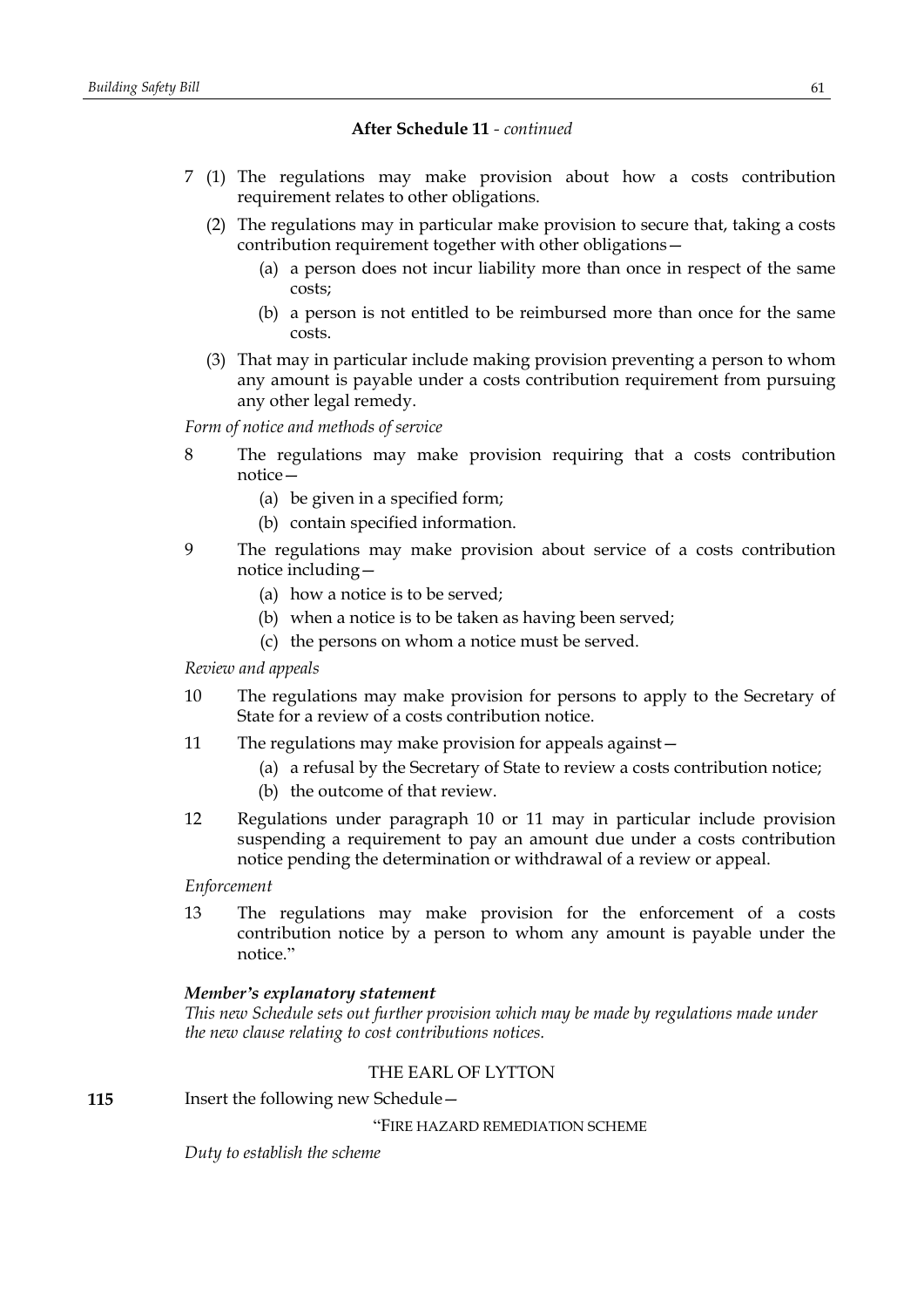- 1 (1) The Secretary of State must establish, or make arrangements for the establishment of, a Fire Hazard Remediation Scheme ("the FHRS").
	- (2) The purpose of the FHRS must be to ensure that residential blocks of flats with fire hazards are made safe—
		- (a) speedily, efficiently, effectively and proportionately,
		- (b) without recourse to lengthy and expensive legal proceedings,
		- (c) without cost to leaseholders or occupiers, and
		- (d) in accordance with the perpetrator pays principle.
	- (3) For the purposes of this Schedule "the perpetrator pays principle" is the principle that—
		- (a) so far as reasonably practicable, remediation costs for residential blocks of flats with fire hazards should be met by the persons responsible for the hazards, and
		- (b) where that is not reasonably practicable, costs should so far as reasonably practicable be met by the construction industry.
- *Scope of the scheme*
	- 2 (1) The FHRS must be framed so as to apply to residential blocks of flats which—
		- (a) were constructed, or subject to additional building work, on or after 1 June 1992, and
		- (b) present fire hazards as a result of defective construction or other building.
		- (2) For the purposes of sub-paragraph (1) "defective construction or other building" means construction or additional building work that—
			- (a) contravened building regulations or other enactments in force at the time of the construction or other building work; or
			- (b) satisfies any other criteria specified in the FHRS or in scheme supplementary regulations.
- *Operation of the scheme*
	- 3 (1) The FHRS must provide for persons (including freeholders and leaseholders) to apply—
		- (a) for a block to be recognised as falling within the scope of the scheme;
		- (b) for a block falling within the scope of the scheme to be recognised as eligible for grants in respect of the cost of remediation works.
		- (2) The FHRS must provide—
			- (a) for the appointment of persons ("FHRS assessors") with appropriate expertise to determine, on behalf of the Secretary of State, applications under sub-paragraph (1)(a) and (b); and
			- (b) for FHRS assessors to be required to exercise operational independence in making determinations under the scheme.
		- (3) For the purposes of sub-paragraph (2) the FHRS may provide for appointments to be made by the Secretary of State or by one or more persons designated for that purpose by the Secretary of State under the scheme.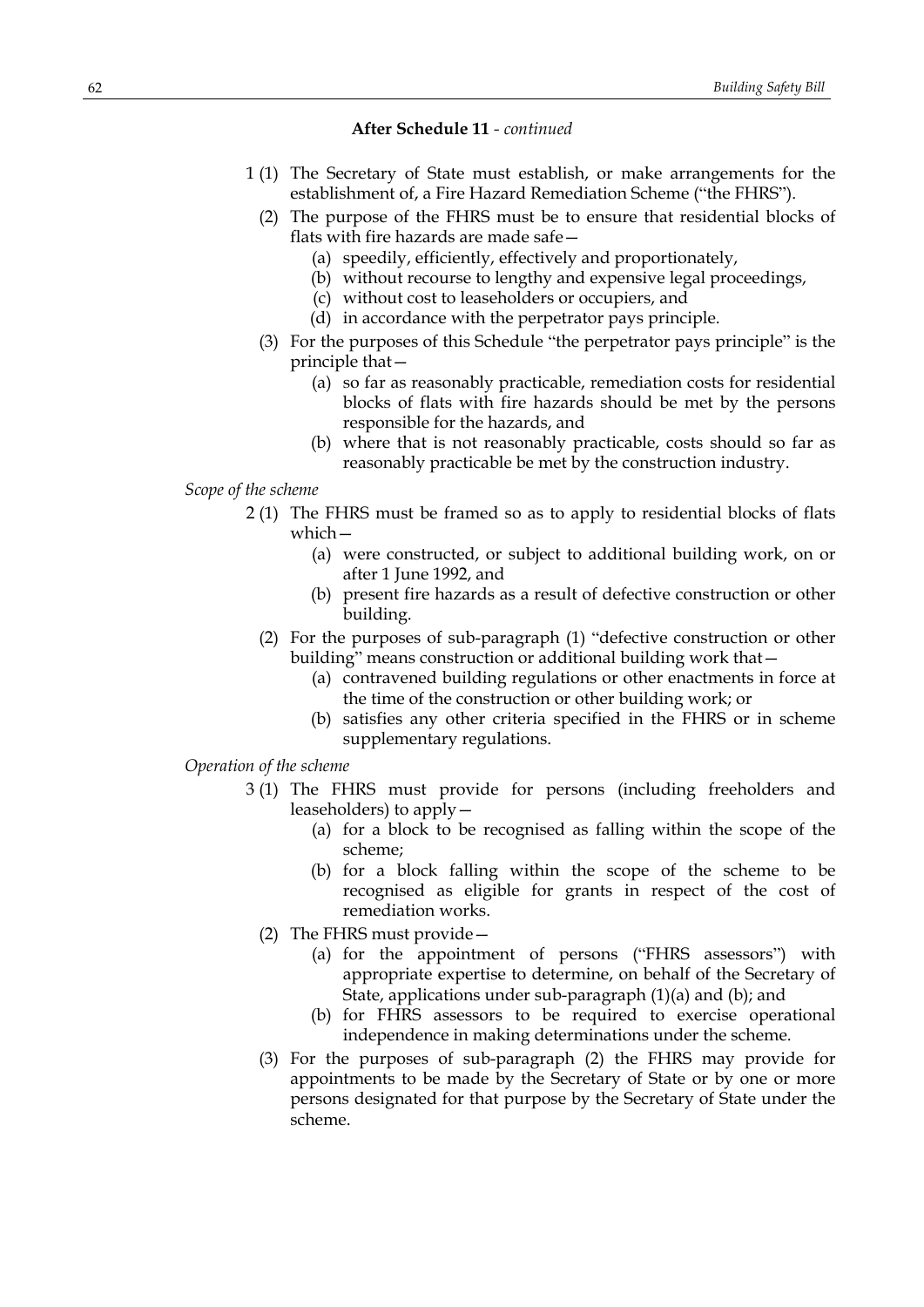(4) The FHRS must provide that determinations of FHRS assessors are final (but nothing in this sub-paragraph prevents the exercise by the High Court of its judicial review jurisdiction).

#### *Scheme supplementary regulations*

- 4 (1) The Secretary of State must make regulations ("scheme supplementary regulations") in respect of the FHRS.
	- (2) Scheme supplementary regulations, in particular—
		- (a) may make provision for determining what is to be, or not to be, treated as a residential block of flats for the purposes of the scheme;
		- (b) may make provision for determining the date on which buildings were constructed or subject to additional building work;
		- (c) may make provision for determining who is entitled to make an application under the scheme in respect of a block of flats;
		- (d) may specify criteria to be applied by FHRS assessors in determining whether a block presents fire hazards as a result of defective construction (and the criteria may, in particular, make provision wholly or partly by reference to building regulations or other enactments in force at the time of construction or by reference to specified classes of document);
		- (e) may make provision permitting or requiring FHRS assessors to conduct tests, and requiring owners and occupiers of buildings to cooperate with FHRS assessors in conducting tests;
		- (f) may make provision permitting FHRS assessors to require local authorities or other specified classes of person to provide information or documents, and requiring persons to comply with any requirements imposed;
		- (g) may make provision about the timing of applications and determinations;
		- (h) may make provision about evidence to be adduced in support of an application;
		- (i) may require or permit FHRS assessors to operate a rebuttable presumption of defective construction where specified classes of fact have been proved (for which purpose the regulations may make provision similar to, or applying with or without modification, any enactment);
		- (j) may make provision about the making, processing and determination of applications under the scheme;
		- (k) may make provision about the giving of notice to developers and others;
		- (l) may make provision about the payment of awards;
		- (m) may make provision about monitoring expenditure on remediation works;
		- (n) may set a threshold for the estimated or quoted cost of remediation works below which an application for recognition cannot be made;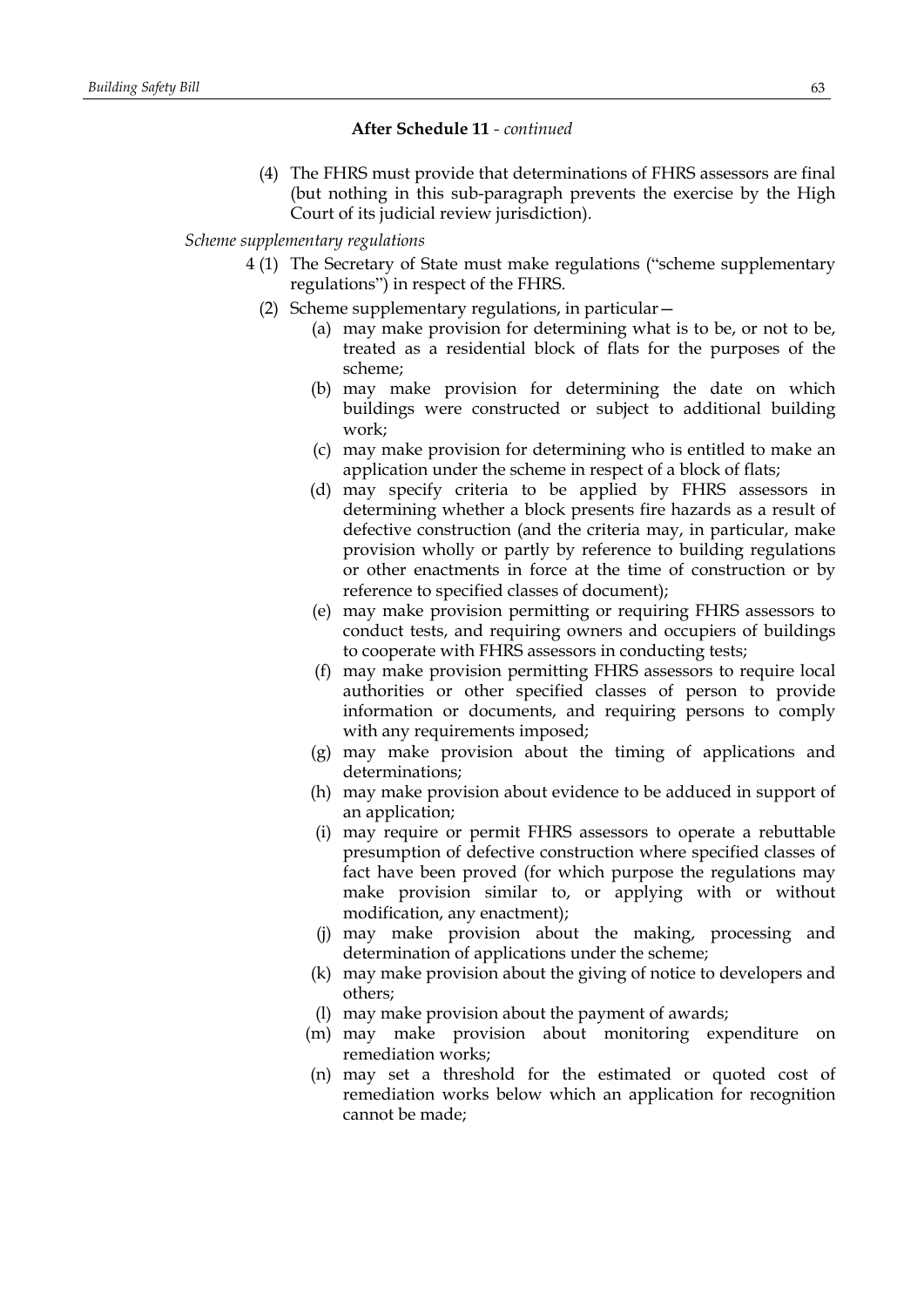- (o) may make provision for determining, having regard in particular to the need for proportionality, the nature and extent of remediation costs which may be funded by the scheme (for which purpose "remediation costs" means any class of expenditure related to fire hazards, including, in particular, repair costs, the costs of interim mitigation or safety measures and reimbursement of or compensation for increases in insurance premiums);
- (p) may make provision for account to be taken of grants provided in respect of remediation works by any other scheme established by enactment or by a public authority;
- (q) may make provision for financial assistance provided by any other scheme established by enactment or by a public authority to be repaid out of grants under the remediation scheme;
- (r) may permit or require the amalgamation of multiple applications in respect of one block, or of applications on behalf of the residents of one or more blocks;
- (s) may permit or require representative applications on behalf of the residents of one or more blocks;
- (t) may make provision about the qualifications, appointment, remuneration and conduct of FHRS assessors, and the regulations may, in particular—
	- (i) provide for assessors to be remunerated from FHRS funds;
	- (ii) provide for indemnities in respect of decisions taken by assessors (for which purpose the regulations may apply an enactment (with or without modification)); and
- (u) must include provision requiring the maintenance and publication of records of applications and determinations under the scheme.

*Scheme funding regulations*

- 5 (1) The Secretary of State must make regulations about the funding of grants under the FHRS scheme ("scheme funding regulations").
	- (2) Scheme funding regulations must aim to apply the perpetrator pays principle so far as practicable.
	- (3) For that purpose, scheme funding regulations must aim to ensure that a grant awarded under the scheme is funded—
		- (a) so far as possible, by the developer of the building in respect of which the grant is awarded (or, where there is more than one developer, by the developers together, with the regulations imposing joint and several liability); and
		- (b) failing that (whether by reason of the dissolution of a development company, insolvency or otherwise), by money paid into a fund maintained through a levy on the construction industry in general, or specified parts of the construction industry.
	- (4) For the purposes of achieving the objective in sub-paragraph  $(3)(a)$  -
		- (a) the reference to the developer of a building includes a reference to any person who—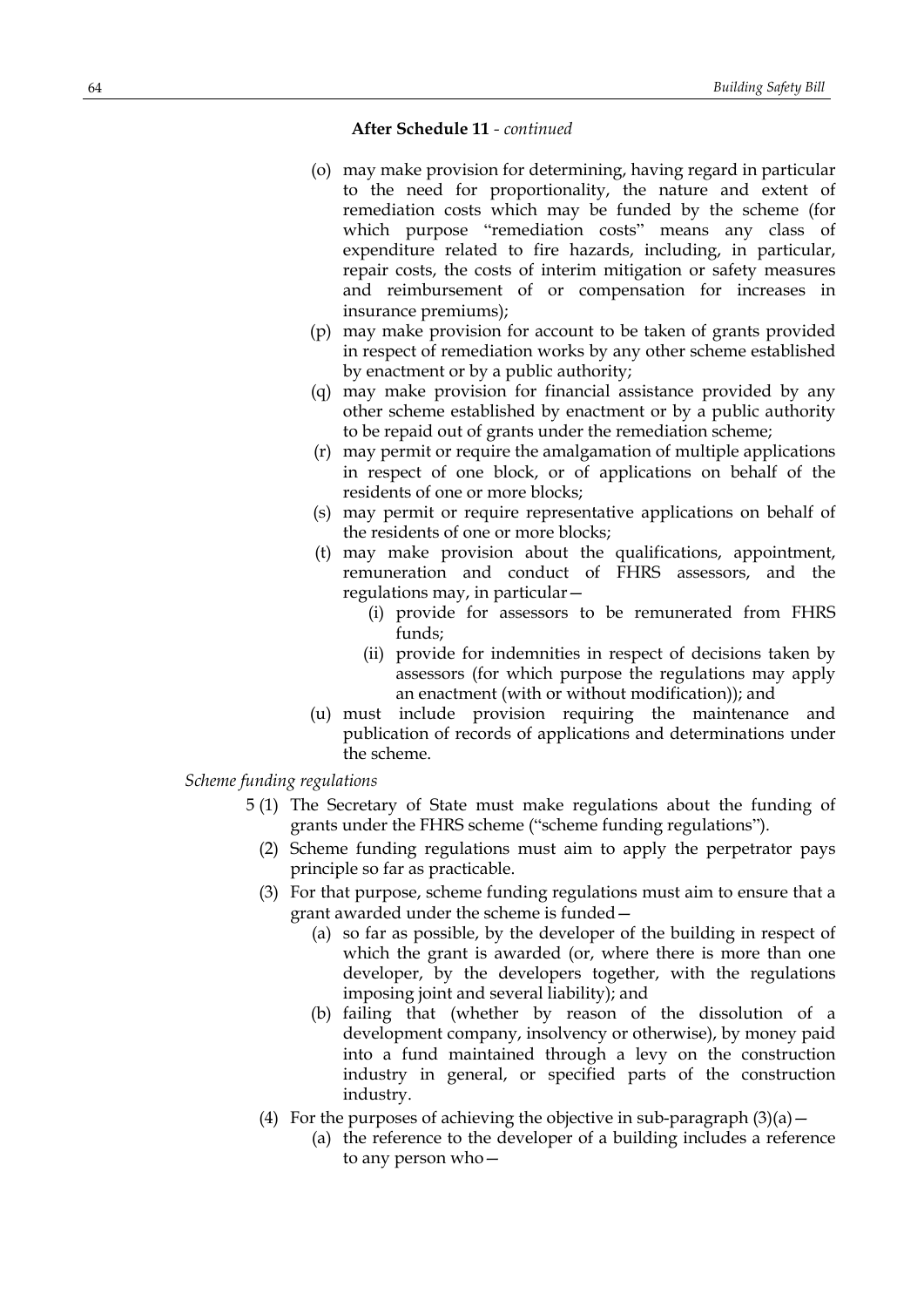- (i) undertakes or commissions the construction of a building,
- (ii) undertakes or commissions building work on an existing building, or
- (iii) arranges for the construction of a building and for the sale of units in it;
- (b) scheme funding regulations must permit an FHRS assessor to provide for an award under the scheme to be paid by one or more persons specified by the assessor (and awards may, in particular, provide for joint and several liability);
- (c) scheme funding regulations must confer a right to appeal to the First-tier Tribunal;
- (d) scheme funding regulations may include provision permitting an FHRS to permit or require an award for payment by a specified person to be satisfied wholly or partly by a person connected to that person (within the meaning of the regulations, for which purpose the regulations may apply, with or without modification, section 1162 of the Companies Act 2006 (parent and subsidiary undertakings) and any enactment relating to joint ventures); and
- (e) scheme funding regulations may include provision about enforcement of liability to satisfy awards, which may, in particular—
	- (i) provide for collection of awards as a statutory debt;
	- (ii) include provision for interest or penalties;
	- (iii) provide for liability to make payments pending appeal or review; and
	- (iv) create criminal offences in connection with evasion.
- (5) For the purposes of achieving the objective in sub-paragraph (3)(b), scheme funding regulations—
	- (a) must establish one or more levies to be paid by specified businesses or classes of business;
	- (b) must make provision for determining liability to pay the levy;
	- (c) may confer functions on FHRS assessors or other specified persons (which may include the Secretary of State) in respect of determination of liability to pay the levy;
	- (d) must confer on a person determined to be liable to pay the levy the right to appeal to the First-tier Tribunal;
	- (e) may provide for different amounts of levy to be paid by different classes of person;
	- (f) may provide for the levy to be paid by way of once-off payments, periodic payments or both;
	- (g) may include provision about enforcement of liability to pay the levy (which may, in particular, provide for collection of the levy as a statutory debt, include provision for interest or penalties and create criminal offences in connection with evasion);
	- (h) must include provision about the administration of the levy by the Secretary of State, including provision as to the maintenance and publication of estimates, accounts and other records; and
	- (i) may include supplemental provision about the levy.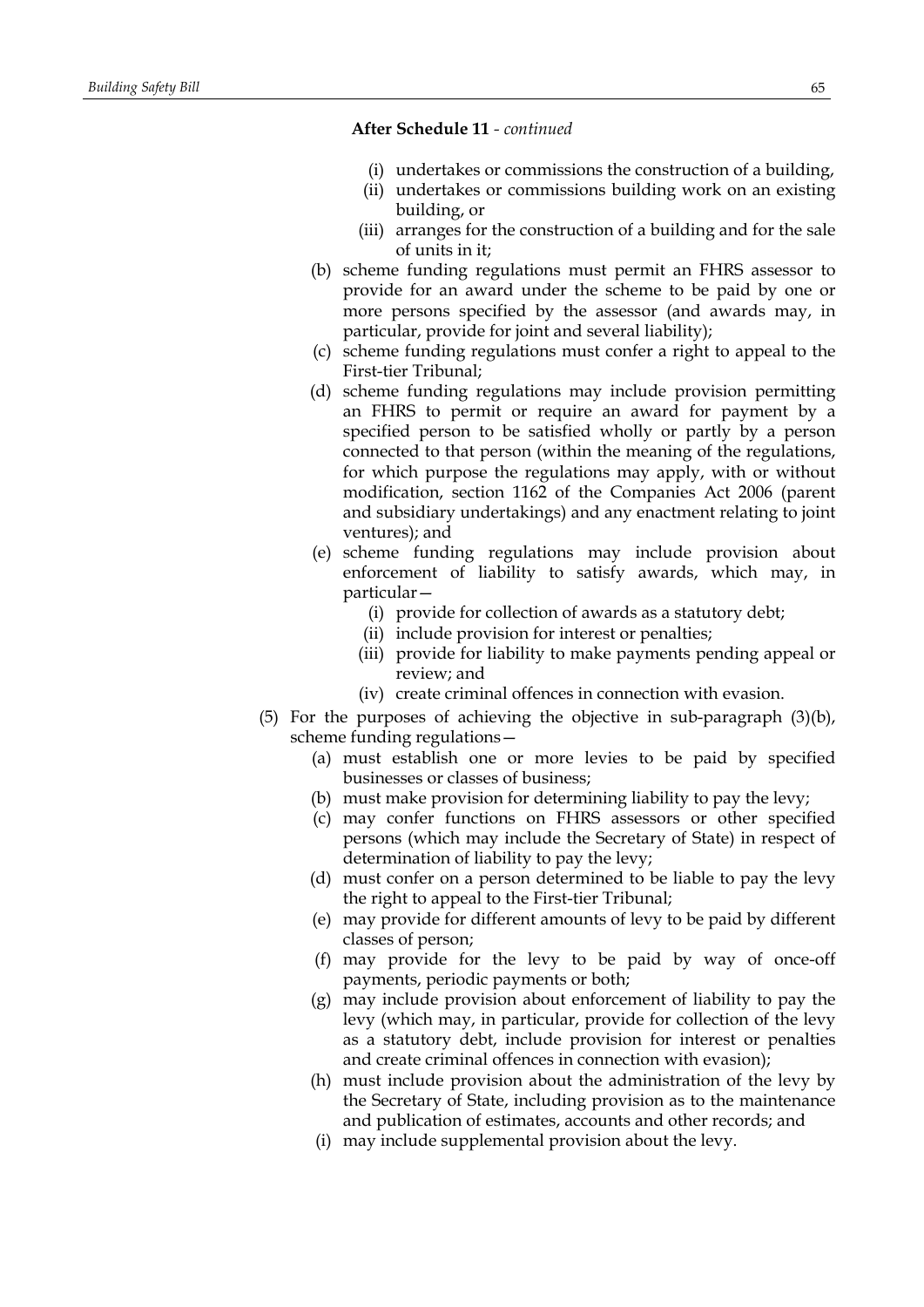- (6) In making regulations under sub-paragraph (5), and in particular in assessing the proportionality and other fairness of any levy imposed by regulations under sub-paragraph (5), the Secretary of State must—
	- (a) have regard to any other levy or similar imposition that appears to have a similar purpose as a levy under the scheme funding regulations, and
	- (b) must consult persons appearing to him to represent the interests of persons affected by other relevant levies and impositions.
- (7) Scheme funding regulations may include provision about—
	- (a) application of awards, levies and grants, including provision for holding (or return) of surplus funds;
	- (b) the nature and extent of obligations imposed by awards (which may, in particular, provide for payments in money or services or money's worth);
	- (c) processes and procedures to be applied in determining applications for grants and questions of liability to awards (which may, in particular, include provision for determination wholly, partly, absolutely or contingently by arbitration, mediation or any other kind of process or procedure the Secretary of State thinks appropriate);
	- (d) terms and conditions of awards, levies and grants; and
	- (e) appraisals, appeals and enforcement.

## *Apportionment*

- 6 (1) Scheme funding regulations may make provision about apportionment of liability for defective construction.
	- (2) In particular, scheme funding regulations may provide that where a person is required to pay an award under the FHRS scheme, that person may bring proceedings to recover a contribution from one or more persons who share responsibility for the defects in respect of which the award is made.
	- (3) Provision made by virtue of this paragraph may—
		- (a) confer jurisdiction on the First-tier Tribunal or on any other specified court or tribunal;
		- (b) apply (with or without modifications) any enactment about third-party liability.

## *Interim payments*

- 7 (1) The Secretary of State may make interim grants to persons whom the Secretary of State believes are likely to be entitled to benefit from the remediation scheme.
	- (2) Interim grants may be made on such terms and conditions (including as to repayment) as the Secretary of State may specify.
	- (3) Scheme supplementary regulations—
		- (a) may include provision for account to be taken of interim grants under this sub-paragraph; and
		- (b) may include other provision about interim grants under this paragraph (including provision about applications for grants, eligibility for grants and determination of applications for grants).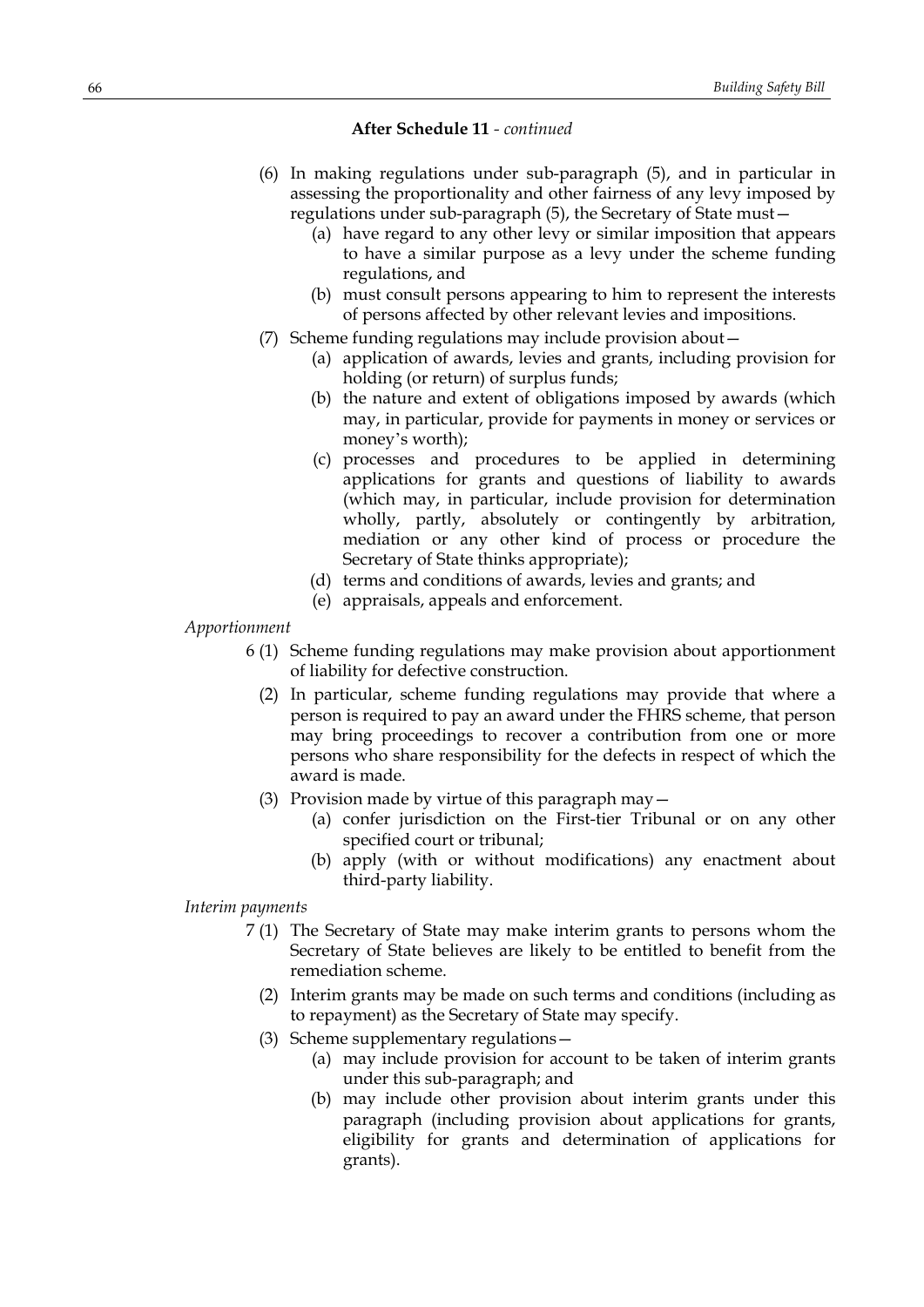## *Interpretation*

8 For the purposes of this Schedule—

"construction" includes any kind of building work (whether part of the original construction of a building or not) including works of improvement, repair and extension;

"class" includes description;

"FHRS funding regulations" has the meaning given by paragraph 5;

"FHRS scheme" has the meaning given by paragraph 1;

"FHRS assessor" has the meaning given by paragraph 2;

"grant" includes loans and any other form of financial assistance (for which purpose a reference to payment includes a reference to the provision of assistance);

"perpetrator pays principle" has the meaning given by paragraph 1;

"remediation costs" has the meaning given by paragraph 4; and

"scheme supplementary regulations" has the meaning given by paragraph 4.

## *Consultation*

- 9 Before making the scheme, the scheme supplementary regulations and the scheme funding regulations, the Secretary of State must consult—
	- (a) persons appearing to represent the interests of leaseholders or occupiers of blocks of flats with fire hazards;
	- (b) persons appearing to represent the interests of the construction industry and related industries; and
	- (c) such other persons as the Secretary of State thinks appropriate.

## *Regulations*

- 10 (1) Scheme supplementary regulations and scheme funding regulations—
	- (a) shall be made by statutory instrument;
	- (b) may make provision that applies generally or only for specified purposes;
	- (c) may make different provision for different purposes;
	- (d) may confer functions (including discretionary functions) on specified persons or classes of person, and may provide for the Secretary of State to appoint persons to exercise functions under the regulations or the remediation scheme (whether or not on behalf of the Secretary of State); and
	- (e) may include supplemental, consequential or transitional provision.
	- (2) Scheme funding regulations may not be made unless a draft has been laid before, and approved by resolution of, each House of Parliament.
	- (3) Scheme supplementary regulations are subject to annulment in pursuance of a resolution of either House of Parliament."

## *Member's explanatory statement*

*This new Schedule would implement a "polluter pays" principle (here described as "perpetrator pays") to ensure that buildings with fire risks due to defective construction are put right without cost to leaseholders.*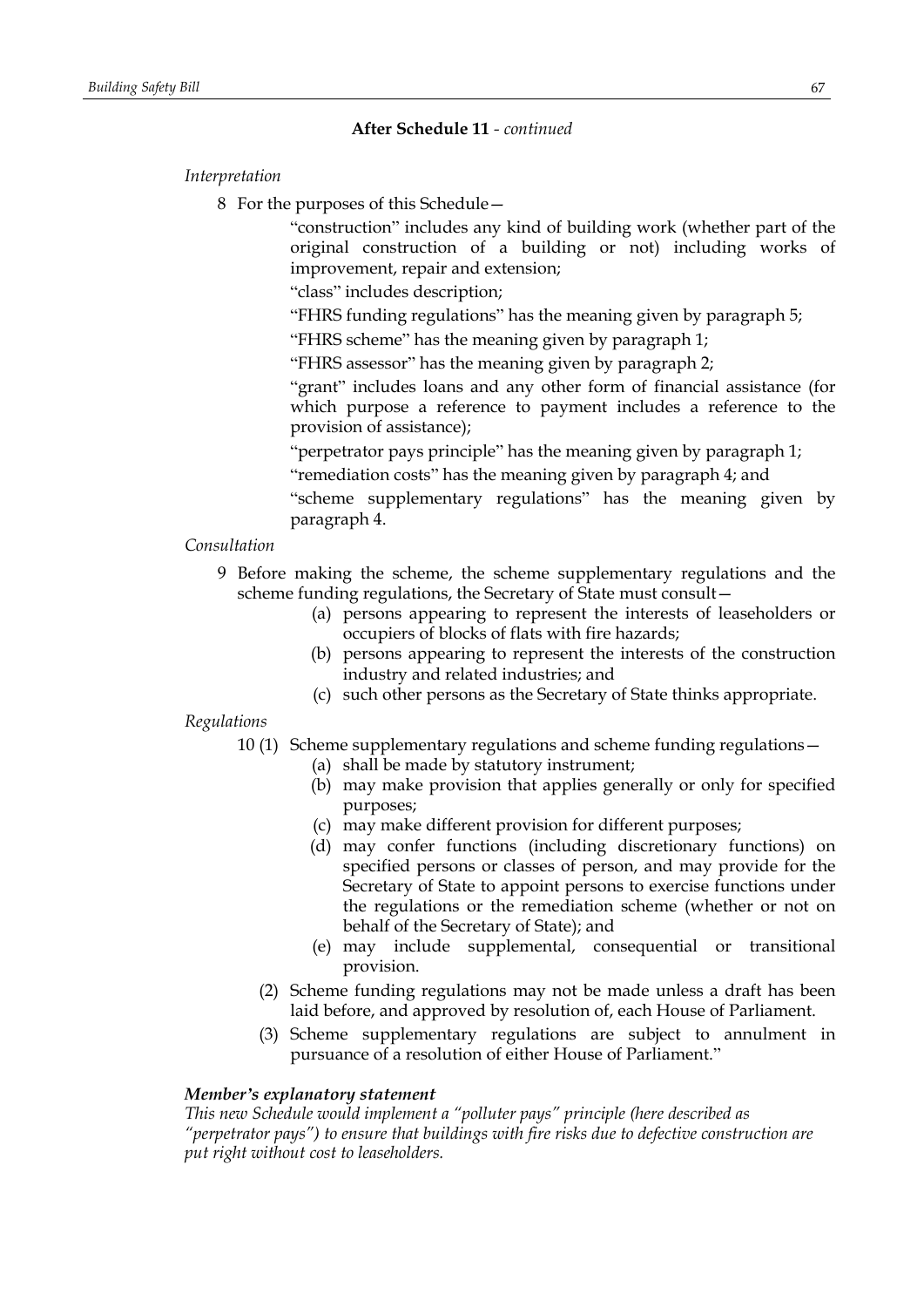## **After Clause 129**

## LORD STUNELL BARONESS PINNOCK

**116** Insert the following new Clause -

## **"Public register of fire risk assessors**

- (1) The Secretary of State must, by regulations, make provision for a register of individuals who are qualified to make fire risk assessments under article 9 of the Regulatory Reform (Fire Safety) Order 2005 (S.I. 2005/1541) (risk assessment).
- (2) Those regulations must provide that only persons on the register may make such assessments.
- (3) Those regulations must provide that the register is—
	- (a) publicly available, and
	- (b) kept up-to-date.
- (4) Regulations under this section are—
	- (a) to be made by statutory instrument; and
	- (b) subject to annulment in pursuance of a resolution of either House of Parliament."

### *Member's explanatory statement*

*This new Clause would enable building owners and accountable persons to verify the competencies of fire assessors before appointing them to conduct fire safety assessments required by this Bill, and would enable government and industry to assess the numbers of assessors to be trained.*

### BARONESS FINLAY OF LLANDAFF

**117** Insert the following new Clause –

### **"Carbon monoxide detectors and alarms**

- (1) Where necessary (whether due to the features of the premises, the activity carried on there, any hazard present or any other relevant circumstances) in order to safeguard the safety of relevant persons, the responsible person in relation to any premises must ensure that the premises are, to the extent that it is appropriate, equipped with carbon monoxide detectors and alarms.
- (2) "Relevant persons" means—
	- (a) any person (including the employer) who is or may be lawfully on the premises; and
	- (b) any person in the immediate vicinity of the premises who is at risk from a fire on the premises.
- (3) "Responsible person" means—
	- (a) in relation to a workplace, the employer, if the workplace is to any extent under their control;
	- (b) in relation to any premises not falling within paragraph  $(a)$  -
		- (i) the person who has control of the premises (as occupier or otherwise) in connection with the carrying on by them of a trade, business or other undertaking (for profit or not); or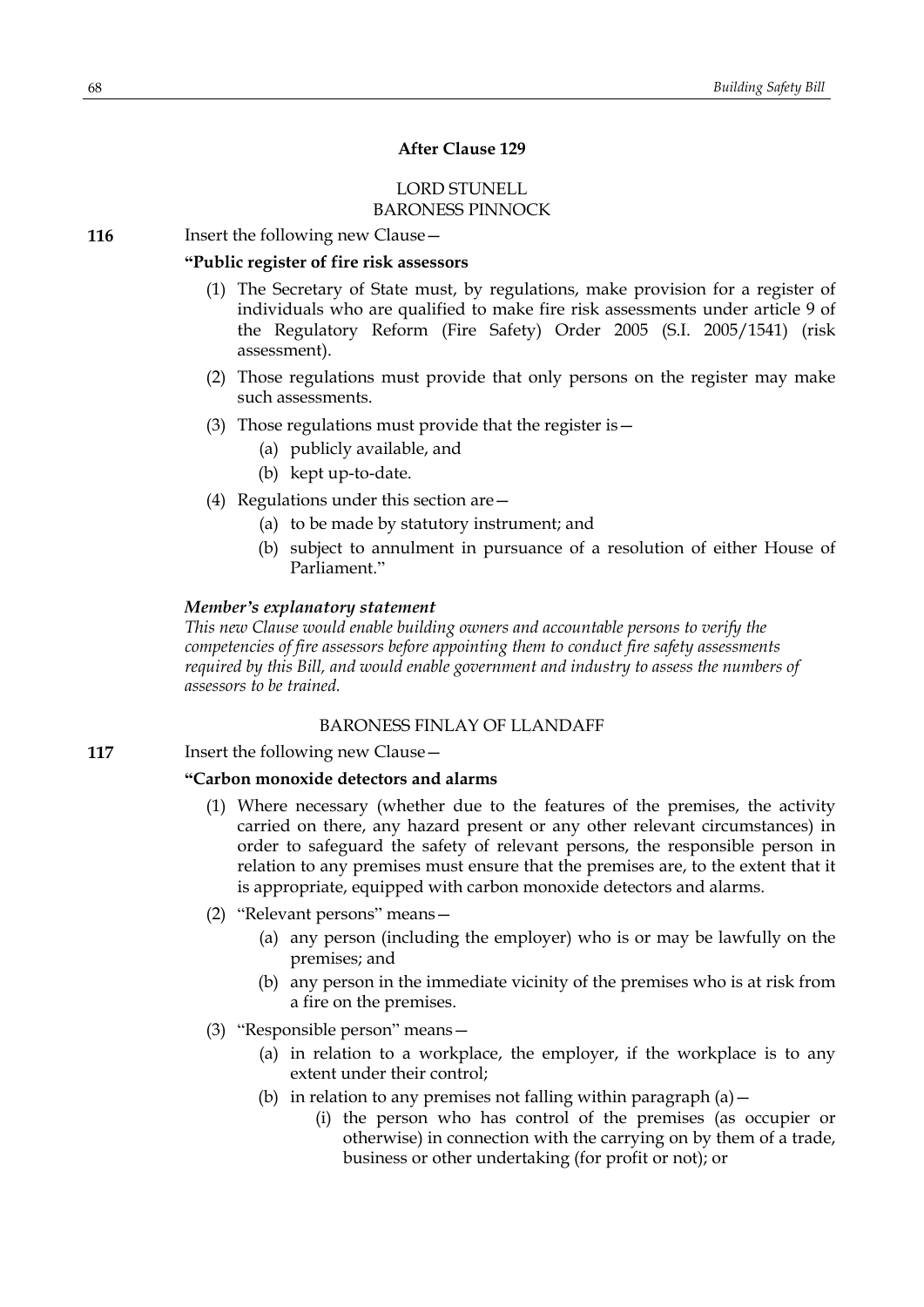(ii) the owner, where the person in control of the premises does not have control in connection with the carrying on by that person of a trade, business or other undertaking."

#### *Member's explanatory statement*

*This would place a duty on the responsible person to ensure that CO detectors and alarms are provided where appropriate.*

#### THE EARL OF LYTTON LORD BLENCATHRA

**118** Insert the following new Clause -

## **"Fire hazard remediation: perpetrator pays principle**

- (1) The Secretary of State must make arrangements as soon as reasonably practicable to ensure that residential blocks of flats with fire hazards are made safe—
	- (a) speedily, efficiently, effectively and proportionately,
	- (b) without recourse to lengthy and expensive legal proceedings,
	- (c) without cost to leaseholders or occupiers,
	- (d) in accordance with enforcement and implementation mechanisms that prevent delay and avoidance of responsibility, and
	- (e) in accordance with the perpetrator pays principle.
- (2) In sub-paragraph (1) "the perpetrator pays principle" is the principle that—
	- (a) so far as reasonably practicable, remediation costs for residential blocks of flats with fire hazards should be met by the persons responsible for the hazards; and
	- (b) where that is not reasonably practicable, costs should so far as reasonably practicable be met by the construction industry.
- (3) In subsection (1) the reference to residential blocks of flats with fire hazards is a reference to residential blocks of flats which—
	- (a) were constructed, or subject to additional building work, at any time on or after 1 June 1992; and
	- (b) present fire hazards as a result of construction or additional building work that contravened building regulations or other enactments in force at the time of the construction or other building work.
- (4) Arrangements for the purposes of subsection  $(1)$  -
	- (a) may consist of or include making regulations under section 142(5) to bring into force one or more provisions of this Act; and
	- (b) may consist of any other arrangements that the Secretary of State considers sufficient for achieving the objectives in subsection (1)."

## *Member's explanatory statement*

*This new Clause would implement a 'polluter pays' principle (here described as "perpetrator pays") to ensure that buildings with fire risks due to defective construction are put right without cost to leaseholders.*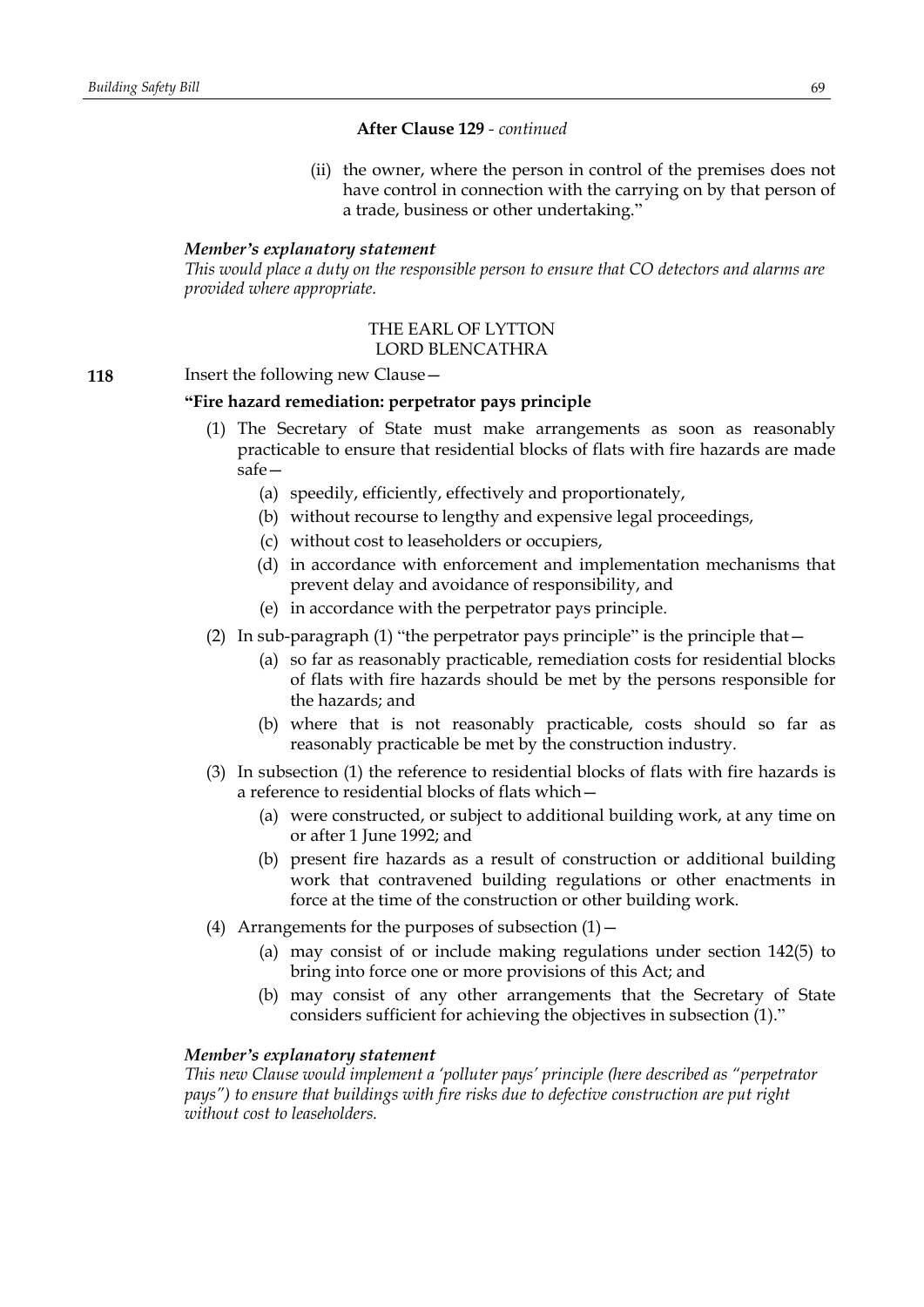## THE EARL OF LYTTON

#### **119** Insert the following new Clause -

### "**Fire Hazard Remediation Scheme**

Schedule (*Fire Hazard Remediation Scheme*) makes provision for the introduction of a fire hazard remediation scheme."

#### *Member's explanatory statement*

*This new Clause introduces Schedule (Fire Hazard Remediation Scheme).*

#### **After Clause 133**

# BARONESS JOLLY BARONESS FINLAY OF LLANDAFF LORD JORDAN BARONESS YOUNG OF OLD SCONE

#### **120** Insert the following new Clause -

#### **"Consultation on staircase regulations**

The Secretary of State must, within 6 months of the day on which this Act is passed, consult on regulations requiring staircases in all new build properties to comply with British Standard 5395-1."

## LORD FOSTER OF BATH LORD STUNELL LORD KENNEDY OF SOUTHWARK

**121** Insert the following new Clause—

#### **"Existing homes: standards**

- (1) This section applies to domestic properties that have been used as such since before this Act is passed.
- (2) The Secretary of State must ensure that—
	- (a) all domestic properties achieve a minimum standard by 2035, and
	- (b) those domestic premises that, because of their standard, present a serious risk to the health, wellbeing or safety of people living in them, that the occupant is unable to rectify for financial or other reasons, achieve a minimum standard by 2030,

where practical, cost-effective and affordable.

- (3) In this section a "minimum standard" is the achievement by the property of  $-$ 
	- (a) Level C on an Energy Performance Certificate issued under section 43 of the Energy Act 2011 (domestic energy efficiency regulations) or any amendment to that section made by the Secretary of State by regulations; or
	- (b) an equivalent level on any new method of measuring the energy efficiency of properties that may be adopted by the Secretary of State by regulations.
- (4) The duty in subsection (2) does not apply to a domestic property where the following exemptions apply—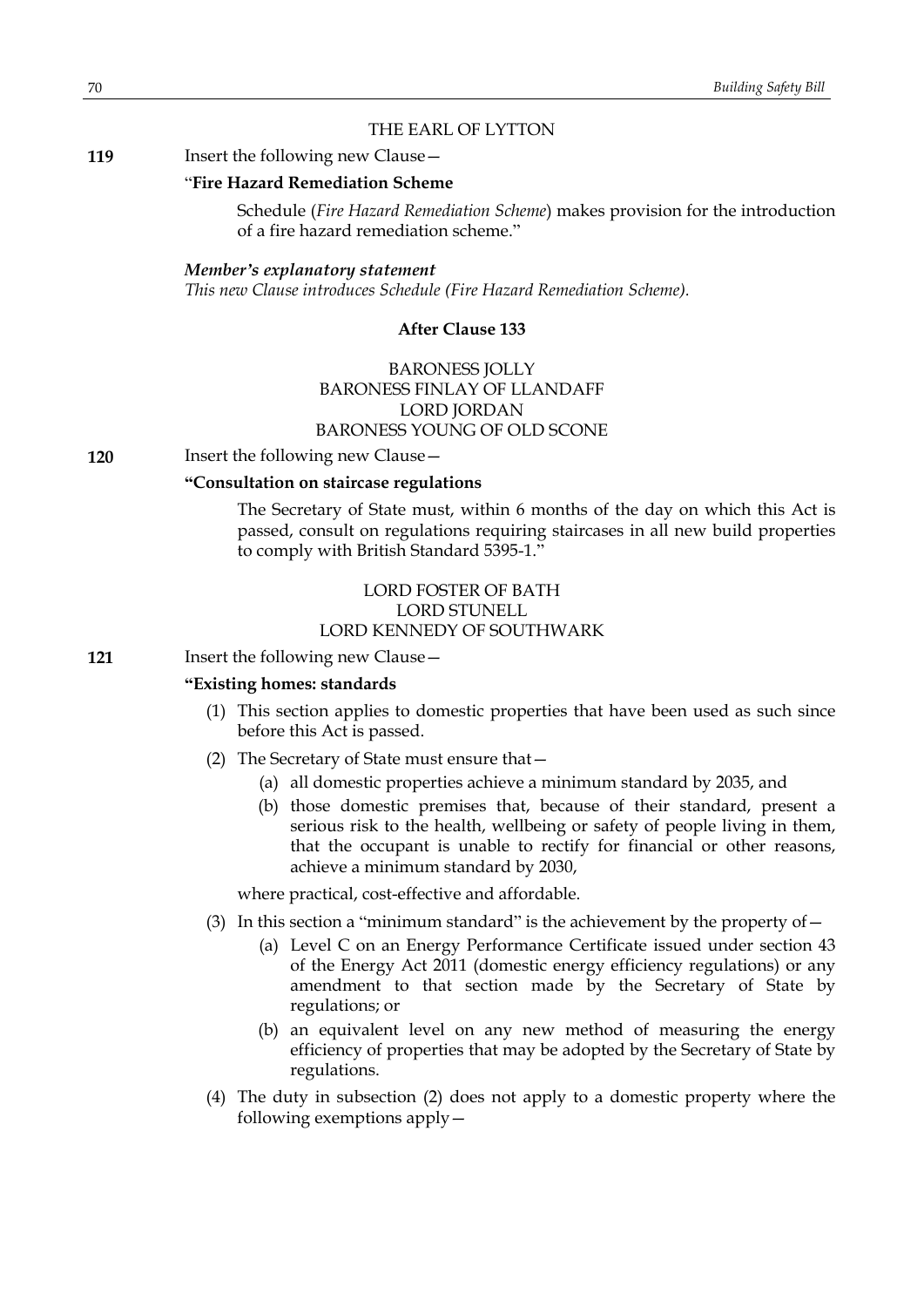- (a) an occupant or anyone else whose permission is needed for works to be carried out has explicitly refused such permission; or
- (b) it is not technically feasible to fulfil the duty; or
- (c) the cost of carrying out works to fulfil the duty would exceed £20,000.
- (5) The Secretary of State may by regulations add to or change the exemptions referred to in subsection (4).
- (6) The Secretary of State may by regulations define the terms "practical", "costeffective" and "affordable".
- (7) In this section "wellbeing" includes the ability of an occupant to keep warm at reasonable cost."

#### *Member's explanatory statement*

*This Clause requires that existing homes achieve a minimum standard in order to protect the safety, health and wellbeing of occupants.*

## LORD FOSTER OF BATH BARONESS BRINTON LORD KENNEDY OF SOUTHWARK

#### **122** Insert the following new Clause—

## **"Electrical safety: leasehold dwellings in high rise residential buildings**

- (1) From a date to be specified by the Secretary of State, all residential leasehold dwellings in high rise residential buildings must have a valid Electrical Installation Condition Report (EICR) for that dwelling.
- (2) Within 12 months of the passing of this Act, the Secretary of State must make regulations specifying—
	- (a) the date referred to in subsection  $(1)$ ;
	- (b) who must pay for the EICR; and
	- (c) any other relevant matters that in the opinion of the Secretary of State are necessary to ensure the safety of such buildings.
- (3) In this section a "valid Electrical Installation Condition Report" is one which—
	- (a) is dated within the previous five years;
	- (b) covers the whole fixed electrical installation of the dwelling;
	- (c) has a satisfactory outcome;
	- (d) was completed by a qualified and competent person; and
	- (e) is based on the model forms in BS 7671 or equivalent."

### *Member's explanatory statement*

*This new Clause requires leaseholders to ensure the safety of electrical installations in high rise buildings and will reduce risk of spread of fires between flats.*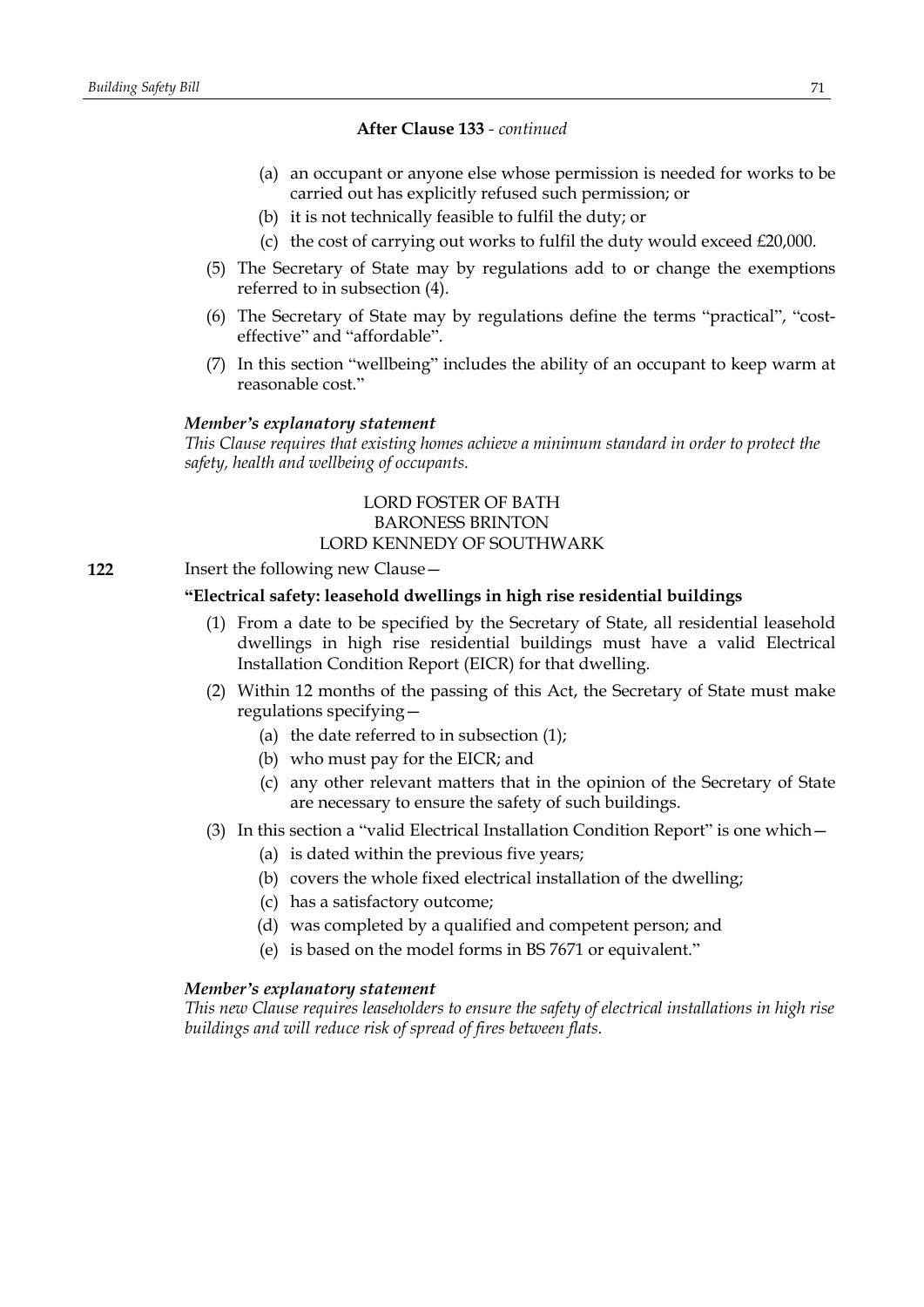**123** Insert the following new Clause—

**"Electrical safety: leasehold dwellings in mixed tenure high rise residential buildings**

- (1) From a date to be specified by the Secretary of State, all residential leasehold dwellings in mixed tenure high rise residential buildings must have a valid Electrical Installation Condition Report (EICR) for that dwelling.
- (2) Within 12 months of the passing of this Act, the Secretary of State must make regulations specifying—
	- (a) the date referred to in subsection (1);
	- (b) who must pay for the EICR; and
	- (c) any other relevant matters that in the opinion of the Secretary of State are necessary to ensure the safety of such buildings.
- (3) In this section the following terms have the following meanings—

"mixed tenure" means a high rise residential building in which there are, in addition to leaseholders, also social housing or private rented tenancies;

- a "valid Electrical Installation Condition Report" is one which—
	- (a) is dated within the previous five years;
	- (b) covers the whole fixed electrical installation of the dwelling;
	- (c) has a satisfactory outcome;
	- (d) was completed by a qualified and competent person; and
	- (e) is based on the model forms in BS 7671 or equivalent."

### *Member's explanatory statement*

*This new Clause requires leaseholders in mixed tenure high rise residential buildings to ensure the safety of their electrical installations to reduce the risk of the spread of fires between flats.*

**124** Insert the following new Clause—

## **"Duty of social landlords to undertake electrical safety inspections**

- (1) A social landlord of a residential dwelling in a high-rise building must—
	- (a) hold a valid Electrical Installation Condition Report (EICR) for that dwelling;
	- (b) provide to the tenant of the dwelling, including any new tenant—
		- (i) a copy of that EICR, and
		- (ii) a document explaining the provisions of this Act;
	- (c) handle any valid complaint about the safety of the electrical installations of the dwelling in accordance with subsection (5).
- (2) A person who fails to comply with a duty under subsection (1) commits an offence.
- (3) A person guilty of an offence under this section is liable on summary conviction to a fine.
- (4) A complaint is valid if  $-$ 
	- (a) it relates to the safety of the electrical installations of the dwelling;
	- (b) it is made in writing by, or on behalf of, the tenant of the dwelling; and
	- (c) it is not frivolous or vexatious.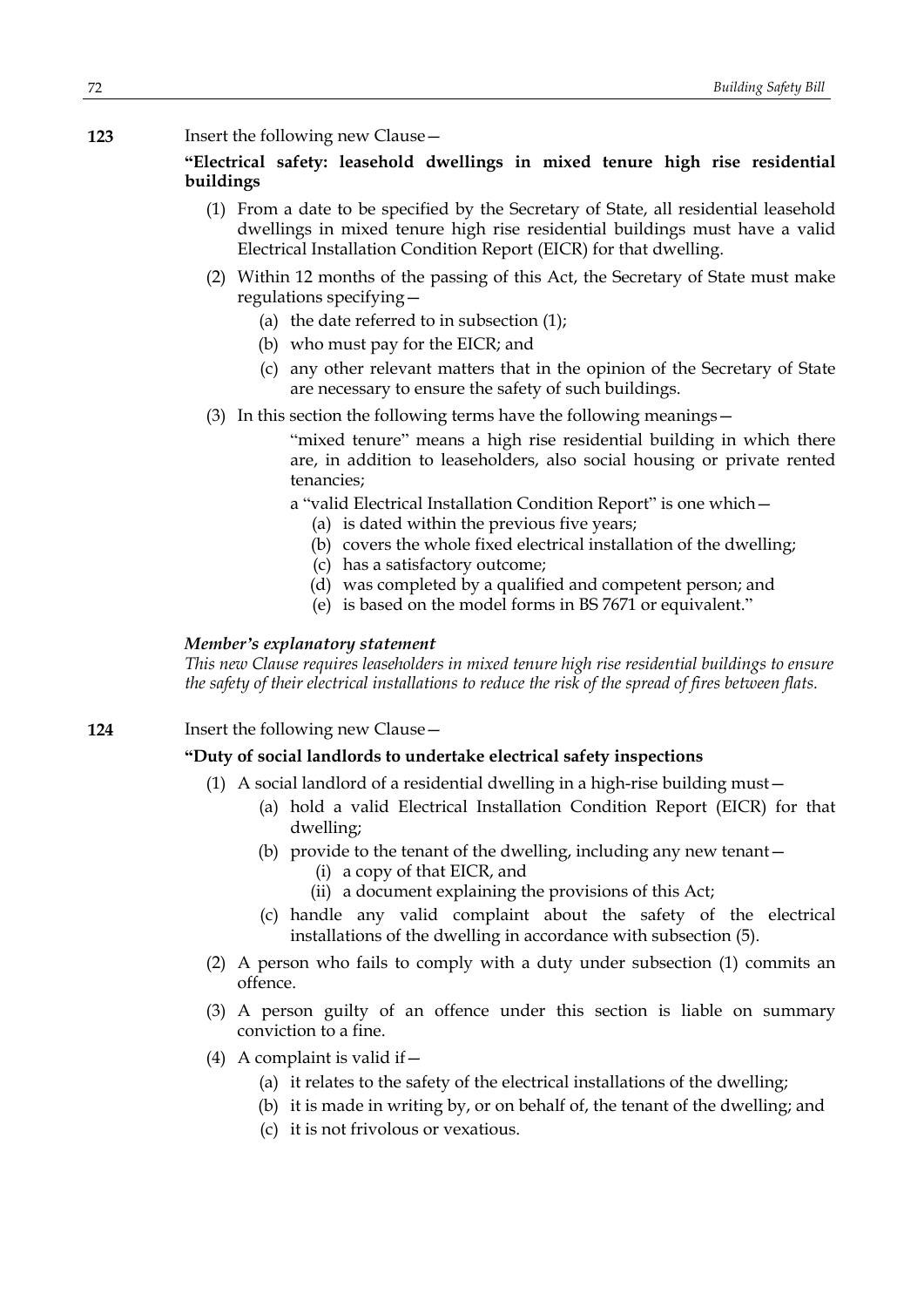- (5) The landlord must investigate any valid complaint within 28 days of receiving that complaint.
- (6) If such an investigation shows that the electrical installations are unsafe, the landlord must rectify the situation using a qualified and competent person within 28 days of the completion of the investigation.
- (7) If the landlord believes that a complaint is not valid, they must write to the tenant within 28 days of receiving that complaint explaining why they do not think it is valid.
- (8) In this section
	- a "valid Electrical Installation Condition Report" is one which—
		- (a) is dated within the previous five years;
		- (b) covers the whole fixed electrical installation of the dwelling;
		- (c) has a satisfactory outcome;
		- (d) was completed by a qualified and competent person; and
		- (e) is based on the model forms in BS 7671 or equivalent;

"social landlord" has the same meaning as in section 219 of the Housing Act 1996."

#### *Member's explanatory statement*

*This new Clause requires social landlords to ensure the safety of electrical installations in high rise buildings in order to reduce risk of the spread of fires between flats.*

## BARONESS HAYMAN OF ULLOCK

**125** Insert the following new Clause—

#### **"Fire safety defects and defective dwellings**

- (1) The Housing Act 1985 is amended as follows.
- (2) In section  $528(1)(a)$ , for "their design or construction, and" substitute  $-$ 
	- "(i) their design or construction,
	- (ii) their external walls or any attachment to the external walls, whether as a result of the design or construction of the external walls or the attachment in question, or
	- (iii) anything which in the opinion of the Secretary of State poses a building safety risk or a risk to the ability of anyone to evacuate the building, whether or not the building is a higher-risk building, and".
- (3) In section 528(1)(b), at the end insert ", or in the opinion of the Secretary of State is materially difficult to mortgage, insure or sell compared to nondefective dwellings."
- (4) In section 528, after subsection (4) insert—
	- "(4A) A designation may identify any part of a building or class of buildings, any design feature, any material used in the construction of that building, any error in workmanship or installation or anything missing from that building, whether or not it should have been included when the building was constructed.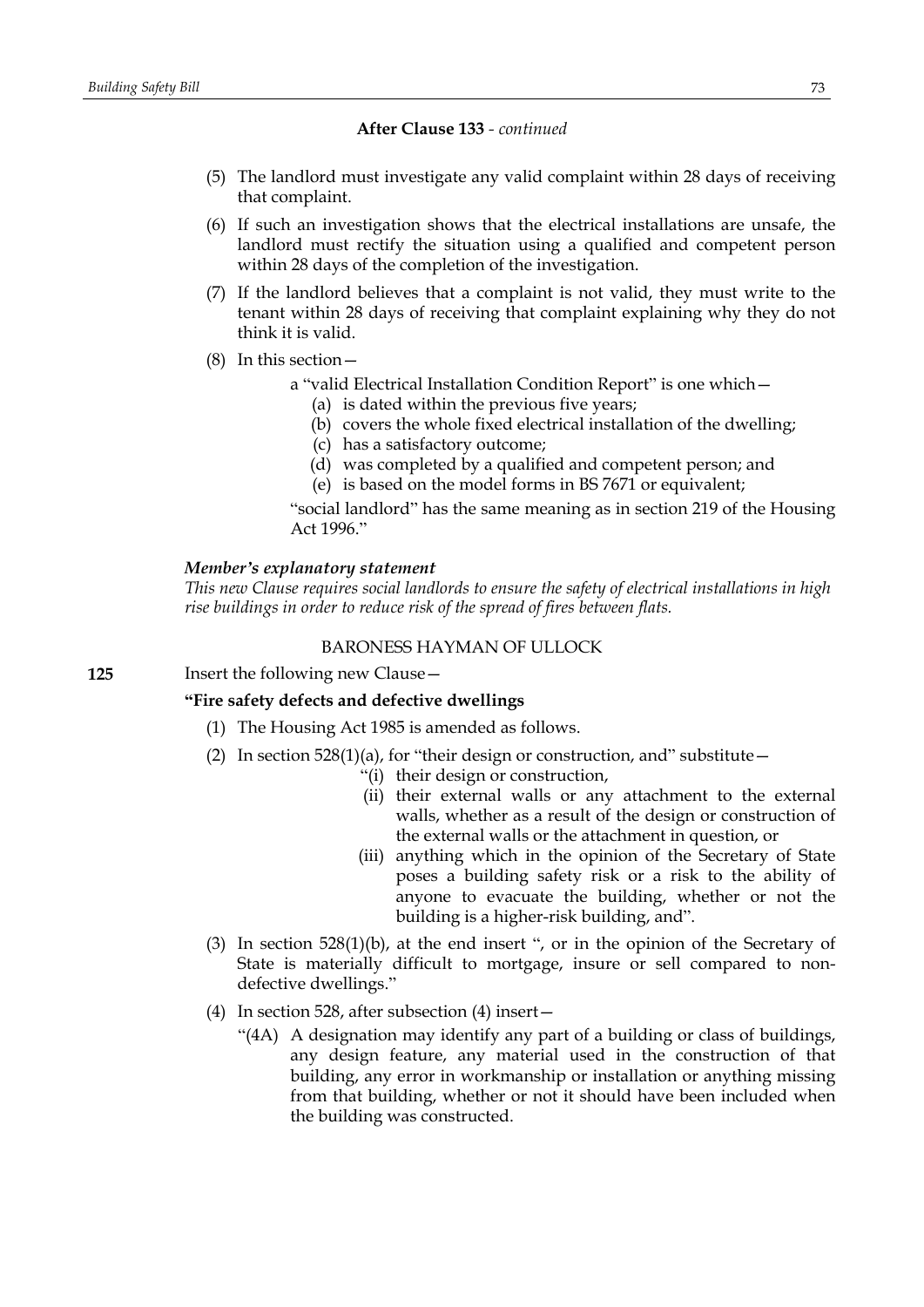- (4B) A designation may be made if the defect requires the employment of any person, whether on a permanent or temporary basis, specifically to assist with the evacuation of that building or part of that building."
- (5) In section 528, after subsection (6) insert—
	- "(7) In this section—

"building safety risk" has the same meaning as in section 59 of the Building Safety Act 2022;

"external wall" has the same meaning as in Article 6 of the Regulatory Reform (Fire Safety) Order 2005 (S.I. 2005/1541); "higher-risk building" has the same meaning as in section 62 of

the Building Safety Act 2022."

- (6) In section 559(1)(a), for "their design or construction, and" substitute  $-$ 
	- "(i) their design or construction,
	- (ii) buildings in the proposed class are defective as a result of their external walls or any attachment to the external walls, whether as a result of the design or construction of the external walls or the attachment in question, or
	- (iii) buildings in the proposed class are defective as a result of anything which in the opinion of the local housing authority poses a building safety risk or a risk to the ability of anyone to evacuate the building, whether or not the building is a higher-risk building, and".
- $(7)$  In section 559(1)(b), at end insert "or in the opinion of the local housing authority materially difficult to mortgage, insure or sell compared to nondefective dwellings."
- (8) In section 559, after subsection (4) insert—
	- "(4A) A designation may identify any part of a building or class of buildings, any design feature, any material used in the construction of that building, any error in workmanship or installation or anything missing from that building, whether or not it should have been included when the building was constructed.
		- (4B) A designation may be made if the defect requires the employment of any person, whether on a permanent or temporary basis, specifically to assist with the evacuation of that building or part of that building."
- (9) In section 559, after subsection (6) insert—
	- "(7) In this section—

"building safety risk" has the same meaning as in section 59 of the Building Safety Act 2022;

"external wall" has the same meaning as in Article 6 of the Regulatory Reform (Fire Safety) Order 2005 (S.I. 2005/1541);

"higher-risk building" has the same meaning as in section 62 of the Building Safety Act 2022."

(10) This section comes into force on the day this Act is passed."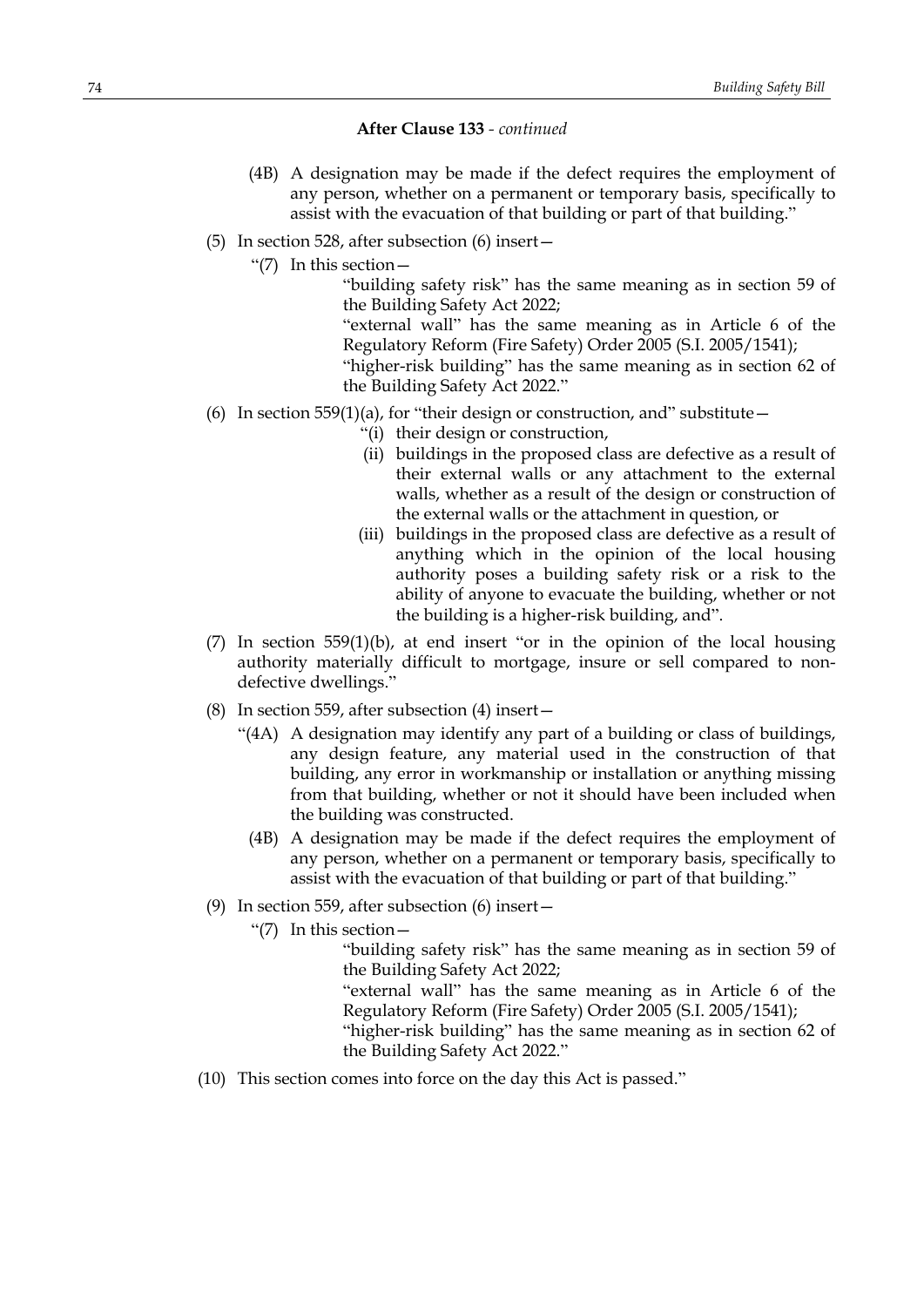#### **126** Insert the following new Clause -

#### **"Fitness for human habitation**

- (1) The Secretary of State must, before the end of the period of 12 months beginning with the day this Act is passed, make a statement to Parliament which includes an assessment of the effectiveness of the Homes (Fitness for Human Habitation) Act 2018.
- (2) The statement must include proposals to increase the number of homes which comply with the Homes (Fitness for Human Habitation) Act 2018."

## **127** Insert the following new Clause –

#### **"Property flood resilience**

The Secretary of State must, before the end of the period of 12 months beginning with the day this Act is passed, make regulations under section 1 of the Building Act 1984 for the purpose of property flood resilience insofar as it relates to building safety."

#### **128** Insert the following new Clause—

# **"Property energy efficiency**

The Secretary of State must, in making regulations under section 1 of the Building Act 1984 for the purpose of building safety, have consideration for the impact on energy efficiency."

### LORD FOSTER OF BATH LORD STUNELL

**129** Insert the following new Clause -

# **"Report on impact of climate change on building safety**

In section 56 of the Climate Change Act 2008 (report on impact of climate change), after subsection (1) insert—

- "(1A) A report published pursuant to subsection (1) must include an assessment by the Secretary of State of the number and location of buildings whose safety is threatened by—
	- (a) coastal erosion,
	- (b) soil erosion,
	- (c) flooding, and
	- (d) any other threat caused by climate change.""

## LORD YOUNG OF COOKHAM LORD BLENCATHRA

## **130** Insert the following new Clause—

## "**Building Safety Indemnity Scheme**

- (1) There shall be a body corporate called the "Building Safety Indemnity Scheme" (referred to in this Act as "the Scheme").
- (2) The Scheme must hold, manage and apply, in accordance with this section—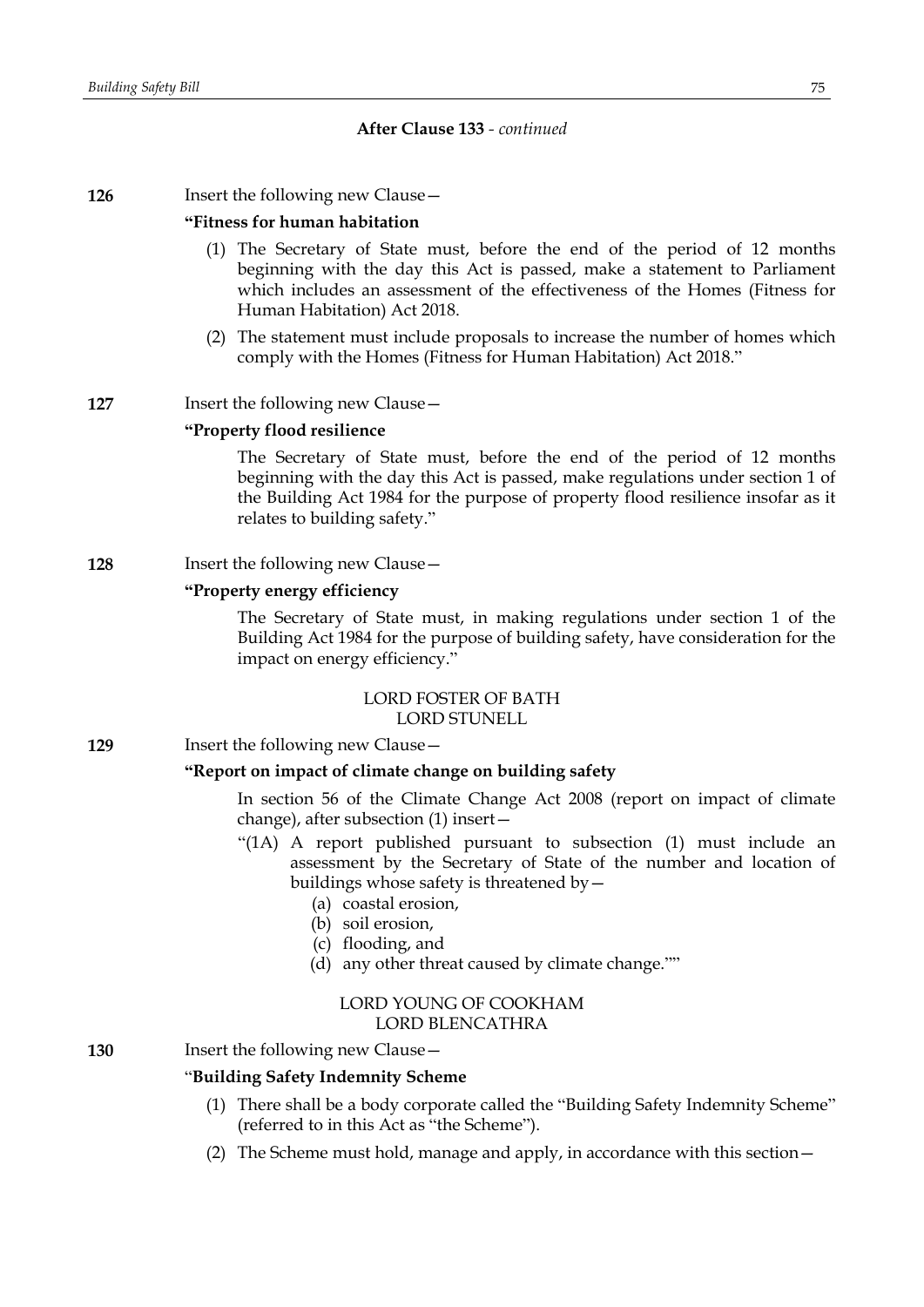- (a) a fund to disburse grants to leaseholders, or persons acting for the benefit of leaseholders, to pay costs of the type specified in subsection (13); and
- (b) a system of levies described in subsections (4) to (9) to raise contributions to the fund.
- (3) The Scheme must create and maintain a public register of persons liable to make levy payments.
- (4) The following persons are liable to pay contributions to the Scheme—
	- (a) any person seeking building control approval in respect of a higher-risk building;
	- (b) any prescribed supplier of construction products subject to regulations made under Schedule 9 to this Act;
	- (c) any person who is an architect registered under section 3 of the Architects Act 1997;
	- (d) any registered building control approver; or
	- (e) any other person specified in regulations made by the Secretary of State under this section.
- (5) The Scheme is to determine the levy for successive periods of 12 months beginning on 1 September 2022 and in two stages—
	- (a) first it must determine the aggregate amount of levy required in accordance with subsection (6); and
	- (b) second it must determine the amount of levy payable by each individual levy payer in accordance with subsection (8).
- (6) In determining the aggregate amount of any levy for the purposes of subsection  $(5)(a)$  the Scheme must take into account  $-$ 
	- (a) the estimated cost of administering the levy described in subsection (2);
	- (b) the estimated cost of holding funds raised by the levy described in subsection (2);
	- (c) the estimated cost of maintaining the register described in subsection (3); and
	- (d) the estimated amount of grants payable in respect of costs under subsection (13) in any 12 month period.
- (7) In making any determination under subsection (6), the Scheme must—
	- (a) consult with persons liable to pay levies under subsection (4);
	- (b) take into account information from any source relevant to any estimate being made; and
	- (c) take into account guidance issued by the Secretary of State under this section.
- (8) In determining the individual amount of levy payable by any individual levy payer under subsection (5)(b), the Scheme may make levies on up to the higher of any one or more of the following limits—
	- (a) a percentage of annual turnover not to exceed 15%;
	- (b) a percentage of pre-tax profits not to exceed 50%; or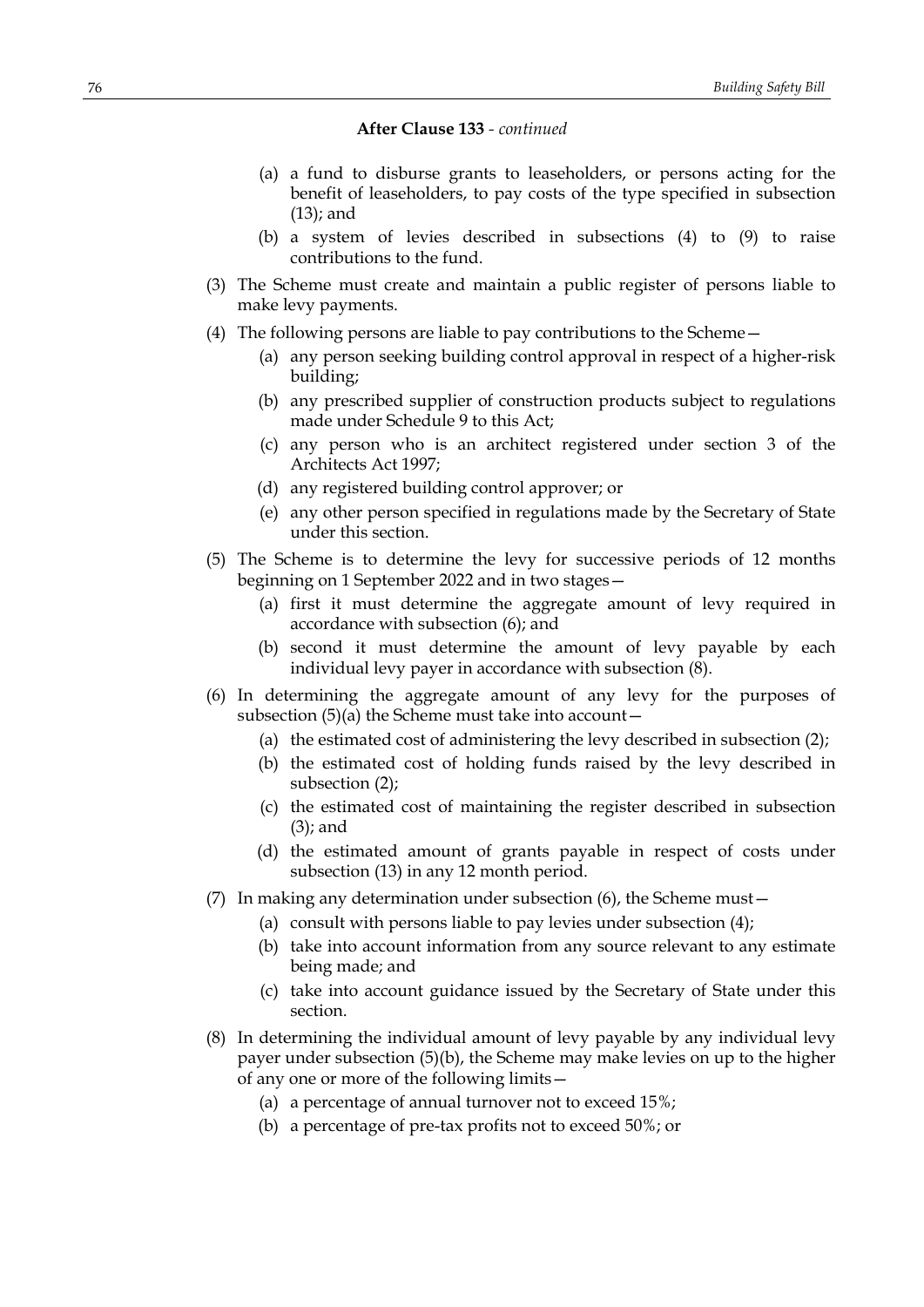- (c) in respect of bodies corporate, a percentage of any distribution to members not to exceed 80% of the value of any distribution to members.
- (9) In making any determinations under subsection  $(8)$ , the Scheme may also  $-$ 
	- (a) apply different measures under subsection (8) to different types or classes of levy payer under subsection (4);
	- (b) apply different rates of levy to different types or classes of levy payer under subsection (4);
	- (c) take into account the history of any matter specified in subsection (8) for a period of 10 years ending on the day the first levy is made under the Scheme.
- (10) The Scheme must provide a review process for the Scheme's decisions regarding—
	- (a) any determination in respect of an individual levy payment under subsection (8); or
	- (b) the determination of any grant application made by or on behalf of leaseholders under subsection (13).
- (11) Anyone aggrieved by a decision under the Scheme and who has exhausted the review process in subsection (10) may appeal to the First-tier Tribunal.
- (12) The Scheme must provide a process by which leaseholders, or persons acting on behalf of leaseholders, can apply for grants from the fund maintained by the Scheme under subsection (2) to cover costs of the type specified by subsection (13).
- (13) The Scheme may make grants from the fund maintained under subsection (2) to leaseholders or persons acting for the benefit of leaseholders to pay all or any part of the following types of costs—
	- (a) remediation of any defect in any external wall of any building containing two or more residential units;
	- (b) remediation of any defect in any attachment to any external wall of any building containing two or more residential units;
	- (c) remediation of any internal or external defect other than a defect described in paragraphs (a) or (b);
	- (d) any works carried out by an accountable person under section 86;
	- (e) planning, design, tendering, project management or administrative costs incurred in relation to any type of cost described in paragraphs (a) to (d) above; or
	- (f) any other cost relating to building safety of a type specified by the Secretary of State in regulations made under this section.
- (14) The Scheme may disburse money for the benefit of leaseholders in any type of building, whether or not a higher-risk building and whether or not the building was first occupied before the coming into force of this Act.
- (15) The Scheme must not disburse money in respect of any building remediated under section 36A of the Building Act 1984.
- (16) A building control authority must not give building control approval to any person required to be a member of the Scheme unless, on or before the day on which building control approval is given—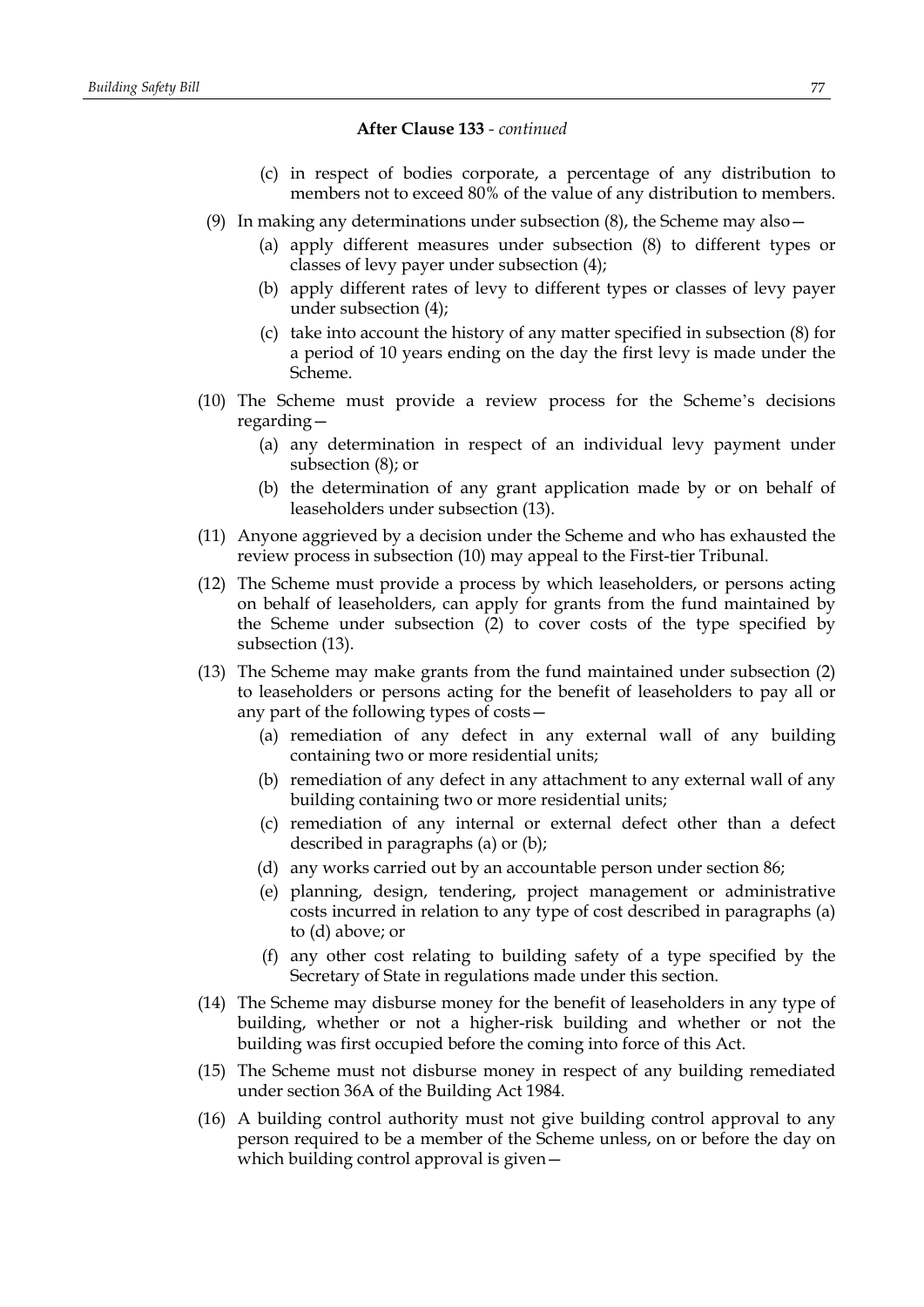- (a) that person is or becomes a registered levy payer to the Scheme; and
- (b) the person seeking building control approval pays any levies made on that person by the Scheme.
- (17) The Secretary of State must provide that any regulations made under Schedule 11 to this Act provide, as a condition of approval of any regulated construction product, that any prescribed supplier of such a product—
	- (a) is a registered member of the Scheme, or that prescribed supplier becomes a registered member of the Scheme; and
	- (b) that the prescribed supplier pays any levies made on that person by the Scheme.
- (18) Any liability to pay a levy under this section does not affect the liability of the same person to pay an additional levy under section 57 of this Act, but the Scheme may reduce pro-rata any levy made by reference to some or all of the payments made under section 57.
- (19) Within a period of 1 month beginning with the passing of this Act, the Secretary of State must make regulations providing for—
	- (a) the appointment of a board to oversee the Scheme;
	- (b) the staffing of the Scheme;
	- (c) the creation and maintenance of a public register of levy payers to the Scheme under subsection (3);
	- (d) the preparation of the estimates described in subsection (6);
	- (e) the amount, manner and timing of payment of the levies on members of the Scheme under this section;
	- (f) the method of identifying and calculating the limits specified in subsection (8);
	- (g) the method of pro-rating to be employed under subsection (18);
	- (h) the process of leaseholders applying to the Scheme for grants towards any of the types of costs specified in subsection (13);
	- (i) the process for handling any applications for review against decisions of the Scheme on any levy or any grant;
	- (j) the keeping of the Scheme's accounts;
	- (k) the Scheme to make an annual report to Parliament including its accounts;
	- (l) any other matters consequential to the Scheme's operation.
- (20) Regulations made under this section are to be made by statutory instrument.
- (21) A statutory instrument under this section may not be made unless a draft of the instrument has been laid before and approved by a resolution of each House of Parliament.
- (22) In this section—
	- "building" has the same meaning as in section 29;

"building control approval" has the same meaning as in paragraph 1B of Schedule 1 to the Building Act 1984;

"building control authority" has the same meaning as in section 121A of the Building Act 1984;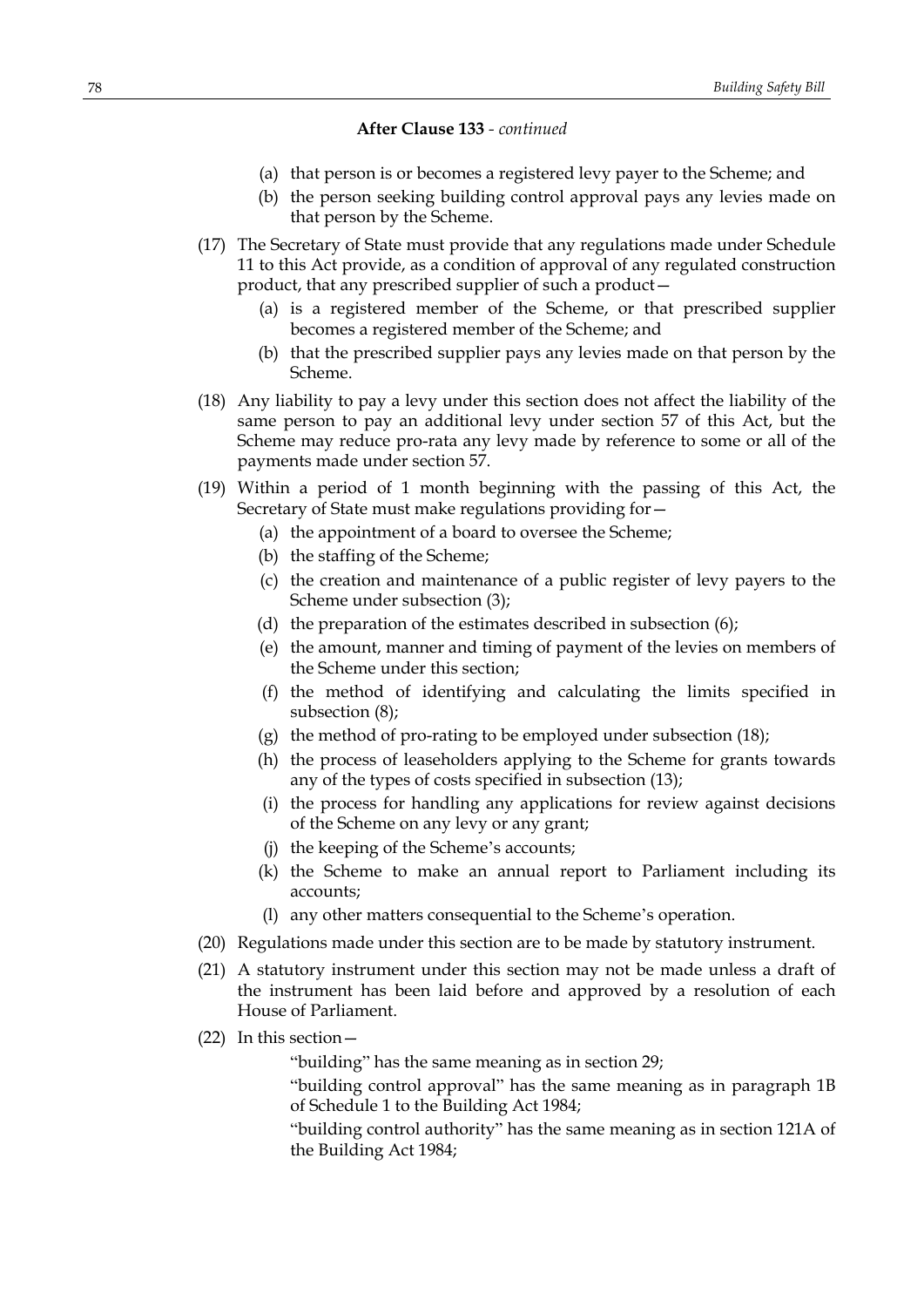"defect" means anything posing any risk to the spread of fire, the structural integrity of the building or the ability of people to evacuate the building, including but not limited to any risk identified in guidance issued under Article 50 of the Regulatory Reform (Fire Safety) Order 2005 (S.I. 2005/1541) or any risk identified in regulations made under section 59;

"external wall" has the same meaning as in Article 6 of the Regulatory Reform (Fire Safety) Order 2005 (S.I. 2005/1541);

"higher-risk building" has the same meaning as in section 62;

"persons acting for the benefit of leaseholders" shall include the appropriate national authority or building control authority when acting under section 36A of the Building Act 1984;

"prescribed" means prescribed by regulations made by the Secretary of State;

"registered building control approver" has the same meaning as in section 42;

"regulated construction product" means any product subject to regulation from time to time under Schedule 11 to this Act;

"remediation" means any step taken to eradicate or to mitigate a defect, including employment of any person to temporarily assist in evacuation of any part of a building, and whether or not the defect in question existed at the date any residential unit in the building was first occupied; but remediation does not include anything required in consequence of omitting to effect reasonable repairs or maintenance to all or any part of the building over time, or anything which is the responsibility of an occupant of a residential unit within the building; "residential unit" has the same meaning as in section 29.

(23) This section comes into force on the day this Act is passed."

#### *Member's explanatory statement*

*This probing amendment proposes that the government establishes a comprehensive prospective levy scheme on all developers of higher-risk buildings and all manufacturers and suppliers of regulated construction products. Money raised by the levy would go toward remediating defective buildings.*

#### **131** Insert the following new Clause –

## **"Inquiry into leaseholder remedial costs**

- (1) Within a period of 30 days beginning on the day this Act is passed, the Secretary of State must—
	- (a) commence a statutory public inquiry under section 1 of the Inquiries Act 2005, to be known as the "Cladding Inquiry", and
	- (b) provide terms of reference for the Cladding Inquiry in accordance with this section.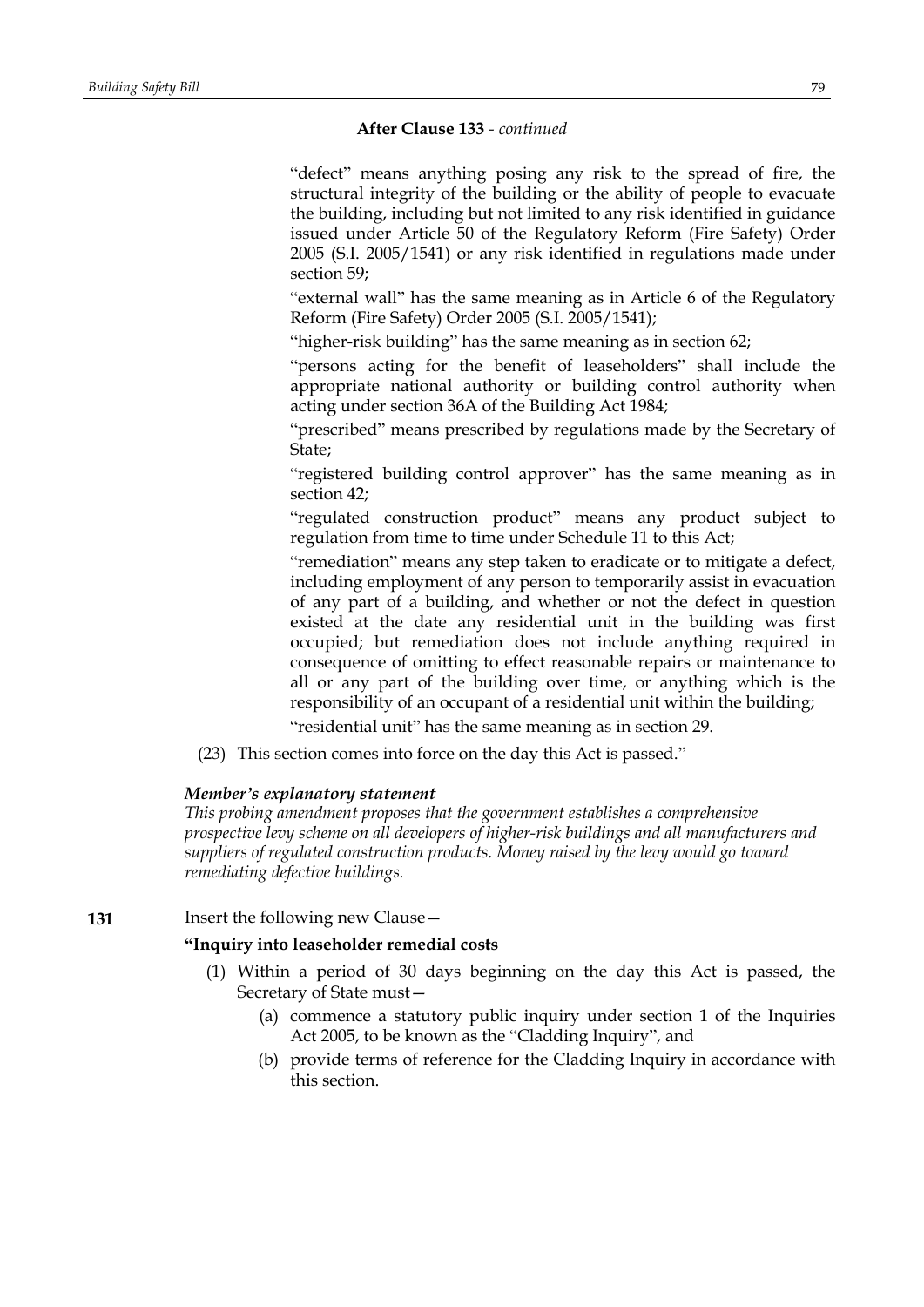- (2) The purpose of the Cladding Inquiry shall be to inquire into costs leaseholders have paid since 10 January 2022 and which are not recoverable by those leaseholders under this Act, any other enactment, or any public funding scheme relating to all or any of the following—
	- (a) remedial works of any kind to the external walls or internal common parts of any building containing two or more residential dwellings to eliminate a fire safety risk; and
	- (b) waking watch costs; and
	- (c) increased buildings insurance relative to the premium for the same or similar insurance payable on or before 14 June 2017.
- (3) The Cladding Inquiry's terms of reference must also include—
	- (a) the obligation to make an interim report to the Secretary of State within 6 months of the setting-up date; and
	- (b) the obligation to make a final report within 18 months of the setting-up date.
- (4) In this section—

"fire safety risk" means a risk regarding the spread of fire, flame or smoke insofar as that risk affects the ordinary residential occupation of the building, to evacuate the building, or which affects the structural integrity of the building;

"setting-up date" has the same meaning as in section 4 of the Inquiries Act 2005.

(5) This section comes into force on the day this Act is passed."

## *Member's explanatory statement*

*This probing amendment proposes that the Secretary of State sets up a statutory public inquiry to make recommendations for the compensation of leaseholders who have paid fire safety remedial costs since the Commons First Reading of this Bill that they cannot otherwise recover.*

## BARONESS NEVILLE-ROLFE

## **132**★ Insert the following new Clause

# **"Review of external wall fire assessments**

Within 12 months of the passing of this Act, the Secretary of State must review the process used by chartered surveyors for assessing external walls of tall buildings for fire risks, in particular the EWS1 form produced by the Royal Institute of Chartered Surveyors, and must lay a report before Parliament."

#### **Clause 135**

# LORD GREENHALGH

**133** Page 142, line 20, at end insert—

""building function" has the meaning given by section 3;"

*Member's explanatory statement*

*This amendment defines "building function" for the purposes of Clause 135.*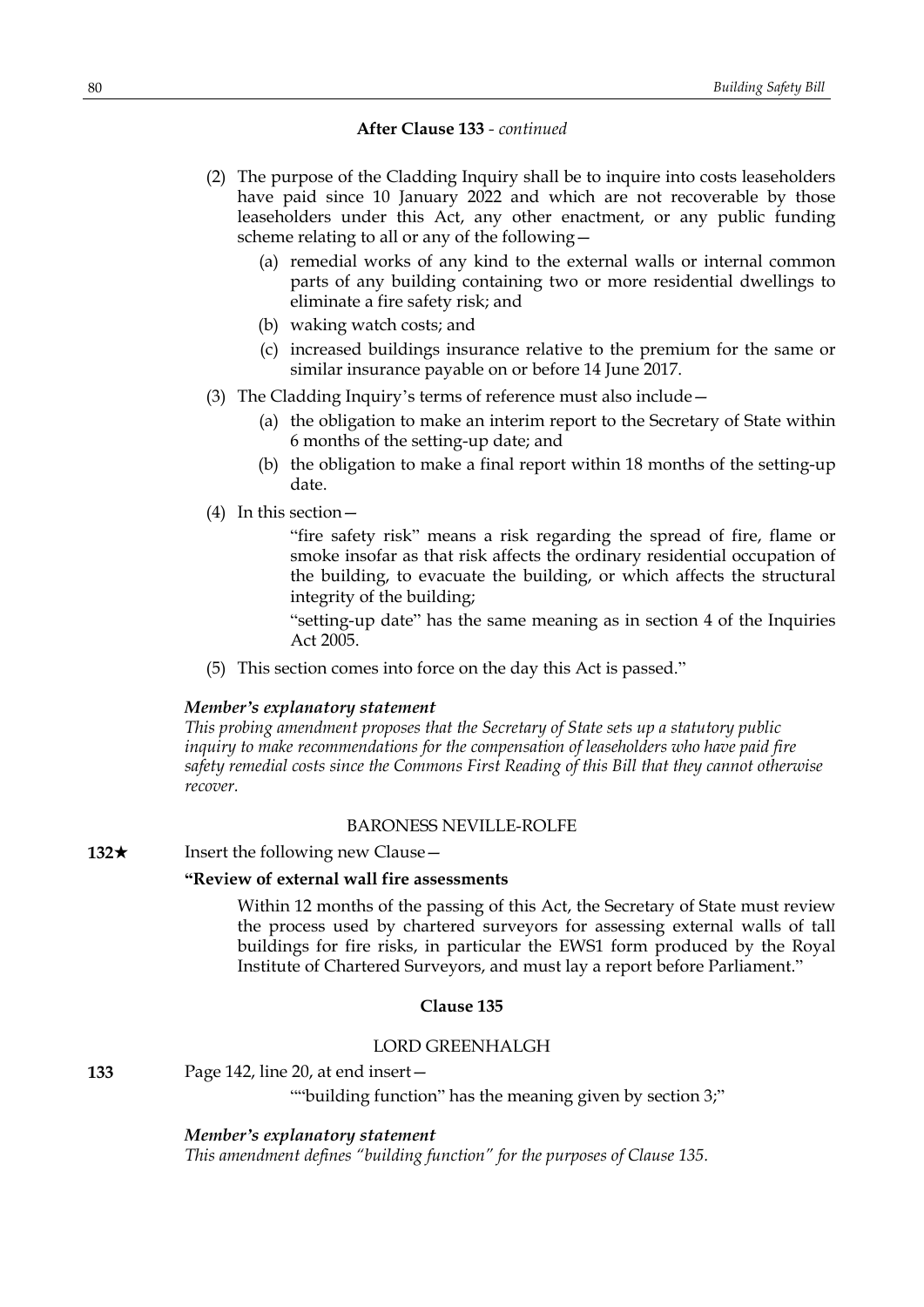# **After Clause 135**

# BARONESS HAYMAN OF ULLOCK

#### **134** Insert the following new Clause—

## **"Annual data and transparency report**

- (1) The Secretary of State must, before the end of the period of 12 months beginning on the day this Act is passed, and every 12 months thereafter, publish an annual report on data collected as part of the implementation and monitoring of this Act.
- (2) The report must include details on steps taken by the Secretary of State to increase transparency as part of the implementation and monitoring of this Act."

## LORD SHIPLEY

**135** Insert the following new Clause—

## **"Permitted development**

Nothing in the Town and Country Planning (General Permitted Development) (England) Order 2015 (S.I. 2015/596) permits development which would convert offices to residential accommodation if such development is contrary to the provisions of this Act."

#### BARONESS PINNOCK

**136**★ Insert the following new Clause

#### **"Report on the built environment industry workforce**

- (1) The Secretary of State must, at least once every two years, lay a report before Parliament outlining the current state of the built environment industry workforce, in relation to its ability to uphold building safety.
- (2) This report must include, but is not limited to  $-$ 
	- (a) an independently verified assessment of fire risk assessor workforce numbers;
	- (b) a review of safety-related training available to and undertaken by  $-$ 
		- (i) building safety managers,
		- (ii) accountable persons,
		- (iii) responsible persons;
	- (c) an update on the impact of the regime established by this Act on the built environment industry culture with reference to—
		- (i) the building safety regulator,
		- (ii) the duty holder structure,
		- (iii) the gateway points,
		- (iv) the 'golden thread', and
		- (v) accountable persons.
- (3) The Secretary of State must consult the Health and Safety Executive, fire safety accreditors, local authorities, fire and rescue authorities, leasehold campaign groups, renters' unions, the built environment industry, and any other persons deemed necessary for the preparation of the report."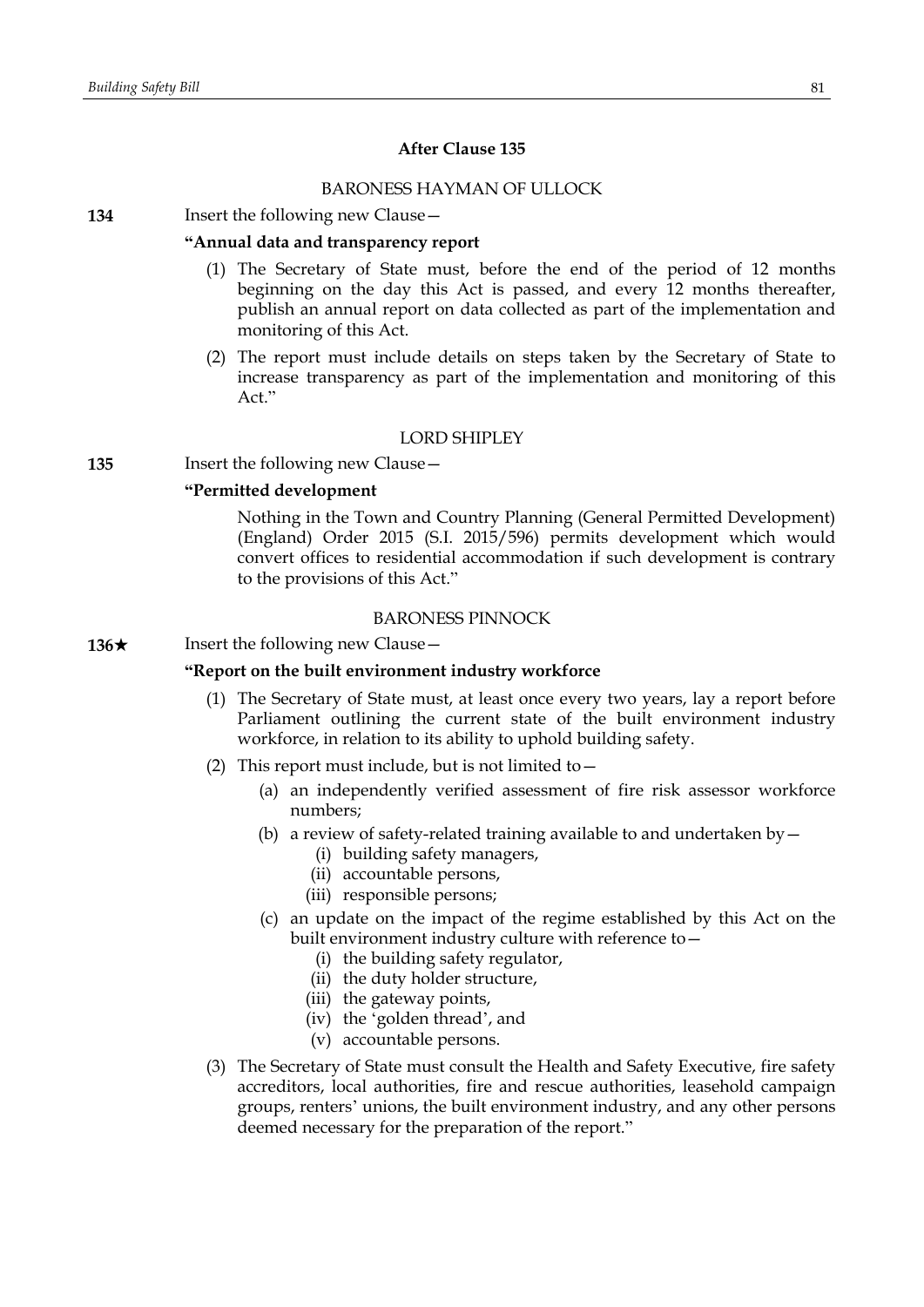## *Member's explanatory statement*

*This amendment would require the Government to publish regular assessments of the current state of the built environment industry workforce, in relation to its ability to uphold building safety.*

## **Clause 137**

## LORD GREENHALGH

**137** Page 143, line 2, at end insert—

"(ba) sections (*Remediation of certain defects*) to (*Meeting remediation costs of insolvent landlord*) and Schedule (*Remediation costs under qualifying leases*) (remediation of certain defects);"

## *Member's explanatory statement*

*This amendment provides for the new clauses and Schedule relating to the remediation of certain defects to bind the Crown.*

#### **After Clause 137**

#### LORD GREENHALGH

**138** Insert the following new Clause—

## **"Application to Parliament**

- (1) The following provisions do not apply in relation to the Parliamentary Estate—
	- (a) sections 101, 102 and 105 (compliance notices under Part 4);
	- (b) paragraphs 1 to 3 of Schedule 2 (powers of entry of authorised officers).
- (2) If the Palace of Westminster (or any part of it) is a higher-risk building within the meaning of Part 4, for the purposes of that Part the accountable persons for the building are the Corporate Officer of the House of Lords and the Corporate Officer of the House of Commons, acting jointly.
- (3) No contravention by a Corporate Officer of a provision made by or under Part 2 or 4 makes the Corporate Officer criminally liable.
- (4) Subsection (3) does not affect the criminal liability of relevant members of the House of Lords staff or of the House of Commons staff (as defined by sections 194 and 195 of the Employment Rights Act 1996).
- (5) In subsection (3) "Corporate Officer" means—
	- (a) the Corporate Officer of the House of Lords,
	- (b) the Corporate Officer of the House of Commons, or
	- (c) the Corporate Officers acting jointly.
- (6) In this section "Parliamentary Estate" means any building or other premises occupied for the purposes of either House of Parliament."

## *Member's explanatory statement*

*This new clause makes provision about the application of Parts 2 and 4 to Parliament.*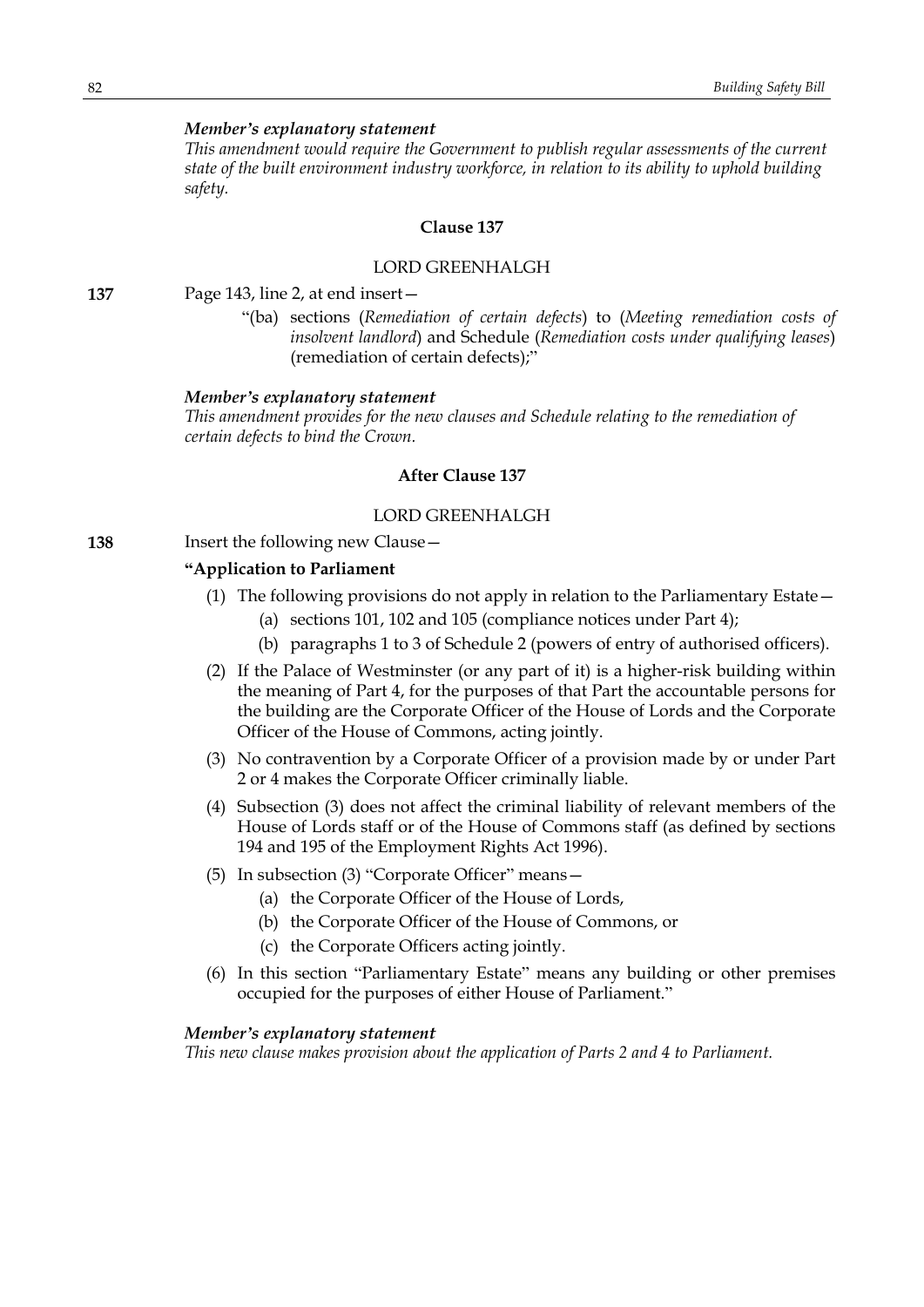# **Clause 140**

# LORD GREENHALGH

| 139 | Page 144, line 19, after "71" insert ", (Meaning of "relevant building")(2)(c), (Remediation<br>orders)"                                                                                                                                                               |
|-----|------------------------------------------------------------------------------------------------------------------------------------------------------------------------------------------------------------------------------------------------------------------------|
|     | Member's explanatory statement<br>This amendment provides for the draft affirmative procedure to apply to certain regulations.                                                                                                                                         |
| 140 | Page 144, line 21, at end insert "or paragraph 4, 12 or 13 of Schedule (Remediation costs<br>under qualifying leases),"                                                                                                                                                |
|     | Member's explanatory statement<br>This amendment provides for the draft affirmative procedure to apply to certain regulations.                                                                                                                                         |
| 141 | Page 144, line 30, at end insert-<br>"(g) regulations under section (Costs contribution notices),".                                                                                                                                                                    |
|     | Member's explanatory statement<br>This amendment makes provision for regulations under the new Clause relating to costs<br>contribution notices to be subject to the draft affirmative procedure.                                                                      |
|     | Clause 141                                                                                                                                                                                                                                                             |
|     | <b>LORD GREENHALGH</b>                                                                                                                                                                                                                                                 |
| 142 | Page 144, line 41, at end insert-<br>"(ba) sections 120 to 127 and Schedule 9 (new homes ombudsman scheme);"                                                                                                                                                           |
|     | Member's explanatory statement<br>This amendment provides for certain provisions about the new homes ombudsman scheme to<br>form part of the law of England and Wales, Scotland and Northern Ireland.                                                                  |
| 143 | Page 145, line 4, leave out subsection (3) and insert -                                                                                                                                                                                                                |
|     | "(3) Section 2(2) and Schedule 1 (amendments of the Health and Safety at Work etc<br>Act 1974) extend to England and Wales and Scotland."                                                                                                                              |
|     | Member's explanatory statement<br>This amendment is consequential on the amendment to page 144, line 41 that appears in the<br>Minister's name, providing for the new homes provisions to form part of the law of England<br>and Wales, Scotland and Northern Ireland. |
|     | Clause 142                                                                                                                                                                                                                                                             |
|     | <b>LORD GREENHALGH</b>                                                                                                                                                                                                                                                 |
| 144 | Page 145, line 32, at end insert -<br>"(ca) section (Liability relating to cladding products) and section (Liability for                                                                                                                                               |

*failures relating to construction products: limitation)*;"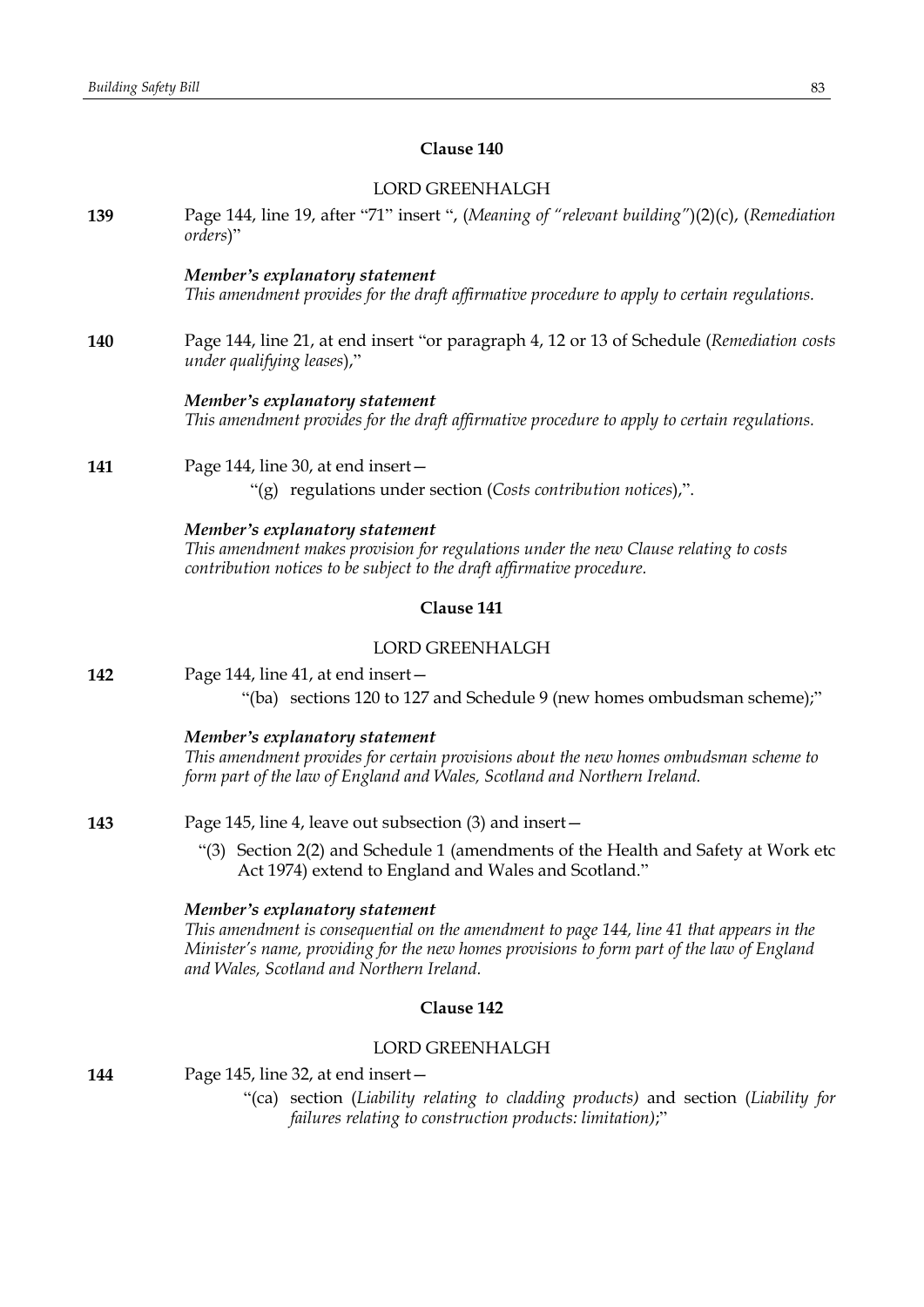#### *Member's explanatory statement*

*This amendment provides for the clauses mentioned to come into force two months after Royal Assent.*

**145** Page 145, line 32, at end insert—

"(cb) section (*Costs contribution notices*) and Schedule (*Costs contribution notices)* (costs contribution notices);"

#### *Member's explanatory statement*

*This amendment provides for the new clause and Schedule relating to costs contribution notices to come into force two months after Royal Assent.*

**146** Page 146, line 18, leave out ", 39 and 86 to 88" and insert "and 87 to 89"

#### *Member's explanatory statement*

*This amendment is consequential on the first amendment of Schedule 5 in the name of the Minister (and also corrects the numbering of the paragraphs referred to).*

#### BARONESS NEVILLE-ROLFE

- **147**\* Page 146, line 32, at end insert—
	- "(5A) Regulations may not be made to appoint a day on which sections (*Remediation of certain defects*) to (*Building liability orders: associates*) come into force until the Secretary of State has published a detailed impact assessment on all the business likely to be affected by those provisions."

# **After Clause 1**

#### LORD BLENCATHRA

**148** Insert the following new Clause -

#### **"Implementation of Act: the building safety objectives**

- (1) The Secretary of State must, in implementing the provisions of this Act, have regard to the building safety objectives.
- (2) Any person on whom functions have been conferred under or by virtue of this Act must, in exercising those functions, have regard to the building safety objectives.
- (3) The building safety objectives are as follows.
- (4) The time objective is that high-rise buildings in England and Wales which are fitted with dangerous and unsafe cladding should be made safe with regard to that cladding as soon as is practicable.
- (5) The accountability objective is that mechanisms should be in operation which enable persons in England and Wales who have manufactured products which have endangered the safety of high-rise buildings, and persons in the United Kingdom who have developed dangerous high-rise buildings, to be held accountable for those actions.
- (6) The building assessment objective is that assessments of building safety should be proportionate.
- (7) The leaseholder protection objective is that leaseholders should—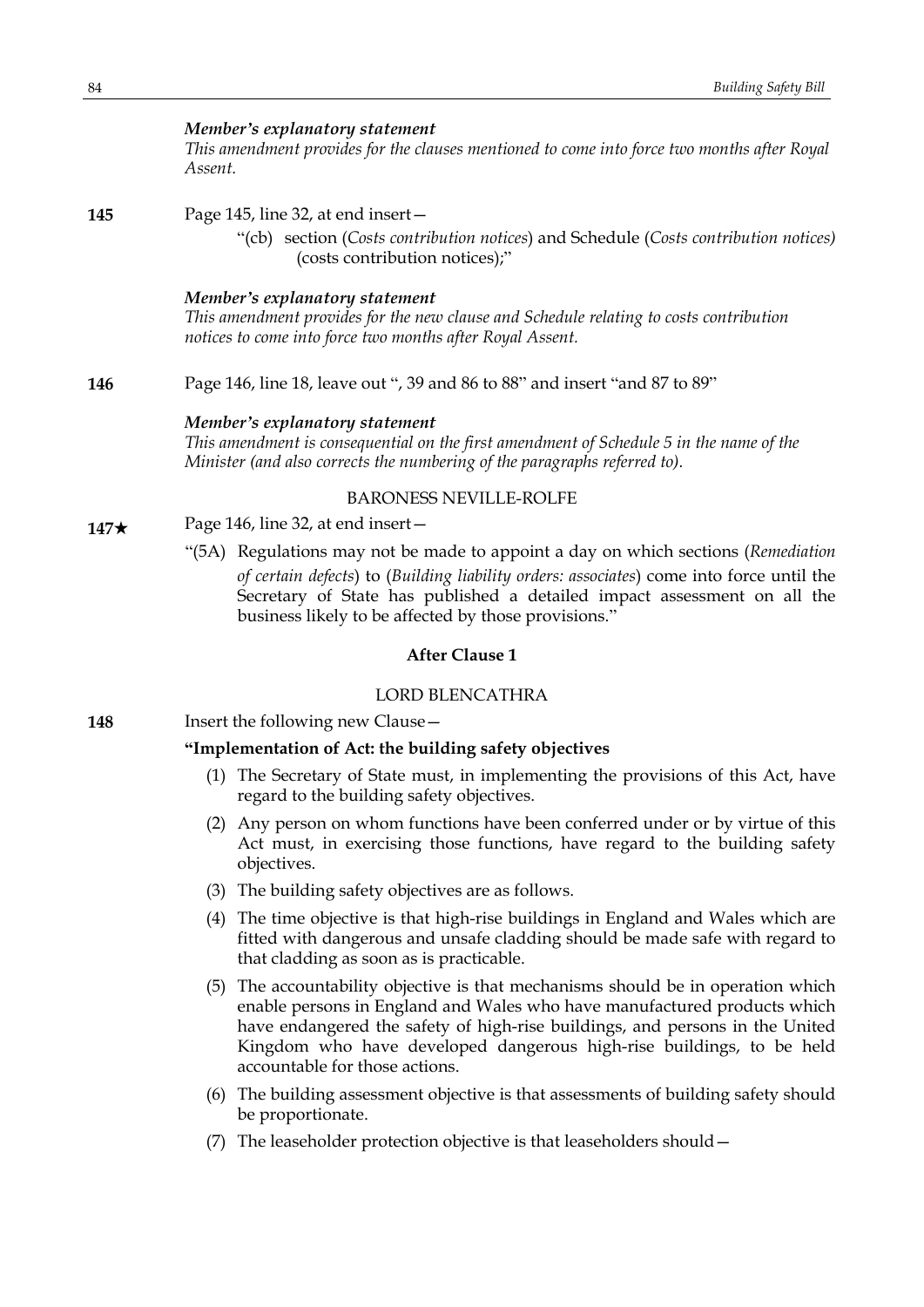- (a) not pay a disproportionate amount of the costs of remedying building safety defects with regard to their leasehold property,
- (b) not suffer disadvantage from those failures with respect to being able to sub-let their properties, and
- (c) be protected from forfeiture and eviction due to those costs.
- (8) The building safety mitigation objective is that where a high-rise building can be made safe through the use of mitigations such as water sprinklers and fire alarms, these mitigations should be used in preference to remediation work where that remediation work would be more costly than the mitigations, and in preference to waking watches where those watches would be more costly than the mitigations.
- (9) The developer responsibility objective is that where persons in England and Wales have developed dangerous high-rise buildings, they should be responsible, in financial and practical terms, for the mitigations or remediations required to make those buildings safe.
- (10) The leaseholder information objective is that leaseholders who own leasehold property in dangerous high-rise buildings should have access to comprehensive information about their rights with regard to those buildings being made safe.
- (11) The building assessor indemnification objective is that building assessors who conduct external wall assessments should be audited and indemnified in such a way that they can exercise balanced professional judgement about external walls.
- (12) The building industry responsibility objective is that persons in England and Wales who have manufactured products which have endangered the safety of high-rise buildings, and persons in England and Wales who have developed dangerous high-rise buildings, should as far as possible meet the costs arising from that endangerment and from making those high-rise buildings safe."

## LORD STUNELL BARONESS PINNOCK

**149** Insert the following new Clause -

## **"Report on safety of people in or about buildings**

- (1) The Secretary of State must—
	- (a) for the period of two years beginning with the commencement of this section, and
	- (b) for each succeeding period of two years,

prepare a report on progress in England during the period in connection with the purposes set out in section 1(1).

- (2) A report under this section must in particular deal with—
	- (a) building regulations made during the period for any of those purposes;
	- (b) proposals current at the end of the period to make building regulations for any of those purposes;
	- (c) effects or likely effects of regulations or proposals dealt with in the report under paragraphs (a) and (b);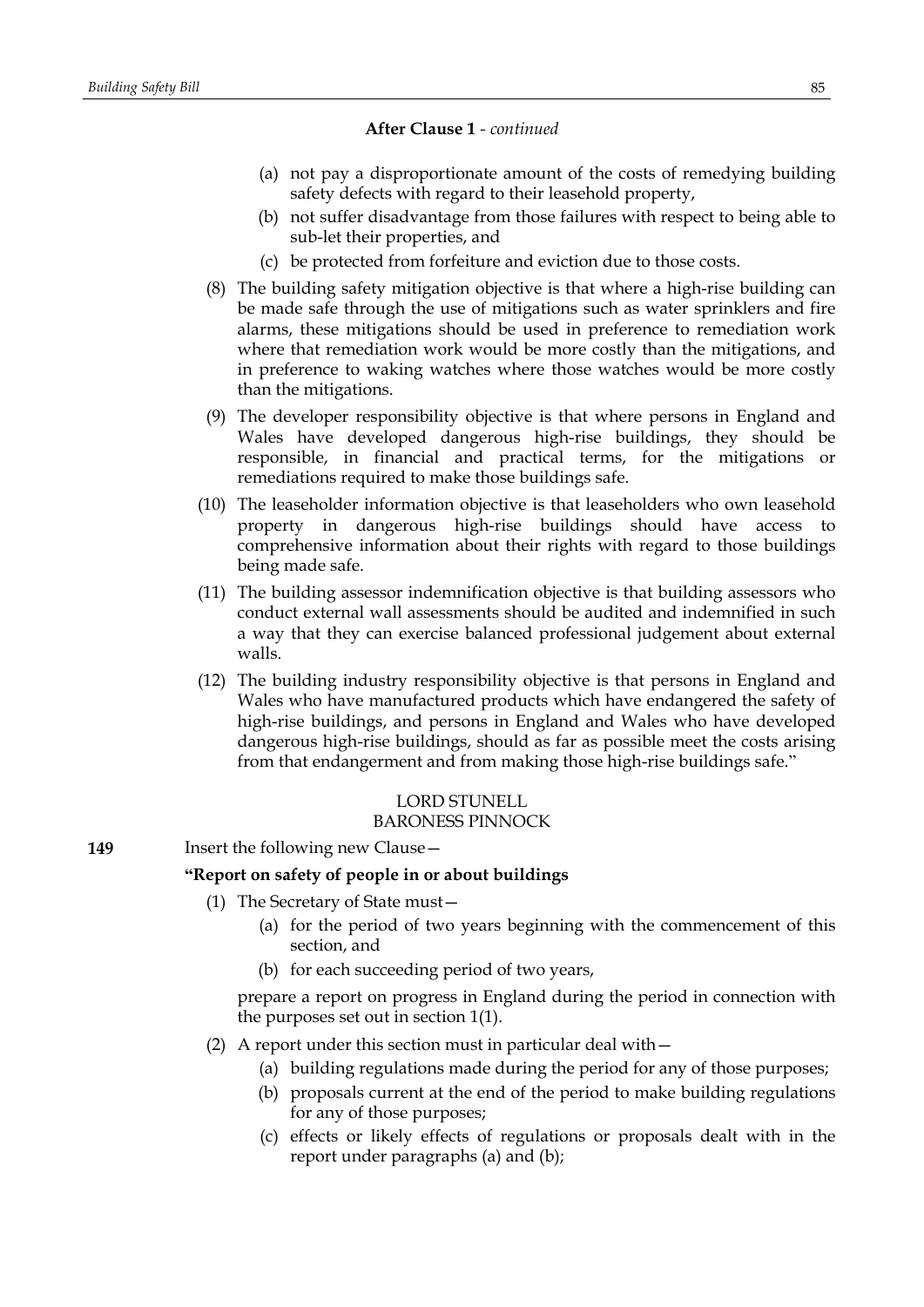- (d) proposals submitted by the building safety regulator to the Secretary of State but not proceeded with during the period;
- (e) overall changes during the period in—
	- (i) the building types and number of buildings deemed higher-risk by virtue of section 62;
	- (ii) the proportion of higher-risk buildings without a building assessment certificate displayed in accordance with section 79;
	- (iii) the efficacy of the building regulatory system for buildings other than higher-risk buildings in achieving the purposes set out in section 1(1);
	- (iv) the number of persons who are currently certified Fire Risk Assessors and Building Safety Managers.
- (3) The Secretary of State must lay before Parliament a copy of each report prepared under this section."

## *Member's explanatory statement*

*This new Clause seeks to ensure transparency and accountability to Parliament of the enhanced building regulation regimes.*